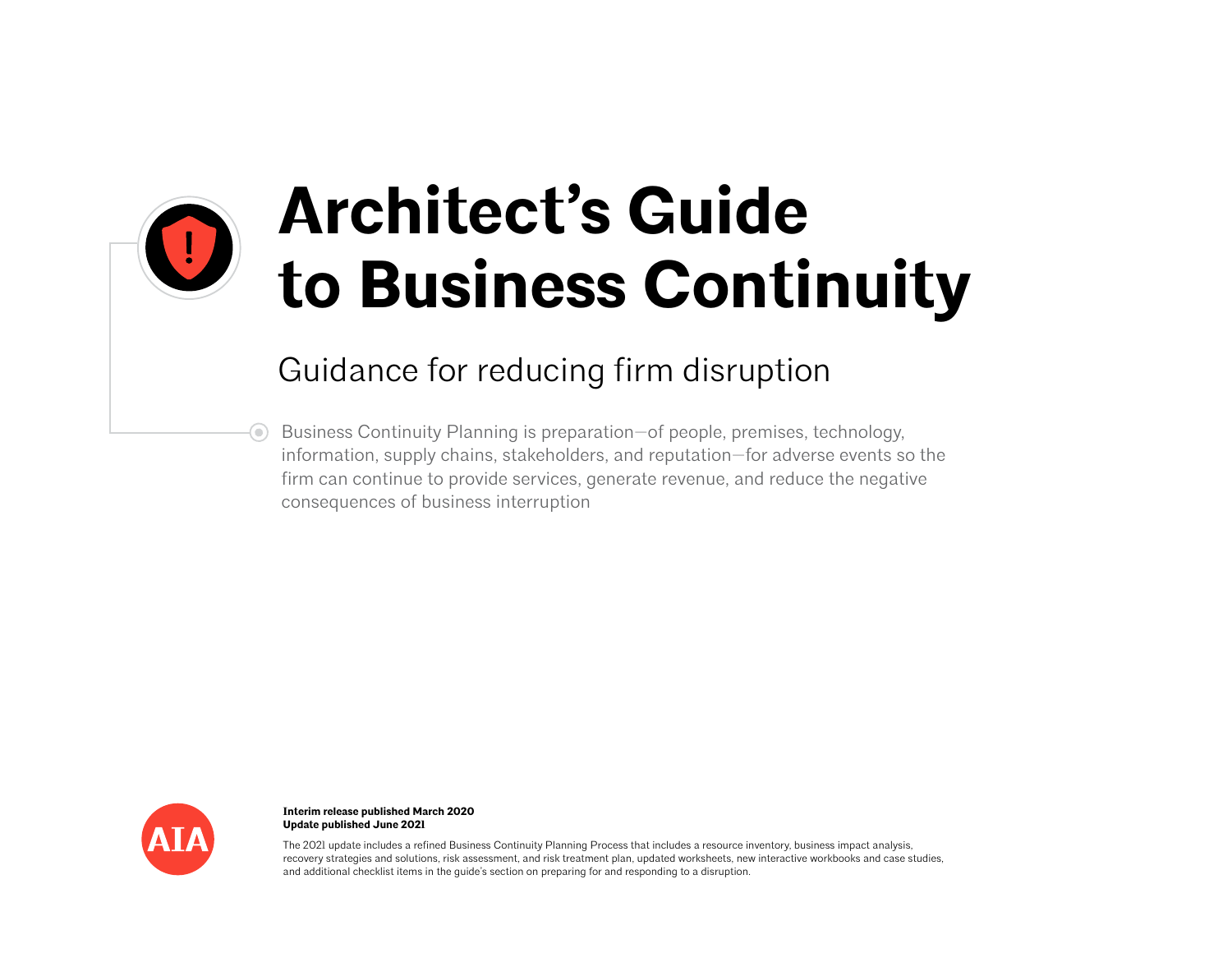

# **Acknowledgements**

The American Institute of Architects (AIA) recognizes that buildings and communities are subjected to destructive forces from natural and human-caused hazards. Architects and their businesses must also be resilient to disasters and disruption in order to protect themselves and service clients. The AIA would like to recognize the expertise and generosity of the following individuals that contributed to the creation of this Guide:

### **2019–2021 Resilience & Adaptation Advisory Group: Contributing authors**

Allison Anderson, FAIA, 2019 Chair Dr. Janice Barnes, AIA, 2021 Co-chair\*\* Aaron Bowman, AIA Elizabeth Camargo, AIA\* Louis Conway, Intl. Assoc. AIA Jori Erdman, AIA Jeffrey Gill, FAIA Rosemarie G. Grant, AIA Ann Kosmal, FAIA Nancy McNabb, AIA Gail Napell, AIA, 2020 Chair\*\* Robert Phinney, AIA Dr. Nicholas Rajkovich, AIA Megan Recher, AIA, 2021 Co-chair\*\* Robin Seidel, AIA

### **2019 & 2020 Disaster Assistance Committee: Contributing authors & peer reviewers**

John Blumthal, FAIA Ava Christie, AIA Albert Comly Jr., AIA J. Scott Eddy, AIA, 2019/2020 Chair Kenneth J. Filarski, FAIA Shawn Gillen, AIA Janine Glaeser, AIA Kathleen Gordon, Assoc. AIA Christopher Kiefer, AIA Lester Meu, AIA

Adrienne Montare, FAIA William Robarge, AIA Matthew Tierney, AIA Meghan Walsh, AIA Sandi Worthman

## **2019-2021 Small Firm Exchange**

### **representatives: Reviewers & advisors**

Harry Gaveras, AIA Jay A. Knetter, AIA Michael W. Lassel, AIA\*\* Michael Lejong, AIA Warren Lloyd, AIA Kurt Neiswender, AIA\* Bill Peck, AIA Lara Presber, AIA Eva Read-Warden, AIA Chris Schmitt, AIA\* Bruce Sekanick, AIA\* Christopher A. Toddy, AIA, 2019 Chair

### **2019–2020 Center for Practice:**

**Reviewers & advisors** 

Stacey Keller, AIA Katherine N. Peele, FAIA David Richards, FAIA, AIA, 2019 Chair

### **Peer contributors, reviewers, & advisors**

Michael Bomba, Esq.\*\* Glenn Birx, FAIA Islay Burgess, AIA

Ann Casso, Hon. AIA\*\* Behrooz Emam, AIA, PE, CFM James Germano, Esq.\*\* Scott Knudson, AIA Kathleen McCormick, CAE Danilo Lopez, AIA\* Kyle Martin, AIA\* William Melby, AIA Michael Mitchell, CFM Jenifer Navard Kristen Nyht, AIA\* Praveen Patel, PMP, CSPO, CSM Brian Poppe, AIA\* Jay Raskin, FAIA Mark Ripple, FAIA Fredric W. Schultz, CPCU, ARM

### **Business continuity consultants**

Fiona Raymond-Cox, FBCI, Principal, Raymond-Cox Consulting\* Victor Vela, CBCP, Sr. Consultant, Raymond-Cox Consulting\*

### **Climate science consultant**

Anne Waple, Founder and CEO, Studio 30K\*

### **Editors**

Lindsay Brugger, AIA, Sr. Manager, Resilient Communities\*\* Rachel Minnery, FAIA, Sr. Director, Resilience, Adaptation, & Disaster Assistance\*\*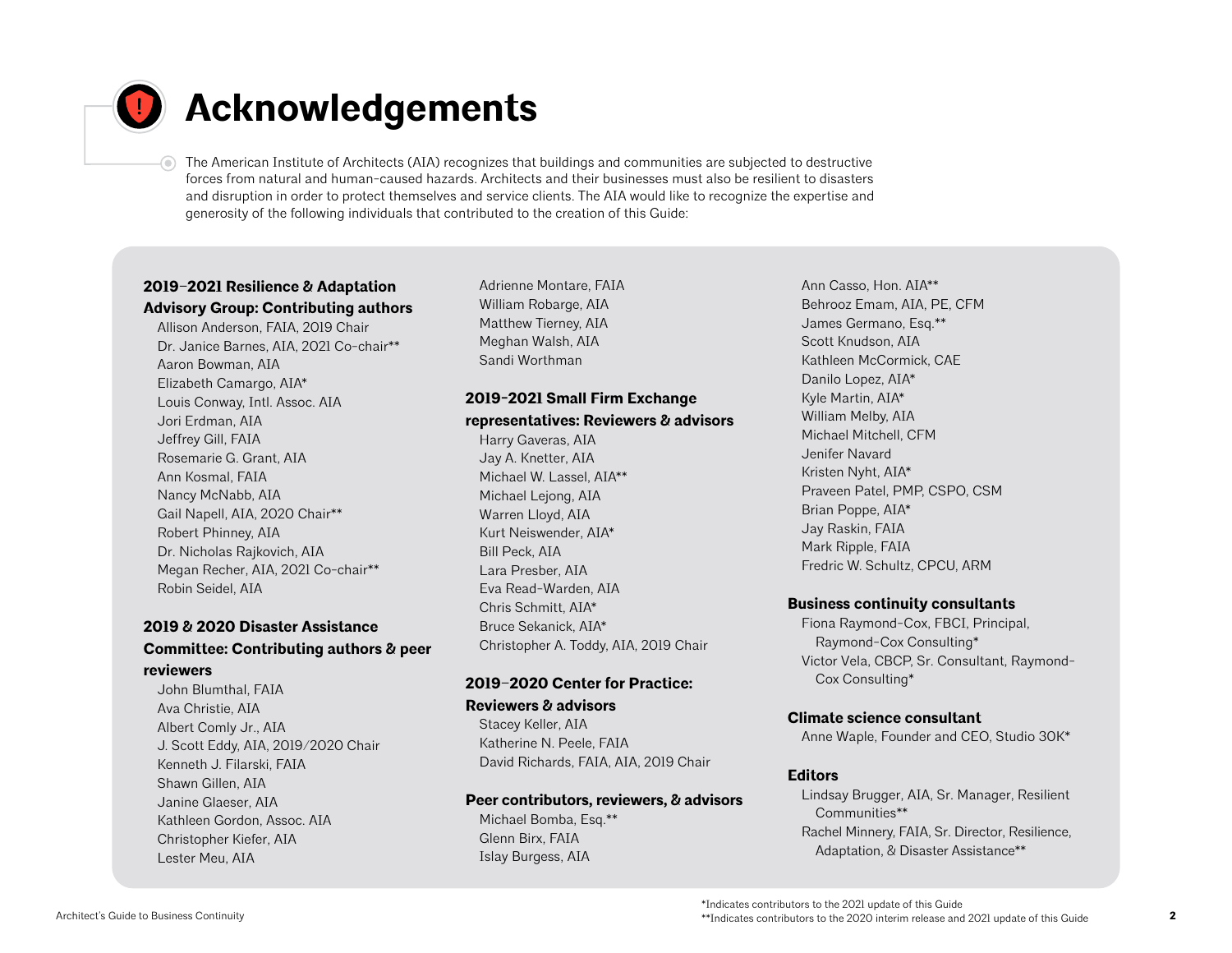### **We want to hear from you!**

Take this [survey](https://www.surveymonkey.com/r/TN7FGRW) and tell us about your experience using this guide.

"The AIA supports policies, programs, and practices that promote adaptable and resilient buildings and communities. Buildings and communities are subjected to destructive forces from natural and human-caused hazards such as fire, earthquakes, flooding, sea level rise, tornadoes, tsunamis, severe weather, and even intentional attack. The forces affecting the built environment are evolving with climate change, environmental degradation, population growth, and migration; this alters long term conditions and demands design innovation. Architects design environments that reduce harm and property damage, adapt to evolving conditions, and more readily, effectively and efficiently recover from adverse events. Additionally, the AIA supports member training and active involvement in disaster assistance efforts, providing valuable insights and aid to communities before, during, and after a destructive event." –AIA Resilience and Adaptation Position Statement, approved December 2017

## **Legal notice**

Copyright © 2020, 2021. The American Institute of Architects. All rights reserved. The information provided is for informational purposes only and not intended to provide professional advice of any kind, whatsoever. If the advice of a professional is needed, you should consult your own specialized advisors or counsel appropriate for your specific set of circumstances.

#### **Recommended citation**

The American Institute of Architects, (June 2021). *Architect's Guide to Business Continuity*. The American Institute of Architects. [\(aia.org/resources/6282340-architects-guide-to](http://aia.org/resources/6282340-architects-guide-to-business-continuity--:56)[business-continuity--:56\)](http://aia.org/resources/6282340-architects-guide-to-business-continuity--:56)

Architect's Guide to Business Continuity, Published March 2020. Updated June 2021. All rights reserved American Institute of Architects © 2020, 2021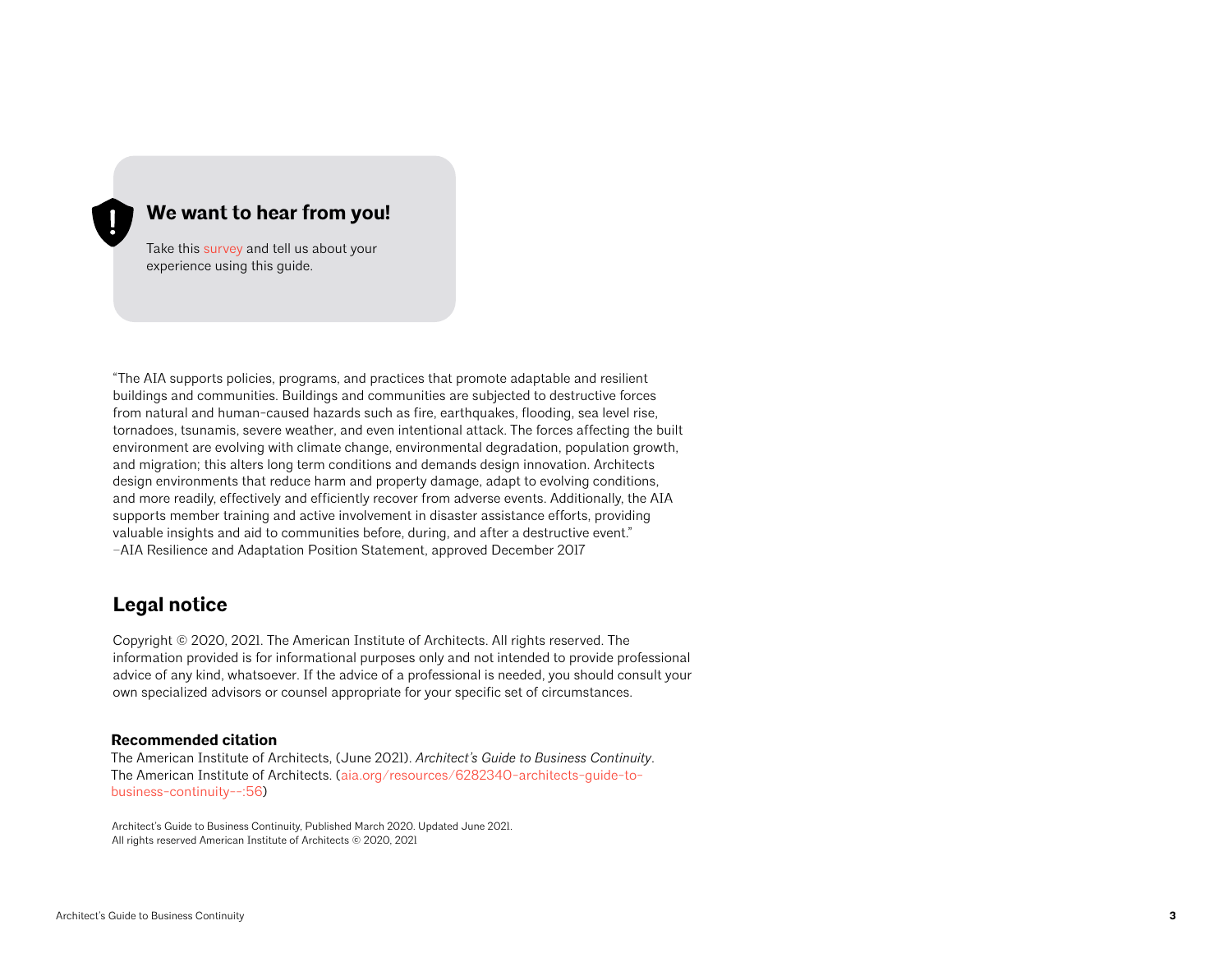### **Contents**O

- **Introduction**
	- Why business continuity matters
	- What is business continuity planning?
	- 8 The business case for business continuity planning
	- How to use this guide
		- Overview
		- Who to engage
		- Process approach
	- Analyzing risk
		- Understanding hazards
		- Understanding disruptions

### **The Business Continuity Planning Process**

- Inventory, prioritize, strategize, assess, mitigate
	- Step 1: Resource inventory
	- Step 2: Business impact analysis
	- Step 3: Recovery strategies & solutions
	- Step 4: Risk assessment
	- Step 5: Risk treatment plan

Review: Plan maintenance

## **Prepare for and respond to disruption**

- Prepare: Mitigating risk
	- Contracts & Legal Management
	- Design Project Management
	- Facilities Management
	- Financial Management
	- Human Resources
	- Information Technology

### Triage: Responding to a disruption

- In the event of: Extreme weather
- In the event of: Cyberattack
- In the event of: Key team member vacancy
- **Reference material**
- Definitions & concepts
- Resources
- **Appendix**
	- Printable worksheets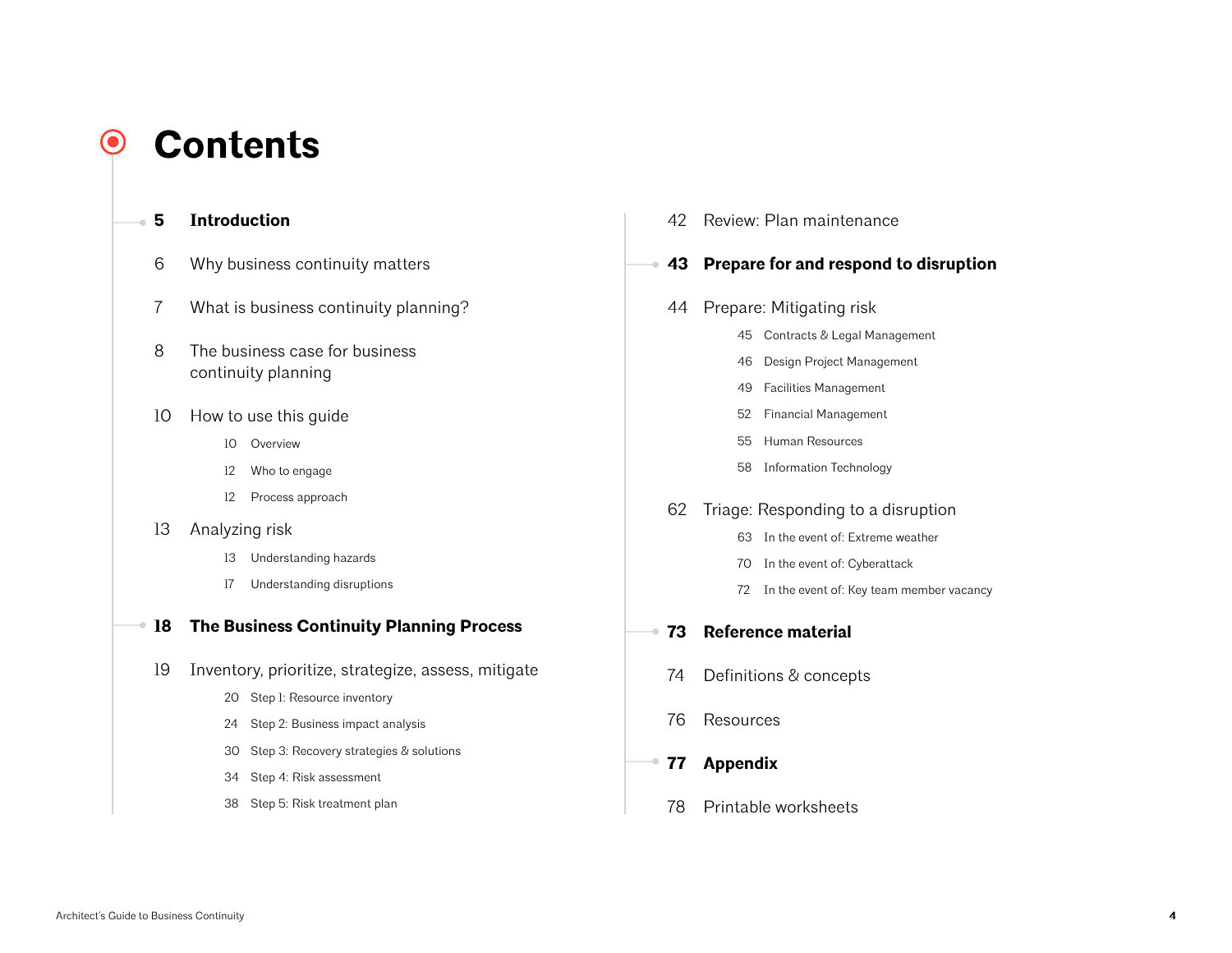# **Introduction**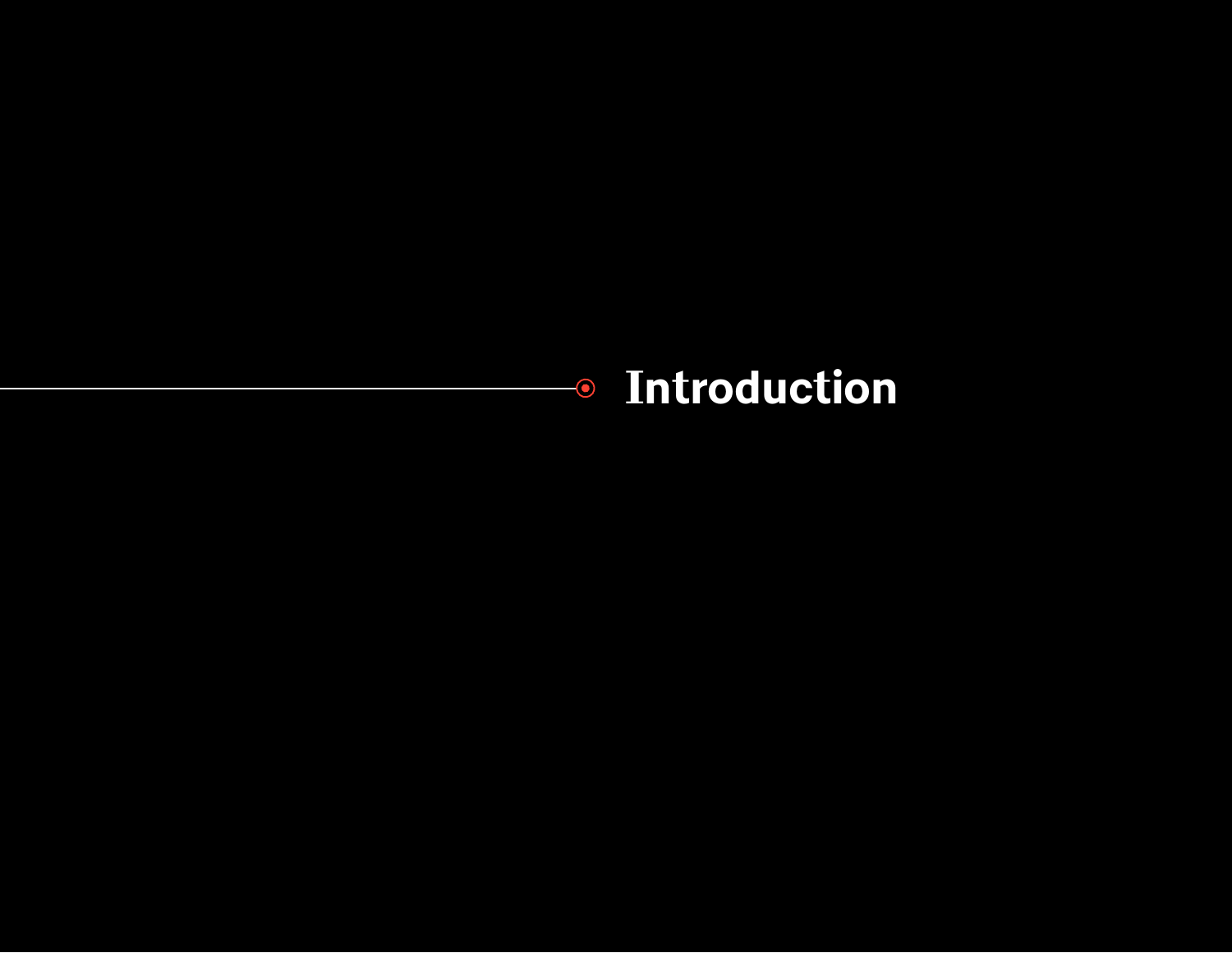## **Why business continuity matters**

Imagine your office is inundated with 4 feet of water or endures 80 seconds of seismic shaking, damaging interior conditions and crippling lifeline utilities. Or imagine you open an email and suddenly your project, accounting, and contract files are held hostage and inaccessible. What would happen if your most integral team member or firm leader suddenly dies, and you lose irreplaceable institutional knowledge? What if a global pandemic requires all employees to self-isolate away from the office? Each of these is a type of disaster, and each represents an actual disruption that a design firm previously experienced. The question is, could work continue?

AIA found that for too many firms, a plan was not in place to mitigate such disruption. In the [2020](https://www.aia.org/resources/6151-firm-survey-report) 

#### [AIA Business of Architecture firm survey report](https://www.aia.org/resources/6151-firm-survey-report),

only 15% of firms with 1-9 employees and less than half (42%) of midsized firms of 10-49 employees reported having a business continuity plan. Even for large firms (50 or more employees), there is still a notable number without a plan--less than two thirds (64%) report having one. This Guide incorporates lessons learned from previously impacted firms, builds on best practices, and integrates business aspects unique to the building industry profession to help firms remain open and profitable in the face of disruption, be aware of vulnerabilities in their business, and expand firm resilient design services.

The practice of architecture exists in a complex, unpredictable, and inherently risky environment. To survive and thrive in this world, firms need to draw upon their foresight, strategic planning, and creativity to prepare, react, and quickly adapt to a wide range of disruptive, business-altering events.

Disruption takes a variety of forms: mental anguish, displacement, temporary accommodations, lost revenue, unexpected operational costs, and mountains of paperwork. And those are the effects for the fortunate and the prepared. Many businesses never reopen following disasters, and sole practitioners and small firms may be disproportionately impacted. Factors that impact the likelihood of business recovery, in addition to the cost of repairs, include revenue lost due to closure, compromised operations, or clients in the impacted area who are unable to continue with their projects. The Federal Reserve studied the impact of 2017's record-breaking natural disasters on small businesses and found that 35% lost more than \$25,000 in revenues;<sup>1</sup> for a small business, this amount can make the difference between recovering or not.

Natural disasters are far from the only threat. Architecture firms are also at risk from everyday threats such as the sudden loss of a team member, an extended power outage, or a cybersecurity breach. According to the National Cyber Security Alliance, 60% of hacked small and midsized businesses go out of business within six months of the breach.<sup>2</sup> So what is a firm to do? **Create a business continuity plan**.



#### **Percent of firms with types of plans in place.**

1 2017 Small Business Credit Survey: Report on Disaster-Affected Firms," 2018.<https://www.fedsmallbusiness.org/survey/2018/report-on-disaster-affected-firms>

<sup>2</sup> Galvin, Joe. "60 Percent of Small Businesses Fold Within 6 Months of a Cyberattack. Here's How to Protect Yourself," Inc., 2018. [https://www.inc.com/joe-galvin/60-percent](https://www.inc.com/joe-galvin/60-percent-of-small-businesses-fold-within-6-months-of-a-cyber-attack-heres-how-to-protect-yourself.html)[of-small-businesses-fold-within-6-months-of-a-cyber-attack-heres-how-to-protect-yourself.html](https://www.inc.com/joe-galvin/60-percent-of-small-businesses-fold-within-6-months-of-a-cyber-attack-heres-how-to-protect-yourself.html)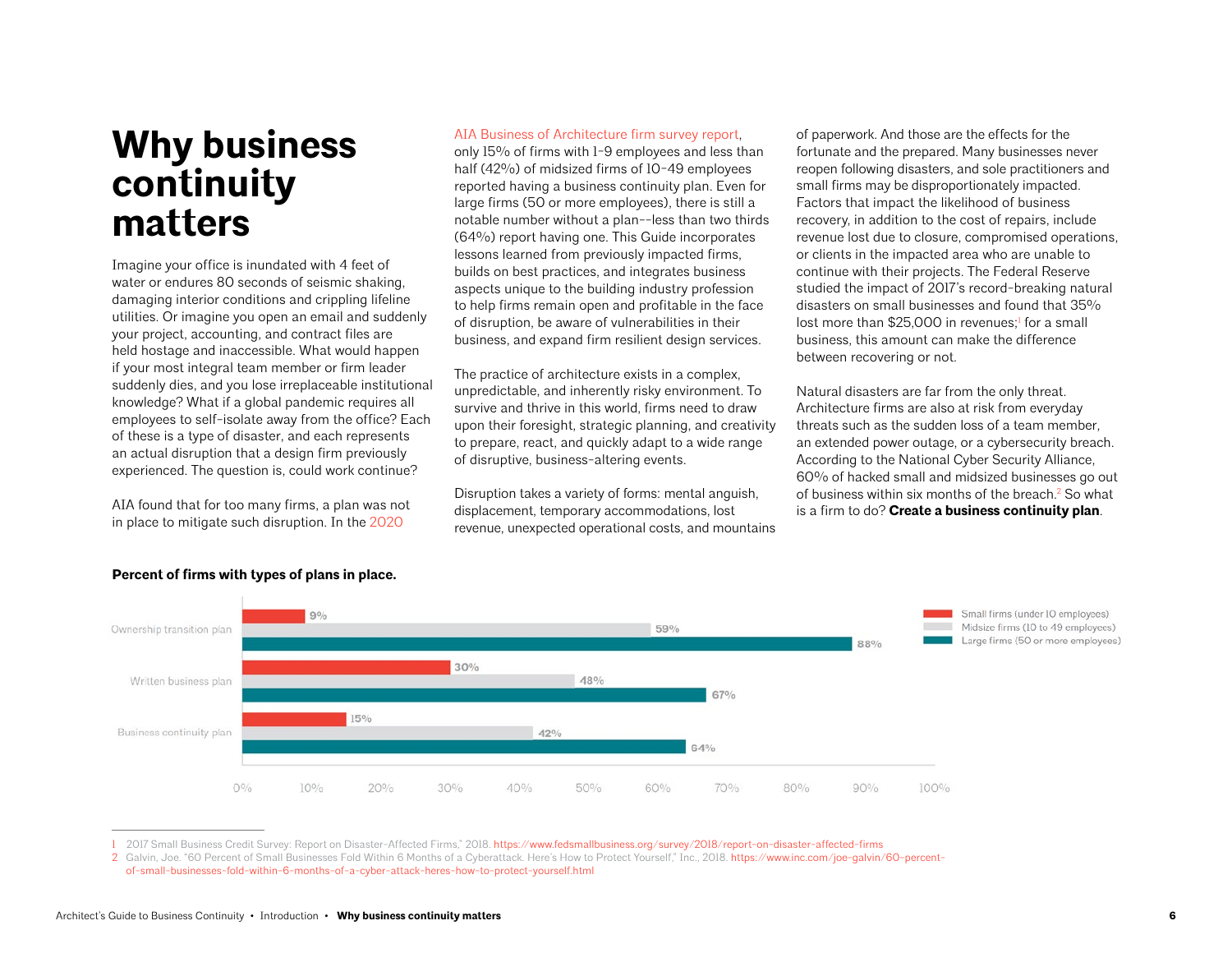# **What is business continuity planning?**

A business continuity plan documents information that guides an organization to respond to a disruption and resume, recover, and restore the delivery of products and services.3

Business continuity planning provides a framework for organizational resilience in response to disruptions. Regardless of size, every firm has the ability to think strategically, efficiently, and effectively to reduce the impact of potential disruptions.

## Business continuity planning provides a framework for organizational resilience in response to disruptions such as:

**Public utility mishap:** The city was working on the street outside our office. They burst a water main, which flooded our office basement but did not flood our workspace. Job files, resource books, corporate files, tax filings, accounting records, software disks, backup tapes, and drawing archives were destroyed. *–Firm owner* 

 $\bullet$ 

- **Sudden loss of key employee:** Our office/ financial manager passed away unexpectedly. All aspects of our business were affected, from payroll to billing, HR, and day-to-day office activities. *–Firm owner*
- **Extreme weather event:** A hurricane with twentyeight feet of storm surge and Category 3 winds devastated the entire coast. Our house was five weeks old but was still standing. Our office, on the other hand: gone. We gutted the house, polished the floors, and moved back in seven weeks later, the day the power was restored. There was no available commercial space, so we used our dining room. While communication lines were down we went to the library for Wi-Fi. *–Firm owner*
- **Cyberattack:** We had no idea the attack even happened until we came in the next day and found our entire system was locked. The cyberattack was so stealthy it took weeks to figure out what happened. We finally identified a virus embedded in an email file from our attorney. *–AIA chapter executive director*
- **Unexpected team member vacancy:** When my business partner announced he was moving and leaving the business, we had about 10 projects in the design phase and five in the construction phase, and we had three employees. My former partner had been managing roughly half of those projects. I became the principal in charge of 15 projects, including three projects that were vastly over budget. The experience was overwhelming in many ways, and I was completely unprepared for the scenario. *–Firm owner*
- **Embezzlement:** During an extended illness of our long-term bookkeeper/office manager, irregularities in accounting were discovered. After investigating these discrepancies, it was determined that the bookkeeper had been diverting a portion of incoming wire transfers into an account we didn't know we had and forging checks made out to themselves for "bonuses" and reimbursement. When I finally learned of this, our operating account didn't have enough money to cover payroll. It was a tough couple of months to cover operating expenses and get adequate cash flow back into the firm. *–Firm owner*
- **Infrastructure failure:** The phone company and 200 of their subsidiaries unexpectedly went bankrupt. I lost nearly every contact number and email address. *–Firm owner*

<sup>3</sup> Business Continuity ISO 22300, International Organization for Standardization, 2019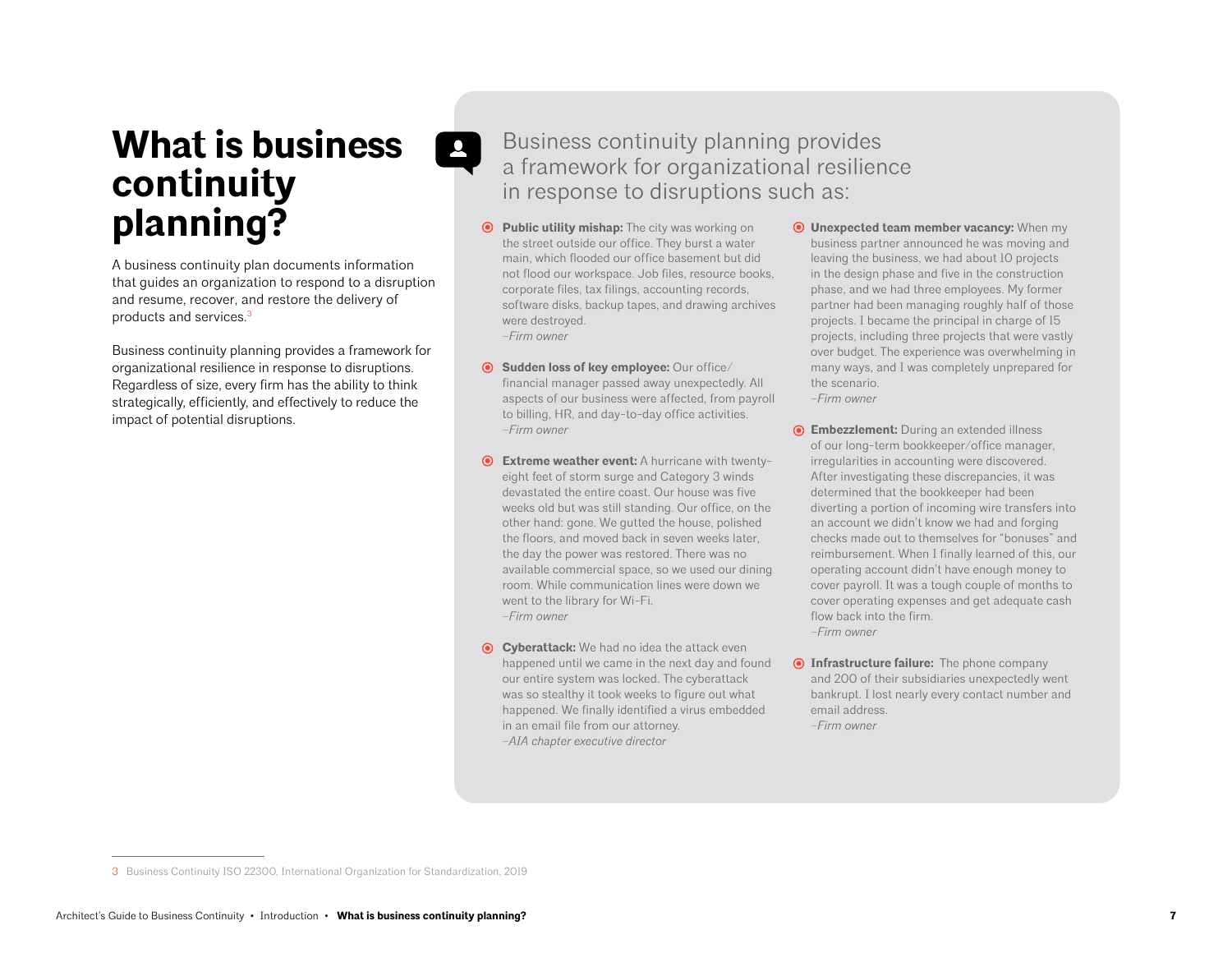## **The business case for business continuity planning**

Business continuity is good for your business as it reduces your likely losses, reinforces your firm stability to your clients, and enables you to add value to your clients' discussion on business continuity as well. In short, business continuity planning and the financial safety net it provides isn't simply a nicety or a good idea; it's vital to your business, your clients, and your community.

**Firm benefits.** Business continuity planning may be a contractual requirement stipulated by certain companies or the government. Beyond reducing the impacts of a disruption and ensuring contract compliance, business continuity planning can create savings and opportunities. Demonstrating the firm has in place a business continuity plan may reduce a firm's business interruption insurance premium. And firms that remain open after a disaster have the capacity to provide post-disaster building assessments, repairs, and hazard mitigation retrofits for current, past, or new clients. Furthermore, firms may benefit from a more agile workforce. Employees who engage in business continuity planning can more readily navigate daily small-scale disruptions, evaluate risk, and identify mitigation measures.

**Client benefits.** A business continuity plan assures clients that their firm has analyzed their threats and capabilities, and planned for the unexpected. Additionally, the process of developing a business continuity plan better positions architects to advise clients on business continuity needs

and the associated design implications. These services may include site evaluation for building vulnerability assessments, facility feasibility studies, and design services for shelter in place and rapid recovery to promote business continuity goals. For more on these topics, explore the Resilience [& Adaptation Certificate Series.](https://aiau.aia.org/aia-resilience-and-adaptation-online-certificate-program) In particular, Course 8: Professional Risk and the Business Case for Resilience, describes how business continuity planning can inform the design process.

**Community benefits.** Communities also depend on design firms remaining open during disaster response, particularly when the firm has critical knowledge regarding the design, construction, or operations of damaged structures, or if the firm has post-disaster temporary housing or shelter solution experience. Firms that remain open can also provide volunteer assistance to overwhelmed local building departments and community recovery activities.



#### **Architects' role in creating a disaster resistant built environment**

Within the Emergency Response Cycle of Preparedness, Mitigation, Response and Recovery, business continuity planning falls under Preparedness. Source: *AIA Disaster Assistance Handbook 3rd Ed.*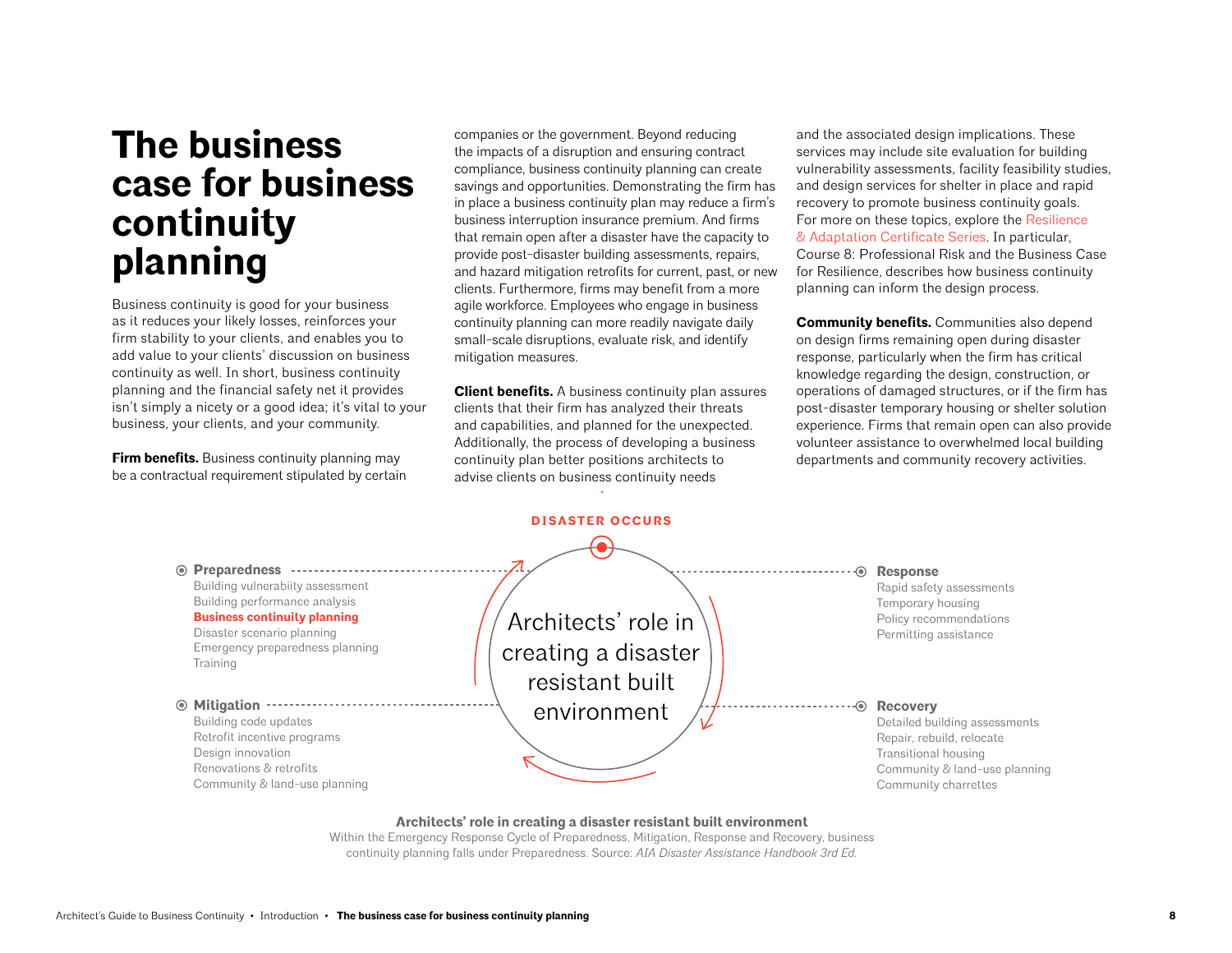## Making lemonade

**How a Gulf Coast firm survived—and thrived despite—a historic hurricane** Courtesy of: Mark Ripple, FAIA, Eskew Dumez Ripple

#### **THE EVENT: Hurricane Katrina**

On Friday, August 26, 2005, the employees in our office were looking forward to the firm barbecue and pool party on Sunday. We were celebrating the end of summer and feeling satisfied that the firm was improving on both the design and financial side after struggling in 2002 with financial mishaps and work slowdown. We were keeping an eye on a hurricane in the Gulf named Katrina, but it was projected to hit east of New Orleans, and we are on the less intense western side, so weren't overly concerned about our office on the 31st floor on the west side of downtown.

By Saturday morning Katrina's path had shifted west and the storm was becoming more intense. The projections were looking scary and we began evacuation plans; our barbecue was canceled. By Monday morning, our city was flooded, more than half of our employees were homeless, and we realized we were in the middle of a major disaster.

#### **POST-DISRUPTION: Information gathering, paperwork, and coping strategies**

Cell phone communication was down, so our leadership team used personal email accounts to contact each other, setting up a conference call. There were more unknowns than knowns that week, but we moved forward with our best guess about what would happen. Assignments were handed out and we hit the ground running; within two weeks of Katrina we had completed the following tasks:

- **Workload:** Ascertained which clients were placing projects on hold and which were continuing.
- **New work:** Contacted our network to let them know we were ready, willing, and *able* to start working.
- **Infrastructure:** Sought and furnished a temporary office space, set up a network of computers with project and firm information (thanks to an eventful and rather heroic journey into the still flooded city to our 31st floor offices to retrieve our server—yes, it's quite difficult to carry an entire server down 31 flights in an unairconditioned stairwell with no light.
- **Employees:** Found out where displaced employees were temporarily staying, who could work remotely, who needed a place to stay, and who was needed immediately to get us back to work.
- **Business:** Insurance claim initiated, applied for SBA loan, opened a temporary line of credit, collected outstanding receivable balances to support interim cash needs, and developed a plan to continue to pay employees and run the firm.

Three months later we were back in our office and had fully engaged all employees wanting to return, while temporarily employing staff from our peer firms for a large FEMA project we were engaged to complete. We had secured commissions to assist in recovery planning as well as several fast-track projects to get clients back in buildings and working.

#### **LESSONS LEARNED**

- **Infrastructure:** Nimble, insured, and flexible.
- **Culture:** Empowered employees, sense of responsibility as a team.
- **Lateral leadership:** Decisions can be made at all levels that will benefit the entire team.
- **Transparency:** Entire team knows where we are going and how we plan to get there so we can all help when we need to move quickly.

#### [Learn more](https://www.di.net/articles/learning-resilience/)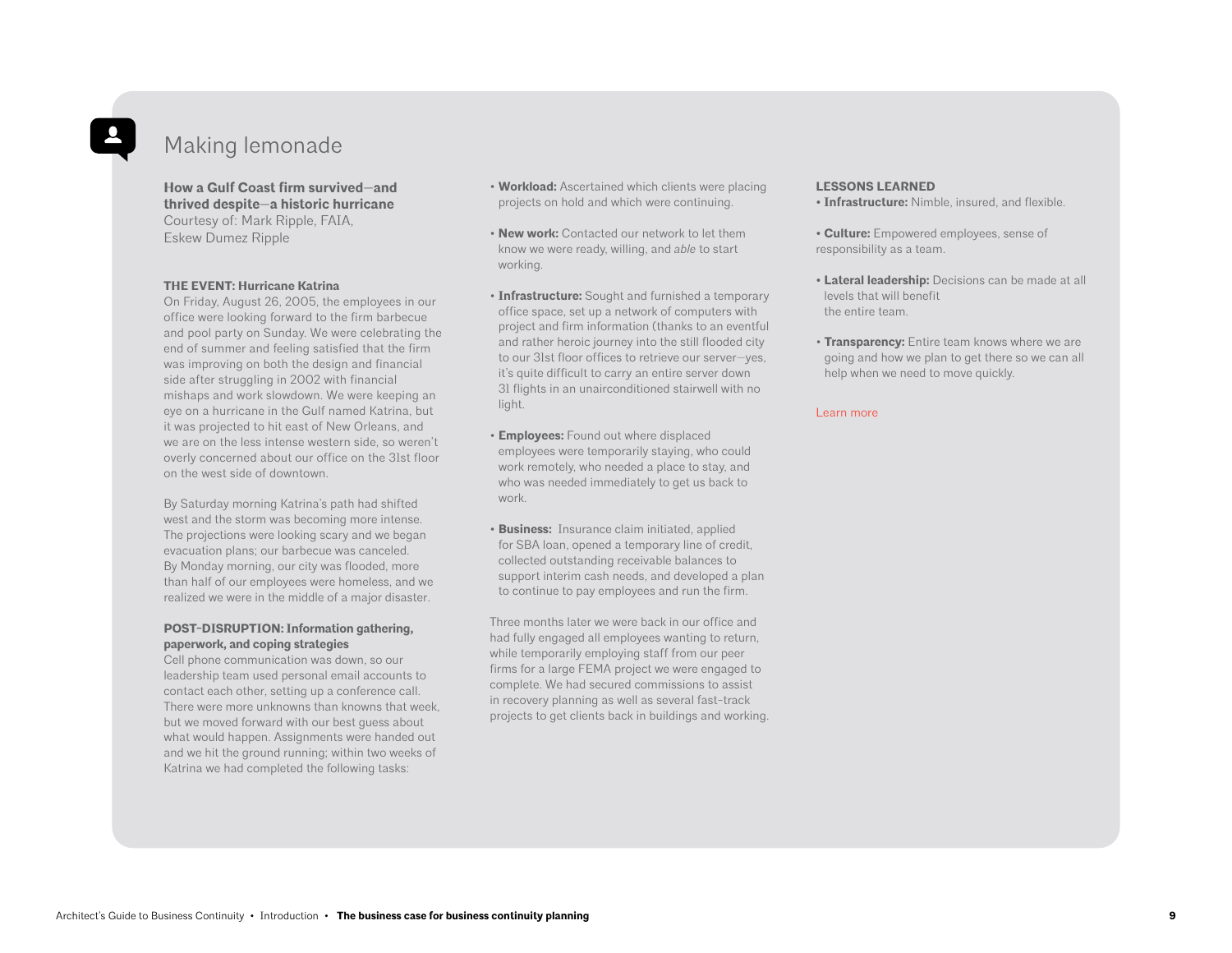# **How to use this guide**

## **Overview**

Based on ISO 22301: 20194, this guide is designed to lead architecture and design firms through the Business Continuity Planning Process. It includes five steps to create a business continuity plan, accompanying worksheets to document your process, recommendations for preparing for and responding to a disruption, and reference materials. Large firms over 50 employees or with multiple office and client locations may benefit from additional detail than that shown in the worksheets.

### **The Business Continuity Planning Process: Inventory, prioritize, strategize, assess,**

**mitigate.** In steps 1–3 firms prepare for disaster recovery by inventorying resource dependencies, prioritizing activities, and strategizing solutions to regain functionality should a disruption occur.

Steps 4 and 5 facilitate risk awareness and risk reduction through a risk assessment and identification of mitigation strategies. By executing the risk treatment plan actions in step 5, firms can reduce the risk of disruption. Should disruption occur, the firm will be well prepared to overcome the disruption using the strategies and solutions identified in step 3.

Each step in the Business Continuity Planning Process includes:

- A statement of purpose
- An overview with examples and terminology
- Reference material required or recommended to complete the worksheets
- Instructions

Once all steps are complete, follow the risk reduction strategies in step 5 risk treatment plan to reduce damaging impacts prior to disruption. Should a disruption occur, refer to the recovery strategies & solutions identified in step 3 to facilitate recovery.

Annual revisiting of the Business Continuity Planning Process (steps 1–5) to update information will reduce confusion and ensure that the business continuity plan is a reliable resource. Should a disruption occur, the business continuity worksheets associated with each step should be updated based on actual experience.

<sup>4</sup> *Architect's Guide to Business Continuity* presents a process based on one or more industry standards and best practices intended to guide the design firm owner. Though ISO 22301:2019 terminology is referenced throughout the guide as a convenience and to facilitate the ability to learn more; references do not imply completing *Architect's Guide to Business Continuity* satisfies ISO 22301:2019 standards. *International Standard ISO 22301:2019 Security and resilience – Business continuity management systems – requirements* can be downloaded at<https://www.iso.org/standard/75106.html>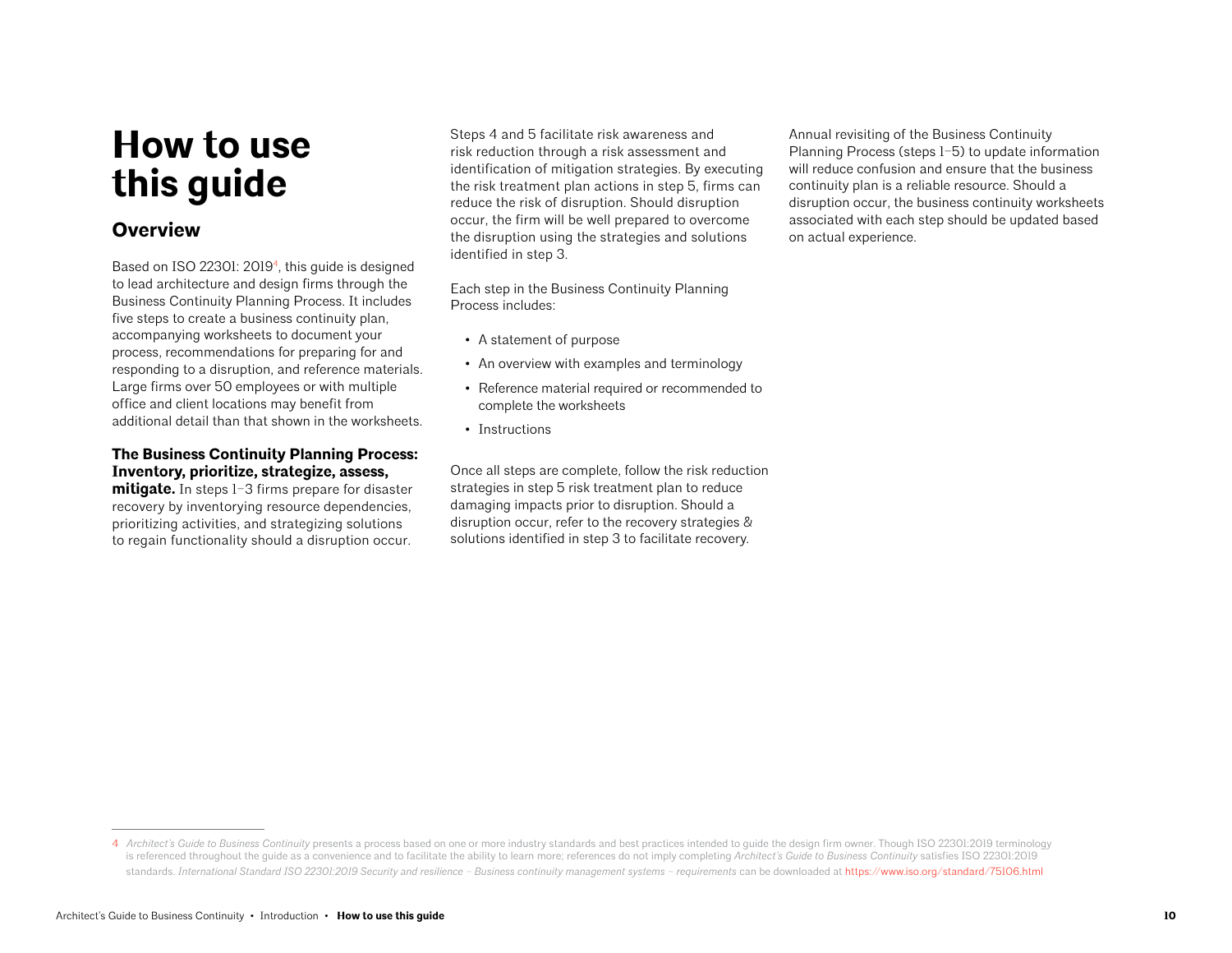## Business Continuity Planning Process

## **Steps 1-3: Prepare for recovery**



**Steps 4–5:** Reduce risk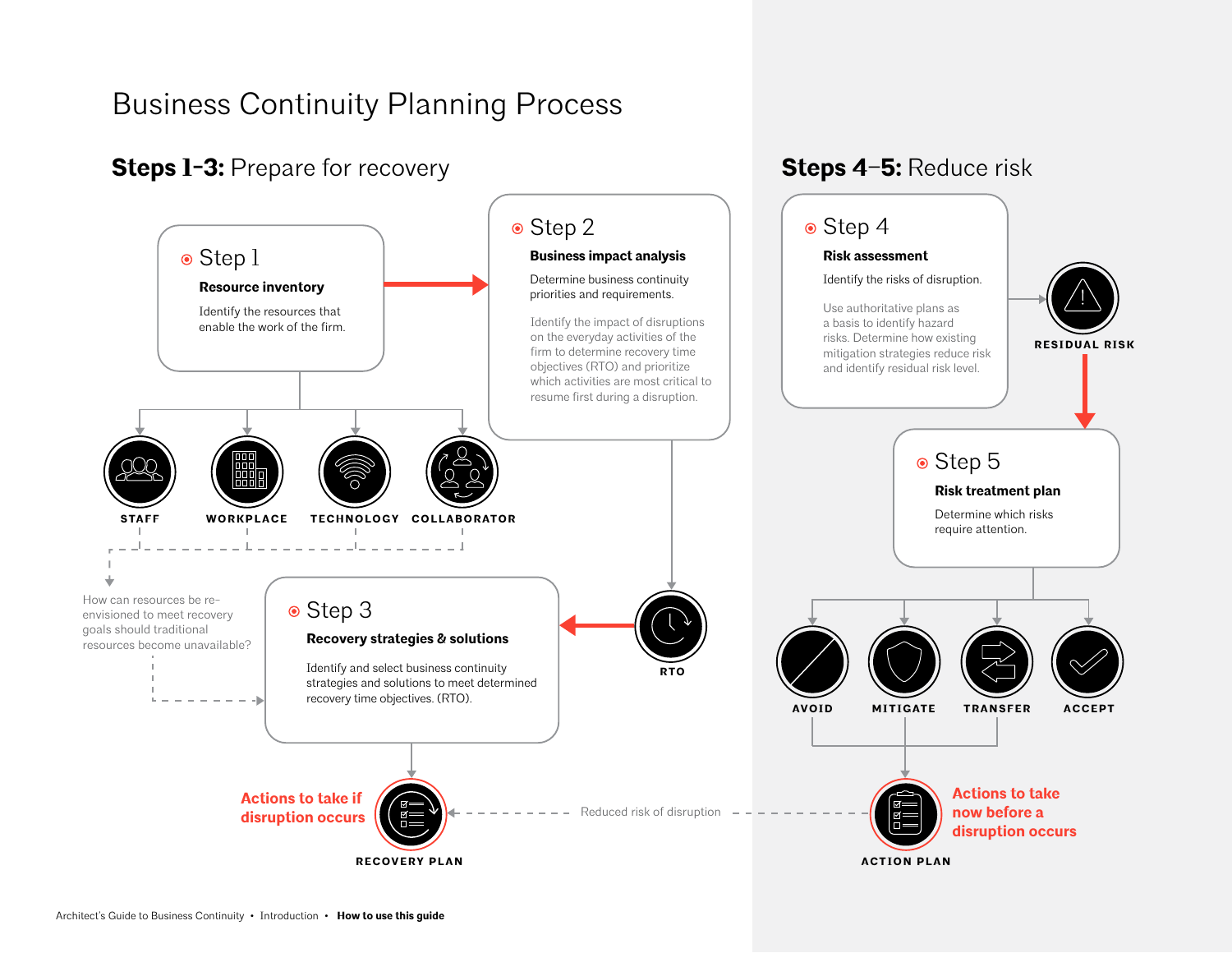#### **Prepare: Mitigating risk.** Where otherwise

infeasible to mitigate a risk, firms can better position themselves through preparedness. The "Prepare: Mitigating risk" section of this guide recommends preparedness tasks for a wide range of firm functions.

**Triage: Responding to a disruption.** Sometimes a hazard strikes before completing the Business Continuity Planning Process (steps 1–5) or the impacts exceed that which is anticipated. The "Triage: Responding to a disruption" section of this guide recommends steps that can be taken immediately after an extreme weather event, cyberattack, or sudden loss of a key team member. This section is helpful to reference when developing strategies and solutions in step 3 of the Business Continuity Planning Process.

## **Who to engage**

Business continuity affects all facets of your firm, from human resources and information technology to facility management, office administration, and project management. To capture and catalog prospective impacts to every aspect of a firm, build a diverse team to develop the firm's business continuity plan. For sole practitioners, the team might consist of the firm owner, an IT consultant, and your insurance agent. For small firms, the team might be the firm partners, office administrator, IT consultant, and a project architect. For others, the team might be larger and include representatives from each office as well as employees and leaders representing information technology, human resources, general counsel, and project management.

Business continuity planning is like a resilient system that includes interdependencies. While it's important

to have someone lead the Business Continuity Planning Process (steps 1–5) and coordinate each section with the team, you can inform and confirm the plan with stakeholder input. Consider including input from not only employees, but also consultants, clients, and others who may further define the capabilities and demands on your firm.

## **Process approach**

The small firms that applied the guide and tested this process spent 5–10 hours completing the Business Continuity Planning Process worksheets (steps 1–5). Depending on the scale of your firm's operations, consider breaking down this process into smaller monthly and weekly steps as proposed below. You might also consider establishing a work group within your local AIA chapter to share ideas and offer support while working through the Business Continuity Planning Process.

| Month I: Complete step 1<br>Resource inventory                                          | <b>Month 2: Complete step 2</b><br>Business impact analysis                               | <b>Month 3: Complete step 3</b><br>Recovery strategies & solutions                     | Month 4: Complete step 4<br>Risk assessment                                                              | <b>Month 5: Complete step 5</b><br>Risk treatment plan                                      |
|-----------------------------------------------------------------------------------------|-------------------------------------------------------------------------------------------|----------------------------------------------------------------------------------------|----------------------------------------------------------------------------------------------------------|---------------------------------------------------------------------------------------------|
| <b>Week I:</b> Complete worksheet<br>la: Staff inventory                                | <b>Week 1:</b> Identify key firm<br>activities                                            | <b>Week 1:</b> Complete RTO =<br>Same day worksheets                                   | <b>Week I:</b> Collect authoritative<br>plans                                                            | <b>Week I:</b> Complete Hazard and<br>Residual risk columns                                 |
| <b>Week 2: Complete worksheet</b><br>Ib: Workplace inventory                            | <b>Week 2: Complete worksheet</b><br>2 for Design project<br>management activities        | <b>Week 2: Complete RTO =</b><br>Next day worksheets                                   | <b>Week 2:</b> Discuss authoritative<br>plan findings with collaborators<br>such as your insurance agent | Week 2: Begin with hazards<br>with highest residual risk; go<br>across each row to complete |
| <b>Week 3: Complete worksheet</b><br>Ic: Technology (hardware)<br>Inventory & worksheet | <b>Week 3: Complete worksheet</b><br>2 for Marketing & business<br>development, Financial | <b>Week 3: Complete RTO =</b><br>This week worksheets<br><b>Week 4: Complete RTO =</b> | <b>Week 3: Complete worksheet</b><br>4 Hazard column to capture all<br>possible hazards                  | Risk Treatment and all<br>Action Plan columns<br><b>Week 3:</b> Move on to hazards          |
| Id: Technology (software)<br>inventory<br>Week 4: Complete worksheet                    | management, and Contracts &<br>legal management activities                                | Next week $&$ RTO = 2+ weeks<br>worksheets                                             | Week 4: Complete worksheet<br>4 Mitigation likelihood,                                                   | with intermediate level residual<br>risk; complete Risk Treatment<br>column, and all Action |
| le: Vendor inventory &<br>worksheet If: Project team                                    | Week 4: Complete worksheet<br>2 for Human resources,<br>Technology, and Facilities        |                                                                                        | consequence, Resources,<br>Mitigation, and Residual risk<br>columns                                      | Plan columns<br>Week 4: Finish remaining                                                    |
| inventory                                                                               | management activities                                                                     |                                                                                        |                                                                                                          | hazards with lowest residual<br>risk; complete Risk Treatment                               |
|                                                                                         |                                                                                           |                                                                                        |                                                                                                          | column and all Action<br>Plan columns                                                       |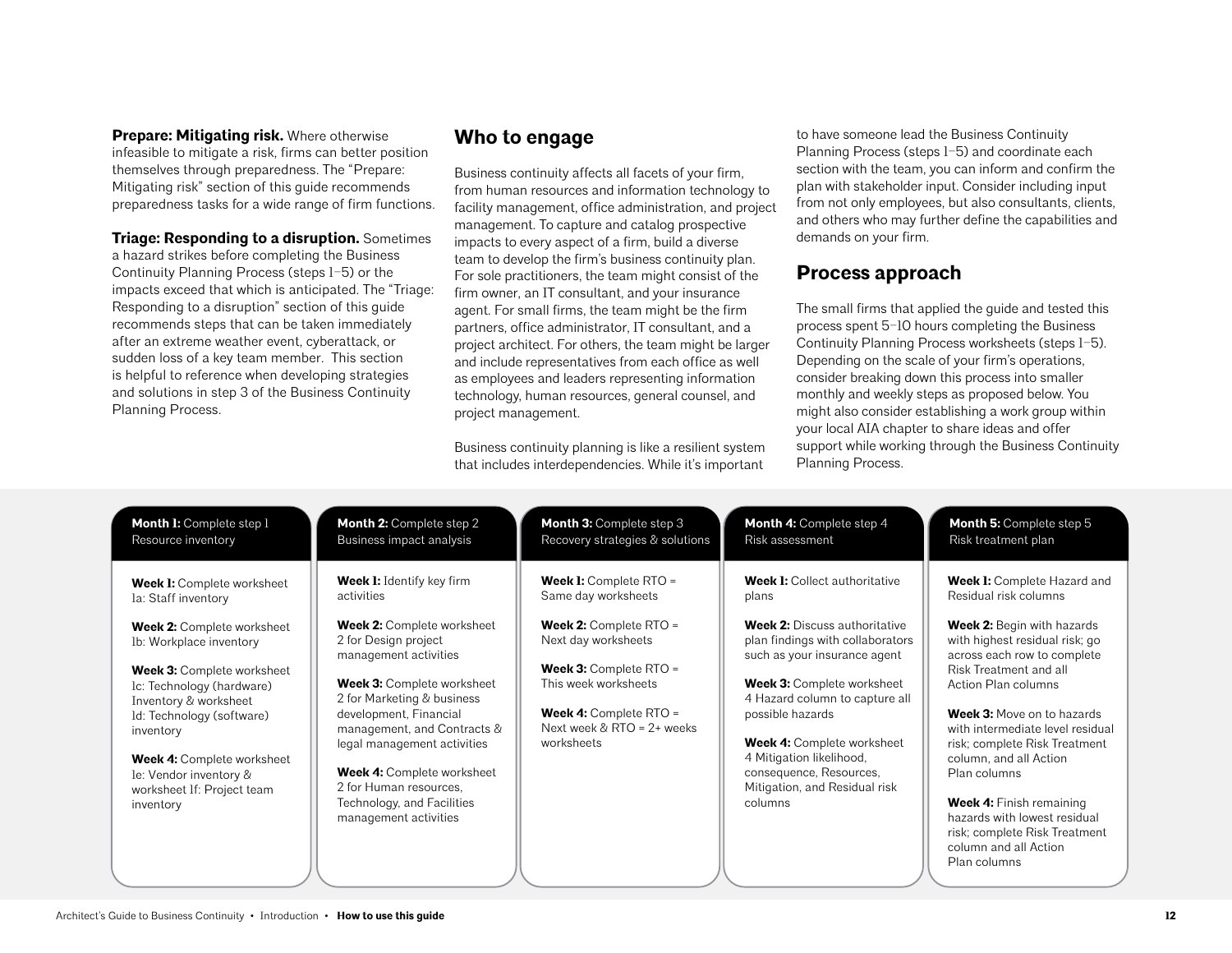# **Analyzing risk**

## **O** Key term

**[Hazard:](https://www.aia.org/resources/9231-understanding-resilience:56)** A potential source of danger caused by a naturally occurring or human-induced process or event with the potential to create loss

## **Understanding hazards**

Organizations and firms are primarily faced with three types of hazards: environmental hazards, hazards instigated by individuals or groups (anthropogenic hazards), and hazards related to systemic failures. Today, environmental hazards are often top of mind, given the growing prevalence of global weather events and the increasing impact of climate change. However, the awareness of anthropogenic, or human-influenced hazards, is often higher in firms that have experienced impactful events such as 9/11, cyberattacks hijacking firm data or impacting credit reporting, or the sudden loss of key team members. Systemic failures, though, are likely the most common and least considered category. These include threats to whole communities and infrastructure, particularly the inherent fragility of centralized power grids and internet services.

When identifying hazards, it's important to also consider hazards that appear geographically remote, as these may impact supply chains or the sequence of business operations. For example, on some projects, approximately one-third of the work could be the responsibility of consultants. A disruption in producing or receiving consultant work would significantly impact the firm's ability to deliver work to the client.

Additionally, keep in mind that many environmental hazard events induce or trigger secondary hazard events, or what are commonly referred to as cascading effects. These vary by location and are to be taken into consideration during planning efforts. Secondary hazards can range in scale from major disruptions themselves or nuisances that exacerbate damage such as power outages caused by windstorms or mudslides following floods and wildfires.

Other examples of acute secondary hazards include fires caused by downed power lines or ruptured gas pipes because of an earthquake. The potable water supply system, either within the building or within the community, may also be damaged after an initial hazard event. This has far-reaching consequences, from loss of the fire suppression system, to interior

water damage, to the inability to use the sanitary system. Environmental hazard events often result in the release of hazardous materials from dislodged containers, excessive mold growth, garbage spills, debris, and displaced disease-carrying vermin. Power outages should be expected from even a minor hazard event.

Secondary hazards aren't always at the building or property site; some are adjacent buildings with collapse or fall hazards. Upstream contamination of water supply or the flooding that occurs due to a sudden heavy snowmelt are two more examples of secondary hazard events. An architect's ability to foresee and visualize the impacts of secondary hazard events on business continuity will enable them to focus risk mitigation strategies.

## Cascading effects

Secondary hazards vary by location. In this example, the initial event or primary hazard (far-left column) triggers secondary hazards shown as medium probability (light grey) or high probability (dark grey). Source: *Office of Emergency Management, City of Seattle.*

| Hazard                               | Earthquakes | Landslides | Volcano Hazards | Tsunami and Seiches | Disease Outbreaks | Civil Disorder | Terrorism | Mass Shootings | Transportation Incidents |       | HazMat Incidents | Infrastructure Failures | Power Outages | Excessive Heat Events |          | Snow, Ice and Extreme Cold | Water Shortages | Windstorms |
|--------------------------------------|-------------|------------|-----------------|---------------------|-------------------|----------------|-----------|----------------|--------------------------|-------|------------------|-------------------------|---------------|-----------------------|----------|----------------------------|-----------------|------------|
| Primary Hazard                       |             |            |                 |                     |                   |                |           |                |                          | Fires |                  |                         |               |                       | Flooding |                            |                 |            |
| Earthquakes                          |             |            |                 |                     |                   |                |           |                |                          |       |                  |                         |               |                       |          |                            |                 |            |
| Landslides                           |             |            |                 |                     |                   |                |           |                |                          |       |                  |                         |               |                       |          |                            |                 |            |
| Volcano Hazards                      |             |            |                 |                     |                   |                |           |                |                          |       |                  |                         |               |                       |          |                            |                 |            |
| <b>Tsunamis and Seiches</b>          |             |            |                 |                     |                   |                |           |                |                          |       |                  |                         |               |                       |          |                            |                 |            |
| Disease Outbreaks                    |             |            |                 |                     |                   |                |           |                |                          |       |                  |                         |               |                       |          |                            |                 |            |
| Civil Disorder                       |             |            |                 |                     |                   |                |           |                |                          |       |                  |                         |               |                       |          |                            |                 |            |
| Terrorism                            |             |            |                 |                     |                   |                |           |                |                          |       |                  |                         |               |                       |          |                            |                 |            |
| Mass Shootings                       |             |            |                 |                     |                   |                |           |                |                          |       |                  |                         |               |                       |          |                            |                 |            |
| Transportation<br>Incidents          |             |            |                 |                     |                   |                |           |                |                          |       |                  |                         |               |                       |          |                            |                 |            |
| Fires                                |             |            |                 |                     |                   |                |           |                |                          |       |                  |                         |               |                       |          |                            |                 |            |
| HazMat Incidents                     |             |            |                 |                     |                   |                |           |                |                          |       |                  |                         |               |                       |          |                            |                 |            |
| Infrastructure<br>Failures           |             |            |                 |                     |                   |                |           |                |                          |       |                  |                         |               |                       |          |                            |                 |            |
| Power Outages                        |             |            |                 |                     |                   |                |           |                |                          |       |                  |                         |               |                       |          |                            |                 |            |
| <b>Excessive Heat Events</b>         |             |            |                 |                     |                   |                |           |                |                          |       |                  |                         |               |                       |          |                            |                 |            |
| Flooding                             |             |            |                 |                     |                   |                |           |                |                          |       |                  |                         |               |                       |          |                            |                 |            |
| Snow, Ice and<br><b>Extreme Cold</b> |             |            |                 |                     |                   |                |           |                |                          |       |                  |                         |               |                       |          |                            |                 |            |
| <b>Water Shortages</b>               |             |            |                 |                     |                   |                |           |                |                          |       |                  |                         |               |                       |          |                            |                 |            |
| Windstorms                           |             |            |                 |                     |                   |                |           |                |                          |       |                  |                         |               |                       |          |                            |                 |            |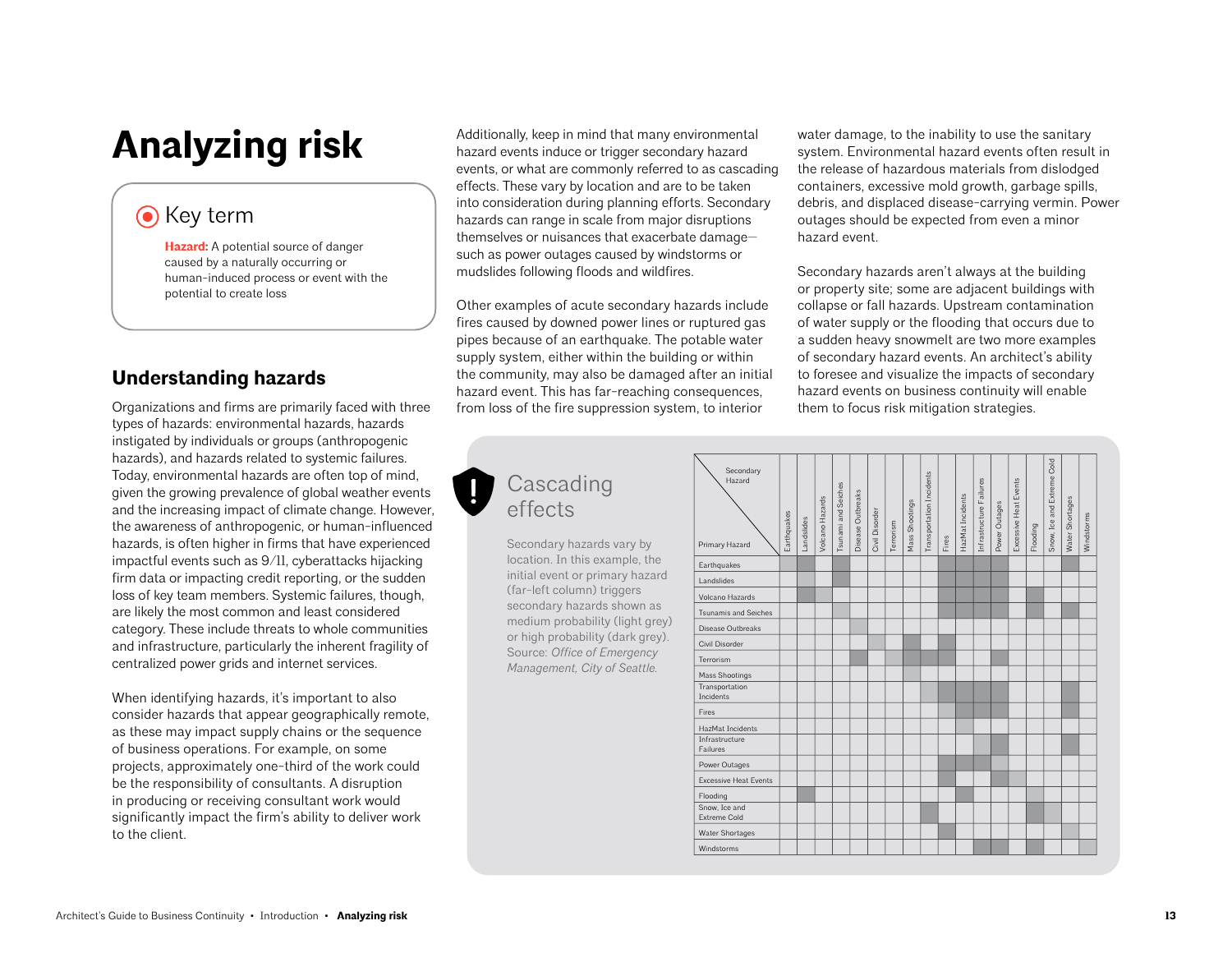## Rising from the Ashes

#### **How a small firm navigated the secondary impacts of a nearby fire**

Courtesy of Brian Poppe, AIA | HKP Architects



*Before and after*

#### **THE EVENT: Small fire, big impacts**

It was a Sunday night in September 2017 when someone started a fire in the recycling bin located within the entry alcove on the west end of our building. Our building was once the Skagit County Courthouse, a historic two-story brick masonry building in the heart of downtown Mount Vernon, Washington. Thankfully, within 30 minutes firefighters doused the flames with foam, avoiding water damage to our late 1800s-era building. Per their protocol, the firefighters investigated the building inside and out, opening doors and windows along the way, which ultimately allowed smoke and soot to permeate the building.

Thanks to the quick work of the firefighters, very little actual fire damage occurred. A few overhead interior beams were charred, along with the wood chair rail, the wood door, and framing around the floor joists. The entry became inaccessible due to damage to the door and glazing. The electrical panel, located in the entry alcove, was also fried. The adjacent buildings were affected only by smoke damage. The "footprint" of the fire was relatively contained.

Our firm rented office space on the second floor of the building, generally untouched by the fire but not from the cascading impacts:

- **Power:** The electrical panel that fed our portion of the building was located in the entry alcove. The fire destroyed the panel, causing a three-month power outage.
- **Smoke and soot:** As the firefighters opened doors and windows throughout the building to air it out, smoke and soot followed. The historic building had no

ducts or HVAC system, but due to the stack effect the smoke and soot billowed into our second-floor office area, covering our office to the extent that moving a pen the following morning revealed a reverse shadow on the pad of paper on which it was left.

#### **POST-DISRUPTION: The long road to a clean, functioning office**

- **Cleaning:** Both the building owner's insurance company and our own business interruption insurance provided a cleaning crew to begin to remove the soot. The process was labor-intensive to say the least: Every surface, including every page of our materials library, had to be wiped down with a smoke sponge by hand. The process took four months. Recognizing the corrosive nature of soot and the limitations of smoke sponges, our insurance company opted in some cases to purchase new equipment (e.g., computers) rather than attempt to clean the existing equipment.
- **Smoke mitigation:** Cleaning the building extended to cleaning the actual structure. The existing plaster walls and ceilings were stripped to their studs, and a smoke-sealing primer was applied prior to installing new wall finish materials.
- **Archiving:** We had occupied the building for 65 years and stored numerous paper records in the office. We recognized that had the fire been worse, those documents would have been lost forever. We opted to digitally scan all of our archive material, including 35mm slides. Our insurance covered roughly 90% of this cost.
- **Restoration:** We had a fine-art restoration rider on our insurance policy and were able to apply that to the offsite restoration of our physical architectural models, some of which had significant historical value.
- **Business income loss:** The good news was that our insurance policy included business income loss. The bad news was that the policy was not clear about the exact documents required to support a claim. We looked to our own income records, while the insurance company looked to a forensic accounting firm. The gap in our financial expectations was over 300%. Ultimately, the county tax revenue records for professional services for our client base—along with growth projections—enabled us to reach an agreement with our insurance company. That process took nearly a year. None of the time spent justifying our claim was reimbursed or included in the settlement amount.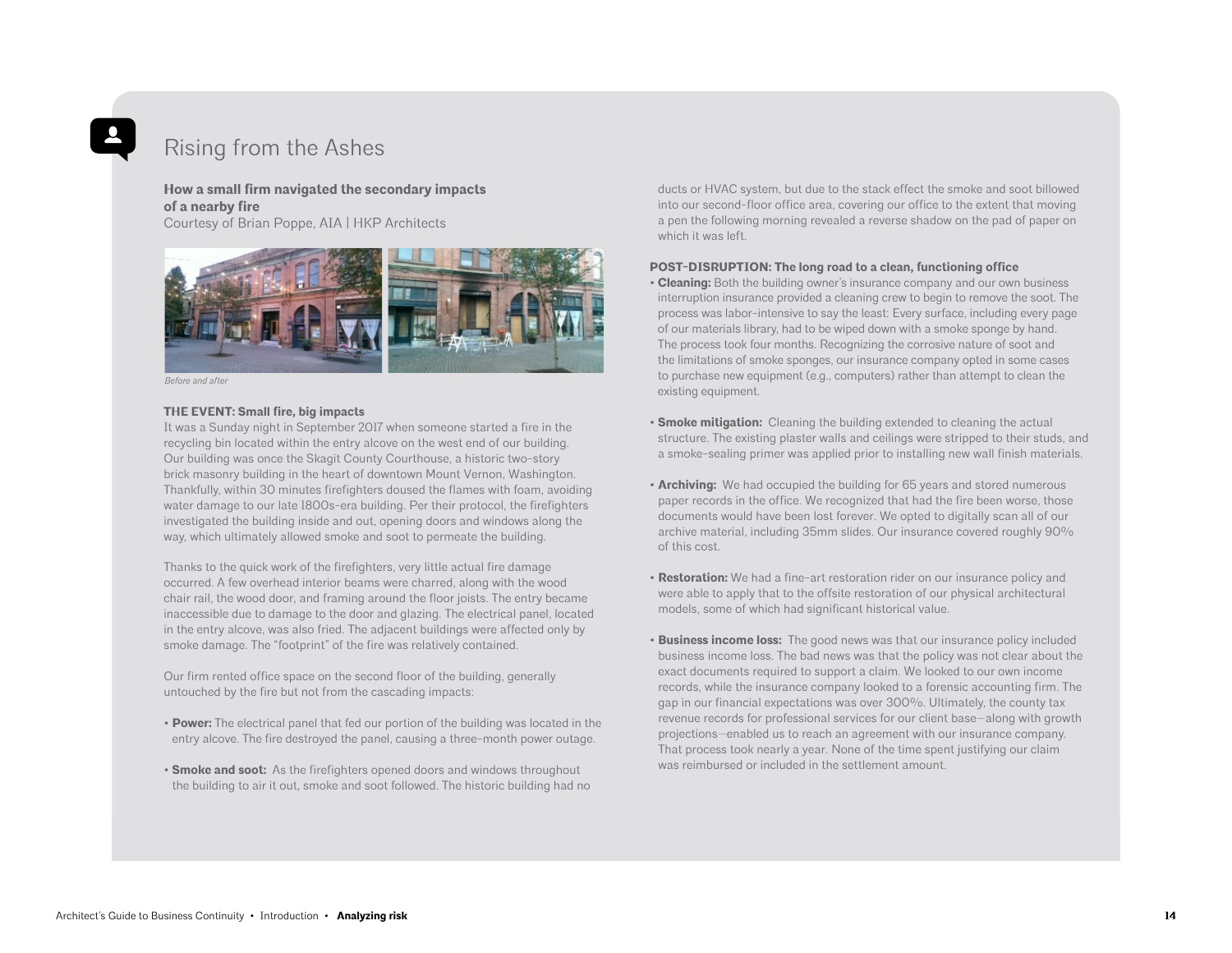• **Infrastructure:** After two weeks, the server was restored, which provided some ability to work from home. However, at the time we were not set up to effectively work remotely long-term. Fortunately, unlike the west end of the building, the east end still had power after the fire and had vacant workspaces. As the cleaning crew worked, we began moving our cleaned furniture to the east end of the building where we could resume work. While the east end was made functional, it was still not ideal working conditions: Air scrubber fans were running constantly at 70–80 decibels while cleaning continued throughout the building.

#### **LESSONS LEARNED**

- **Know your insurance policy—and processes for settling a claim:** Nimble, insured, and flexible.
- **Take time to understand the real impacts:** You know your business best. Take the proper time to account for all losses, physical damages, repairs, and potential lost income—and then work with your insurance agent to advocate for the firm.
- **Keep detailed records:** Typically, your insurer will look at your financial records over several years to determine an income history. These include net income and normal operating expenses incurred, including payroll. In addition to locating and organizing records from before the disruption, keep detailed records of:
	- Ongoing business activity and transactions, if any, while you recover from the loss.
	- Expenses associated with operating in a temporary location.
	- Ongoing expenses that you must pay even if your business is closed, such as utility costs.
	- Changes in your utilization rates and any projects or clients lost so you can show real financial and operational impacts during recovery.
- **Be prepared to work from home:** Create systems that allow your firm to function with or without a central physical office. The COVID-19 pandemic has helped us transition to more regularly work from home, but at the time of our fire we were not set up to work remotely.
- **Have a backup plan:** Create digital archives—and redundancies—that preserve and protect your files, and maintain them offsite.

**• Take care of yourself and your people:** You and your employees may experience psychological impacts in the time following a disruption. We gave some of our employees "hazard pay" for the extraordinary circumstances under which they continued to work. Make sure your people are doing OK, and reward them for continuing the business income stream while the recovery is underway.



*Electrical panel post-fire*



*Ozone generators and air-scrubbing fans the morning after the fire (inverse soot "shadows" on the wall)*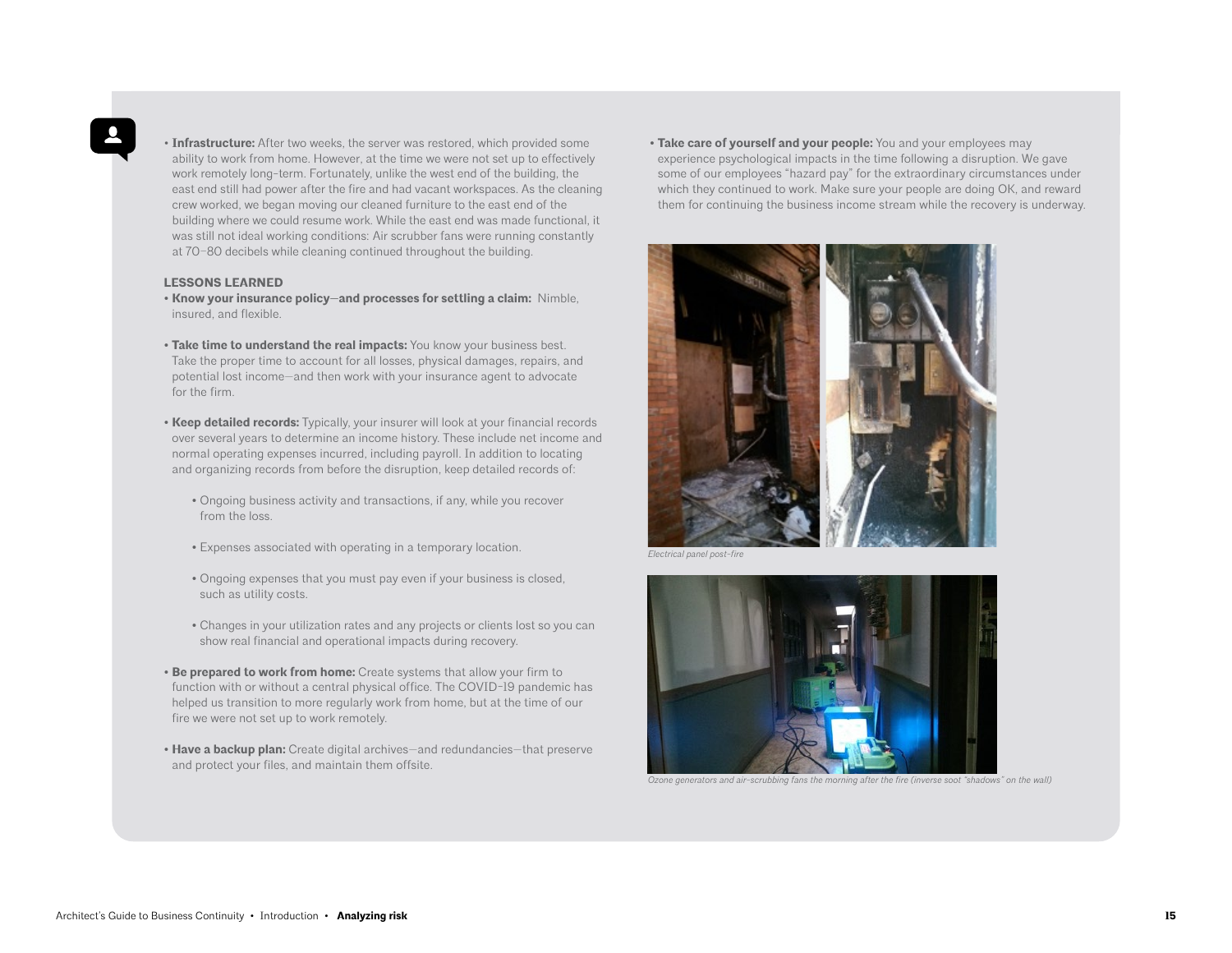## Types of hazards\*

#### **Environmental hazards**

- Avalanche
- Coastal erosion
- Drought\*\*\*\*
- Earthquake
- Extreme temperature (heat or cold)
- Flood\*\*
- Ground saturation
- Hailstorm
- Heavy rainfall
- High winds
- Hurricane
- Ice storm
- Landslide\*\*
- Liquefaction
- Snowstorm
- Storm surge\*\*\*
- Subsidence\*\*
- Termites
- Tornado
- Tsunami/seiche
- Volcanic eruption
- Wildfire\*\*\*\*

#### **Anthropogenic hazards**

- Active shooter
- Arson-caused fire
- Bomb or bioweapon threat or actual attack
- Civil unrest (local or global)
- Cyberattacks
- Environmental pollution
- Explosion (e.g., gas line)
- Hazardous materials/chemical spills
- Terrorism
- War

#### **Systemic failures**

- Disruption in public transit/road closures\*\*\*\*
- Electromagnetic pulse (EMP) due to solar flares
- Electronic data loss
- Groundwater contamination\*\*\*
- Infectious disease epidemic/pandemic
- Infrastructure failure
- Internet/cell service disruption
- Interruptions to site utilities: power, water, wastewater, communications\*\*\*\*\*
- Order of civil authority
- Permanent/temporary loss of key team member
- Recession
- Unanticipated building dysfunction
- Vendor or consultant supply chain disruption

\*This list of examples is not exhaustive of all potential hazards.

\*\* The frequency of heavy precipitation events is increasing with climate change. More importantly, the amount of rainfall that occurs during a heavy precipitation event is increasing. Over time, flash flooding, general fl

\*\*\*Climate change impacts include sea-level rise. This increases the risk of storm surge, "sunny day" flooding (e.g., regular high tide flooding), and saltwater intrusion into groundwater.

\*\*\*\* Climate change impacts include more extreme maximum and minimum temperatures, such that wildfires and drought are increasing. High heat impacts include human morbidity and mortality, materials buckling (e.g., roads, r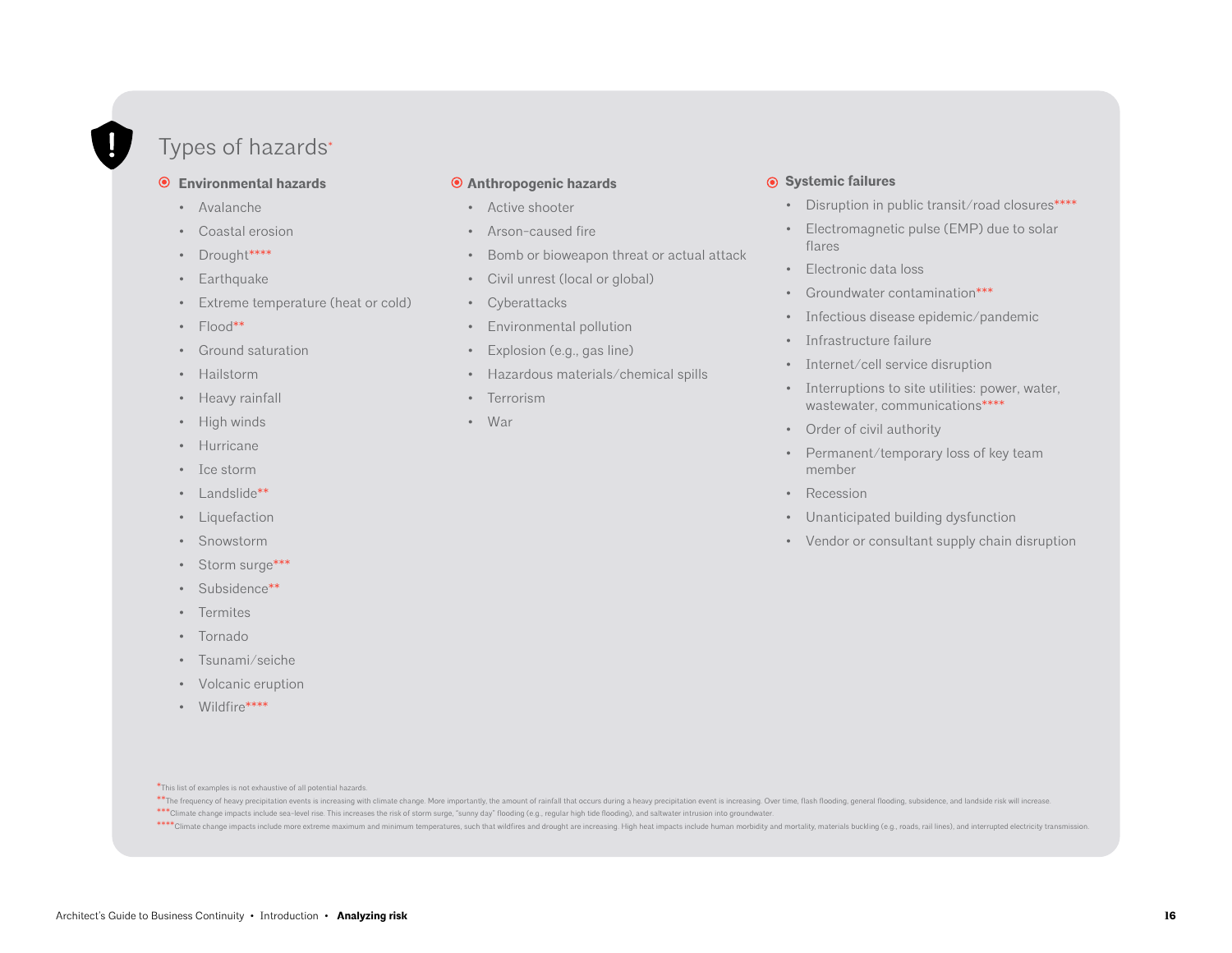## **O** Key term

**[Vulnerability.](https://www.aia.org/resources/9231-understanding-resilience:56)** The degree to which a system is susceptible to, and unable to cope with, adverse effects.

**[Risk.](https://www.aia.org/resources/9231-understanding-resilience:56)** The potential for an unwanted outcome resulting from an incident, event, or occurrence, as determined by its likelihood and the associated consequences.

## **Understanding disruptions**

Hazards can be thought of as short-term events that temporarily interrupt typical operations (operational disruptions) and higher-impact events that challenge the core business (core business disruptions).

Operational disruptions reduce the firm's ability to conduct its work. These range from common limited-duration disruptions, such as a power or internet failure, to longer-duration disruptions, such as powerful storms that disable the power grid or the sudden loss of a key team member critical to winning or delivering work.

Core business disruptions<sup>5</sup> fundamentally change the nature of the firm's practice or disrupt critical business functions. These types of disruptions stem from more catastrophic events such as those businesses located on the New Jersey coast during Superstorm Sandy, those burned in the California wildfires, or buildings carried off their foundations from the St. Louis floods. The global pandemic brought on by COVID-19 created the awareness that not all core business disruptions result from natural disasters but could be related to an *order of civil authority* that temporarily closes the doors. Others include significant market shifts such as the 2008 housing crisis that impacted firms that specialize in residential projects or anthropogenic hazards, such as a cyberattack, that disable functionality.



## Business impacts: Tips for identifying disruptions

Most lease agreements give the landlord an extended period of time to make a decision on what to do and how to proceed in dealing with damage resulting from an extreme weather event or other hazard event. This may include a waiting period until the insurance company has disbursed funds for the repair of the building. This period may take as long as 60 to 120 days, during which access to the building may be denied and as such create disastrous results for firms that rely on their leased space.

## Business impacts from a distance: An example of supply chain disruption

A major manufacturer located in the southeast of the United States had an interesting challenge in terms of business continuity planning. While its facilities were located well inland and away from coastal storm surges, its dependencies on systems that were in those high-risk flood zones were not. In lieu of looking at its local facilities and quickly surmising that they were relatively low risk, the manufacturer analyzed its supply chain to determine exposures throughout the lifecycle of their business operations.

By assessing supply chain risk in addition to facility risks, the manufacturer realized it was in fact terribly exposed to hurricanes, given its shipping operations. As an international supplier with a dependency on bidirectional availability of materials, any interruption in the supply chain could stall local operations for days or weeks. Therefore, the hurricane risk to its shipping partners became its own risk as well, although its actual facilities were so far from the coast. Recognizing this hazard, in turn, made the manufacturer realize the potential exposure to an important impact: operational cost escalation. In response, the manufacturer had to assess its appetite for such vulnerability and determine whether to have a backup strategy, such as alternative shipping operations and/or additional on-site component storage, should that supply chain disruption occur.

<sup>5</sup> *Leadership in Times of Crisis: A Toolkit for Economic Recovery and Resiliency* (International Economic Development Council, 2015), 285-304.

As a design firm hired by the manufacturer, we were compelled to create the environment for a conversation about hazard risk and business impacts. This type of conversation is valuable for our projects as well as within our own offices. *–Firm leader*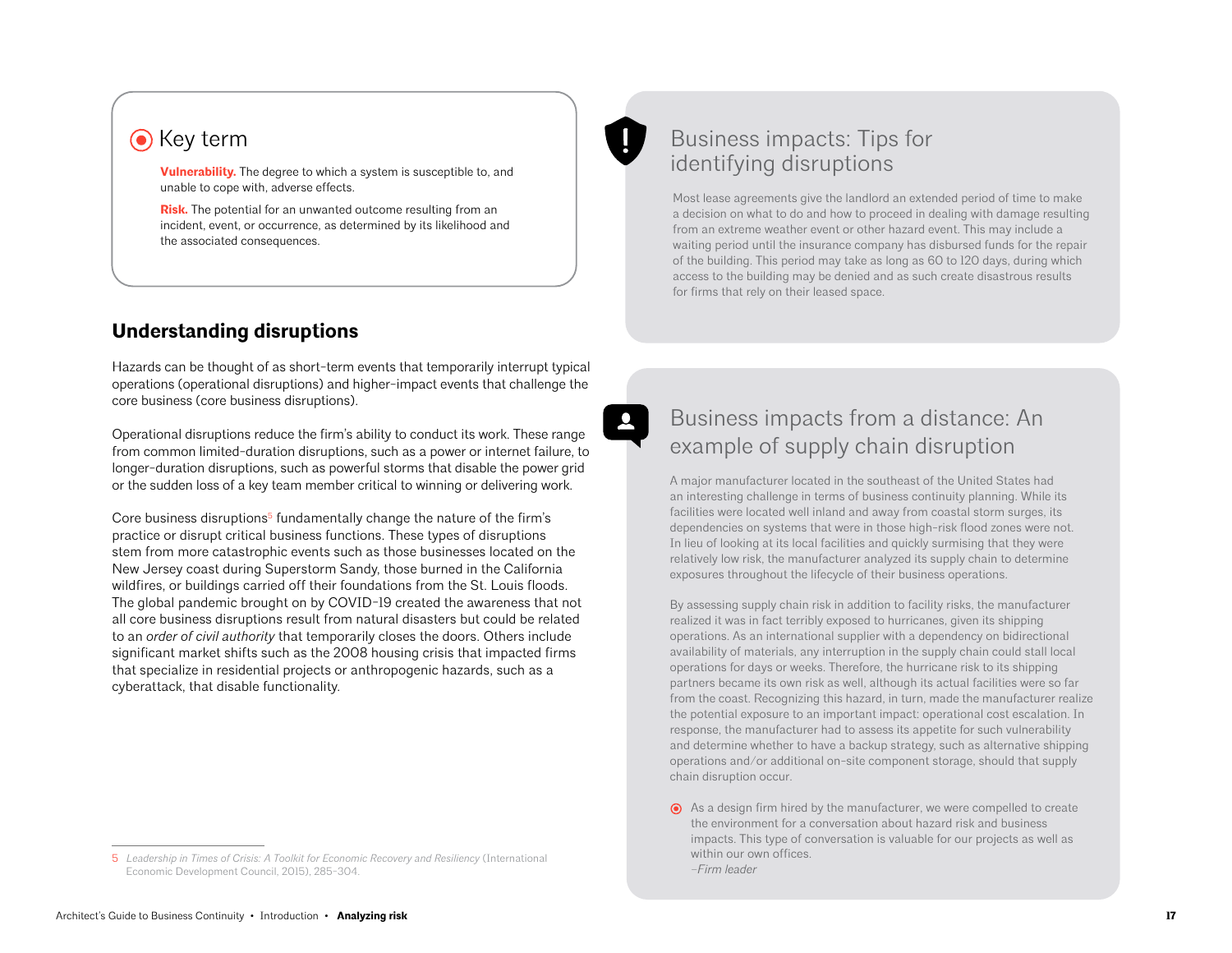**The Business Continuity Planning Process**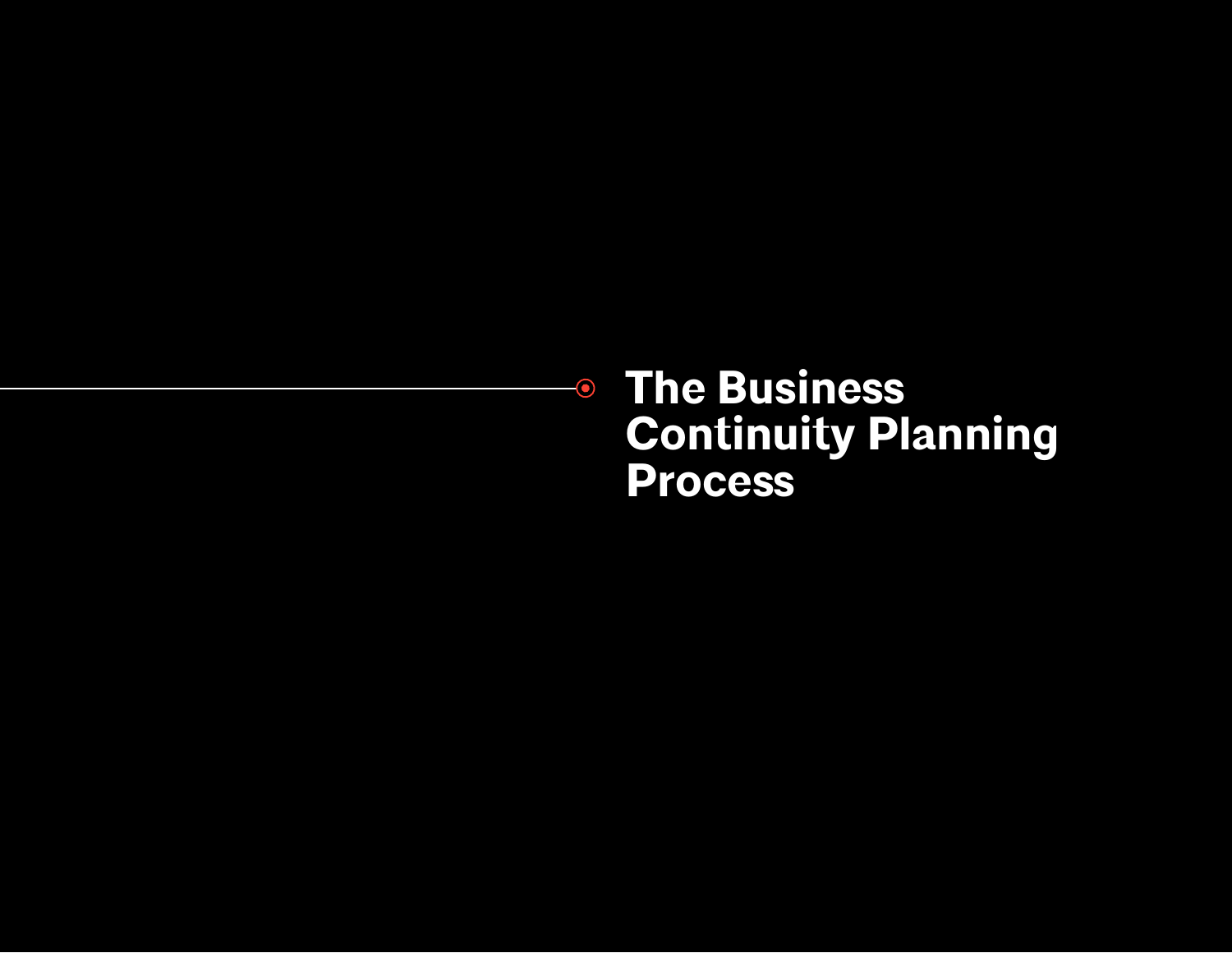# **Inventory, prioritize, strategize, assess, mitigate**

The Business Continuity Planning Process follows five steps to arrive at strategies and solutions for recovery and risk reduction. Each step is accompanied by a worksheet with examples. The completed worksheets serve as your firm's basic business continuity plan. For an interactive worksheet experience, download the business continuity planning rrocess Excel workbooks from [aia.org/Business-Continuity](https://www.aia.org/resources/6282340-architects-guide-to-business-continuity-).

## Documenting your business continuity plan:

The worksheets provided in this guide, and the corresponding interactive workbooks, are offered as one method of documenting your business continuity plan. Each firm, and therefore each plan, is different. You may find an alternative approach to documentation will work better for your unique needs. However you decide to document your work, the following five steps will help your firm identify dependencies, adaptive capacity, vulnerability, and risk tolerance.

**Remember:** Your business continuity plan will be most successful when co-created with employees, building managers, insurance providers, consultants, and others.

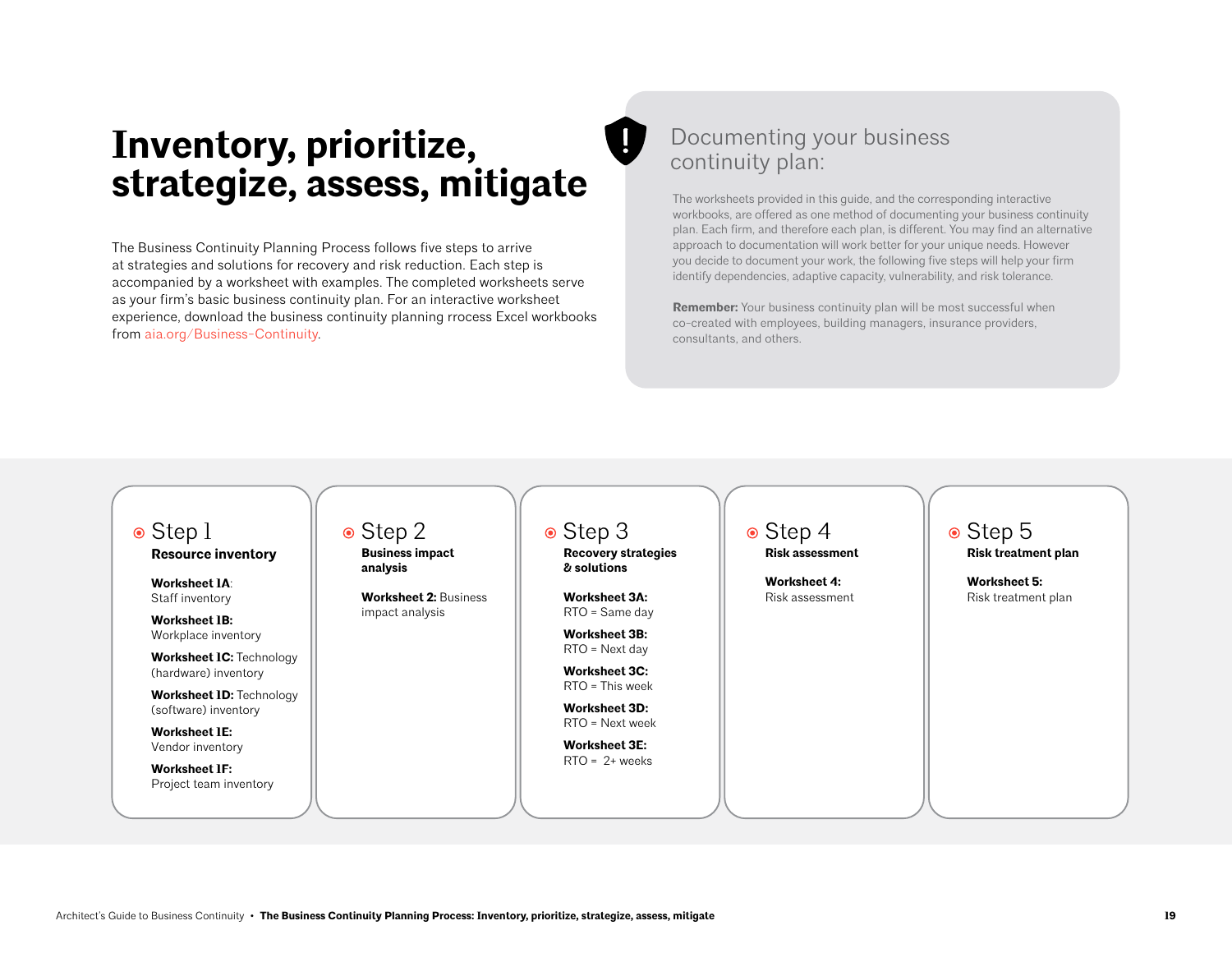# ● Step 1:

## **Resource inventory**

**Purpose.** Identify the resources that enable the work of the firm. Record employee roles and responsibilities, workspace(s), technology platforms, vendors, and key collaborators, including clients and consultants.

**Overview.** Understanding your firm's resource set is the basis of business continuity planning. Before assessing risks and impacts, document the resources your firm depends on: your leadership, staff, workspace(s), technology, and collaborators.

**Reference material.** Resource inventory information may be sourced from existing employee rosters, reports, vendor contracts, or software systems. Collect and review using the method that works best for your firm. The worksheets offered in this step are just one way to conduct a resource inventory.

## **Instructions**

- 1. **Worksheet 1a:** List each job title/employee and associated contact information, responsibilities, and competencies.
- 2. **Worksheet 1b:** Identify the workspaces that enable your staff to complete their work. Is there a central office? Do employees telework from home or other locations? Consider the workspaces that are most critical and, if unavailable, would inhibit the continuity of work.
- 3. **Worksheet 1c+d:** Document the technology platforms that facilitate firm operations as well as those that offer protection or redundancy (e.g., backups). Include hardware, software, and required internet connection/equipment.
- **4. Worksheet 1e+f:** List each of your collaborators: clients, consultants, product reps, their contact information, and affiliated projects. Also include vendors that facilitate the work of the firm, such as internet and utility companies, IT or HR support (if contracted), etc.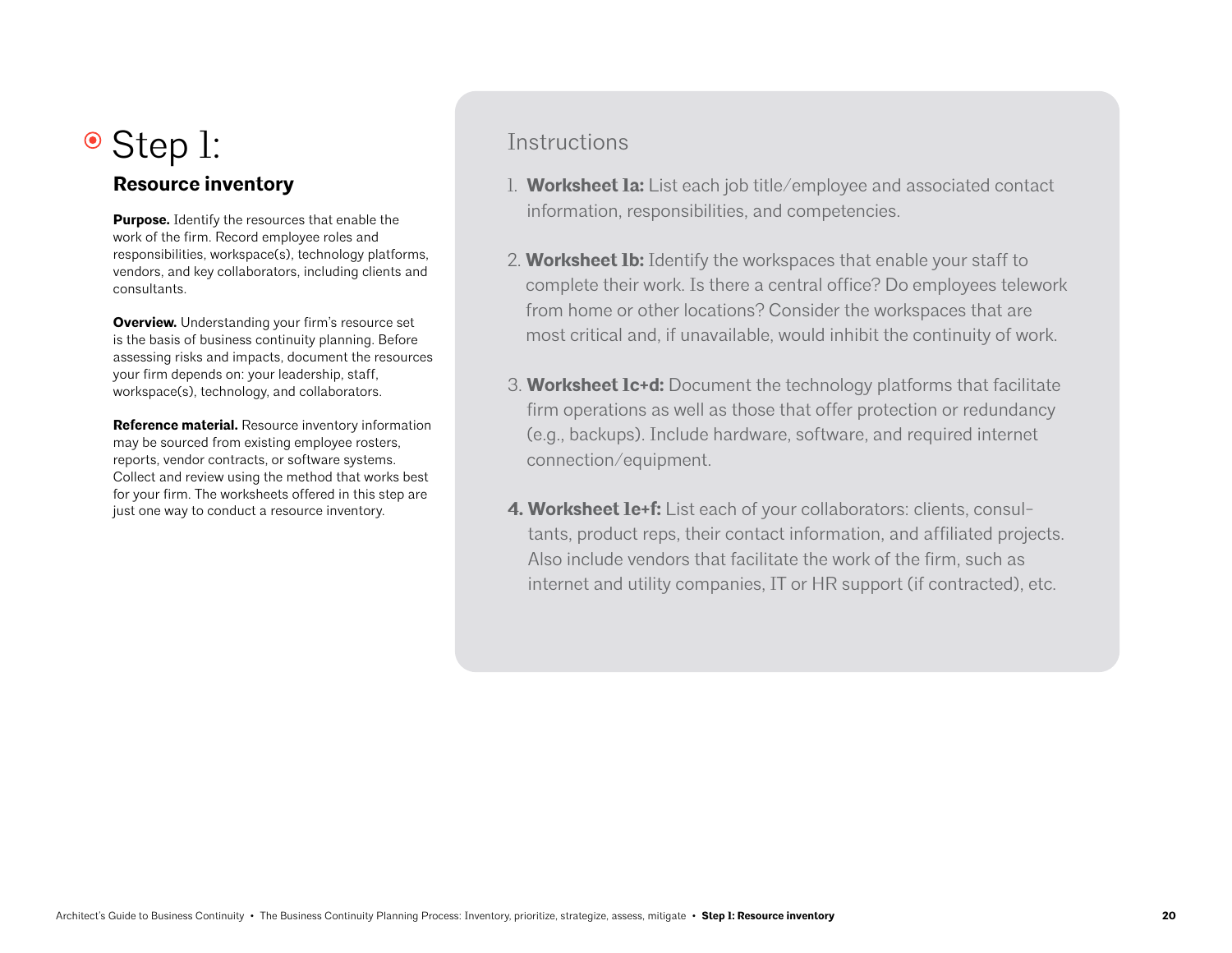|                                                           | Worksheet la: Staff inventory |                                   |                                |                                                                                                          |                                                            |                                                                                                                                                                                                                                                                                                                                                                                                                               |
|-----------------------------------------------------------|-------------------------------|-----------------------------------|--------------------------------|----------------------------------------------------------------------------------------------------------|------------------------------------------------------------|-------------------------------------------------------------------------------------------------------------------------------------------------------------------------------------------------------------------------------------------------------------------------------------------------------------------------------------------------------------------------------------------------------------------------------|
| Role                                                      | <b>Name</b>                   | Phone $#$                         | Email                          | <b>Key responsibilities</b>                                                                              | <b>Additional</b><br>competencies                          | Responsibilities during a disruption                                                                                                                                                                                                                                                                                                                                                                                          |
| Principal                                                 | Kim                           | 555-555-5551                      | Kim@companyname.domain         | Ownership/President.<br><b>Business development,</b><br>project management.                              | HR, finance                                                | Team leader: Determine if disruption warrants a<br>formal response, alert all teams of response status,<br>coordinate across teams. Initiate a legal review of<br>contractual obligations and potential pitfalls due to<br>the disruption.<br><b>Communications lead:</b> Communicate response<br>status to employees and external collaborators;<br>primary liaison to interested parties, authorities,<br>and/or the media. |
| Project<br><b>Architect</b>                               | <b>Michele</b>                | 555-555-5552                      | Michele@companyname.<br>domain | Project Architect, project<br>management, recruiting.                                                    | Graphics, BIM<br>standards                                 | Operations lead: Identify critical operational needs<br>by conducting a Project Status Assessment;<br>re-assign staff tasks, technology platforms, and<br>collaborators as required.                                                                                                                                                                                                                                          |
| Accounting &<br>purchasing                                | Chad                          | 555-555-5553                      | Chad@companyname.<br>domain    | Accounting, billing and<br>purchasing. Payroll<br>oversight, receivable and<br>payable, license manager. | N/A                                                        | Maintain timely continuity of payments (external<br>and internal), and workspace accommodations.                                                                                                                                                                                                                                                                                                                              |
|                                                           |                               | Worksheet Ib: Workplace inventory |                                |                                                                                                          |                                                            |                                                                                                                                                                                                                                                                                                                                                                                                                               |
| Location                                                  |                               |                                   | <b>Frequency of use</b>        | <b>Infrastructure</b>                                                                                    |                                                            |                                                                                                                                                                                                                                                                                                                                                                                                                               |
| Main office<br>15 S. Lexington Street<br>Warren, OH 44481 |                               |                                   | Daily, high need and access    |                                                                                                          |                                                            | Main location for records, technology, invoicing, client record and server. Individual project notes<br>and progress information. Printers and plotters and reference material.                                                                                                                                                                                                                                               |
| Work from home                                            |                               |                                   | Multiple times a week          |                                                                                                          | Limited material or equipment. Laptops and e-readers only. |                                                                                                                                                                                                                                                                                                                                                                                                                               |

## Worksheet 1b: Workplace inventory

| Project<br>Architect                                                                     | Michele | 555-555-5552                      | Michele@companyname.<br>domain                                                                                | Project Architect, project<br>management, recruiting.                                                    | Graphics, BIM<br>standards                                 | Operations lead: Identify critical operational needs<br>by conducting a Project Status Assessment;<br>re-assign staff tasks, technology platforms, and<br>collaborators as required. |
|------------------------------------------------------------------------------------------|---------|-----------------------------------|---------------------------------------------------------------------------------------------------------------|----------------------------------------------------------------------------------------------------------|------------------------------------------------------------|--------------------------------------------------------------------------------------------------------------------------------------------------------------------------------------|
| Accounting &<br>purchasing                                                               | Chad    | 555-555-5553                      | Chad@companyname.<br>domain                                                                                   | Accounting, billing and<br>purchasing. Payroll<br>oversight, receivable and<br>payable, license manager. | N/A                                                        | Maintain timely continuity of payments (external<br>and internal), and workspace accommodations.                                                                                     |
|                                                                                          |         | Worksheet Ib: Workplace inventory |                                                                                                               |                                                                                                          |                                                            |                                                                                                                                                                                      |
| Location                                                                                 |         |                                   | <b>Frequency of use</b>                                                                                       | <b>Infrastructure</b>                                                                                    |                                                            |                                                                                                                                                                                      |
| Main office<br>15 S. Lexington Street<br>Warren, OH 44481                                |         |                                   | Daily, high need and access                                                                                   |                                                                                                          |                                                            | Main location for records, technology, invoicing, client record and server. Individual project notes<br>and progress information. Printers and plotters and reference material.      |
| Work from home                                                                           |         |                                   | Multiple times a week                                                                                         |                                                                                                          | Limited material or equipment. Laptops and e-readers only. |                                                                                                                                                                                      |
| Sister-firm <sup>6</sup> : Lakeside Design<br>879 Erie St Suite 5<br>Cleveland, OH 44101 |         |                                   | Only if main office and work-from-home site is<br>unavailable                                                 |                                                                                                          |                                                            | Plotter, 4 workstations, access to reference material including materials library.                                                                                                   |
|                                                                                          |         |                                   |                                                                                                               |                                                                                                          |                                                            | The example illustrated here is for reference only and should not be used to replace a firm's customized inputs.                                                                     |
|                                                                                          |         |                                   | 6 See "Prepare for remote work" checklist for more information on identifying a sister-firm or sister-office. |                                                                                                          |                                                            |                                                                                                                                                                                      |

<sup>6</sup> See "*Prepare for remote work" checklist for more information on identifying a sister-firm or sister-office.*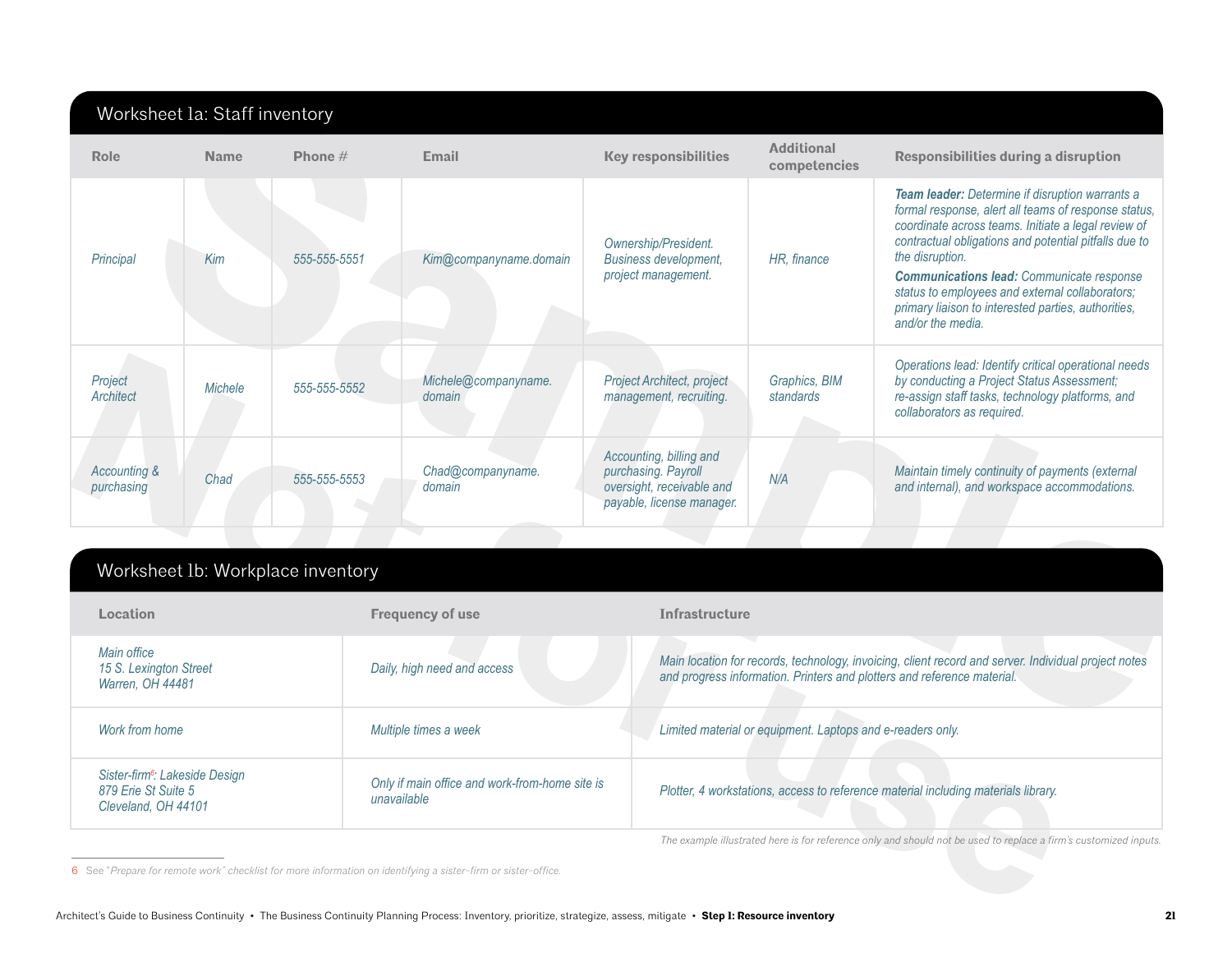| Location           | Desc.                                                                                                                     | <b>Qty</b>     | Lease or<br>purchased | If leased,<br>renewal<br>terms | <b>Capacity</b><br>(storeage/speed)                | Year<br>purchased | <b>Anticipated</b><br>replacement<br>month/year | <b>Loaded</b><br>software                                                  | Importance  | <b>Redundancy</b>                                                                                                                                             |
|--------------------|---------------------------------------------------------------------------------------------------------------------------|----------------|-----------------------|--------------------------------|----------------------------------------------------|-------------------|-------------------------------------------------|----------------------------------------------------------------------------|-------------|---------------------------------------------------------------------------------------------------------------------------------------------------------------|
| <b>Main Office</b> | Server room,<br>single server with<br>uninterruptible<br>power supply<br>(UPS), VPN access<br>and firewall. Data<br>only. | $\mathcal{I}$  | Purchased             | N/A                            | Disc: 2Tarabite<br>Ram: 32 GB<br>Processor: 4 CPUs | 2019              | May 2022                                        | <b>Windows server</b>                                                      | High        | Backup off-site to<br>cloud. Six-month<br>physical backup to<br>hard drive. Server<br>redundant hot-<br>swappable power<br>supply with RAID<br>configuration. |
| <b>Main Office</b> | Desktop computers.<br>Limited operator<br>information with<br>data stored on<br>server.                                   | $\sqrt{5}$     | Purchased             | N/A                            | 16GB ram<br>500 GB                                 | 2017              | October 2021                                    | Windows office<br>suite,<br>Revit<br>Adobe creative<br>suite<br>Quickbooks | Medium      | <b>None</b>                                                                                                                                                   |
| <b>Main Office</b> | Laptops. Misc.<br>Local operator<br>storage with VPN<br>access.                                                           | $\overline{5}$ | Purchased             | N/A                            | 16GB ram<br>500 GB                                 | 2020              | <b>June 2023</b>                                | Windows office<br>suite,<br>Revit<br>Adobe creative<br>suite<br>Quickbooks | Medium      | Emails backup off<br>site. Mail, email<br>Office 365. Extra<br>laptops in office for<br>access.                                                               |
| <b>Main Office</b> | Plotter. Local<br>copies only                                                                                             | $\mathcal I$   | Purchased             | N/A                            | a n<br>N/A                                         | 2018              | January 2022                                    | Windows                                                                    | Low         | Copiers and<br>printers, none.                                                                                                                                |
| <b>Main Office</b> | E-tablets                                                                                                                 | $\overline{2}$ | Purchased             | N/A                            | 8 GB ram<br>100 GB                                 | 2020              | October 2023                                    | <b>Windows</b>                                                             | Medium      | Individual team<br>project notes.<br>Data transferred to<br>cloud backup and<br>to desktops.                                                                  |
| <b>Main Office</b> | Modem & router &<br>firewall                                                                                              | $\mathcal I$   | Purchased             | N/A                            | 64 connections for<br>router                       | 2020              | <b>July 2025</b>                                | Cisco                                                                      | <b>High</b> | <b>None</b>                                                                                                                                                   |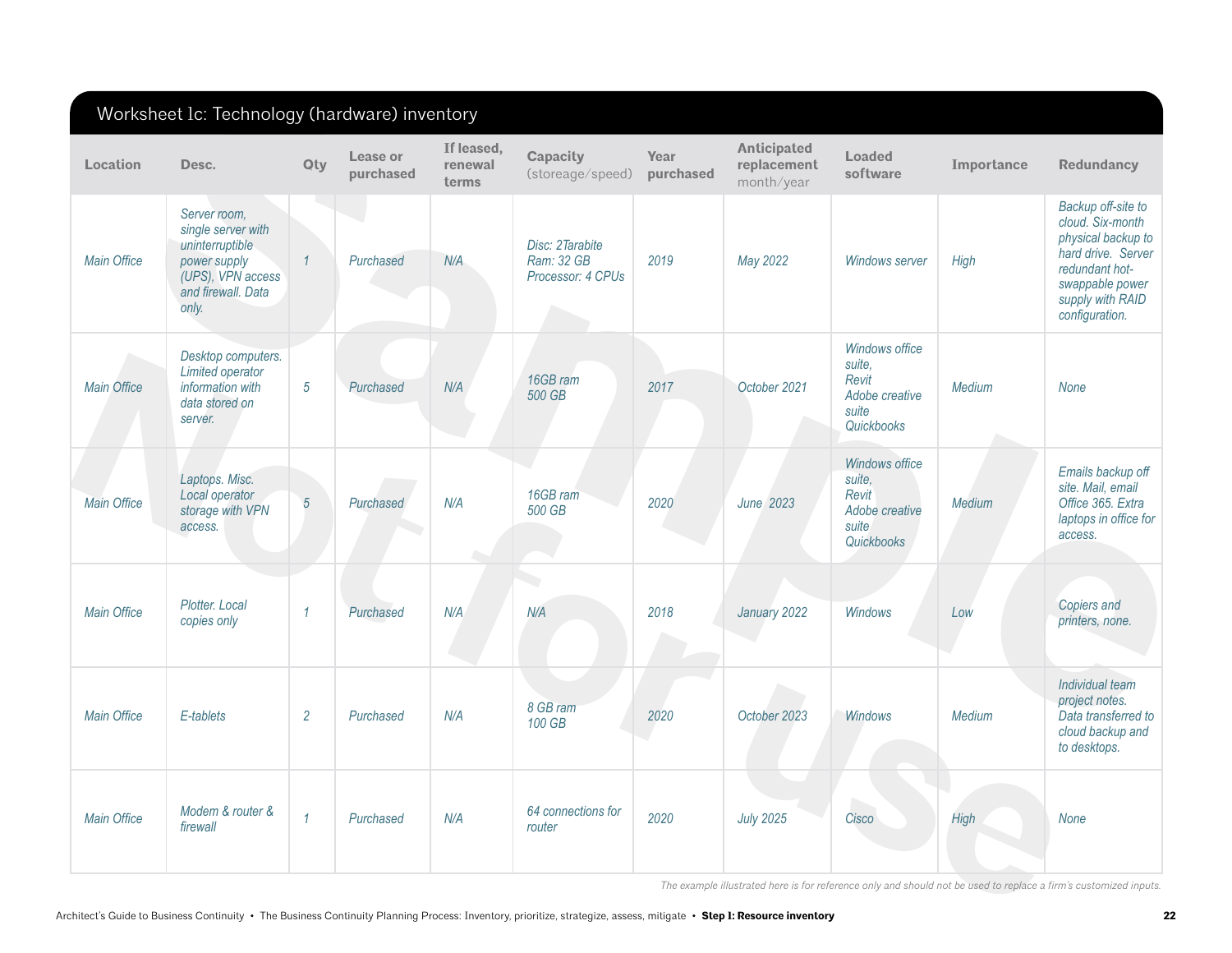| <b>Name</b>                           | <b>Subscription</b><br>or purchased  | # of subscriptions<br>used /# available | supported                   | <b>Firm function or activity</b>                                             | <b>Hardware</b><br>requirements |                                | Importance   | <b>Redundancy</b>      |                                                                                |
|---------------------------------------|--------------------------------------|-----------------------------------------|-----------------------------|------------------------------------------------------------------------------|---------------------------------|--------------------------------|--------------|------------------------|--------------------------------------------------------------------------------|
| <b>QuickBooks</b>                     | subscription                         | 1/2                                     | <b>Financial management</b> |                                                                              | 8GB RAM                         |                                | High         |                        | Download to computers. Backed up with main<br>server to offsite cloud storage. |
| Microsoft Office suite                | subscription                         | 8/10                                    | All                         |                                                                              |                                 | <b>4GB RAM</b>                 |              |                        | Download to computers. Backed up with main<br>server to offsite cloud storage. |
| Revit                                 | subscription                         | 5/6                                     |                             | Design project management                                                    | 32GB RAM                        |                                | High         |                        | Download to computers. Backed up with main<br>server to offsite cloud storage. |
| Adobe creative suite                  | subscription                         | 1/2                                     |                             | Design project management and<br><b>Marketing &amp; Business Development</b> | <b>4GB RAM</b>                  |                                | High         |                        | Download to computers. Backed up with main<br>server to offsite cloud storage. |
|                                       |                                      |                                         |                             |                                                                              |                                 |                                |              |                        |                                                                                |
|                                       | Worksheet le: Vendor inventory       |                                         |                             |                                                                              |                                 |                                |              |                        |                                                                                |
| <b>Service</b>                        | Company                              | <b>POC Name</b>                         | <b>Phone number(s)</b>      | Email(s)                                                                     |                                 | <b>Alternate</b><br><b>POC</b> |              | Phone number(s)        | Email(s)                                                                       |
| <b>IT Support</b>                     | <b>Tech Guys</b>                     | Gus                                     | 555-555-5554                | Gus@companyname.domain                                                       |                                 | <b>Jim</b>                     | 555-555-5510 |                        | Jim@companyname.domain                                                         |
| Janitorial company                    | <b>Squeeky Clean</b>                 | Jane                                    | 555-555-5555                | Janek@companyname.domain                                                     |                                 | Dean                           | 555-555-5511 |                        | Dean@companyname.domain                                                        |
| <i><u><b>Insurance</b></u></i>        | GotUCovered                          | Zach                                    | 555-555-5556                | Zach@companyname.domain                                                      |                                 | Lisa                           | 555-555-5512 |                        | Lisa@companyname.domain                                                        |
|                                       |                                      |                                         |                             |                                                                              |                                 |                                |              |                        |                                                                                |
|                                       | Worksheet If: Project team inventory |                                         |                             |                                                                              |                                 |                                |              |                        |                                                                                |
| <b>Service</b>                        | Company                              | <b>POC</b> name                         | <b>Phone number(s)</b>      | Email(s)                                                                     |                                 | <b>Alternate</b><br><b>POC</b> |              | <b>Phone number(s)</b> | Email(s)                                                                       |
| Project name: Main Street High School |                                      |                                         |                             |                                                                              |                                 |                                |              |                        |                                                                                |
| <b>Client</b>                         | <b>Monarch City</b>                  | <b>Thomas</b>                           | 555-555-5557                | Thomas@companyname.domain                                                    |                                 | Barbara                        | 555-555-5513 |                        | Barbara@companyname.domain                                                     |
| <b>Mechanical Engineer</b>            | <b>MEPeople</b>                      | Marge                                   | 555-555-5558                | Marge@companyname.domain                                                     |                                 | Matt                           | 555-555-5514 |                        | Matt@companyname.domain                                                        |
|                                       | <b>David Rollins</b>                 | David                                   | 555-555-5559                | Dave@companyname.domain                                                      |                                 | Jenna                          | 555-555-5515 |                        | Jenna@companyname.domain                                                       |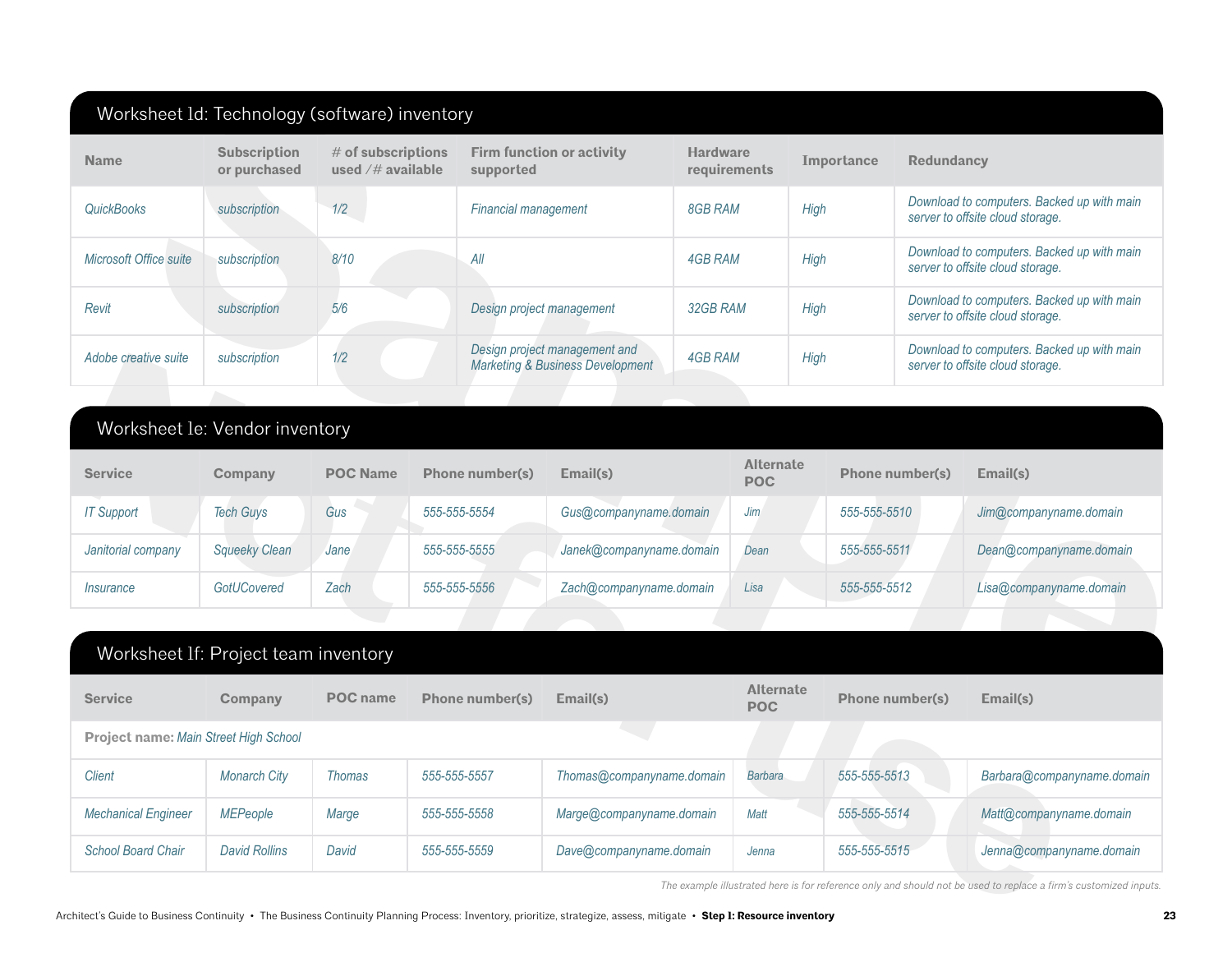# • Step 2: **Step 2: Contract Contract Contract Contract Contract Contract Contract Contract Contract Contract Contract Contract Contract Contract Contract Contract Contract Contract Contract Contract Contract Contract Con**

## **Business impact analysis7**

**Purpose.** Determine business continuity priorities and requirements. Identify business activities and analyze the impact of a disruption—regardless of the type of disruption—on those business activities to determine the most critical activities to maintain or quickly restore. Critical business activities, whether they are performed in or out of house should be addressed so both staff and collaborator dependencies can be anticipated. The outcome of the business impact analysis is a statement and justification of business continuity requirements.

**Overview.** Use this worksheet to identify the activities most critical to business continuity. Begin by identifying everyday activities (see sample list in the "Reference Material" section of this step). If a disruption were to occur, hindering the execution of a business activity, how much time would the firm have before negative ramifications are felt? Consider the financial, legal, brand, and operational impacts if those business activities are interrupted.

**Reference material.** Resource inventory information may be sourced from existing employee rosters, reports, vendor contracts, or software systems. Collect and review using the method that works best for your firm. The worksheets offered in this step are just one way to conduct a resource inventory.

*Example: During the COVID-19 pandemic, construction material shortages led to an increased number of substitution submittals during construction administration that necessitated* 

*additional evaluations and review time by the architect. The operational impact of substitution requests was compounded by financial and legal impacts: In some cases, the additional time led to an extended schedule beyond what was stipulated in the contract, and/or the design team didn't have the contractual protections in place to enable a fee increase for the additional time.* 

*Example: A town four hours away from a firm's office suffers a major flood event. The office is unaffected, but the site of a current design project is within the declared disaster area. Permits for repairs are prioritized, delaying the approval of the project's construction permit (operational impact) and subsequently delaying the schedule (financial impact) which could result in legal action if the hazard event is not named in the contract's force majeure clause (legal impact).* 

When exploring potential financial, legal, brand, and operational impacts, consider both direct and indirect impacts.

*Example: During a heat wave, office HVAC equipment may not be able to meet the cooling load, which could lead to untenable working conditions; the office closes and work time is lost—directly impacting firm revenue (financial impact). Additionally, hourly employees will take a larger financial loss during office closures and lost work time. This could indirectly impact firm operations (operational impact) or reputation (brand impact) if hourly employees leave due to frequent office closures.*

**Brand impact:** Reputational consequences, such as damaged credibility of the firm, reduced confidence level of clients and partners, or loss of future marketing pursuits.

**Business impact analysis<sup>8</sup>: Process** of analyzing the impact over time of a disruption on the organization. The outcome is a statement and justification of business continuity requirements.

**Financial impact:** Monetary consequences, such as revenue loss, loss of contracts, late payments, increased operational costs (e.g., rent, insurance, etc.), or reduced ability to make payroll or payments to consultants, vendors, or partners.

**Legal impact:** Contractual or legal consequences, such as breach of contract.

**Maximum tolerable period of disruption (MTPD)**<sup>9</sup>**:** Timeframe within which the impacts of not resuming activities would become unacceptable to the organization.

**Operational impact:** Functional consequences, such as an inaccessible project or office site, loss or lack of access to technology (e.g., server, computers, printers, software, data, cloud, etc.), or sudden reduction in staff.

**Recovery time objective (RTO)**<sup>10</sup>**:**

Prioritized time frame for resuming disrupted activities at a specified minimum acceptable capacity. This time frame should be less than the MTPD.

<sup>7</sup> For more information on the Business Impact Analysis, see section 8.2 of ISO Standard 22301 2019.

<sup>8</sup> Business continuity ISO 22300, International Organization for Standardization, 2019.

<sup>9</sup> Ibid

<sup>10</sup> Ibid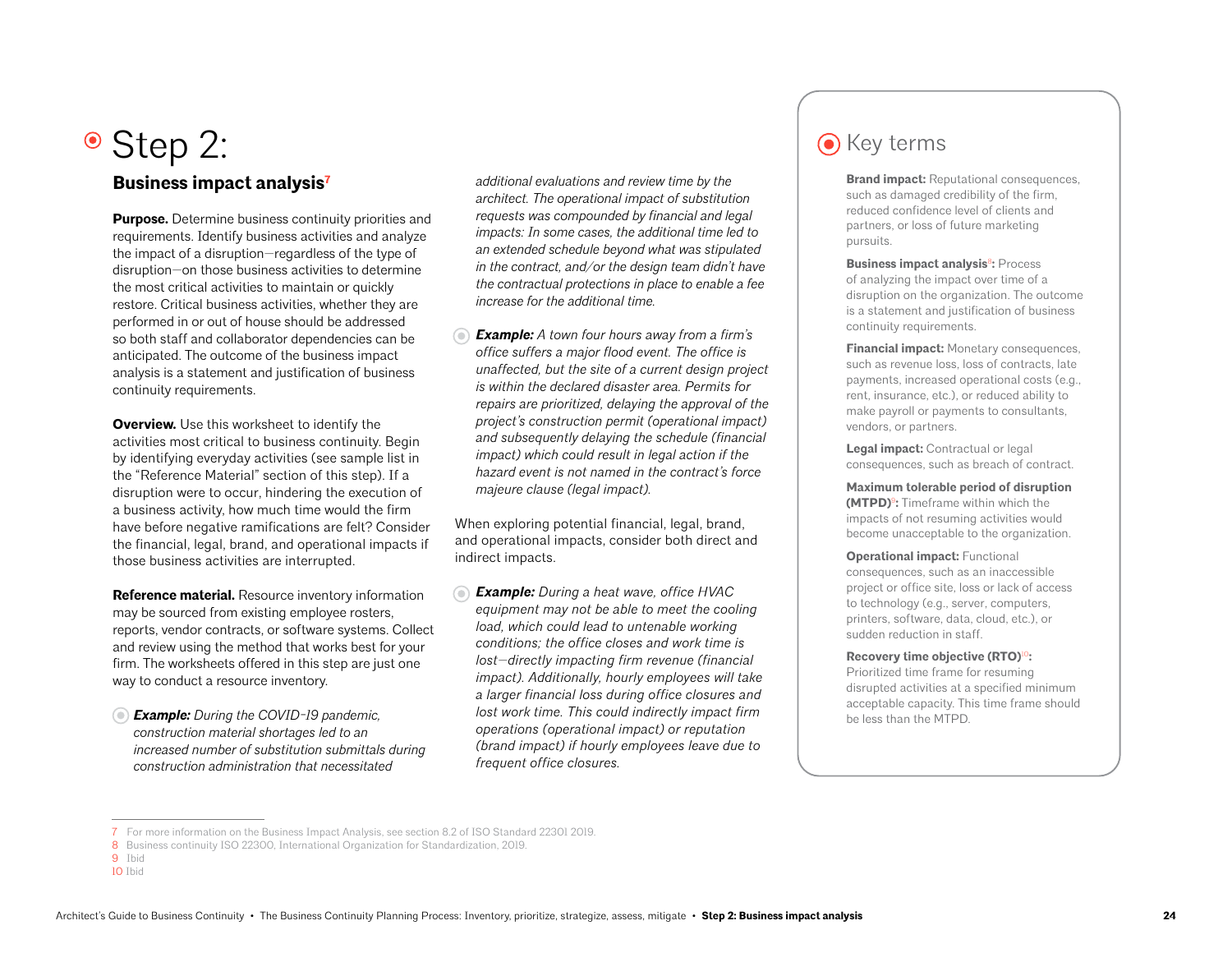**C** Reference material: The following is an example list of activities, organized by firm function, for use in completing worksheet 2: Business impact analysis.

|                                 | Example activities, organized by firm function                                                                                                                                                                                                                                                                                                                                                                                                                                               |                                                                                                                                                                                           |                                              |                                                                                                                                             |                                                                                    |                                                                                                                     |
|---------------------------------|----------------------------------------------------------------------------------------------------------------------------------------------------------------------------------------------------------------------------------------------------------------------------------------------------------------------------------------------------------------------------------------------------------------------------------------------------------------------------------------------|-------------------------------------------------------------------------------------------------------------------------------------------------------------------------------------------|----------------------------------------------|---------------------------------------------------------------------------------------------------------------------------------------------|------------------------------------------------------------------------------------|---------------------------------------------------------------------------------------------------------------------|
| Contracts & legal<br>management | <b>Design project</b><br>management                                                                                                                                                                                                                                                                                                                                                                                                                                                          | <b>Facilities</b><br>management                                                                                                                                                           | <b>Financial</b><br>management               | <b>Human resources</b>                                                                                                                      | <b>Marketing</b><br>& business<br>development                                      | <b>Technology</b>                                                                                                   |
| Contract review                 | Agency approvals/<br>regulation<br>coordination<br>Authorize<br>Certificates for<br>Payment<br>As-builts<br>Change orders<br>Code analysis<br>Commissioning<br>Drawings<br>Estimates<br>Feasibility studies<br>Inspections<br>Issue Certificate<br>of Substantial<br>Completion<br>Life cycle analysis<br>O+M facilities<br>training & handoff<br>Post-occupancy<br>evaluation<br>Programming<br><b>RFIs</b><br>Site analysis<br>Site visits<br>Space planning<br>Spec writing<br>Submittals | Contracting w/<br>janitorial staff,<br>landscapers,<br>security, etc.<br>Orchestrating<br>building maintenance<br>projects (if facility is<br>owned) and/or office<br>renovation projects | Payroll<br>Payment<br>Invoicing<br>Insurance | Insurance/benefits<br>Salary changes<br>Job description<br>changes<br>Professional<br>development<br>Employee<br>advancement<br>Recruitment | Outreach (press<br>releases, cold calls)<br>Marketing material<br>Proposal writing | Cloud backups<br>Managing office<br>technology and files<br>Software updates<br>Equipment leases<br>Software leases |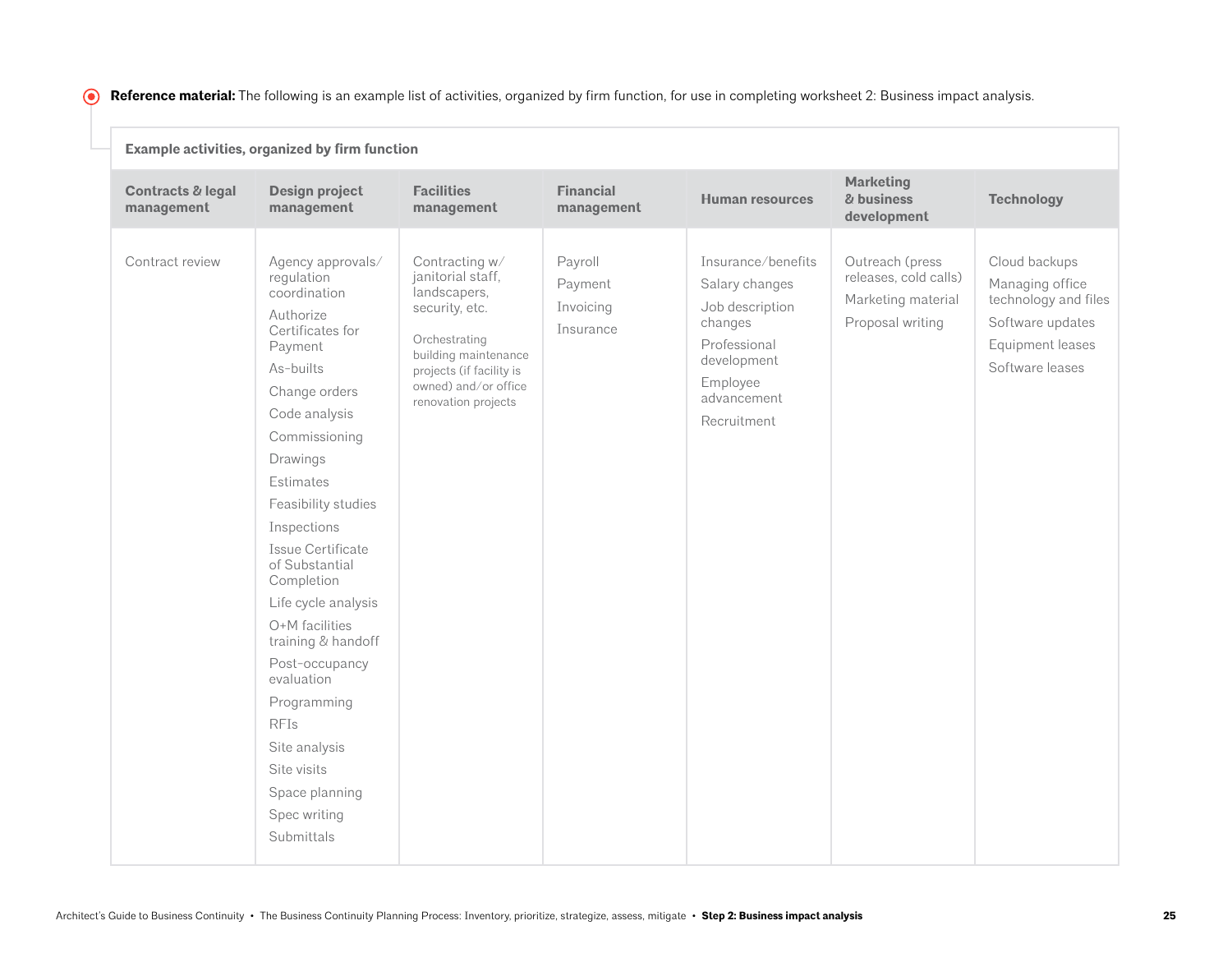#### **Worksheet 2:** Business impact analysis  $\odot$

| Identify the firm function. There will<br>be one worksheet 2: Business impact<br>analysis per firm functional area.                                                                                                                       | Identify key activities that the firm<br>must perform. What are the associated<br>regular tasks? There may be multiple<br>activities per firm function. Include<br>the activity name as well as a brief<br>description of the activity, including<br>its confines and overlaps with other<br>activities. The description will help<br>avoid confusion when these worksheets<br>are referenced after a disruption. | 1. Identify direct and indirect<br>impacts of not being able to<br>perform a business activity: What<br>are the financial, legal, brand, and<br>operational impacts?                                                   | 2. Determine the recovery time<br>objective (RTO) and associated<br>drivers. The RTO should be less<br>than the maximum tolerable period<br>of disruption (MTPD). For drivers,<br>describe the influencing factors.                       |
|-------------------------------------------------------------------------------------------------------------------------------------------------------------------------------------------------------------------------------------------|-------------------------------------------------------------------------------------------------------------------------------------------------------------------------------------------------------------------------------------------------------------------------------------------------------------------------------------------------------------------------------------------------------------------|------------------------------------------------------------------------------------------------------------------------------------------------------------------------------------------------------------------------|-------------------------------------------------------------------------------------------------------------------------------------------------------------------------------------------------------------------------------------------|
| □ Contracts & agreements<br>$\Box$ Human resources                                                                                                                                                                                        | □<br>Design project management<br>ப<br>□<br>Marketing & business development<br>$\Box$                                                                                                                                                                                                                                                                                                                            | Facilities management<br>Technology                                                                                                                                                                                    | X<br>Financial management<br>$\Box$<br>Other                                                                                                                                                                                              |
| <b>ACTIVITY NAME:</b><br>Short title to identify the activity                                                                                                                                                                             | Make payment                                                                                                                                                                                                                                                                                                                                                                                                      | <b>ACTIVITY DESCRIPTION:</b><br>Short description to identify the activity                                                                                                                                             | This activity initiates payments to external vendors<br>such as consultants.                                                                                                                                                              |
| <b>FINANCIAL IMPACT</b>                                                                                                                                                                                                                   | <b>LEGAL IMPACT</b>                                                                                                                                                                                                                                                                                                                                                                                               | <b>BRAND IMPACT</b>                                                                                                                                                                                                    | <b>OPERATIONAL IMPACT</b>                                                                                                                                                                                                                 |
| High: Disruption could<br>bankrupt the firm<br>Medium: Disruption may<br>X<br>require firm to rely on reserves<br>in order to meet goals<br>$\Box$ Low: Disruption may reduce<br>amount of on-hand capital                                | $\Box$ High: Disruption could cause a<br>claim against the firm or result in<br>penalties due to violation of law<br>Medium: Disruption is less likely<br>to result in a claim or lawsuit<br>$\Box$ Low: Disruption is unlikely to<br>result in a claim or lawsuit                                                                                                                                                | High: Firm loses current and<br>future clients<br>Medium: Firm's trust and capability<br>could be seriously questioned by<br>current and future clients<br><b>X</b> Low: Firm's services are<br>perceived to be normal | High: Disruption could<br>significantly impact the majority<br>of required firm operations<br>Medium: Disruption could limit many,<br>but not all, required firm operations<br>$\Box$ Low: Required operations are<br>minimally disrupted |
| <b>RECOVERY TIME OBJECTIVE:</b><br>When must critical work be resumed<br>for this activity after a disruption (and<br>before the MTPD)<br>$\Box$ Next Day<br>$\Box$ Same day<br>$\Box$ Next week<br><b>X</b> This week<br>$\Box$ 2+ weeks | <b>RECOVERY TIME DRIVERS:</b><br>What is driving the recovery time objective?<br>If not paid in a timely manner, consultants may stop work or be less likely to<br>work with the firm in the future. Furthermore, payment timelines are contractually<br>stipulated and thus a delay in payment could be a breach in contract.                                                                                    |                                                                                                                                                                                                                        |                                                                                                                                                                                                                                           |
|                                                                                                                                                                                                                                           |                                                                                                                                                                                                                                                                                                                                                                                                                   |                                                                                                                                                                                                                        | The example illustrated here is for reference only and should not be used to replace a firm's customized inputs.                                                                                                                          |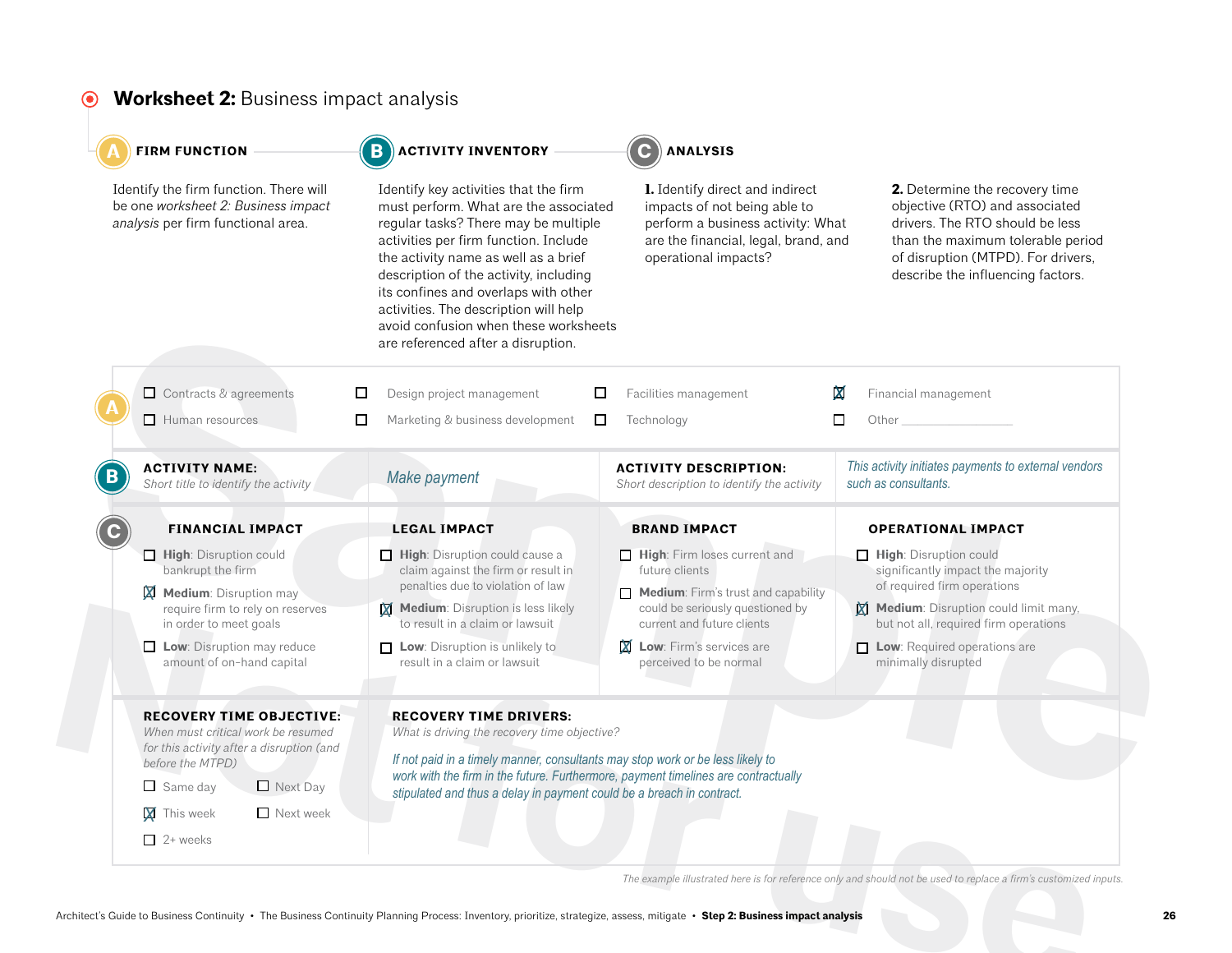| <b>ACTIVITY NAME:</b><br>Short title to identify the activity                                                                                                                                                                 | Proposal writing                                                                                                                                                                                                                                                                                                                | <b>ACTIVITY DESCRIPTION:</b><br>Short description to identify the activity                                                                                                                                           | This activity responds to RFPs (request for<br>proposals) and RFQs (request for qualifications)                                                                                                                                                       |  |  |  |  |
|-------------------------------------------------------------------------------------------------------------------------------------------------------------------------------------------------------------------------------|---------------------------------------------------------------------------------------------------------------------------------------------------------------------------------------------------------------------------------------------------------------------------------------------------------------------------------|----------------------------------------------------------------------------------------------------------------------------------------------------------------------------------------------------------------------|-------------------------------------------------------------------------------------------------------------------------------------------------------------------------------------------------------------------------------------------------------|--|--|--|--|
| <b>FINANCIAL IMPACT</b>                                                                                                                                                                                                       | <b>LEGAL IMPACT</b>                                                                                                                                                                                                                                                                                                             | <b>BRAND IMPACT</b>                                                                                                                                                                                                  | <b>OPERATIONAL IMPACT</b>                                                                                                                                                                                                                             |  |  |  |  |
| High: Disruption could<br>bankrupt the firm<br><b>X</b> Medium: Disruption may<br>require firm to rely on reserves<br>in order to meet goals<br>$\Box$ Low: Disruption may reduce<br>amount of on-hand capital                | $\Box$ High: Disruption could cause a<br>claim against the firm or result in<br>penalties due to violation of law<br>$\Box$ Medium: Disruption is less likely<br>to result in a claim or lawsuit<br>Low: Disruption is unlikely to<br>result in a claim or lawsuit                                                              | High: Firm loses current and<br>future clients<br>Medium: Firm's trust and capability<br>could be seriously questioned by<br>current and future clients<br>$\Box$ Low: Firm's services are<br>perceived to be normal | $\Box$ High: Disruption could<br>significantly impact the majority<br>of required firm operations<br>Medium: Disruption could limit many,<br>but not all, required firm operations<br><b>Low:</b> Required operations are<br>X<br>minimally disrupted |  |  |  |  |
| <b>RECOVERY TIME OBJECTIVE:</b><br>When must critical work be resumed<br>for this activity after a disruption (and<br>before the MTPD)<br>Next Day<br>$\Box$ Same day<br>$\Box$ Next week<br><b>X</b> This week<br>$2+$ weeks | <b>RECOVERY TIME DRIVERS:</b><br>What is driving the recovery time objective?<br>During a short-term disruption, obtaining new work would not be the highest priority<br>of the firm. During a long-term disruption, obtaining new work is critical. Different<br>ways of interacting and meeting new clients may be necessary. |                                                                                                                                                                                                                      |                                                                                                                                                                                                                                                       |  |  |  |  |
|                                                                                                                                                                                                                               |                                                                                                                                                                                                                                                                                                                                 |                                                                                                                                                                                                                      | The example illustrated here is for reference only and should not be used to replace a firm's customized inputs.                                                                                                                                      |  |  |  |  |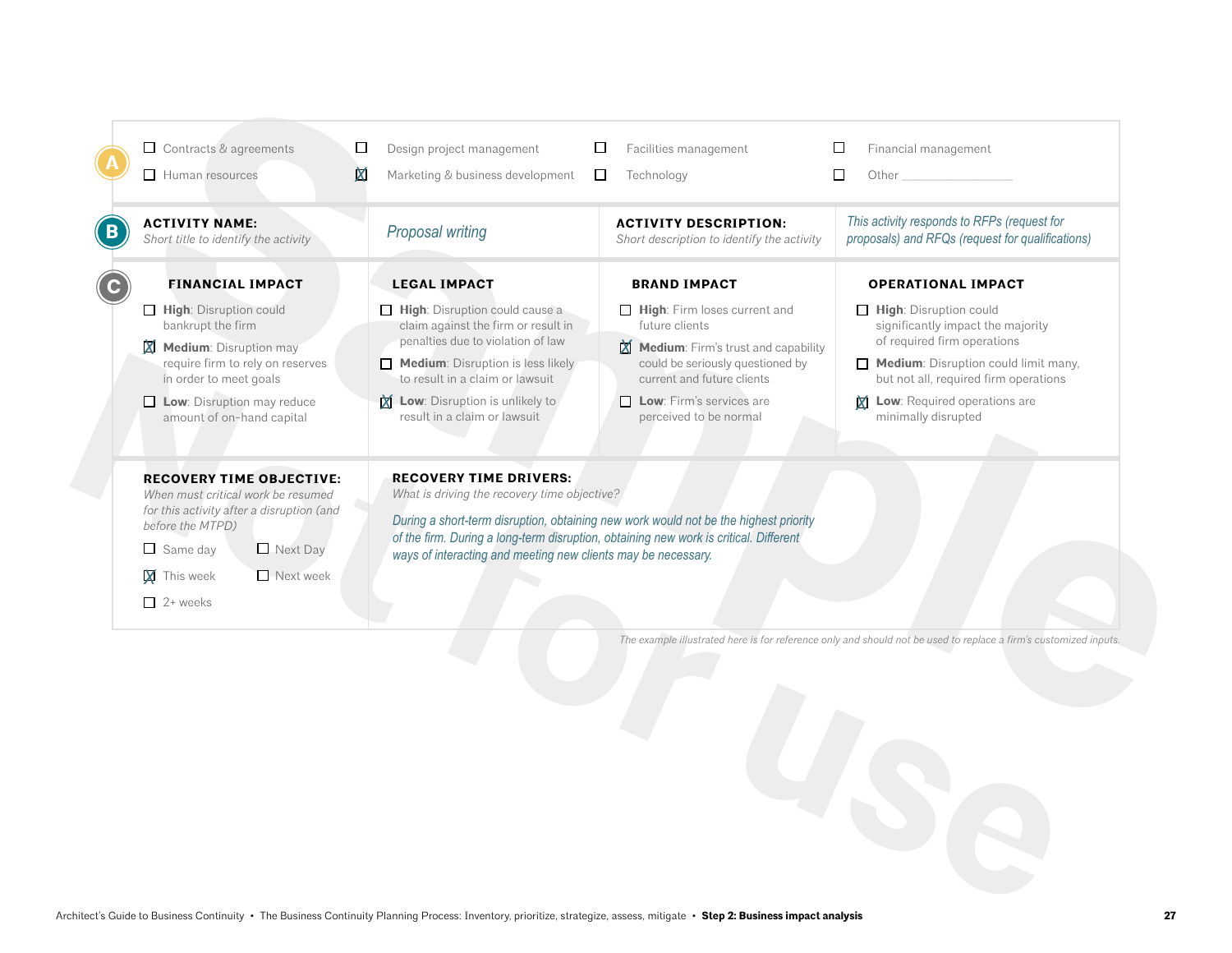| <b>ACTIVITY NAME:</b><br>Short title to identify the activity                                                                                                                                                          | Agency approvals                                                                                                                                                                                                                                                     | <b>ACTIVITY DESCRIPTION:</b><br>Short description to identify the activity                                                                                                                                           | Obtaining needed project permits and approvals from<br>various agencies unique to the project's jurisdiction                                                                                                                                       |
|------------------------------------------------------------------------------------------------------------------------------------------------------------------------------------------------------------------------|----------------------------------------------------------------------------------------------------------------------------------------------------------------------------------------------------------------------------------------------------------------------|----------------------------------------------------------------------------------------------------------------------------------------------------------------------------------------------------------------------|----------------------------------------------------------------------------------------------------------------------------------------------------------------------------------------------------------------------------------------------------|
| <b>FINANCIAL IMPACT</b>                                                                                                                                                                                                | <b>LEGAL IMPACT</b>                                                                                                                                                                                                                                                  | <b>BRAND IMPACT</b>                                                                                                                                                                                                  | <b>OPERATIONAL IMPACT</b>                                                                                                                                                                                                                          |
| High: Disruption could<br>bankrupt the firm<br><b>X</b> Medium: Disruption may<br>require firm to rely on reserves<br>in order to meet goals<br>Low: Disruption may reduce<br>amount of on-hand capital                | <b>X</b> High: Disruption could cause a<br>claim against the firm or result in<br>penalties due to violation of law<br>$\Box$ Medium: Disruption is less likely<br>to result in a claim or lawsuit<br>Low: Disruption is unlikely to<br>result in a claim or lawsuit | High: Firm loses current and<br>future clients<br>Medium: Firm's trust and capability<br>could be seriously questioned by<br>current and future clients<br>$\Box$ Low: Firm's services are<br>perceived to be normal | <b>X</b> High: Disruption could<br>significantly impact the majority<br>of required firm operations<br>Medium: Disruption could limit many,<br>but not all, required firm operations<br>$\Box$ Low: Required operations are<br>minimally disrupted |
| <b>RECOVERY TIME OBJECTIVE:</b><br>When must critical work be resumed<br>for this activity after a disruption (and<br>before the MTPD)<br>Next Day<br>$\Box$ Same day<br>Next week<br><b>X</b> This week<br>$2+$ weeks | <b>RECOVERY TIME DRIVERS:</b><br>What is driving the recovery time objective?<br>Agencies typically have set review schedules and full workloads, limiting project<br>approval windows. A delay of regulatory approvals delays the project.                          |                                                                                                                                                                                                                      |                                                                                                                                                                                                                                                    |
|                                                                                                                                                                                                                        |                                                                                                                                                                                                                                                                      |                                                                                                                                                                                                                      | The example illustrated here is for reference only and should not be used to replace a firm's customized inputs.                                                                                                                                   |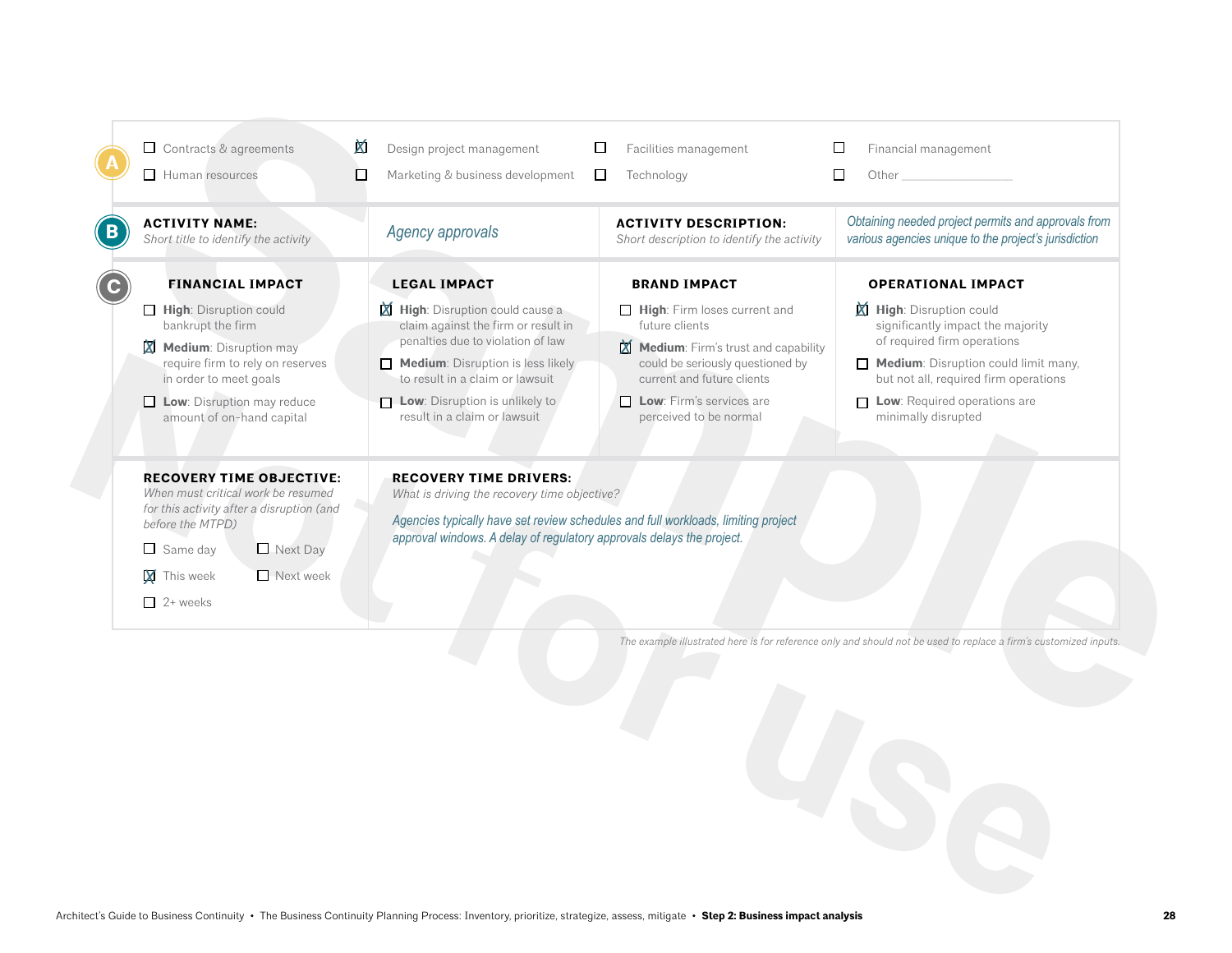| <b>ACTIVITY NAME:</b><br>Short title to identify the activity                                                                                                                                                          | <b>Spec writing</b>                                                                                                                                                                                                                                                     | <b>ACTIVITY DESCRIPTION:</b><br>Short description to identify the activity                                                                                                                                           | Development of project specifications                                                                                                                                                                                                              |
|------------------------------------------------------------------------------------------------------------------------------------------------------------------------------------------------------------------------|-------------------------------------------------------------------------------------------------------------------------------------------------------------------------------------------------------------------------------------------------------------------------|----------------------------------------------------------------------------------------------------------------------------------------------------------------------------------------------------------------------|----------------------------------------------------------------------------------------------------------------------------------------------------------------------------------------------------------------------------------------------------|
| <b>FINANCIAL IMPACT</b>                                                                                                                                                                                                | <b>LEGAL IMPACT</b>                                                                                                                                                                                                                                                     | <b>BRAND IMPACT</b>                                                                                                                                                                                                  | <b>OPERATIONAL IMPACT</b>                                                                                                                                                                                                                          |
| High: Disruption could<br>bankrupt the firm<br><b>X</b> Medium: Disruption may<br>require firm to rely on reserves<br>in order to meet goals<br>Low: Disruption may reduce<br>amount of on-hand capital                | $\Box$ High: Disruption could cause a<br>claim against the firm or result in<br>penalties due to violation of law<br>$\boxtimes$ Medium: Disruption is less likely<br>to result in a claim or lawsuit<br>Low: Disruption is unlikely to<br>result in a claim or lawsuit | High: Firm loses current and<br>future clients<br>Medium: Firm's trust and capability<br>could be seriously questioned by<br>current and future clients<br>$\Box$ Low: Firm's services are<br>perceived to be normal | <b>X</b> High: Disruption could<br>significantly impact the majority<br>of required firm operations<br>Medium: Disruption could limit many,<br>but not all, required firm operations<br>$\Box$ Low: Required operations are<br>minimally disrupted |
| <b>RECOVERY TIME OBJECTIVE:</b><br>When must critical work be resumed<br>for this activity after a disruption (and<br>before the MTPD)<br>Next Day<br>$\Box$ Same day<br>Next week<br><b>X</b> This week<br>$2+$ weeks | <b>RECOVERY TIME DRIVERS:</b><br>What is driving the recovery time objective?<br>Bid packages cannot be complete without project specifications.                                                                                                                        |                                                                                                                                                                                                                      |                                                                                                                                                                                                                                                    |
|                                                                                                                                                                                                                        |                                                                                                                                                                                                                                                                         |                                                                                                                                                                                                                      | The example illustrated here is for reference only and should not be used to replace a firm's customized inputs.                                                                                                                                   |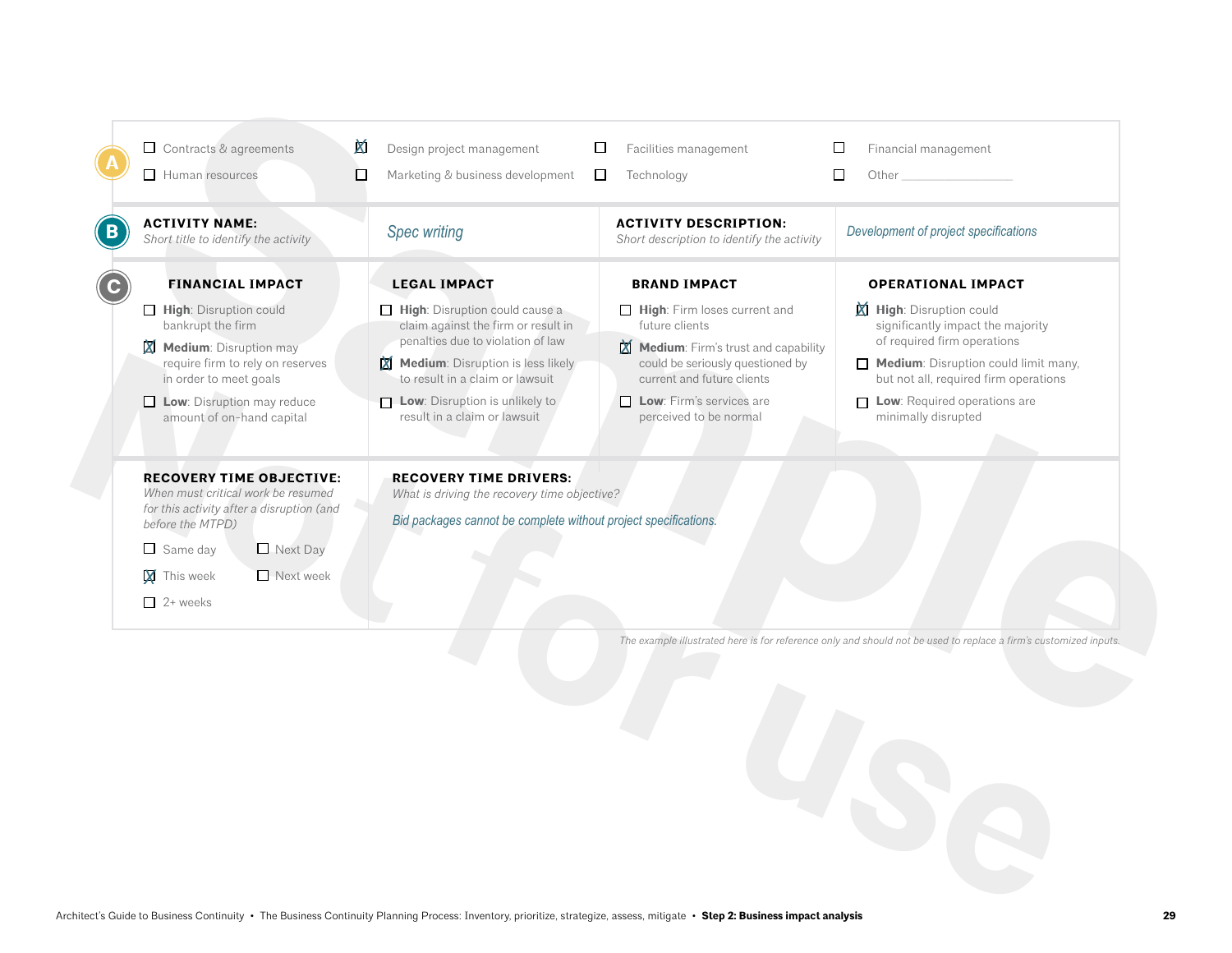# Step 3:

### Recovery strategies & solutions<sup>11</sup>

**Purpose.** Identify and select business continuity strategies and solutions to meet determined recovery time objectives (RTO).

**Overview.** When disruption strikes, knowing which business activity to focus on—and how—will facilitate a more successful and efficient recovery. In step 2: Business impact analysis, financial, legal, brand, and operational impacts were evaluated to prioritize firm activities and establish associated recovery time objectives. Based on the recovery time objectives identified in step 2, develop operational alternatives when key resources (staff, workplace, technology, or collaborator) become unavailable during a disruption.

**Staff:** What would you do if a key staff member was unavailable?

- *Example: Transfer the activity to another internal staff member.*
- *Example: Hire a consultant to complete the activity.*
- *Example: Decide that the activity can be suspended for a specific amount of time with limited negative impact.*

**Workplace:** What would you do if a specific workplace or site was unavailable?

- *Example: If the activity is not site-dependent, work could continue at home or at an alternative facility.*
- *Example: If the activity is site-dependent, the activity may have to be temporarily suspended.*

**Technology:** What would you do if a critical piece of technology (hardware or software) was unavailable?

- *Example: Complete the activity manually.*
- *Example: Use alternative technology (different piece of hardware/software) to complete the task.*
- *Example: Decide that the activity can be suspended for a specific amount of time with limited negative impact.*

**Collaborator:** What would you do if an external consultant, partner, or vendor couldn't deliver?

- *Example: Reassign the activity to a different vendor, partner, or consultant.*
- *Example: Reassign the activity to an internal team member.*

*Example: Decide that the activity can be suspended for a specific amount of time with limited negative impact.*

When identifying strategies and solutions for alternative staffing, work locations, technology, and collaborators, consider how long each strategy or solution can be maintained (see "Duration" section of worksheet 3) and what additional information is needed to ensure the chosen solution will be successful (see prompts in the "Solution" section of worksheet 3).

## **O** Remember

This step focuses on developing strategies and solutions to enable critical business activities to continue, *regardless of the nature of the disruption*. Hazard event scenarios and their unique impacts will be examined in step 4: Risk assessment.

<sup>11</sup> For more information on Strategies and Solutions, see section 8.3 of ISO Standard 22301 2019.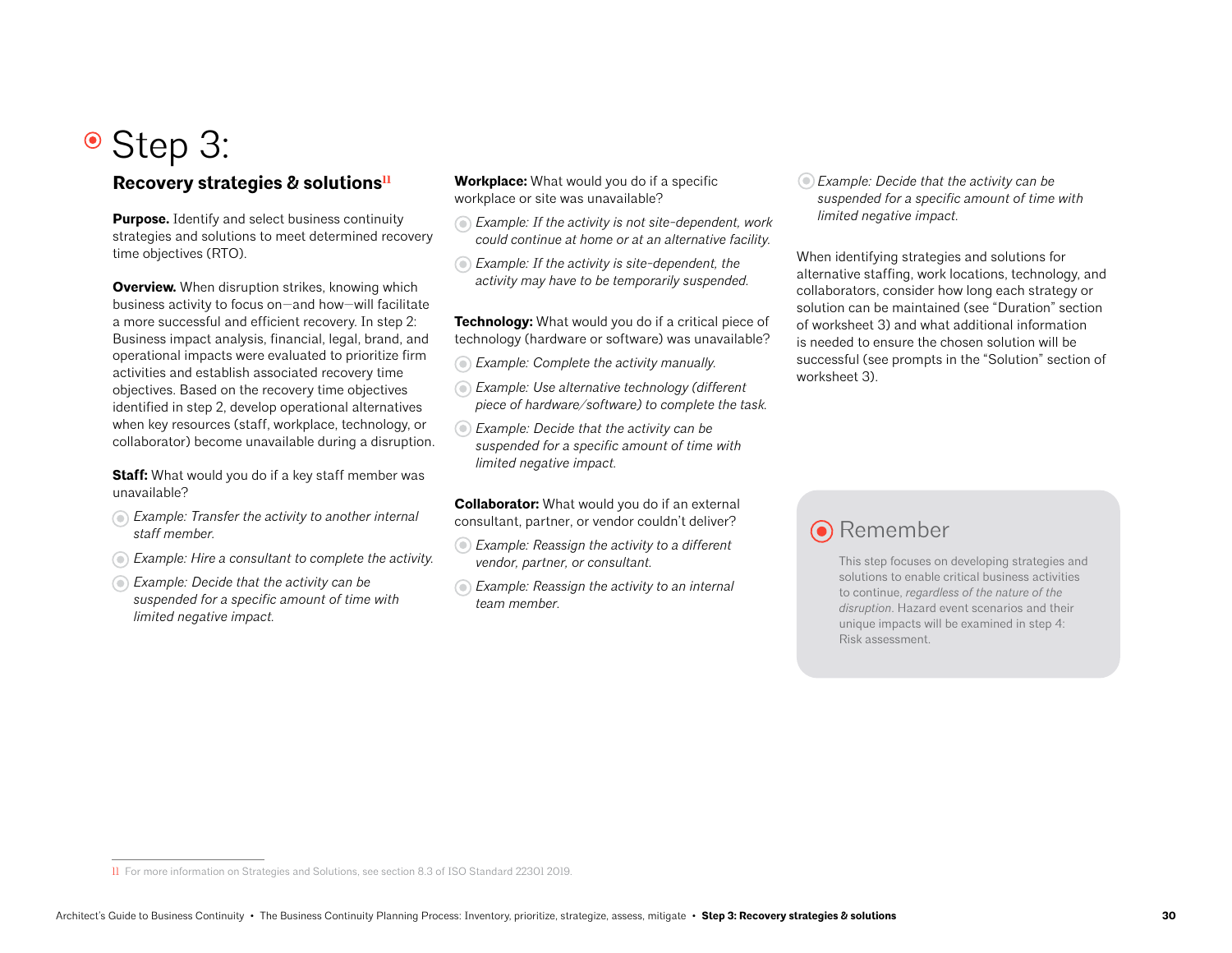#### **Worksheet 3a: Recovery time objective = Same day**  $\odot$

### **A A A A A C C STRATEGIES STRATEGY DURATION C C SOLUTIONS/ADDITIONAL PLANNING**

| Start with all activities that have SAME DAY<br>RECOVERY TIME OBJECTIVE (RTO), from step 2.<br>For each activity select the most viable strategies<br>for the resumption of each required resource (staff,<br>workplace, technology, collaborator) within the RTO.                                                                                                                                                                                                                  | for days (D), weeks (W), or for months (M)?                                                                                                                                                                                                                                                                                                                                                           |       | How long is each strategy viable? Can you suspend<br>the activity for a number of days, weeks or months?<br>Provide the estimated duration that a selected<br>strategy can be sustained. Is it able to be sustained                 | Describe the solution details that allow an activity<br>to continue within the identified RTO by answering<br>the prompts. Remember to provide sufficient<br>details to enable the solutions to be executed by<br>someone not familiar with the activity.                                                           |                                                                                                                                                                                                                                                                                                       |       |  |  |  |
|-------------------------------------------------------------------------------------------------------------------------------------------------------------------------------------------------------------------------------------------------------------------------------------------------------------------------------------------------------------------------------------------------------------------------------------------------------------------------------------|-------------------------------------------------------------------------------------------------------------------------------------------------------------------------------------------------------------------------------------------------------------------------------------------------------------------------------------------------------------------------------------------------------|-------|-------------------------------------------------------------------------------------------------------------------------------------------------------------------------------------------------------------------------------------|---------------------------------------------------------------------------------------------------------------------------------------------------------------------------------------------------------------------------------------------------------------------------------------------------------------------|-------------------------------------------------------------------------------------------------------------------------------------------------------------------------------------------------------------------------------------------------------------------------------------------------------|-------|--|--|--|
| FIRM FUNCTION: Design project management                                                                                                                                                                                                                                                                                                                                                                                                                                            |                                                                                                                                                                                                                                                                                                                                                                                                       |       | <b>PROCESS:</b><br>Agency approvals                                                                                                                                                                                                 |                                                                                                                                                                                                                                                                                                                     |                                                                                                                                                                                                                                                                                                       |       |  |  |  |
| <b>STAFF</b>                                                                                                                                                                                                                                                                                                                                                                                                                                                                        | <b>WORKPLACE</b>                                                                                                                                                                                                                                                                                                                                                                                      |       | <b>TECHNOLOGY</b>                                                                                                                                                                                                                   |                                                                                                                                                                                                                                                                                                                     | <b>COLLABORATOR</b>                                                                                                                                                                                                                                                                                   |       |  |  |  |
| Strategies to accommodate this<br>activity should the current staff who<br>normally perform the activity become<br>unavailable.                                                                                                                                                                                                                                                                                                                                                     | Strategies that accommodate<br>this activity should the current<br>workplace(s) become unavailable.                                                                                                                                                                                                                                                                                                   |       | Strategies to accommodate this<br>activity should the current technology<br>become unavailable.                                                                                                                                     |                                                                                                                                                                                                                                                                                                                     | Strategies that accommodate this<br>activity should the current vendor/<br>partner/consultant service providers<br>become unavailable.                                                                                                                                                                |       |  |  |  |
| (D) days, (W) weeks, (M) months<br>D W M                                                                                                                                                                                                                                                                                                                                                                                                                                            |                                                                                                                                                                                                                                                                                                                                                                                                       | D W M |                                                                                                                                                                                                                                     | D W M                                                                                                                                                                                                                                                                                                               |                                                                                                                                                                                                                                                                                                       | D W M |  |  |  |
| X<br>Transfer work internally                                                                                                                                                                                                                                                                                                                                                                                                                                                       | Work from home                                                                                                                                                                                                                                                                                                                                                                                        | X     | Manual workaround                                                                                                                                                                                                                   | X                                                                                                                                                                                                                                                                                                                   | Alternate supplier/partner                                                                                                                                                                                                                                                                            |       |  |  |  |
| Transfer work externally                                                                                                                                                                                                                                                                                                                                                                                                                                                            | $\Box$ Alternate facility                                                                                                                                                                                                                                                                                                                                                                             |       | Leverage alternate system                                                                                                                                                                                                           |                                                                                                                                                                                                                                                                                                                     | Perform internally<br>□                                                                                                                                                                                                                                                                               |       |  |  |  |
| Suspend activity                                                                                                                                                                                                                                                                                                                                                                                                                                                                    | $\Box$ Suspend activity                                                                                                                                                                                                                                                                                                                                                                               |       | Suspend activity                                                                                                                                                                                                                    |                                                                                                                                                                                                                                                                                                                     | M<br>Suspend activity                                                                                                                                                                                                                                                                                 | X     |  |  |  |
| $\Box$ Other:                                                                                                                                                                                                                                                                                                                                                                                                                                                                       | $\Box$ Other:                                                                                                                                                                                                                                                                                                                                                                                         |       | $\Box$ Other:                                                                                                                                                                                                                       |                                                                                                                                                                                                                                                                                                                     | $\Box$ Other:                                                                                                                                                                                                                                                                                         |       |  |  |  |
| Use the following to help define your solution:<br>Who will the work be transferred to (internal and<br>external), and what is their contact information?<br>How do they know what work they are to perform<br>and when? Who will be directing and monitoring the<br>work? Under what conditions will it be necessary<br>to suspend this activity, and who makes this<br>determination? Would this activity be forced to stop<br>if any individual staff member became unavailable? | Are staff adequately equipped to work from home<br>for months? Under what conditions will it be<br>necessary to work from home and who makes this<br>determination? What preparations are required<br>for this transition? Is there anything that must be<br>picked up from the office or offsite storage location<br>to transition to work from home? How will work be<br>coordinated if co-located? |       |                                                                                                                                                                                                                                     | What hardware, systems, and applications are used<br>to perform this activity? Who has the authority to<br>institute a manual process for this activity? Under<br>what conditions will it be necessary to obtain an<br>alternate system or resource? Are the procedures<br>documented and well understood by staff? | Who performs this activity normally? Under what<br>conditions will it be necessary to suspend this<br>activity and who makes this determination? Is<br>there a list of potential alternate partners and<br>their capabilities? What is the process to make the<br>necessary supplier/partner changes? |       |  |  |  |
| Staff members are cross-trained on the activity<br>of acquiring agency approvals. If the primary<br>staff member were unavailable, responsibility<br>would shift internally at the direction of [the<br>principal].                                                                                                                                                                                                                                                                 | All design staff can work from home and do so<br>on a regular basis. They will need their laptops,<br>electricity and internet, and server access<br>at a minimum. Should the office become<br>unavailable, [the principal] or a senior partner<br>will notify the staff to bring home their laptops<br>and work from home.                                                                           |       | If the county's online submission system was<br>unavailable materials could be printed and<br>delivered as hard copies instead so long as the<br>firm had the ability to print the drawings either<br>in house or through a vendor. |                                                                                                                                                                                                                                                                                                                     | Only the county department of regulatory<br>affairs can review and provide approval.                                                                                                                                                                                                                  |       |  |  |  |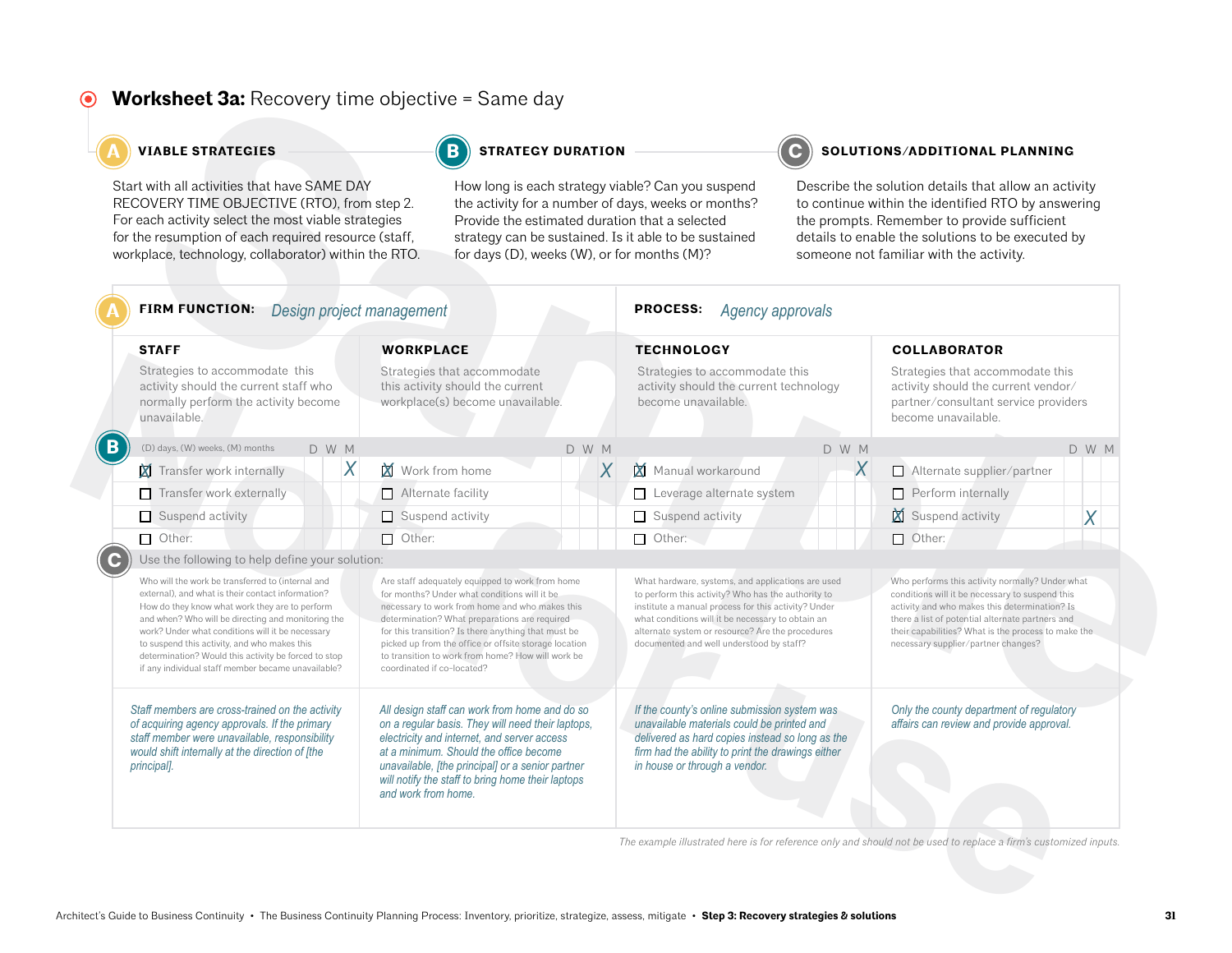#### **Worksheet 3c:** Recovery time objective = This week  $\odot$

#### **A VIABLE STRATEGIES STRATEGY DURATION C SOLUTIONS/ADDITIONAL PLANNING**

| <b>VIABLE STRATEGIES</b>                                                                                                                                                                                                                                                                                                                                                                                                                                                            |                |                                                                                                                                                                                                                                                                                                                                                                                                       | <b>STRATEGY DURATION</b>                                                                                                                                                                                                                                                                                                                                                                             |                |                                                                                                                                                                                                                                                                                                                     | SOLUTIONS/ADDITIONAL PLANNING                                                                                                                                                                                                                             |                                                                                                                                                                                                                                                                                                                                                                                                                                                                                        |                     |       |  |
|-------------------------------------------------------------------------------------------------------------------------------------------------------------------------------------------------------------------------------------------------------------------------------------------------------------------------------------------------------------------------------------------------------------------------------------------------------------------------------------|----------------|-------------------------------------------------------------------------------------------------------------------------------------------------------------------------------------------------------------------------------------------------------------------------------------------------------------------------------------------------------------------------------------------------------|------------------------------------------------------------------------------------------------------------------------------------------------------------------------------------------------------------------------------------------------------------------------------------------------------------------------------------------------------------------------------------------------------|----------------|---------------------------------------------------------------------------------------------------------------------------------------------------------------------------------------------------------------------------------------------------------------------------------------------------------------------|-----------------------------------------------------------------------------------------------------------------------------------------------------------------------------------------------------------------------------------------------------------|----------------------------------------------------------------------------------------------------------------------------------------------------------------------------------------------------------------------------------------------------------------------------------------------------------------------------------------------------------------------------------------------------------------------------------------------------------------------------------------|---------------------|-------|--|
| Identify all activities that have THIS WEEK<br>RECOVERY TIME OBJECTIVE (RTO), from step 2.<br>For each activity select the most viable strategies<br>for the resumption of each required resource (staff,<br>workplace, technology, collaborator) within the RTO.                                                                                                                                                                                                                   |                |                                                                                                                                                                                                                                                                                                                                                                                                       | How long is each strategy viable? Can you suspend<br>the activity for a number of days, weeks or months?<br>Provide the estimated duration that a selected<br>strategy can be sustained. Is it able to be sustained<br>for days (D), weeks (W), or for months (M)?                                                                                                                                   |                |                                                                                                                                                                                                                                                                                                                     | Describe the solution details that allow an activity<br>to continue within the identified RTO by answering<br>the prompts. Remember to provide sufficient<br>details to enable the solutions to be executed by<br>someone not familiar with the activity. |                                                                                                                                                                                                                                                                                                                                                                                                                                                                                        |                     |       |  |
| <b>FIRM FUNCTION:</b> Financial Management                                                                                                                                                                                                                                                                                                                                                                                                                                          |                |                                                                                                                                                                                                                                                                                                                                                                                                       |                                                                                                                                                                                                                                                                                                                                                                                                      |                | <b>PROCESS:</b><br>Make payment                                                                                                                                                                                                                                                                                     |                                                                                                                                                                                                                                                           |                                                                                                                                                                                                                                                                                                                                                                                                                                                                                        |                     |       |  |
| <b>STAFF</b><br>Strategies to accommodate this<br>activity should the current staff who<br>normally perform the activity become<br>unavailable.                                                                                                                                                                                                                                                                                                                                     |                |                                                                                                                                                                                                                                                                                                                                                                                                       | <b>WORKPLACE</b><br>Strategies that accommodate<br>this activity should the current<br>workplace(s) become unavailable.                                                                                                                                                                                                                                                                              |                | <b>TECHNOLOGY</b><br>Strategies to accommodate this<br>activity should the current technology<br>become unavailable.                                                                                                                                                                                                |                                                                                                                                                                                                                                                           |                                                                                                                                                                                                                                                                                                                                                                                                                                                                                        | <b>COLLABORATOR</b> |       |  |
|                                                                                                                                                                                                                                                                                                                                                                                                                                                                                     |                |                                                                                                                                                                                                                                                                                                                                                                                                       |                                                                                                                                                                                                                                                                                                                                                                                                      |                |                                                                                                                                                                                                                                                                                                                     |                                                                                                                                                                                                                                                           | Strategies that accommodate this<br>activity should the current vendor/<br>partner/consultant service providers<br>become unavailable.                                                                                                                                                                                                                                                                                                                                                 |                     |       |  |
| (D) days, (W) weeks, (M) months                                                                                                                                                                                                                                                                                                                                                                                                                                                     | D W M          |                                                                                                                                                                                                                                                                                                                                                                                                       |                                                                                                                                                                                                                                                                                                                                                                                                      | D W M          |                                                                                                                                                                                                                                                                                                                     | D W M                                                                                                                                                                                                                                                     |                                                                                                                                                                                                                                                                                                                                                                                                                                                                                        |                     | D W M |  |
| Transfer work internally                                                                                                                                                                                                                                                                                                                                                                                                                                                            | $\sf X$        | Work from home                                                                                                                                                                                                                                                                                                                                                                                        |                                                                                                                                                                                                                                                                                                                                                                                                      | $\overline{X}$ | Manual workaround                                                                                                                                                                                                                                                                                                   | X                                                                                                                                                                                                                                                         | Alternate supplier/partner<br>X                                                                                                                                                                                                                                                                                                                                                                                                                                                        |                     | X     |  |
| Transfer work externally                                                                                                                                                                                                                                                                                                                                                                                                                                                            | X              | Alternate facility                                                                                                                                                                                                                                                                                                                                                                                    |                                                                                                                                                                                                                                                                                                                                                                                                      |                | Leverage alternate system                                                                                                                                                                                                                                                                                           |                                                                                                                                                                                                                                                           | □<br>Perform internally                                                                                                                                                                                                                                                                                                                                                                                                                                                                |                     |       |  |
| Suspend activity                                                                                                                                                                                                                                                                                                                                                                                                                                                                    | $\overline{X}$ | $\Box$ Suspend activity                                                                                                                                                                                                                                                                                                                                                                               |                                                                                                                                                                                                                                                                                                                                                                                                      |                | Suspend activity                                                                                                                                                                                                                                                                                                    |                                                                                                                                                                                                                                                           | M<br>Suspend activity                                                                                                                                                                                                                                                                                                                                                                                                                                                                  |                     | X     |  |
| $\Box$ Other:                                                                                                                                                                                                                                                                                                                                                                                                                                                                       |                | $\Box$ Other:                                                                                                                                                                                                                                                                                                                                                                                         |                                                                                                                                                                                                                                                                                                                                                                                                      |                | $\chi$ Other: bank can process checks $\chi$                                                                                                                                                                                                                                                                        |                                                                                                                                                                                                                                                           | $\Box$ Other:                                                                                                                                                                                                                                                                                                                                                                                                                                                                          |                     |       |  |
| Use the following to help define your solution:<br>Who will the work be transferred to (internal and<br>external), and what is their contact information?<br>How do they know what work they are to perform<br>and when? Who will be directing and monitoring the<br>work? Under what conditions will it be necessary<br>to suspend this activity, and who makes this<br>determination? Would this activity be forced to stop<br>if any individual staff member became unavailable? |                | Are staff adequately equipped to work from home<br>for months? Under what conditions will it be<br>necessary to work from home and who makes this<br>determination? What preparations are required<br>for this transition? Is there anything that must be<br>picked up from the office or offsite storage location<br>to transition to work from home? How will work be<br>coordinated if co-located? |                                                                                                                                                                                                                                                                                                                                                                                                      |                | What hardware, systems, and applications are used<br>to perform this activity? Who has the authority to<br>institute a manual process for this activity? Under<br>what conditions will it be necessary to obtain an<br>alternate system or resource? Are the procedures<br>documented and well understood by staff? |                                                                                                                                                                                                                                                           | Who performs this activity normally? Under what<br>conditions will it be necessary to suspend this<br>activity and who makes this determination? Is<br>there a list of potential alternate partners and<br>their capabilities? What is the process to make the<br>necessary supplier/partner changes?                                                                                                                                                                                  |                     |       |  |
| The Make Payment activity can withstand a<br>disruption of up to 3 days and then will need<br>to be transferred to someone else in the firm<br>who has previously been granted access to the<br>appropriate systems. If necessary, our bank<br>can generate a payment via verbal approval by<br>someone on the approved list.                                                                                                                                                       |                |                                                                                                                                                                                                                                                                                                                                                                                                       | All accounting staff can work from home and do<br>so on a regular basis. They will need their laptop,<br>electricity, and internet access at a minimum.<br>Should the office become unavailable, [the<br>principal] or a senior partner will notify the heads<br>of each department to work from home. Bank fob<br>and check stock will need to be picked up from<br>the secured area in the office. |                | In the event the bank payment system is<br>unavailable, our bank can generate a payment<br>via verbal approval by someone on the<br>approved list. After that, payments can be<br>made manually by check or alternatively via<br>the bank bill-pay system.                                                          |                                                                                                                                                                                                                                                           | The primary vender for the Payment activity<br>is our bank. If the bank is unable to provide<br>payment services, we would be able to hold off<br>on making payments for up to 3 days. After that,<br>we would need to proceed with an alternate<br>banking provider. The head of Accounting has<br>identified a list of potential alternative banks<br>based on the potential banks identified when we<br>changed banks in 2017. This list is maintained in<br>the accounting folder. |                     |       |  |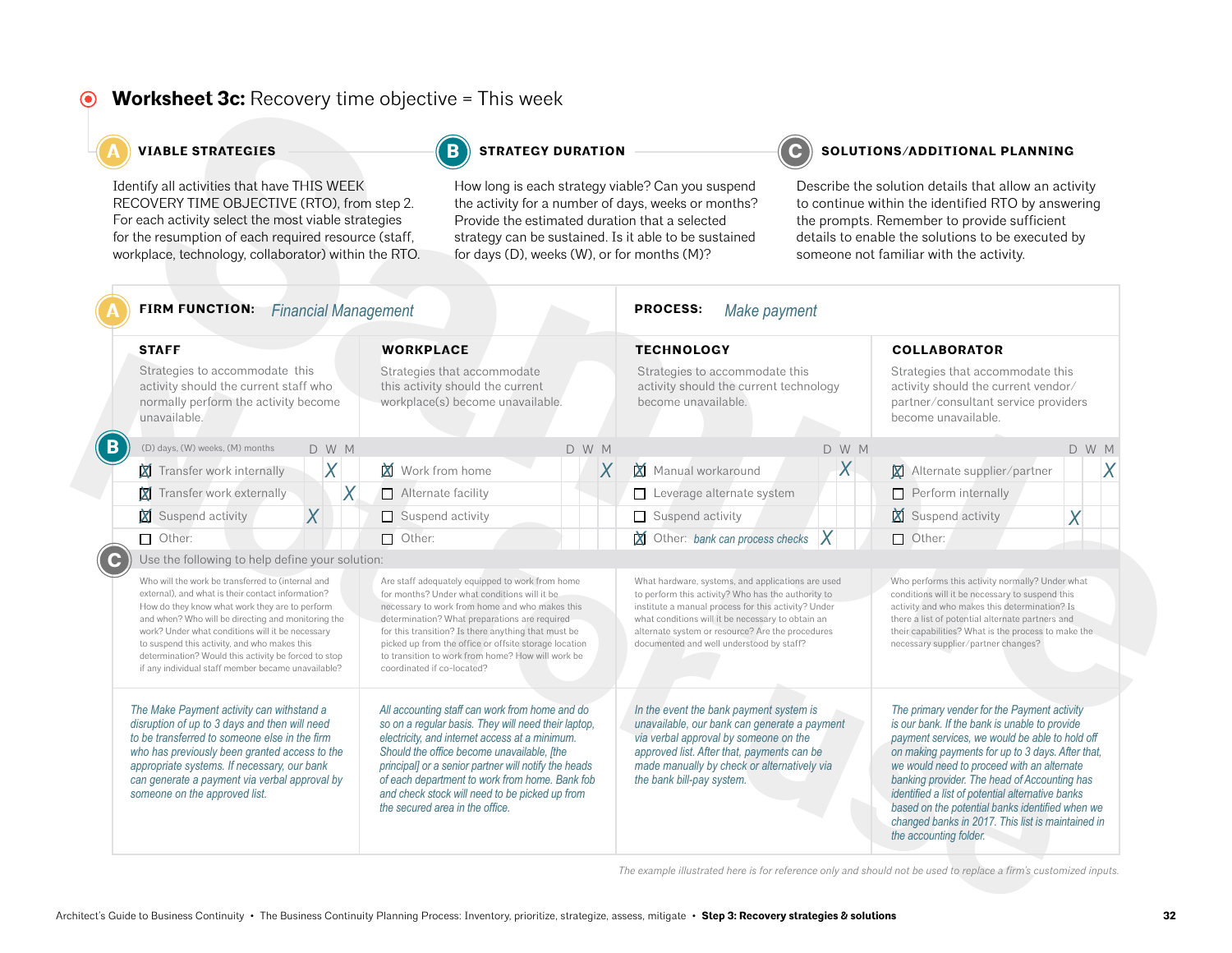#### **Worksheet 3c:** Recovery time objective = This week  $\odot$

#### **A VIABLE STRATEGIES STRATEGY DURATION C SOLUTIONS/ADDITIONAL PLANNING**

| <b>VIABLE STRATEGIES</b>                                                                                                                                                                                                                                                                                                                                                                                                                         |                                                                                                                                                                                                                                                                                                                                                                                                       | <b>STRATEGY DURATION</b>                                                                                                                                                                                                                                                                                                                                                                                                                                                                           |                                                                                                                                                                                                                                                                                                                     |                                                                                                                                                                                                                                                                                                                                                                                                                                                                                                                                                                        | SOLUTIONS/ADDITIONAL PLANNING                                                                                                                                                                                                                                                                         |                                                                                                                                                                                                                                                                                                                                                              |  |  |
|--------------------------------------------------------------------------------------------------------------------------------------------------------------------------------------------------------------------------------------------------------------------------------------------------------------------------------------------------------------------------------------------------------------------------------------------------|-------------------------------------------------------------------------------------------------------------------------------------------------------------------------------------------------------------------------------------------------------------------------------------------------------------------------------------------------------------------------------------------------------|----------------------------------------------------------------------------------------------------------------------------------------------------------------------------------------------------------------------------------------------------------------------------------------------------------------------------------------------------------------------------------------------------------------------------------------------------------------------------------------------------|---------------------------------------------------------------------------------------------------------------------------------------------------------------------------------------------------------------------------------------------------------------------------------------------------------------------|------------------------------------------------------------------------------------------------------------------------------------------------------------------------------------------------------------------------------------------------------------------------------------------------------------------------------------------------------------------------------------------------------------------------------------------------------------------------------------------------------------------------------------------------------------------------|-------------------------------------------------------------------------------------------------------------------------------------------------------------------------------------------------------------------------------------------------------------------------------------------------------|--------------------------------------------------------------------------------------------------------------------------------------------------------------------------------------------------------------------------------------------------------------------------------------------------------------------------------------------------------------|--|--|
| Identify all activities that have THIS WEEK<br>RECOVERY TIME OBJECTIVE (RTO), from step 2.<br>For each activity select the most viable strategies<br>for the resumption of each required resource (staff,<br>workplace, technology, collaborator) within the RTO.                                                                                                                                                                                |                                                                                                                                                                                                                                                                                                                                                                                                       | How long is each strategy viable? Can you suspend<br>the activity for a number of days, weeks or months?<br>Provide the estimated duration that a selected<br>strategy can be sustained. Is it able to be sustained<br>for days (D), weeks (W), or for months (M)?                                                                                                                                                                                                                                 |                                                                                                                                                                                                                                                                                                                     | Describe the solution details that allow an activity<br>to continue within the identified RTO by answering<br>the prompts. Remember to provide sufficient<br>details to enable the solutions to be executed by<br>someone not familiar with the activity.                                                                                                                                                                                                                                                                                                              |                                                                                                                                                                                                                                                                                                       |                                                                                                                                                                                                                                                                                                                                                              |  |  |
| <b>FIRM FUNCTION:</b><br>Design project management                                                                                                                                                                                                                                                                                                                                                                                               |                                                                                                                                                                                                                                                                                                                                                                                                       |                                                                                                                                                                                                                                                                                                                                                                                                                                                                                                    | <b>PROCESS:</b><br><b>Spec writing</b>                                                                                                                                                                                                                                                                              |                                                                                                                                                                                                                                                                                                                                                                                                                                                                                                                                                                        |                                                                                                                                                                                                                                                                                                       |                                                                                                                                                                                                                                                                                                                                                              |  |  |
| <b>STAFF</b>                                                                                                                                                                                                                                                                                                                                                                                                                                     | <b>WORKPLACE</b>                                                                                                                                                                                                                                                                                                                                                                                      |                                                                                                                                                                                                                                                                                                                                                                                                                                                                                                    |                                                                                                                                                                                                                                                                                                                     | <b>TECHNOLOGY</b><br>Strategies to accommodate this<br>activity should the current technology<br>become unavailable.                                                                                                                                                                                                                                                                                                                                                                                                                                                   |                                                                                                                                                                                                                                                                                                       |                                                                                                                                                                                                                                                                                                                                                              |  |  |
| Strategies to accommodate this<br>activity should the current staff who<br>normally perform the activity become<br>unavailable.                                                                                                                                                                                                                                                                                                                  | Strategies that accommodate<br>this activity should the current<br>workplace(s) become unavailable.                                                                                                                                                                                                                                                                                                   |                                                                                                                                                                                                                                                                                                                                                                                                                                                                                                    |                                                                                                                                                                                                                                                                                                                     |                                                                                                                                                                                                                                                                                                                                                                                                                                                                                                                                                                        |                                                                                                                                                                                                                                                                                                       | Strategies that accommodate this<br>activity should the current vendor/<br>partner/consultant service providers                                                                                                                                                                                                                                              |  |  |
| (D) days, (W) weeks, (M) months<br>D W M                                                                                                                                                                                                                                                                                                                                                                                                         |                                                                                                                                                                                                                                                                                                                                                                                                       | D W M                                                                                                                                                                                                                                                                                                                                                                                                                                                                                              |                                                                                                                                                                                                                                                                                                                     | D W M                                                                                                                                                                                                                                                                                                                                                                                                                                                                                                                                                                  |                                                                                                                                                                                                                                                                                                       | D W M                                                                                                                                                                                                                                                                                                                                                        |  |  |
| X<br>Transfer work internally                                                                                                                                                                                                                                                                                                                                                                                                                    | Work from home                                                                                                                                                                                                                                                                                                                                                                                        | $\overline{X}$                                                                                                                                                                                                                                                                                                                                                                                                                                                                                     | Manual workaround                                                                                                                                                                                                                                                                                                   | $\chi$                                                                                                                                                                                                                                                                                                                                                                                                                                                                                                                                                                 | Alternate supplier/partner<br>$\mathbf{X}$                                                                                                                                                                                                                                                            | X                                                                                                                                                                                                                                                                                                                                                            |  |  |
| $\boldsymbol{X}$<br>Transfer work externally                                                                                                                                                                                                                                                                                                                                                                                                     | Alternate facility                                                                                                                                                                                                                                                                                                                                                                                    |                                                                                                                                                                                                                                                                                                                                                                                                                                                                                                    | Leverage alternate system                                                                                                                                                                                                                                                                                           | X                                                                                                                                                                                                                                                                                                                                                                                                                                                                                                                                                                      | $\Box$ Perform internally                                                                                                                                                                                                                                                                             |                                                                                                                                                                                                                                                                                                                                                              |  |  |
| Suspend activity                                                                                                                                                                                                                                                                                                                                                                                                                                 | $\Box$ Suspend activity                                                                                                                                                                                                                                                                                                                                                                               |                                                                                                                                                                                                                                                                                                                                                                                                                                                                                                    | Suspend activity                                                                                                                                                                                                                                                                                                    |                                                                                                                                                                                                                                                                                                                                                                                                                                                                                                                                                                        | Suspend activity                                                                                                                                                                                                                                                                                      |                                                                                                                                                                                                                                                                                                                                                              |  |  |
| $\Box$ Other:                                                                                                                                                                                                                                                                                                                                                                                                                                    | $\Box$ Other:                                                                                                                                                                                                                                                                                                                                                                                         |                                                                                                                                                                                                                                                                                                                                                                                                                                                                                                    | $\Box$ Other:                                                                                                                                                                                                                                                                                                       |                                                                                                                                                                                                                                                                                                                                                                                                                                                                                                                                                                        | $\Box$ Other:                                                                                                                                                                                                                                                                                         |                                                                                                                                                                                                                                                                                                                                                              |  |  |
| Use the following to help define your solution:                                                                                                                                                                                                                                                                                                                                                                                                  |                                                                                                                                                                                                                                                                                                                                                                                                       |                                                                                                                                                                                                                                                                                                                                                                                                                                                                                                    |                                                                                                                                                                                                                                                                                                                     |                                                                                                                                                                                                                                                                                                                                                                                                                                                                                                                                                                        |                                                                                                                                                                                                                                                                                                       |                                                                                                                                                                                                                                                                                                                                                              |  |  |
| Who will the work be transferred to (internal and<br>external), and what is their contact information?<br>How do they know what work they are to perform<br>and when? Who will be directing and monitoring the<br>work? Under what conditions will it be necessary<br>to suspend this activity, and who makes this<br>determination? Would this activity be forced to stop<br>if any individual staff member became unavailable?                 | Are staff adequately equipped to work from home<br>for months? Under what conditions will it be<br>necessary to work from home and who makes this<br>determination? What preparations are required<br>for this transition? Is there anything that must be<br>picked up from the office or offsite storage location<br>to transition to work from home? How will work be<br>coordinated if co-located? |                                                                                                                                                                                                                                                                                                                                                                                                                                                                                                    | What hardware, systems, and applications are used<br>to perform this activity? Who has the authority to<br>institute a manual process for this activity? Under<br>what conditions will it be necessary to obtain an<br>alternate system or resource? Are the procedures<br>documented and well understood by staff? |                                                                                                                                                                                                                                                                                                                                                                                                                                                                                                                                                                        | Who performs this activity normally? Under what<br>conditions will it be necessary to suspend this<br>activity and who makes this determination? Is<br>there a list of potential alternate partners and<br>their capabilities? What is the process to make the<br>necessary supplier/partner changes? |                                                                                                                                                                                                                                                                                                                                                              |  |  |
| The firm has at least one additional staff<br>member trained in spec writing. Unless there<br>is a contractual obligation date to deliver the<br>specifications the same or next day, prioritize<br>specification activities to align with project<br>deadlines, starting next week. If this takes too<br>much of the available staff person(s) time, hire<br>an external spec writer. This decision is at the<br>discretion of [the principal]. | cloud for reference.                                                                                                                                                                                                                                                                                                                                                                                  | All staff can work from home and do so on a regular<br>basis. They will need their laptop, electricity and<br>internet, and server access at a minimum. Should<br>the office become unavailable, [the principal] or a<br>senior partner will notify staff to work from home. In<br>order to make WFH successful, template and past<br>project specifications are backed up in the cloud<br>and a subscription to Master Spec is maintained.<br>Pdf specifications of past products are also in the |                                                                                                                                                                                                                                                                                                                     | If Master Spec or other digital template is not<br>available, a manual workaround is possible for<br>a week or two in extreme situations by marking<br>up a physical copy of a similar project spec, or<br>recent version of the specific project spec. If<br>the technology disruption is specific to the firm,<br>the manual markup can be sent to an external<br>word processor or spec writer. If the technology<br>issue is specific to Master Spec, a subscription<br>to eSpec can be renewed and leveraged<br>indefinitely at the direction of [the principal]. |                                                                                                                                                                                                                                                                                                       | Currently, specifications are done in-house.<br>Specifications can be produced by an external<br>spec writing service indefinitely if they can be<br>charged to the project. Our sister-firm, Lakeside<br>Design, has a spec writer we could leverage. We<br>need to qualify a list of local and remote spec<br>writers for contract work and add to step 1. |  |  |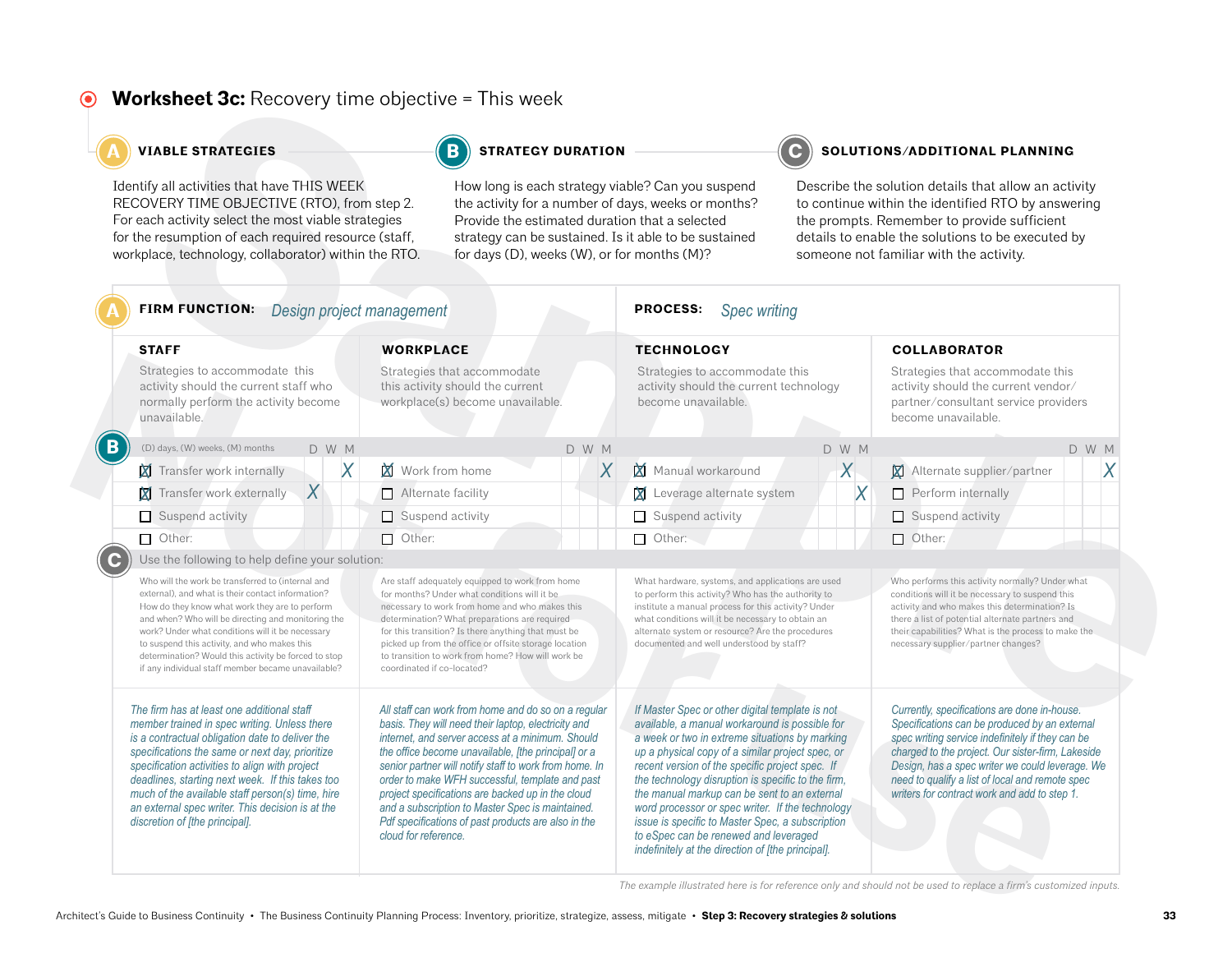#### **Worksheet 3e:** Recovery time objective = 2+ weeks  $\odot$

### **A VIABLE STRATEGIES STRATEGY DURATION C SOLUTIONS/ADDITIONAL PLANNING**

| Identify all activities that have 2+ WEEKS<br>RECOVERY TIME OBJECTIVE (RTO), from step 2.<br>For each activity select the most viable strategies<br>for the resumption of each required resource (staff,<br>workplace, technology, collaborator) within the RTO.                                                                                                                                                                                                                    | for days (D), weeks (W), or for months (M)? |                                                                                                                                                                                                                                                                                                                                                                                                       | How long is each strategy viable? Can you suspend<br>the activity for a number of days, weeks or months?<br>Provide the estimated duration that a selected<br>strategy can be sustained. Is it able to be sustained | Describe the solution details that allow an activity<br>to continue within the identified RTO by answering<br>the prompts. Remember to provide sufficient<br>details to enable the solutions to be executed by<br>someone not familiar with the activity.                                                                     |   |                                                                                                                                                                                                                                                                                                       |   |
|-------------------------------------------------------------------------------------------------------------------------------------------------------------------------------------------------------------------------------------------------------------------------------------------------------------------------------------------------------------------------------------------------------------------------------------------------------------------------------------|---------------------------------------------|-------------------------------------------------------------------------------------------------------------------------------------------------------------------------------------------------------------------------------------------------------------------------------------------------------------------------------------------------------------------------------------------------------|---------------------------------------------------------------------------------------------------------------------------------------------------------------------------------------------------------------------|-------------------------------------------------------------------------------------------------------------------------------------------------------------------------------------------------------------------------------------------------------------------------------------------------------------------------------|---|-------------------------------------------------------------------------------------------------------------------------------------------------------------------------------------------------------------------------------------------------------------------------------------------------------|---|
| FIRM FUNCTION: Marketing & Business Development                                                                                                                                                                                                                                                                                                                                                                                                                                     |                                             |                                                                                                                                                                                                                                                                                                                                                                                                       |                                                                                                                                                                                                                     | <b>PROCESS:</b><br><b>Proposal writing</b>                                                                                                                                                                                                                                                                                    |   |                                                                                                                                                                                                                                                                                                       |   |
| <b>STAFF</b><br>Strategies to accommodate this<br>activity should the current staff who<br>normally perform the activity become<br>unavailable.                                                                                                                                                                                                                                                                                                                                     |                                             | <b>WORKPLACE</b><br>Strategies that accommodate<br>this activity should the current<br>workplace(s) become unavailable.                                                                                                                                                                                                                                                                               |                                                                                                                                                                                                                     | <b>TECHNOLOGY</b><br>Strategies to accommodate this<br>activity should the current technology<br>become unavailable.                                                                                                                                                                                                          |   | <b>COLLABORATOR</b><br>Strategies that accommodate this<br>activity should the current vendor/<br>partner/consultant service providers<br>become unavailable.                                                                                                                                         |   |
|                                                                                                                                                                                                                                                                                                                                                                                                                                                                                     |                                             |                                                                                                                                                                                                                                                                                                                                                                                                       |                                                                                                                                                                                                                     |                                                                                                                                                                                                                                                                                                                               |   |                                                                                                                                                                                                                                                                                                       |   |
| Transfer work internally                                                                                                                                                                                                                                                                                                                                                                                                                                                            | Χ                                           | Work from home                                                                                                                                                                                                                                                                                                                                                                                        | X                                                                                                                                                                                                                   | Manual workaround                                                                                                                                                                                                                                                                                                             |   | Alternate supplier/partner<br><b>X</b>                                                                                                                                                                                                                                                                | Χ |
| Transfer work externally                                                                                                                                                                                                                                                                                                                                                                                                                                                            |                                             | $\Box$ Alternate facility                                                                                                                                                                                                                                                                                                                                                                             |                                                                                                                                                                                                                     | Leverage alternate system                                                                                                                                                                                                                                                                                                     | X | Perform internally<br>$\Box$                                                                                                                                                                                                                                                                          |   |
| $\overline{X}$<br>Suspend activity                                                                                                                                                                                                                                                                                                                                                                                                                                                  |                                             | $\Box$ Suspend activity                                                                                                                                                                                                                                                                                                                                                                               |                                                                                                                                                                                                                     | Suspend activity                                                                                                                                                                                                                                                                                                              |   | Suspend activity                                                                                                                                                                                                                                                                                      | Χ |
| $\Box$ Other:                                                                                                                                                                                                                                                                                                                                                                                                                                                                       |                                             | $\Box$ Other:                                                                                                                                                                                                                                                                                                                                                                                         |                                                                                                                                                                                                                     | $\boxtimes$ Other: Outsource to external partner $\times$                                                                                                                                                                                                                                                                     |   | $\Box$ Other:                                                                                                                                                                                                                                                                                         |   |
| Use the following to help define your solution:<br>Who will the work be transferred to (internal and<br>external), and what is their contact information?<br>How do they know what work they are to perform<br>and when? Who will be directing and monitoring the<br>work? Under what conditions will it be necessary<br>to suspend this activity, and who makes this<br>determination? Would this activity be forced to stop<br>if any individual staff member became unavailable? |                                             | Are staff adequately equipped to work from home<br>for months? Under what conditions will it be<br>necessary to work from home and who makes this<br>determination? What preparations are required<br>for this transition? Is there anything that must be<br>picked up from the office or offsite storage location<br>to transition to work from home? How will work be<br>coordinated if co-located? |                                                                                                                                                                                                                     | What hardware, systems, and applications are used<br>to perform this activity? Who has the authority to<br>institute a manual process for this activity? Under<br>what conditions will it be necessary to obtain an<br>alternate system or resource? Are the procedures<br>documented and well understood by staff?           |   | Who performs this activity normally? Under what<br>conditions will it be necessary to suspend this<br>activity and who makes this determination? Is<br>there a list of potential alternate partners and<br>their capabilities? What is the process to make the<br>necessary supplier/partner changes? |   |
| A single staff member is currently responsible<br>for writing proposals. If this person was<br>unavailable, we would temporarily suspend<br>proposal writing until a new internal team<br>member could be trained by [a principal].<br>[The principal] would identify alternative staff<br>members.                                                                                                                                                                                 |                                             | All staff can work from home and do so on a regular<br>basis. They will need their laptops, electricity,<br>internet, and server access at a minimum. Should<br>the office become unavailable, [the principal] or a<br>senior partner will notify staff to work from home.                                                                                                                            |                                                                                                                                                                                                                     | Proposals are developed using InDesign.<br>Microsoft Word and/or Photoshop could be used<br>as an alternative. A manual-handwritten-<br>workaround is feasible but not time-efficient and<br>unlikely to win work. If the proposal includes a<br>partner, work could be transferred externally to<br>the partner to complete. |   | Proposals are written in-house. Proposals that<br>require a partnership would have to be put on<br>hold, or an alternative partner or consultant would<br>need to be identified at the time of disruption.                                                                                            |   |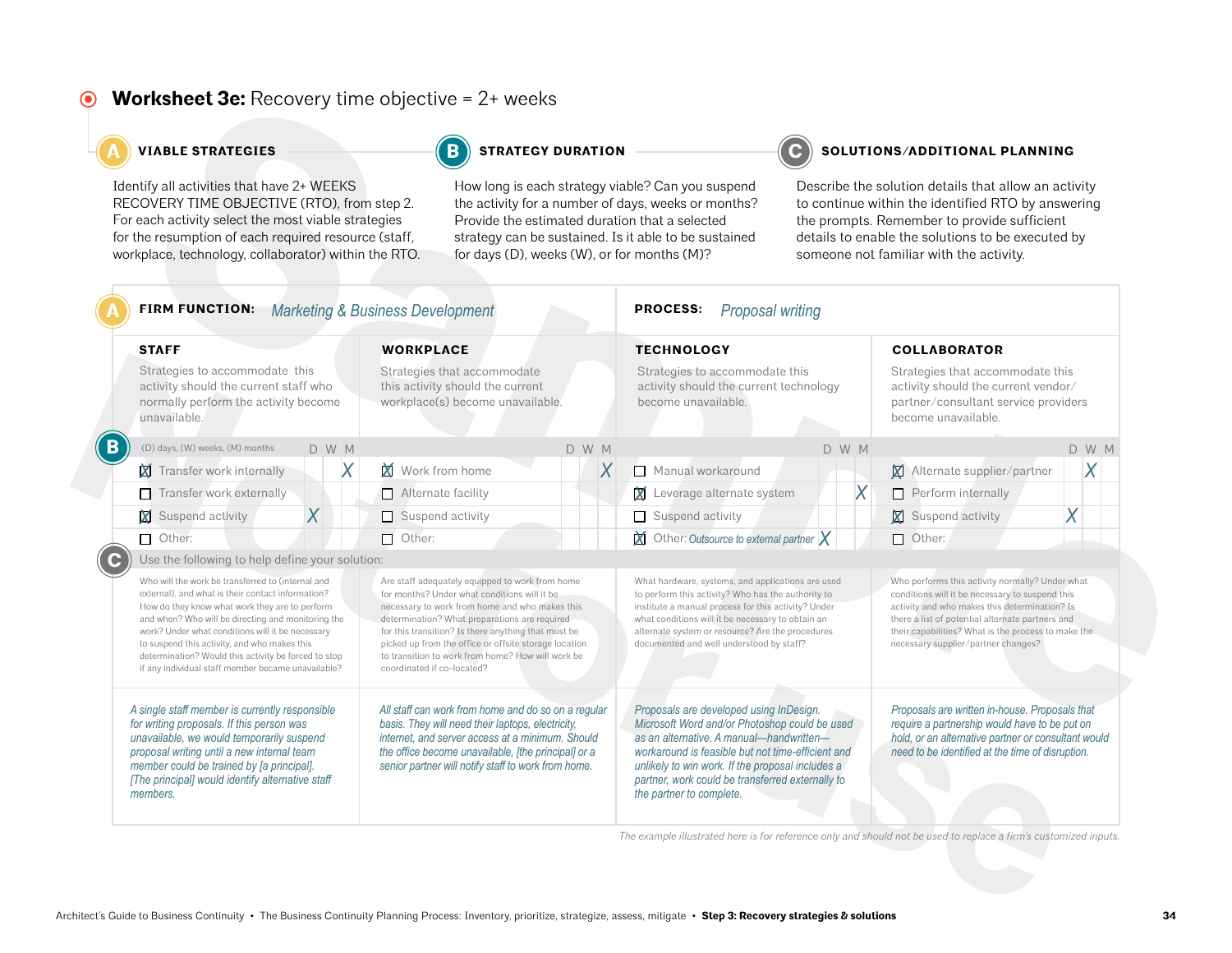# • Step 4:

## **Risk assessment**<sup>12</sup>

**Purpose.** Identify the risks of disruption.

**Overview.** Look to local and regional hazard assessments (see "Reference material" below) to identify the types of hazard events that might impact the firm's ability to conduct business. Hazards environmental, anthropogenic, and systemic—include not just high-likelihood events, but also lowlikelihood events with high consequences. Consider the range of hazards along with the likelihood and consequence (risk). Additionally, assess functional interdependencies and the potential to be impacted by secondary hazards and unintended consequences. For example, a flood that impacts a district electrical substation may put your office on backup power and shut down your elevators. Remember to consider anthropogenic (e.g., active shooter) and environmental (e.g., hurricane) hazards as well as systemic failures (e.g., market closure). It may be beneficial to consult advisors, such as your insurance broker, local universities or research institutes, or a risk management /business continuity consultant to gain additional perspective.

Risk may differ between your office and your project sites. However, both could impact your business. Consider hazards in your immediate (office) area as well as the region(s) in which your projects are located, particularly if your projects are in vulnerable areas with known hazards. For firms with multiple locations, conduct a similar assessment for each office location. Synthesize the results of each

assessment to prepare a firm-level risk profile. A firm-level risk profile allows you to see the potential for compounding impacts and illuminates where redundant systems could offer risk reduction.

**Reference material.** Authoritative plans are needed to complete this step. States are required to provide hazard mitigation plans to be eligible for disaster relief funding. Those plans are a good place to start. Counties and cities often develop local hazard mitigation plans as well as climate adaptation plans or disaster recovery plans. Such plans typically include a risk assessment that describes the hazards and may or may not reference future conditions such as climate change impacts. Plans typically list and rank hazards according to risk: a function of the likelihood (or probability) and consequence (or magnitude) of the hazard event, and a summary of the vulnerability to be addressed. Frequently, city and county plans have more detailed local information. To complete this step, reference authoritative plans such as:

- **Your state, county, and/or city hazard mitigation plan.** Typically, these plans are available on your state/county/city emergency management website. This [interactive FEMA](https://fema.maps.arcgis.com/apps/webappviewer/index.html?id=ec2fb023df744cf480da89539338c386)  [portal p](https://fema.maps.arcgis.com/apps/webappviewer/index.html?id=ec2fb023df744cf480da89539338c386)rovides links to state-level hazard mitigation plans.
- **Your state, county and/or city climate assessment or resilience/adaptation plan.** If available, these plans are sometimes embedded in a sustainability plan.
- **National plans.** If more local climate assessment or resilience/adaptation plans are not available, the [National Climate Assessment](https://nca2018.globalchange.gov/) provides regional level climate risks.
- **Local or site-based studies.** You may have or may choose to seek site-specific hazard data to better understand your unique risk.

Additional hazard risk analysis resources are available in the "Reference material" section.

## $\odot$  Key term

**Interdependencies:** The state of being dependent upon one another. For example, utilities and infrastructure systems that directly service the property or impact the operations of the building's function may represent a dependency for business continuity.

<sup>12</sup> For more information on the Risk Assessment, see section 8.2 of ISO Standard 22301 2019 and ISO Standard 31000.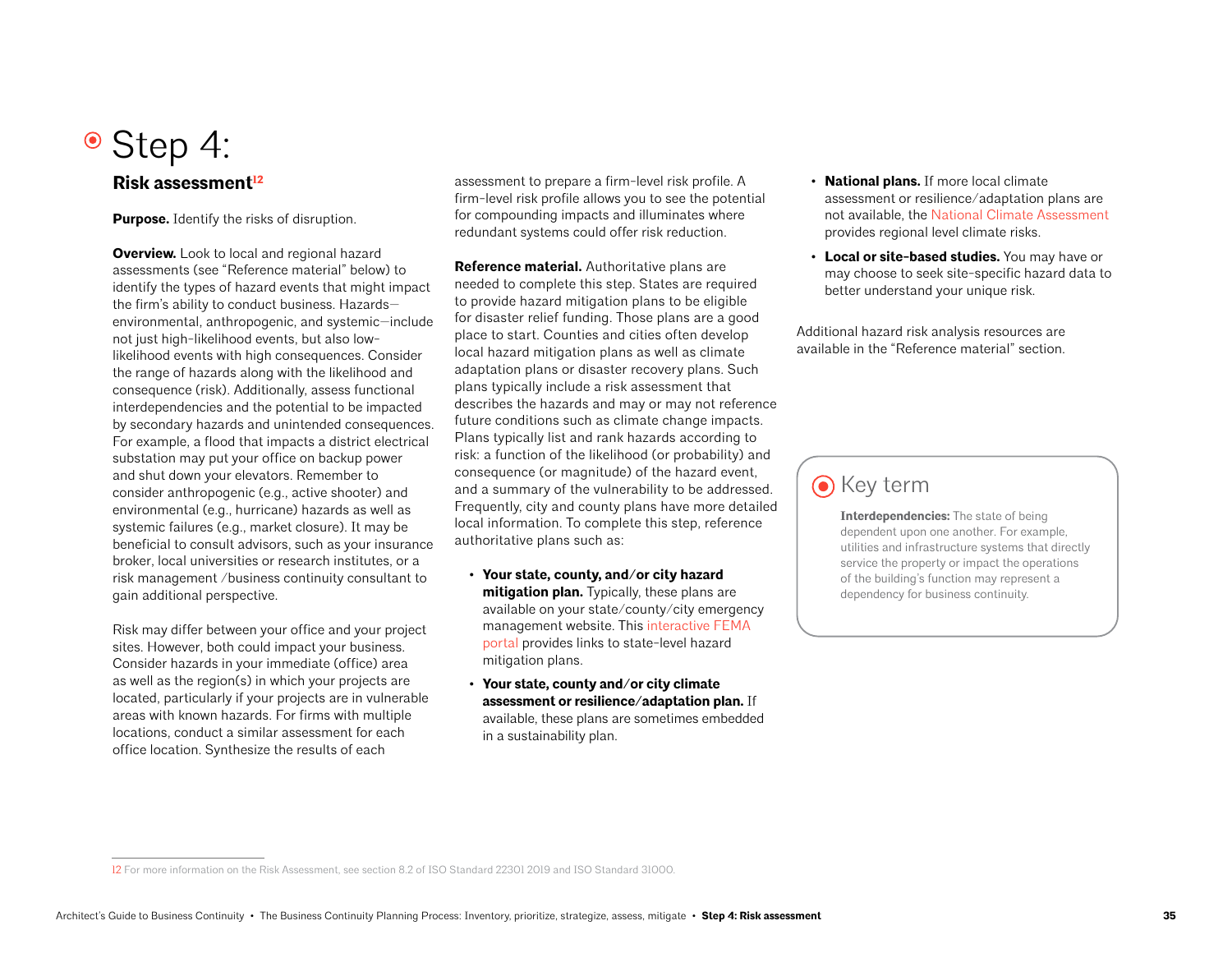## **Worksheet 4:** Risk assessment

 $\bullet$  **C A EXALUSE <b>A EXALUSE ASSESS EXALUSE ASSESS ASSESS** 



Which hazards could affect your office or project locations?

**Likelihood:** Based on your reference material, consider how likely it is that each hazard will impact your firm. Is the hazard a probable occurrence (highly likely), greater than 50% chance of annual occurrence (likely), less than 50% chance of annual occurrence (possible), or an improbable occurrence (unlikely)? Draw from the state hazard mitigation plan or local hazard mitigation, resilience, or vulnerability assessments for likelihood (also called "probability"). This is not for you to determine, but for you to reference.

**Risk:** Which hazards pose the highest risk? Risk is based on the likelihood and consequence of the hazard. High-likelihood, low-consequence events may not be a high risk, though low-likelihood, high-consequence events might be a medium or high risk. Here you'll need to determine, in consult with your insurers and local experts, the extent to which the hazard might impact you.

**Consequence:** Would the hazard event have a major, moderate, minor, or negligible impact on your firm?

**Resources:** What critical resources could become unavailable during the hazard event? Here you'll need to consider the resources that you'll lose, or lose access to, that will impact your business.

Hazard mitigation<sup>13</sup>: What mitigation measures have you implemented for your firm? Perhaps you selected an office outside of the flood plain or instituted regular technology backups. These answers provide an indication of how prepared you might be to withstand the impacts of the hazard event.



Consider that any mitigation measures already in place could minimize the residual risk.

| <b>HAZARD</b><br>Potential source<br>of danger                | <b>LIKELIHOOD</b><br>B<br>Probability of hazard<br>event on an annual<br>occurrence                                                                                                                                                                                                                                               | <b>RISK</b><br>Before any<br>mitigation<br>measures                   | <b>CONSEQUENCE</b><br>Severity of<br>hazard event             | <b>RESOURCES</b><br>Unavailable<br>during the hazard<br>event       | <b>MITIGATION</b><br>Measures currently<br>in place                                                               | <b>RESIDUAL RISK</b><br>$\mathbf C$<br>Remaining risk<br>considering<br>mitigation measures                      |
|---------------------------------------------------------------|-----------------------------------------------------------------------------------------------------------------------------------------------------------------------------------------------------------------------------------------------------------------------------------------------------------------------------------|-----------------------------------------------------------------------|---------------------------------------------------------------|---------------------------------------------------------------------|-------------------------------------------------------------------------------------------------------------------|------------------------------------------------------------------------------------------------------------------|
| Hurricane                                                     | Highly likely<br>$\Box$ Likely<br>$\Box$ Possible<br>$\Box$ Unlikely                                                                                                                                                                                                                                                              | $\boxtimes$ 5 – high<br>$\Box$ 4<br>$\Box$ 3<br>$\Box$ 2<br>$1 - low$ | $\Box$ Major<br>Moderate<br>$\Box$ Minor<br>$\Box$ Negligible | Staff<br><b>X</b> Workplace<br>Technology<br>Collaborator           | $\Box$ None<br>$\Box$ Some<br>A lot (office located<br>outside the floodplain,<br>technology backups in<br>place) | $\Box$ 5 - high<br><b>X</b> 4<br>$\Box$ 3<br>$\Box$ 2<br>$1 - low$                                               |
| Pandemic                                                      | $\Box$ Highly likely<br>Likely<br>□<br>Possible<br>Χ<br>$\Box$ Unlikely                                                                                                                                                                                                                                                           | $\Box$ 5 - high<br>$\Box$ 4<br>$\times$ 3<br>$\Box$ 2<br>$1 - low$    | <b>X</b> Major<br>Moderate<br>Minor<br>$\Box$ Negligible      | XI Staff<br><b>X</b> Workplace<br>$\Box$ Technology<br>Collaborator | $\Box$ None<br>Some (telework)<br>$\Box$ A lot                                                                    | $\Box$ 5 - high<br>$\Box$ 4<br>$\overline{M}$ 3<br>$\Box$ 2<br>$1 - low$                                         |
| to be clear about your coverage, limitations, and exclusions. | 13 While purchasing insurance mitigates your financial risk to a degree, insurance will not reduce the physical impacts of a hazard event. Check your policies<br>hitect's Guide to Business Continuity . The Business Continuity Planning Process: Inventory, prioritize, strategize, assess, mitigate . Step 4: Risk assessment |                                                                       |                                                               |                                                                     |                                                                                                                   | The example illustrated here is for reference only and should not be used to replace a firm's customized inputs. |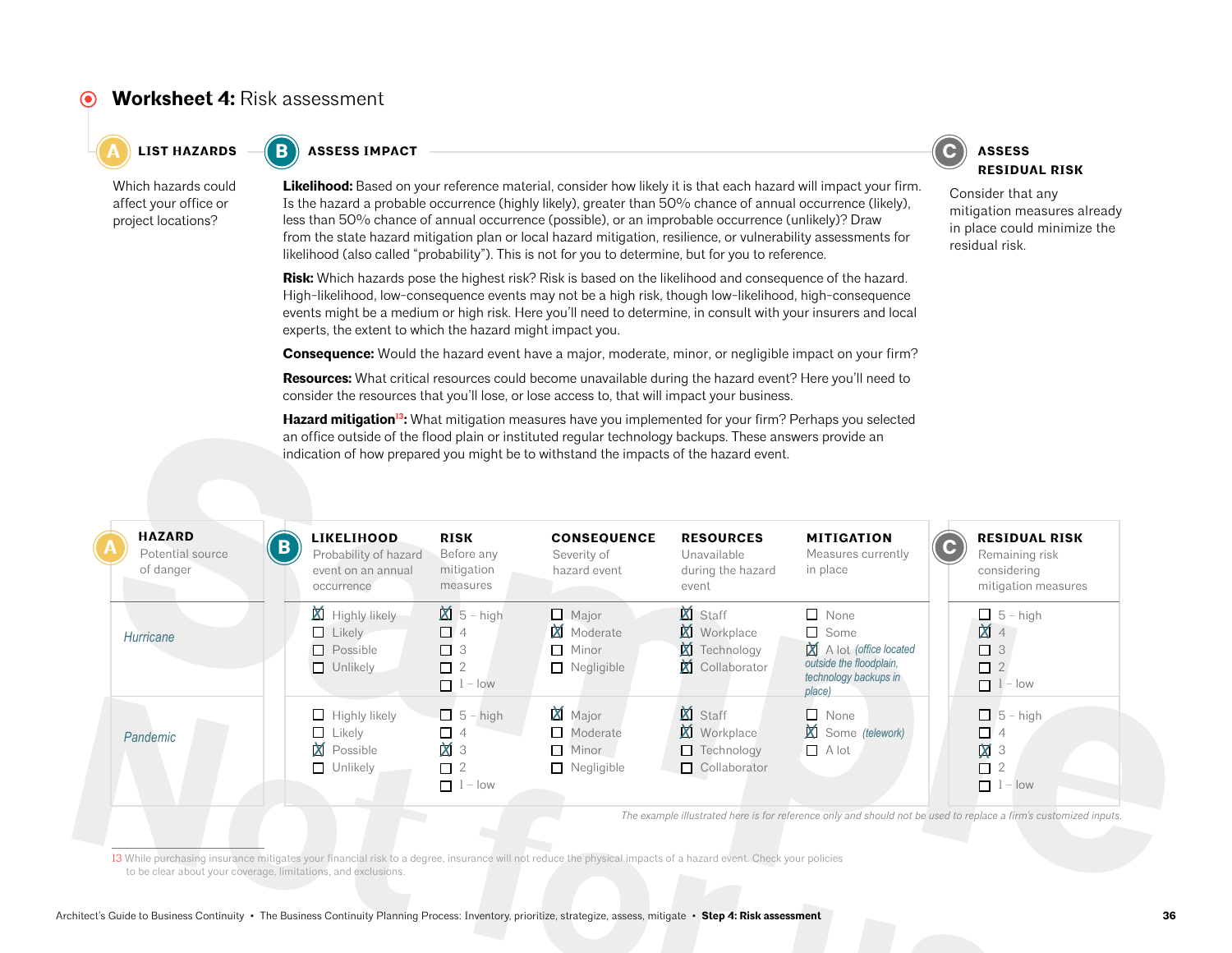| <b>HAZARD</b><br>B<br>Potential source<br>of danger | <b>LIKELIHOOD</b><br>Probability of hazard<br>event on an annual<br>occurrence   | <b>RISK</b><br>Before any<br>mitigation<br>measures                    | <b>CONSEQUENCE</b><br>Severity of<br>hazard event                       | <b>RESOURCES</b><br>Unavailable<br>during the hazard<br>event               | <b>MITIGATION</b><br>Measures currently<br>in place                                              | <b>RESIDUAL RISK</b><br>Remaining risk<br>considering<br>mitigation measures                                     |
|-----------------------------------------------------|----------------------------------------------------------------------------------|------------------------------------------------------------------------|-------------------------------------------------------------------------|-----------------------------------------------------------------------------|--------------------------------------------------------------------------------------------------|------------------------------------------------------------------------------------------------------------------|
| <b>Extreme</b> heat                                 | Highly likely<br>$\Box$ Likely<br>$\Box$ Possible<br>$\Box$ Unlikely             | $\mathbb{X}$ 5 – high<br>$\Box$ 4<br>$\Box$ 3<br>$\Box$ 2<br>$1 - low$ | <b>XI</b> Major<br>$\Box$ Moderate<br>$\Box$ Minor<br>$\Box$ Negligible | Staff<br><b>X</b> Workplace<br><b>X</b> Technology<br><b>X</b> Collaborator | <b>X</b> None<br>Some<br>$\Box$ A lot                                                            | $\boxtimes$ 5 – high<br>$\Box$ 4<br>$\Box$ 3<br>$\Box$ 2<br>$1 - low$                                            |
| Loss of a key employee                              | $\Box$ Highly likely<br>$\Box$ Likely<br>X<br>Possible<br>Unlikely               | $\Box$ 5 - high<br><b>M</b> 4<br>$\Box$ 3<br>$\Box$ 2<br>$1$ - low     | $\Box$ Major<br>Moderate<br>$\Box$ Minor<br>$\Box$ Negligible           | <b>X</b> Staff<br>$\Box$ Workplace<br>$\Box$ Technology<br>Collaborator     | $\Box$ None<br><i>(succession</i><br>X<br>Some $\frac{1}{\rho}$ lan in<br>$\Box$ A lot progress) | $\Box$ 5 - high<br>$\Box$ 4<br>$\mathbf{X}$ 3<br>$\Box$ 2<br>$1 - low$                                           |
| Power loss                                          | $\boxtimes$ Highly likely<br>$\Box$ Likely<br>$\Box$ Possible<br>$\Box$ Unlikely | $\boxtimes$ 5 – high<br>$\Box$ 4<br>$\Box$ 3<br>$\Box$ 2<br>$1 - low$  | $\Box$ Major<br>Moderate<br>$\Box$ Minor<br>$\Box$ Negligible           | $\Box$ Staff<br><b>X</b> Workplace<br><b>X</b> Technology<br>Collaborator   | <b>XI</b> None<br>$\Box$ Some<br>$\Box$ A lot                                                    | $\mathbb{X}$ 5 - high<br>$\Box$ 3<br>$\Box$ 2<br>$1 - low$                                                       |
| Cyberattack                                         | $\Box$ Highly likely<br><b>X</b> Likely<br>$\Box$ Possible<br>$\Box$ Unlikely    | $\boxtimes$ 5 - high<br>$\Box$ 4<br>$\Box$ 2<br>$1 - low$              | <b>X</b> Major<br>$\Box$ Moderate<br>Minor<br>$\Box$ Negligible         | $\Box$ Staff<br><b>Norkplace</b><br>Technology<br>$\Box$ Collaborator       | $\Box$ None (technology<br>M<br>Some backups in<br>$\Box$ A lot place)                           | $\Box$ 5 - high<br>$\mathbf{M}$ 4<br>$\Box$ 3<br>$\Box$ 2<br>$1 - low$                                           |
| Winter storm                                        | $\Box$ Highly likely<br>$\Box$ Likely<br>Possible<br>$\Box$ Unlikely             | $\cancel{2}$ 5 - high<br>$\Box$ 4<br>$\Box$ 3<br>$\Box$ 2<br>$1 - low$ | <b>X</b> Major<br>$\Box$ Moderate<br>Minor<br>$\Box$ Negligible         | X Staff<br><b>X</b> Workplace<br>Technology<br>Collaborator                 | <b>X</b> None<br>$\Box$ Some<br>$A$ lot                                                          | $\overline{3}$ 5 – high<br>$\Box$ 4<br>$\Box$ 3<br>$\Box$ 2<br>$1 - low$                                         |
|                                                     |                                                                                  |                                                                        |                                                                         |                                                                             |                                                                                                  | The example illustrated here is for reference only and should not be used to replace a firm's customized inputs. |
|                                                     |                                                                                  |                                                                        |                                                                         |                                                                             |                                                                                                  |                                                                                                                  |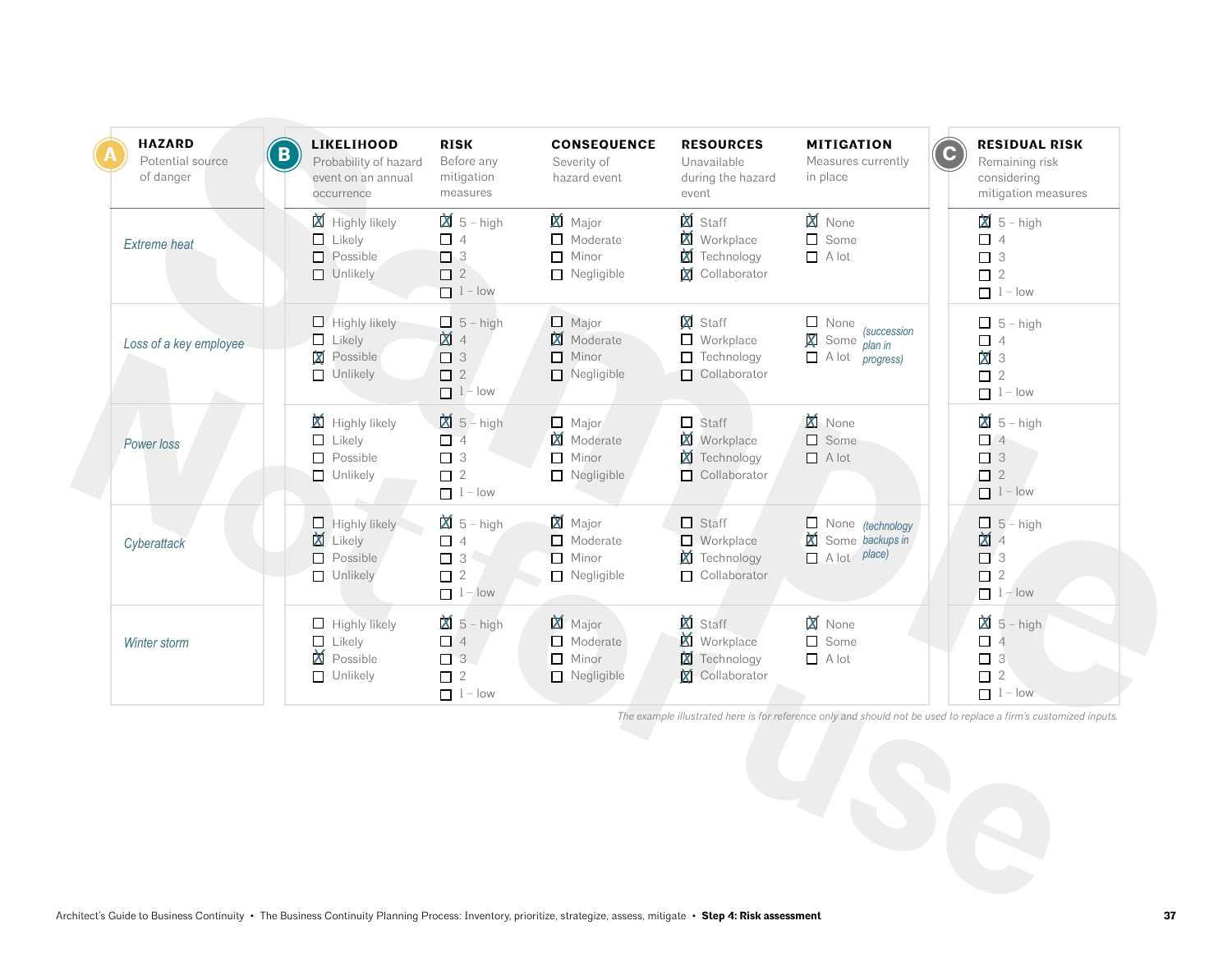## • Step 5:

### **Risk treatment plan14**

**Purpose.** Determine which risks require treatment.

**Overview.** With increased risk awareness, it's time to develop an action plan to reduce risks. Step 4 identified which hazard events could disrupt the firm's most critical resources (column B). Step 5 identifies actions to reduce those risks. These actions become the risk treatment plan.

The risk treatment plan worksheet carries forward risks identified in step 4 and asks you to determine your risk tolerance. Will you avoid, mitigate, transfer, or accept the risk?

#### **Avoid:** Avoid the identified risk.

*Example: Only rent office space or take on projects in an area without risk of the identified hazard (e.g., outside of the 500-year floodplain).*

**Mitigate:** Implement measures to reduce impacts.

*Example: Only rent office space or take on projects in a location where the identified hazard is less likely or less impactful (e.g., outside the 100-year floodplain and/or in buildings with flood mitigation attributes such as an elevated structure/utilities, wet floodproofing, etc., or only take on projects outside the 100-year floodplain).*

#### **Transfer:** Transfer burden of identified risk.

*Example: Acquire insurance specific to the identified hazard(s) in a location (e.g., flood insurance).*

#### **Accept:** Accept risk.

*Example: Accept that a location may experience a hazard event (e.g., flooding).*

In the risk treatment plan, define and prioritize actions necessary to address the risks. This includes identifying responsible person(s) and collaborators who will implement the action(s) and determine the time frames and costs of each action. Consider how these risk reduction actions relate to other planned investments. Evaluate how each action affects the budget for the firm and consider how the identified action may relate to—or enhance—ongoing or planned investments in firm technology, equipment, retrofits, or other upgrades. Are there actions that can be rolled into an ongoing or planned investment? Which actions address the most critical risks? If the financial resources for a critical action are not available at this time, look for an alternative or temporary approach that, while not ideal, might still reduce immediate vulnerability.

#### **Reference material.** The "Prepare: Mitigating risk" section of this guide includes preparedness recommendations for the following firm functional areas:

- Contracts & legal management
- Design project management
- Facilities management
- Financial management
- Human resources
- Technology

These non-exhaustive checklists are available for reference when identifying risk reduction strategies.

<sup>14</sup> For more information on the Risk Treatment Plan, see ISO Standard 31000.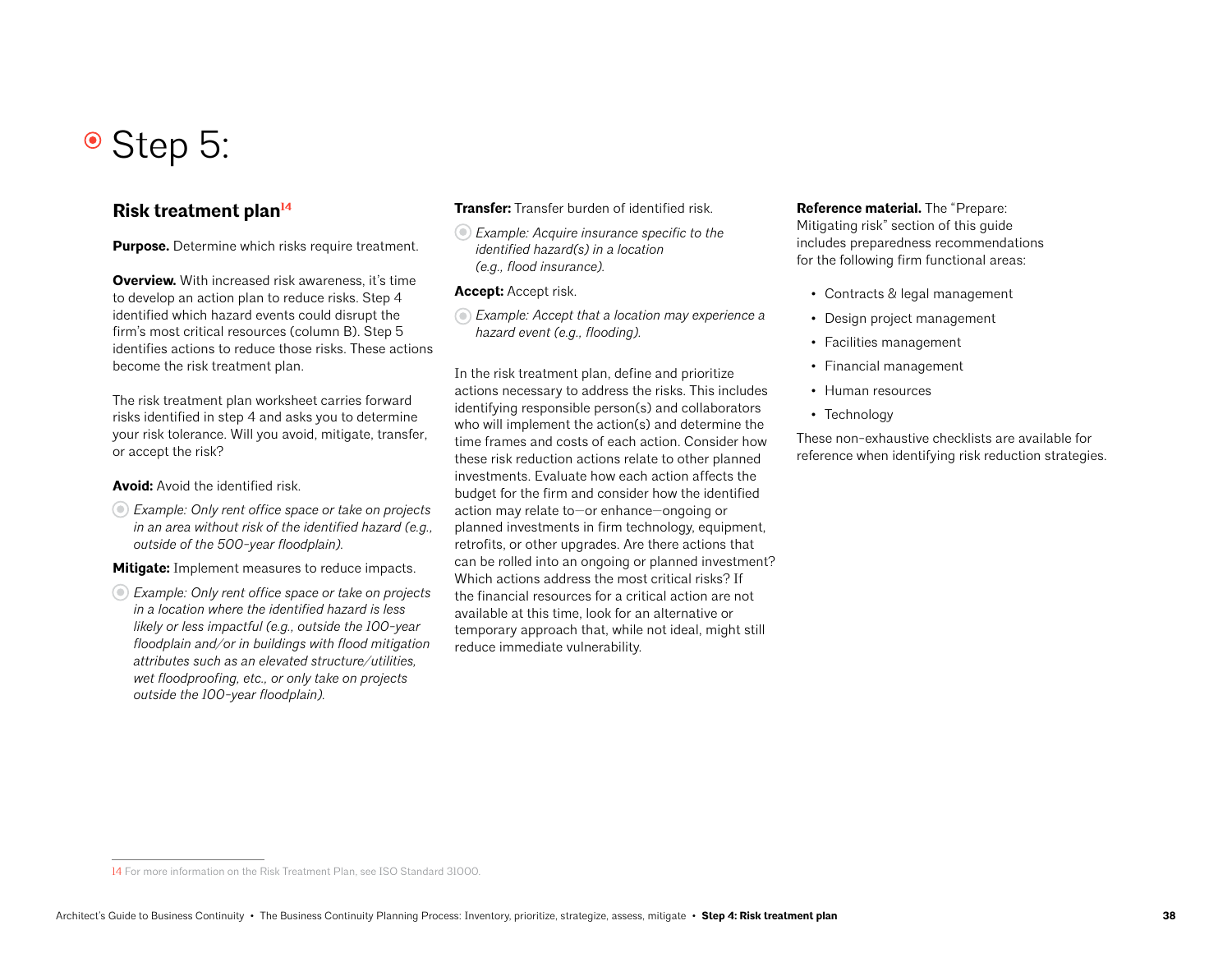#### **Worksheet 5:** Risk treatment plan  $\odot$



### **LIST HAZARDS AND**  $\left( \begin{array}{c} \text{B} \\ \text{C} \end{array} \right)$  **determine risk**  $\left( \begin{array}{c} \text{C} \\ \text{C} \end{array} \right)$ **ASSOCIATED RESIDUAL RISK**

Copy from step 4 worksheet, columns A and C

Will you avoid, mitigate, transfer, or accept the risk? **TREATMENT**

**DETERMINE RISK** 



**Action:** Identify actions needed to implement the risk treatment.

**Priority level:** Prioritize the action from 1 to 5. Which actions address the most critical risks? Is one action necessary to complete before another?

1: near-term need, cost barrier low 2: near term need, cost barrier high

- 3: medium-term need, cost barrier low
- 4: medium-term need, cost barrier high

5: long-term need

|                             |                                |                                                                |                                          | Responsible Party, Collaborators, Implementation Timeframe, and Cost: Identify who<br>will implement the action, when, and at what cost. Cost may range from none to high:<br>None<br>Low: firm has the needed capital<br>Medium: firm has the needed funds in reserve<br>High: firm will need to seek a loan or alternative financing |                                    |                                        |                                                                                                                                                 |                                                                                   |                                                                                                |                                                                                                                                  |  |
|-----------------------------|--------------------------------|----------------------------------------------------------------|------------------------------------------|----------------------------------------------------------------------------------------------------------------------------------------------------------------------------------------------------------------------------------------------------------------------------------------------------------------------------------------|------------------------------------|----------------------------------------|-------------------------------------------------------------------------------------------------------------------------------------------------|-----------------------------------------------------------------------------------|------------------------------------------------------------------------------------------------|----------------------------------------------------------------------------------------------------------------------------------|--|
|                             |                                |                                                                |                                          |                                                                                                                                                                                                                                                                                                                                        |                                    | into an ongoing or planned investment? |                                                                                                                                                 | Relationship to ongoing/planned investments: Are there actions that can be rolled |                                                                                                |                                                                                                                                  |  |
|                             |                                |                                                                |                                          |                                                                                                                                                                                                                                                                                                                                        |                                    | maintenance? If so, how frequently?    | Ongoing maintenance: Once implemented, does the action require regular                                                                          |                                                                                   |                                                                                                |                                                                                                                                  |  |
|                             |                                | $\overline{B}$                                                 |                                          |                                                                                                                                                                                                                                                                                                                                        |                                    |                                        |                                                                                                                                                 |                                                                                   |                                                                                                |                                                                                                                                  |  |
| <b>HAZARD</b>               | <b>RESIDUAL</b><br><b>RISK</b> | <b>RISK</b><br><b>TREATMENT</b>                                | <b>ACTION</b>                            | <b>PRIORITY</b>                                                                                                                                                                                                                                                                                                                        | <b>RESPONSIBLE</b><br><b>PARTY</b> | <b>COLLABORA-</b><br><b>TORS</b>       | <b>TIMEFRAME</b>                                                                                                                                | <b>COST</b>                                                                       | <b>RELATION-</b><br><b>SHIP</b>                                                                | <b>ONGOING</b><br><b>MAINTE-</b><br><b>NANCE</b>                                                                                 |  |
| Hurricane<br>$\overline{4}$ |                                | $\Box$ Avoid<br><b>X</b> Mitigate<br>Transfer<br>$\Box$ Accept | <b>Identify backup</b><br>payroll system | $\Box$ 1<br>$\Box$ 2<br>$\mathbf{M}$ 3<br>$\Box$ 4<br>$\Box$ 5                                                                                                                                                                                                                                                                         | Firm<br>technology<br>lead         | Firm finance<br>lead                   | $\Box$ This week<br>$\Box$ Next week<br>$\Box$ This month<br>X<br>Next month<br>$\Box$ This year<br>Before start of<br>next hurricane<br>season | $\Box$ None<br><b>X</b> Low<br>Medium<br>$\Box$ High                              | Opportunity<br>to consolidate<br>and build<br>redundancy<br>across<br>accounting<br>department | $\Box$ None<br>$\Box$ Daily<br>$\Box$ Weekly<br>$\Box$ Monthly<br>$\Box$ Quarterly<br>Every 6 mo<br>Yearly<br>$\Box$ Every 2 yrs |  |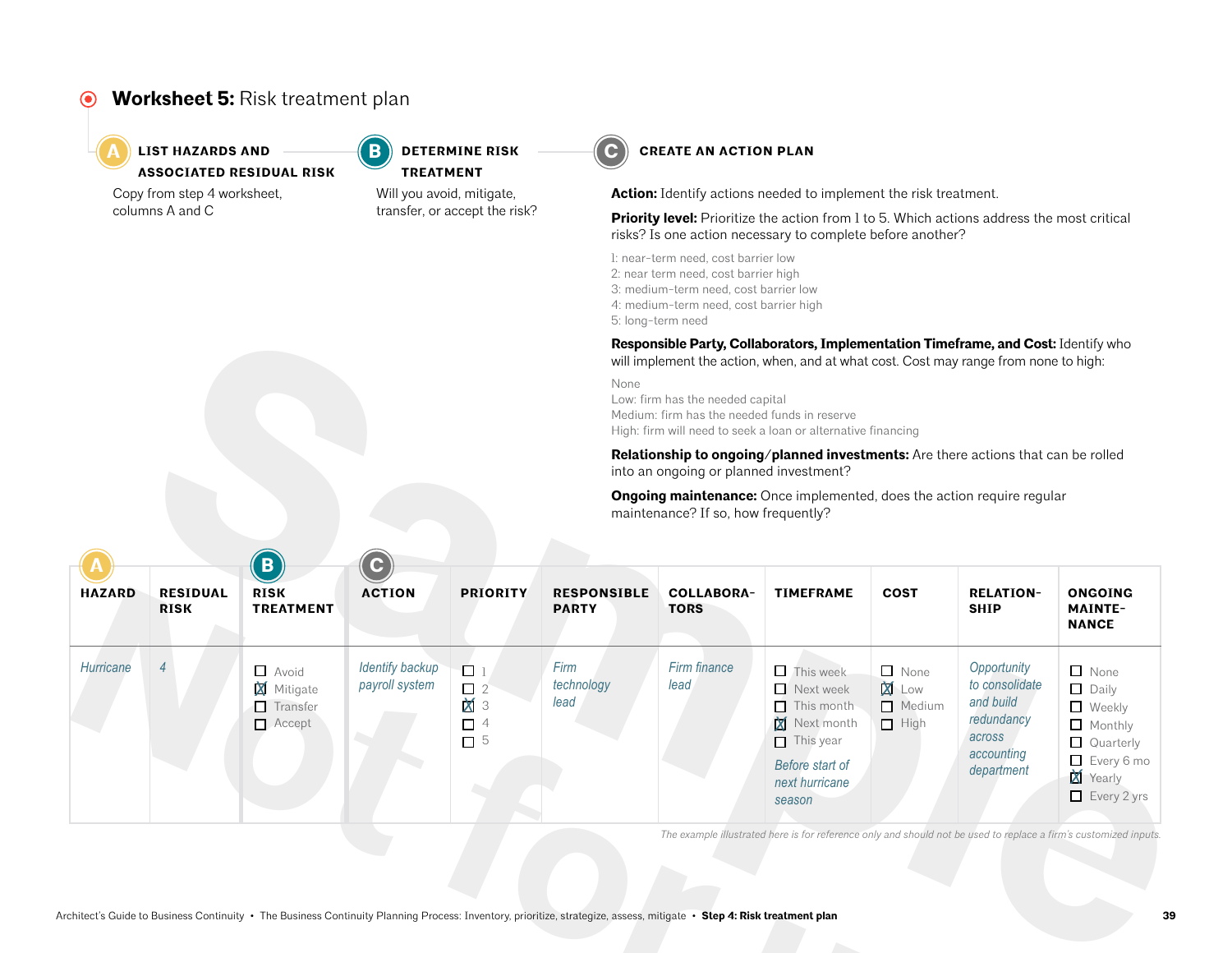|                              |                                | $\left($ B                                                            | $\overline{c}$                                                                                    |                                                                   |                                    |                                   |                                                                                                     |                                                             |                                                                                             |                                                                                                                                                  |
|------------------------------|--------------------------------|-----------------------------------------------------------------------|---------------------------------------------------------------------------------------------------|-------------------------------------------------------------------|------------------------------------|-----------------------------------|-----------------------------------------------------------------------------------------------------|-------------------------------------------------------------|---------------------------------------------------------------------------------------------|--------------------------------------------------------------------------------------------------------------------------------------------------|
| <b>HAZARD</b>                | <b>RESIDUAL</b><br><b>RISK</b> | <b>RISK</b><br><b>TREATMENT</b>                                       | <b>ACTION</b>                                                                                     | <b>PRIORITY</b>                                                   | <b>RESPONSIBLE</b><br><b>PARTY</b> | <b>COLLABORA-</b><br><b>TORS</b>  | <b>TIMEFRAME</b>                                                                                    | <b>COST</b>                                                 | <b>RELATION-</b><br><b>SHIP</b>                                                             | <b>ONGOING</b><br><b>MAINTE-</b><br><b>NANCE</b>                                                                                                 |
| Pandemic                     | $\sqrt{3}$                     | $\Box$ Avoid<br>$\Box$ Mitigate<br><b>X</b> Transfer<br>$\Box$ Accept | Purchase<br>pandemic<br>insurance                                                                 | $\Box$<br>1<br>$\mathbf{M}$ 2<br>$\Box$ 3<br>$\Box$ 4<br>$\Box$ 5 | Firm finance<br>lead               | <i><b>Insurance</b></i><br>broker | <b>X</b> This week<br>$\Box$<br>Next week<br>П<br>This month<br>□<br>Next month<br>$\Box$ This year | $\Box$ None<br>$\Box$ Low<br><b>X</b> Medium<br>$\Box$ High | Can be<br>discussed<br>with broker<br>along with<br>cyber liability<br>insurance<br>need    | $\Box$ None<br>$\Box$ Daily<br>Weekly<br>Monthly<br>Quarterly<br>Every 6 mo<br>Yearly<br>$\Box$ Every 2 yrs                                      |
| <b>Extreme</b><br>heat       | 5                              | $\Box$ Avoid<br><b>X</b> Mitigate<br>$\Box$ Transfer<br>$\Box$ Accept | Install on-site<br>Photovoltaic<br>system to<br>mitigate<br>brownouts<br>and rolling<br>blackouts | $\Box$<br>$\Box$ 2<br>$\Box$ 3<br>図 4<br>$\square$ 5              | Office<br>manager                  | IT lead &<br>Facility<br>Manager  | $\Box$ This week<br>$\Box$<br>Next week<br>X<br>This month<br>Next month<br>$\Box$ This year        | $\Box$ None<br>$\Box$ Low<br>Medium<br>$\Psi$ High          | Will also<br>reduce energy<br>costs                                                         | None<br>$\Box$ Daily<br>Weekly<br>Monthly<br><b>X</b> Quarterly<br>Every 6 mo<br>$\Box$ Yearly<br>$\Box$ Every 2 yrs                             |
| Loss of<br>a key<br>employee | $\mathfrak{Z}$                 | $\Box$ Avoid<br>Mitigate<br>$\Box$ Transfer<br>$\Box$ Accept          | Complete<br>succession<br>plan<br>and the                                                         | $\Box$ 1<br>$\Box$ 2<br>$\Box$ 3<br>$\Box$ 4<br>M<br>5            | Principal                          | <b>Future firm</b><br>leader(s)   | $\Box$ This week<br>$\Box$ Next week<br>$\Box$ This month<br>Next month<br>This year                | $\Box$ None<br><b>X</b> Low<br>Medium<br>$\Box$ High        | None                                                                                        | $\Box$ None<br>$\Box$<br>Daily<br>$\Box$ Weekly<br>$\Box$ Monthly<br>Quarterly<br>Every 6 mo<br>Yearly<br>$\Box$ Every 2 yrs                     |
| Power loss                   | 5                              | $\Box$ Avoid<br><b>X</b> Mitigate<br>$\Box$ Transfer<br>$\Box$ Accept | Acquire<br>generator                                                                              | $\Box$ 1<br>$\Box$ 2<br><b>X</b> 3<br>$\Box$ 4<br>$\square$ 5     | Office<br>manager                  | IT lead &<br>Facility<br>Manager  | $\Box$ This week<br>$\Box$ Next week<br>$\Box$ This month<br>Next month<br>$\Box$ This year         | $\Box$ None<br><b>X</b> Low<br>Medium<br>$\Box$ High        | <b>Mitigates</b><br>power loss<br>and maintains<br>electric heat<br>during winter<br>storm. | $\Box$ None<br>$\Box$ Daily<br>$\Box$ Weekly<br>$\Box$ Monthly<br>$\Box$ Quarterly<br><b>X</b> Every 6 mo<br>$\Box$ Yearly<br>$\Box$ Every 2 yrs |

*The example illustrated here is for reference only and should not be used to replace a firm's customized inputs.*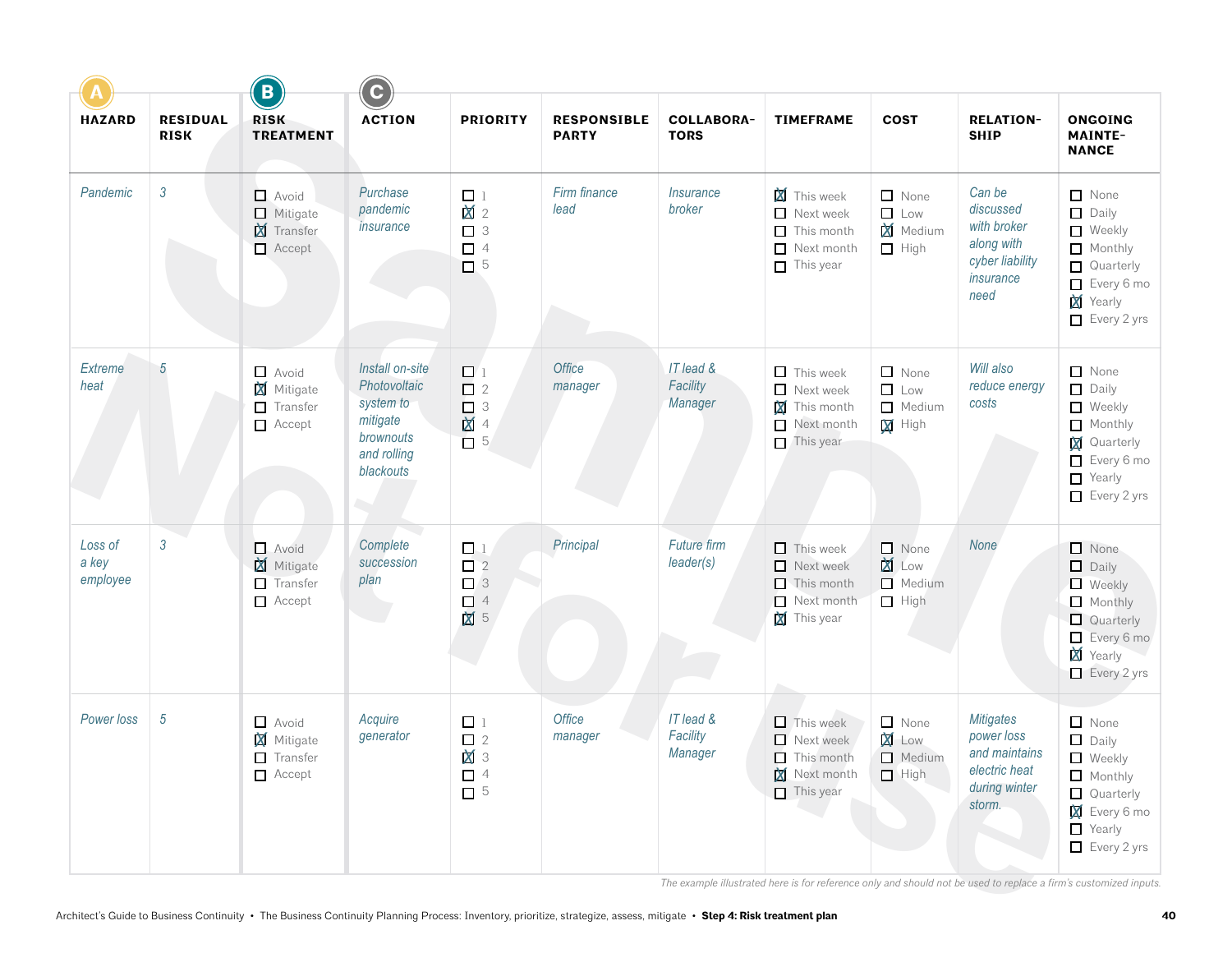|                 |                                | $\left($ B                                              | $\overline{c}$                           |                                                                 |                                    |                                   |                                                                                               |                                                      |                                                                                             |                                                                                                                                       |
|-----------------|--------------------------------|---------------------------------------------------------|------------------------------------------|-----------------------------------------------------------------|------------------------------------|-----------------------------------|-----------------------------------------------------------------------------------------------|------------------------------------------------------|---------------------------------------------------------------------------------------------|---------------------------------------------------------------------------------------------------------------------------------------|
| <b>HAZARD</b>   | <b>RESIDUAL</b><br><b>RISK</b> | <b>RISK</b><br><b>TREATMENT</b>                         | <b>ACTION</b>                            | <b>PRIORITY</b>                                                 | <b>RESPONSIBLE</b><br><b>PARTY</b> | <b>COLLABORA-</b><br><b>TORS</b>  | <b>TIMEFRAME</b>                                                                              | <b>COST</b>                                          | <b>RELATION-</b><br><b>SHIP</b>                                                             | <b>ONGOING</b><br><b>MAINTE-</b><br><b>NANCE</b>                                                                                      |
| Cyberattack     | $\overline{4}$                 | Avoid<br>$\Box$ Mitigate<br><b>X</b> Transfer<br>Accept | Purchase<br>cyber liability<br>insurance | $\mathbf{M}$ 1<br>$\Box$ 2<br>$\Box$ 3<br>$\Box$ 4<br>$\Box$ 5  | <b>IT</b> lead                     | Principal,<br>Insurance<br>broker | <b>X</b> This week<br>Next week<br>$\Box$ This month<br>$\Box$ Next month<br>$\Box$ This year | $\Box$ None<br>X Low<br>Medium<br>$\Box$ High        | Can be<br>discussed with<br>broker along<br>with pandemic<br>insurance<br>need              | None<br>$\Box$ Daily<br>$\Box$ Weekly<br>Monthly<br>$\Box$ Quarterly<br>$\Box$ Every 6 mo<br>X<br>Yearly<br>$\Box$ Every 2 yrs        |
| Winter<br>storm | $\overline{5}$                 | $\Box$ Avoid<br>M Mitigate<br>$\Box$ Transfer<br>Accept | Acquire<br>generator                     | $\Box$ 1<br>$\begin{array}{c}\n 2 \\ 3 \\ 4 \\ 5\n \end{array}$ | Office<br>manager                  | IT lead &<br>Facility<br>Manager  | $\Box$ This week<br>Next week<br>$\Box$ This month<br>Next month<br>$\Box$ This year          | $\Box$ None<br><b>X</b> Low<br>Medium<br>$\Box$ High | <b>Mitigates</b><br>power loss<br>and maintains<br>electric heat<br>during winter<br>storm. | $\Box$ None<br>$\Box$ Daily<br>$\Box$ Weekly<br>$\Box$ Monthly<br>Quarterly<br>X<br>Every 6 mo<br>$\Box$ Yearly<br>$\Box$ Every 2 yrs |
|                 |                                |                                                         |                                          |                                                                 |                                    |                                   |                                                                                               |                                                      |                                                                                             | The example illustrated here is for reference only and should not be used to replace a firm's customized inputs.                      |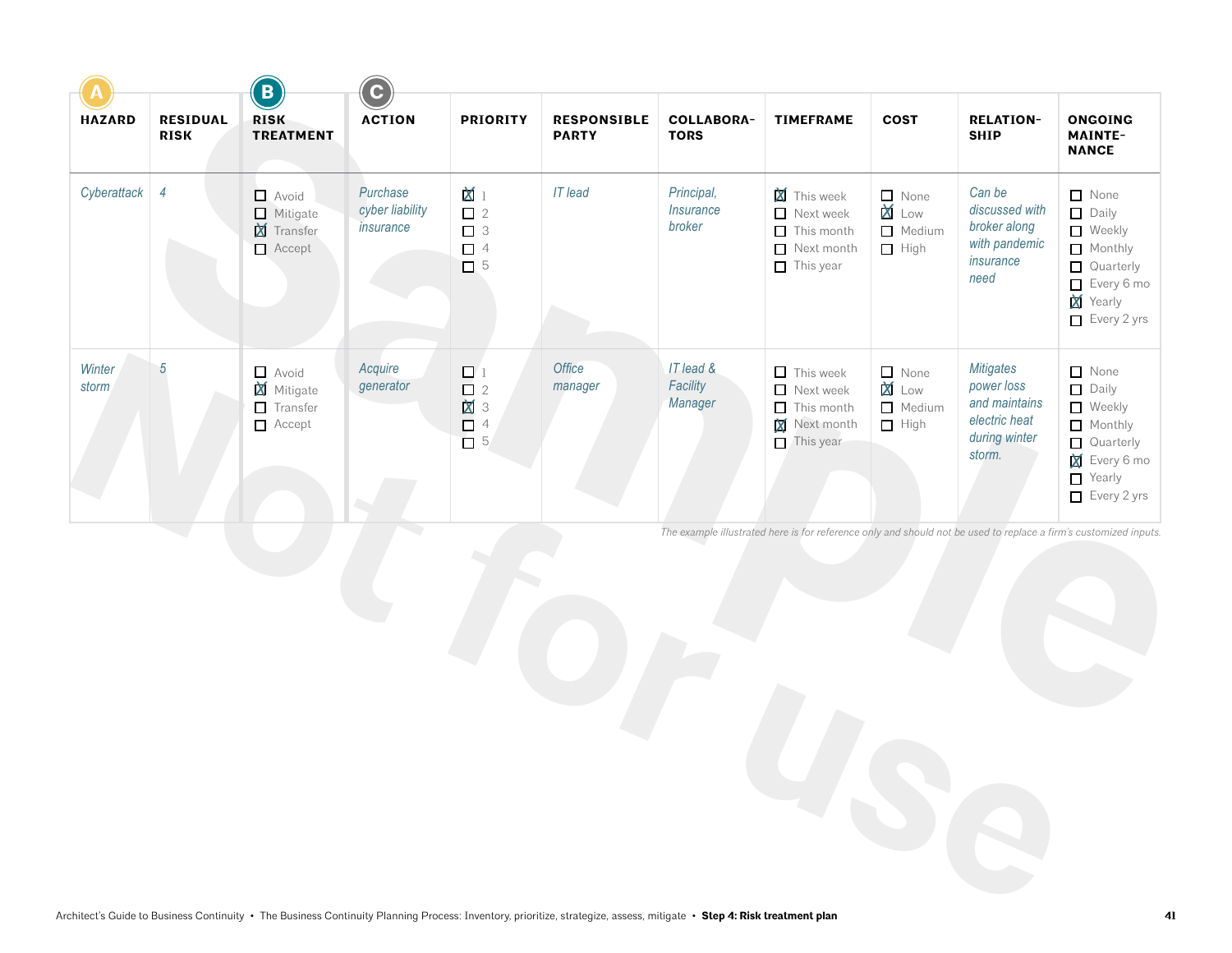## **Review: Plan maintenance**

While your initial efforts at business continuity planning may be a focused project, business continuity planning is an ongoing cycle of testing, exercising, evaluating, and refining your business continuity planning documentation, including the worksheets. After all, risk is not static. Future hazard events may reveal new vulnerabilities or opportunities to enhance business continuity. Most experts recommend an annual review, at minimum<sup>15</sup>. Outside of the annual review, additional circumstances that trigger a review may include<sup>16</sup>:

- newly identified hazards<sup>17</sup>
- changes to hazard vulnerability
- vulnerabilities identified by tests, drills, or exercises
- issues identified by post-disruption debrief
- new office or business functions are acquired, integrated, or divested
- suppliers or supply chain shifts
- on-site workforce population adjustment
- site, building(s), or layout modifications
- infrastructure and transportation service changes
- overall business model changes (restructure/ acquisition)

It is critical to review the planning documentation with all firm employees on a regular basis and to solicit feedback when the plan is practiced and improved.

**Reference material.** The "Prepare: Mitigating risk" section of this guide includes preparedness recommendations for the following firm functional areas:

- Contracts & legal management
- Design project management
- Facilities management
- Financial management
- Human resources
- Technology

These non-exhaustive checklists are available for reference when identifying risk reduction strategies.

## Business Continuity Planning (BCP) Life Cycle

Training, testing, and maintaining the firm's business continuity plan is an important part of the business continuity planning life cycle.



<sup>15</sup> Step 1: Resource Inventory, for instance, will evolve on a more frequent basis.

<sup>16</sup> Program Reviews, Ready.gov: [www.ready.gov/program-reviews](http://www.ready.gov/program-reviews)

<sup>17</sup> Newly identified hazards could be environmental, anthropogenic, or systemic. For example, if your neighboring business changes from

an accountant to a restaurant, there may be an increased risk of fire.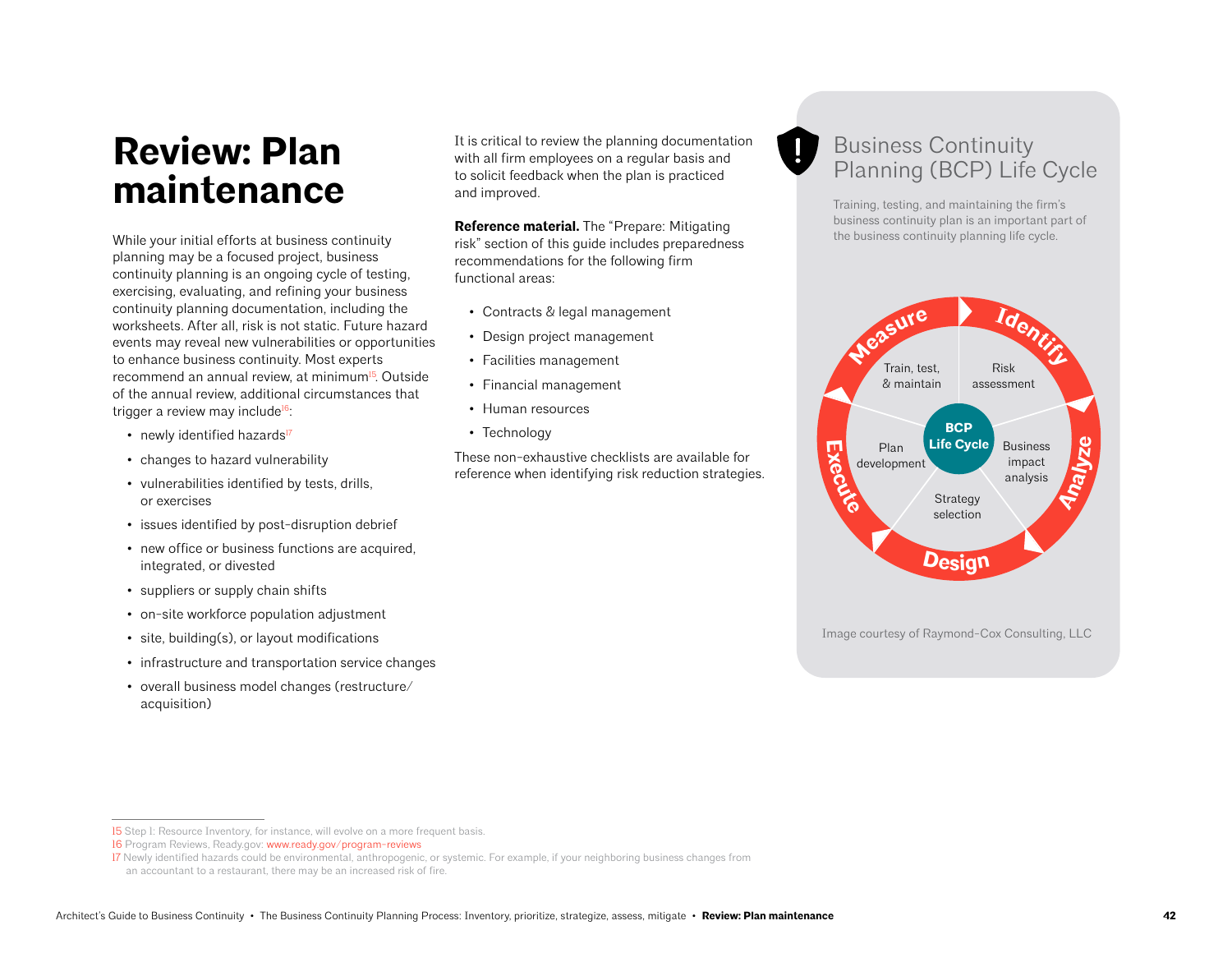## **Prepare for and respond to disruptions**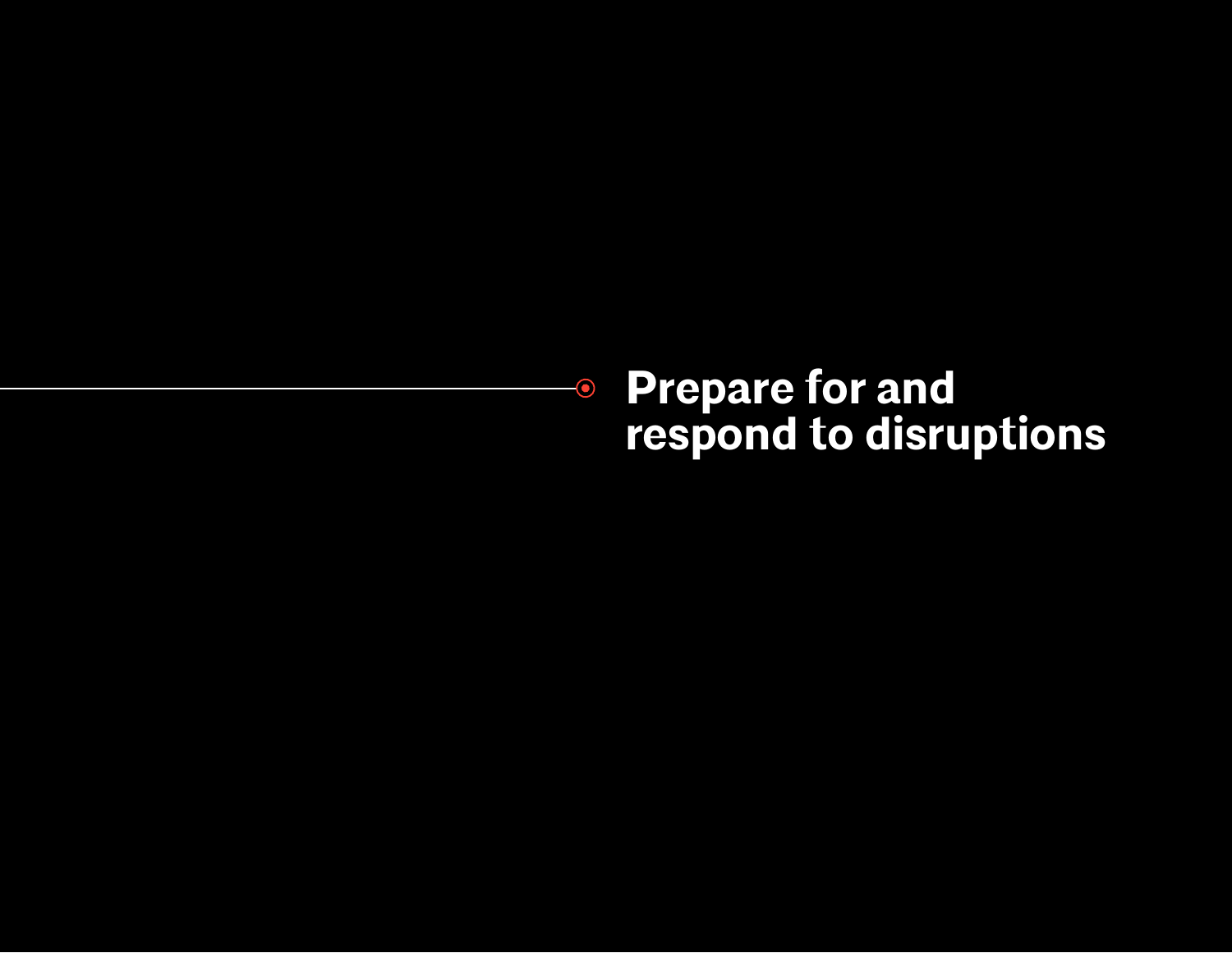## **Prepare: Mitigating risk**

This section provides a series of non-exhaustive checklists organized by firm function:

- Contracts & legal management
- Design project management
- Facilities management
- Financial management
- Human resources
- Information technology

Each functional area includes checklists of recommended preparedness tasks. These checklists are designed to help firms prepare for disruption and are also available for reference when developing the risk treatment plan (see step 5 of the Business Continuity Planning Process). Remember to design in redundancy. It's important for all firm systems, staff roles, and technology to have backup measures or cross training.

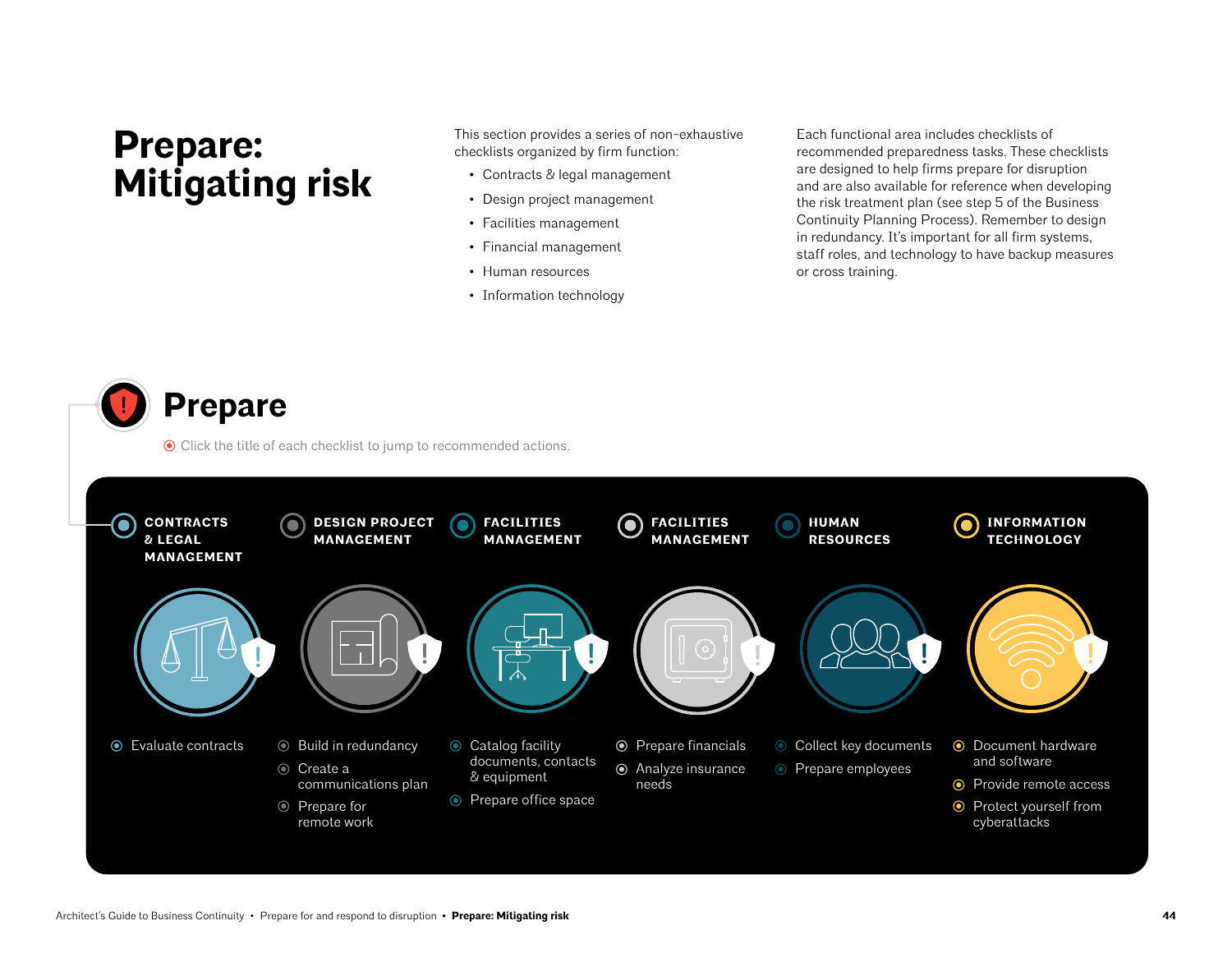

### <span id="page-44-0"></span>**Evaluate contracts**

Contracts govern a firm's work. Do your contracts adequately anticipate risks and provide for new business opportunities?

**Ensure the contract has a fair and equitable means of terminating the project in case the project is canceled post-disaster**  In the AIA B101 Contract, the owner has the right to terminate the agreement at any time. In that situation, the architect would be paid for services provided and costs incurred up to that point and, if they negotiated for one, they could receive a termination fee. See B101 Sections 9.5 through 9.7. This owner right is specific to the AIA documents. Termination for Convenience by the Owner is a common contractual right in construction contracts, but it's not universal. Another possibility in B101 is that the architect could terminate the agreement if the owner suspends the project for 90 cumulative days. It's not an automatic termination, but the architect would have that option. If the architect chose not to terminate, the architect's fees and time to perform would be equitably adjusted to account for the suspension. See B101 Sections 9.2 and 9.3.

#### **Know your legal liabilities post-disaster**

If the owner intends to resume the project at a later date (after the hazard event has passed and things are back on track) but does not want to (or cannot) retain the original architect, the owner has rights to the architect's instruments of service (IOS). The standard AIA documents allow the owner to continue using the architect's IOS for the project under a termination for convenience situation, but it must release the architect from claims and indemnify the architect from any claims by third parties that arise from the owner's use of the IOS. See B101 Section 7.3.1.

#### **Anticipate the possible need for additional services for projects under construction that might be damaged by a disaster but continue**

For a significant hazard event that adds additional scope to the original project, the parties are likely best served by amending the agreement to address the change. This would give the parties the ability to clearly define the scope of the new work, how the architect will be compensated for it, and how it will affect the schedule for the overall project.

#### **Prepare for post-disaster building assessments of projects.**

Past and current clients may be reaching out to your firm to assess damage to their buildings, to determine a scope of work for repairs, retrofits or rebuilding, or to advise on navigating the complex landscape of federal and state disaster recovery grants, loans and policies. Refer to the AIA Safety Assessment Program for information on training and policies for volunteer assessments. Once you've trained your employees, consider offering these valuable skills as part of a contract retainer with your clients.

#### **Be aware of contract clauses related to both design schedule and construction schedule delays**

Most contracts contain strict requirements related to schedules. If a disruption impacts a schedule, communicate with the owner early and often, and propose a plan about how to recover. Most owners will be reasonable if you do this with their project in mind. Also be aware of "force majeure" clauses in your contract, which may allow for a contractual forgiveness for certain events outside of the architect's control.

#### **Review identified force majeure events carefully**

Many contracts will have a force majeure clause that will allow for an extension of time to perform or maybe even allow a party to end the agreement after specific hazard events. In a contract, the clause will usually list hazard events considered to be a force majeure event. If the hazard event experienced is listed, then it's covered. If not listed, it's questionable as to whether the hazard event would be considered a force majeure event under the contract provision.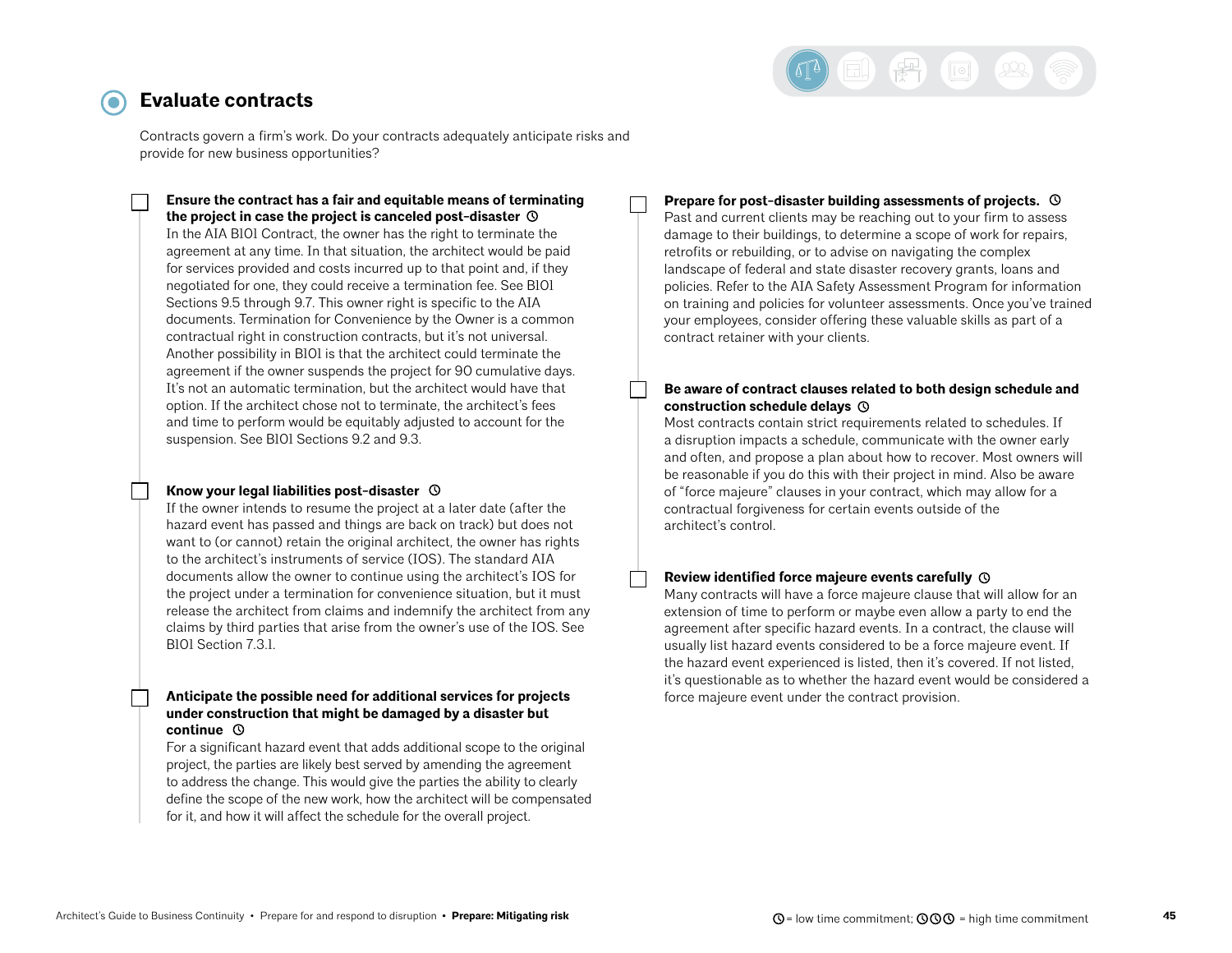

#### <span id="page-45-0"></span>**Build in redundancy**   $\left( \bullet \right)$

Your team members—both within and outside the firm—are valuable assets and critical to the smooth execution of projects. What would happen if a key team member was suddenly absent? Protect your firm and your projects by building in redundancy.

#### **Reduce single point of contact**

To the extent possible, it's recommended to have at least two clientfacing staff members involved in each project. One as a backup to the principal in charge in case the prime contact is unavailable. Ensure the backup staff member knows the contract agreement (or where the contract is located), the owner's representative, the consultants on the project, and the general contractor. Should something suddenly happen to the principal in charge, the project would be able to continue.

#### **Mitigate risk**

Consider whether or not key team members should be permitted to travel together. Staggering travel will reduce the chance that an accident could devastate the entire firm leadership.

**Cross-train employees to perform more than one duty**  Cross-train personnel to perform essential functions so that the workplace is able to operate even if key staff members are absent.

#### **Establish business continuity expectations with consultants and clients**

Discuss how work will continue should a hazard event occur.

#### **Develop a succession and transition plan**

While this type of plan isn't specifically designed for the sudden loss of a key team member, developing a succession plan may help ease such an occurrence (in addition to helping the firm maintain a strong footing during planned leadership transitions). A succession plan identifies your target retirement date or the date you'd want to shift roles, who (first, second, third) would ideally replace you, how each individual currently ranks in their ability to do so, and what needs to be done to get them ready to actually do so. The transition plan details how to get from today to that succession with key milestones to achieve. [Learn more](https://www.architecturalrecord.com/articles/5873-the-legacy-project)  [about succession planning.](https://www.architecturalrecord.com/articles/5873-the-legacy-project)

#### **Have an alternative firm ready to recommend**

Should your firm suddenly be unable to meet your contractual obligations, it may be helpful to have a trusted, collaborative firm ready to recommend.

## Redundancy is resiliency

#### **Firm strategies: Minimizing disruption due to key team member vacancy**

- $\odot$  I have now prepared myself a little bit better for the possibility of another team member loss by maintaining close relationships with some key consultants and independent contractors whom I could rely on if I needed to outsource work. Sometimes this means hiring them to do work that I could do in the office, but it is worth it to continue building a relationship. *–Firm owner*
- We prioritize mentoring and work to engage employees in all aspects of the firm: from construction administration to marketing and business development. We even include younger staff members in client presentations—after practicing ahead of time, of course. We want our staff to be prepared to jump in to more advanced roles should circumstances require it. *–Principal*
- $\odot$  I have a hit-by-a-bus policy: Whenever possible, two people are included in client meetings. This not only provides for continuity but ensures salient details are heard and understood. *–Senior Architect*
- When our sole licensed architect suddenly retired, we had to scramble to hire a licensed architect. Now, we maintain a minimum of two licensed architects on staff and proactively support our emerging professionals on their path to licensure. *–Principal*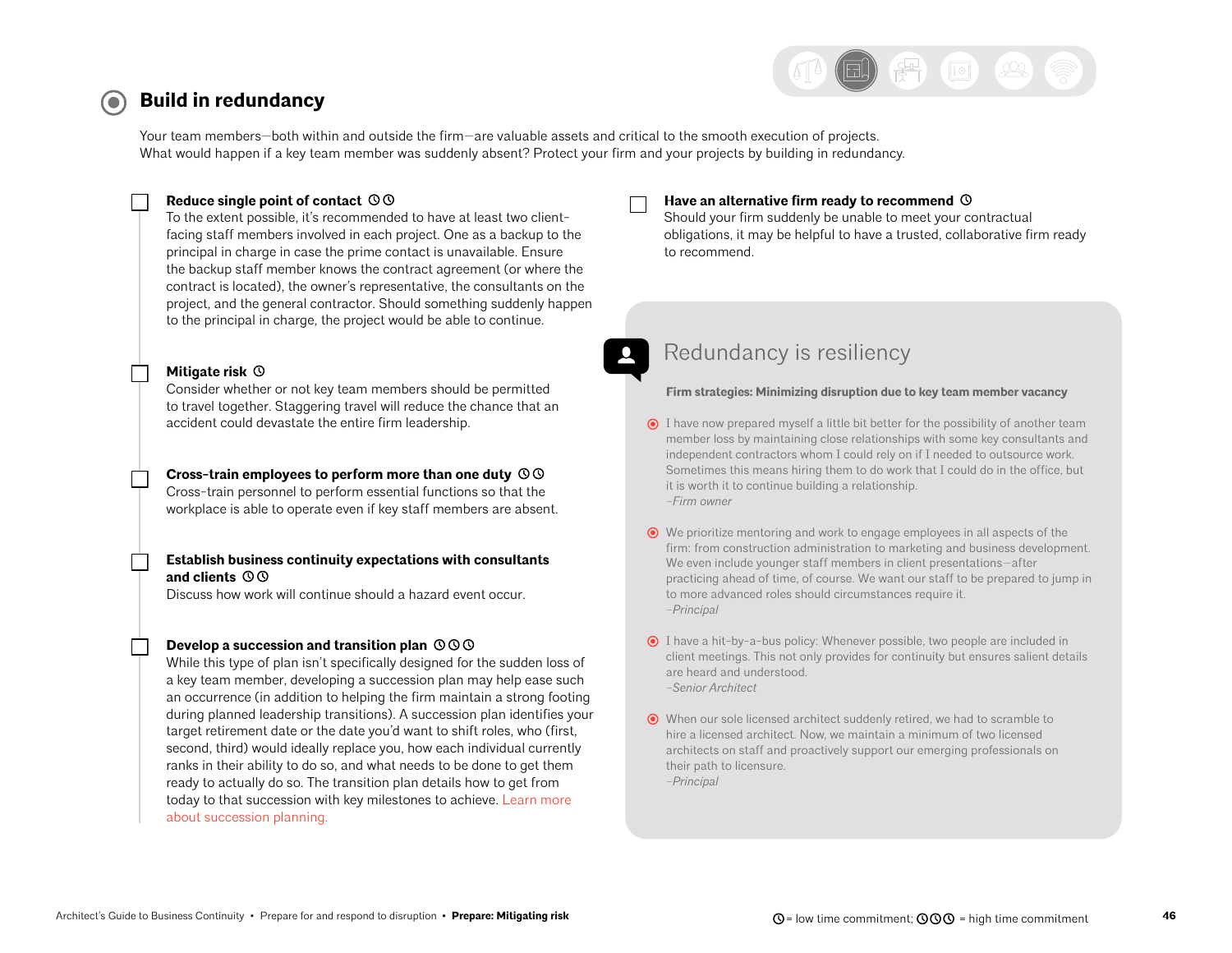

#### <span id="page-46-0"></span>**Create a communications plan**   $\left( \bullet \right)$

Communicating—to employees, to clients, and to the public—is a critical component of managing any disruption. Developing template messaging beforehand can reduce time and stress during a hazard event.

#### **Create a post-disaster communications plan**

Who is the primary point of contact to coordinate all communications within the firm and externally to key clients, consultants, contractors, and other contacts? Who is responsible for maintaining an up-to-date employee contact list? Who is responsible for maintaining the client, user, consultant, contractor, critical vendor, and other stakeholder database for each project? How is the directory accessible from multiple access points (Dropbox, hard copy, USB, server, etc.)? Who is responsible for communicating with the client for each project?

#### **Create a template for communicating short-term and long-term disruptions to employees**

Who is responsible and how will communications be disseminated, particularly if the employees are dispersed?

#### **Create a template for communicating short-term and long-term disruptions to clients/the public**

So that a firm can communicate quickly, develop messaging in advance of a disruption for notifying clients, consultants, contractors, and other contacts of any operational changes. Be sure multiple employees are able to access this communication template and to also update your firm's website and social media to provide pre-disaster and postdisaster information.

#### **Develop a script for out-of-office voicemail and out-of-office email messages during a disruption**

## Learning from disruption

**Unexpected team member vacancy:** Staff turnover is inevitable. Whether sudden or planned, how staff changes are communicated is key. Work to get buy-in from the client—as well as the user group, if applicable—when transitioning staff. This process will be smoother if the initial project procurement is centered on the capabilities of the firm rather than the reputation of a team member. A firm's marketing strategy needs to go beyond a single individual's talent. *–Senior Architect*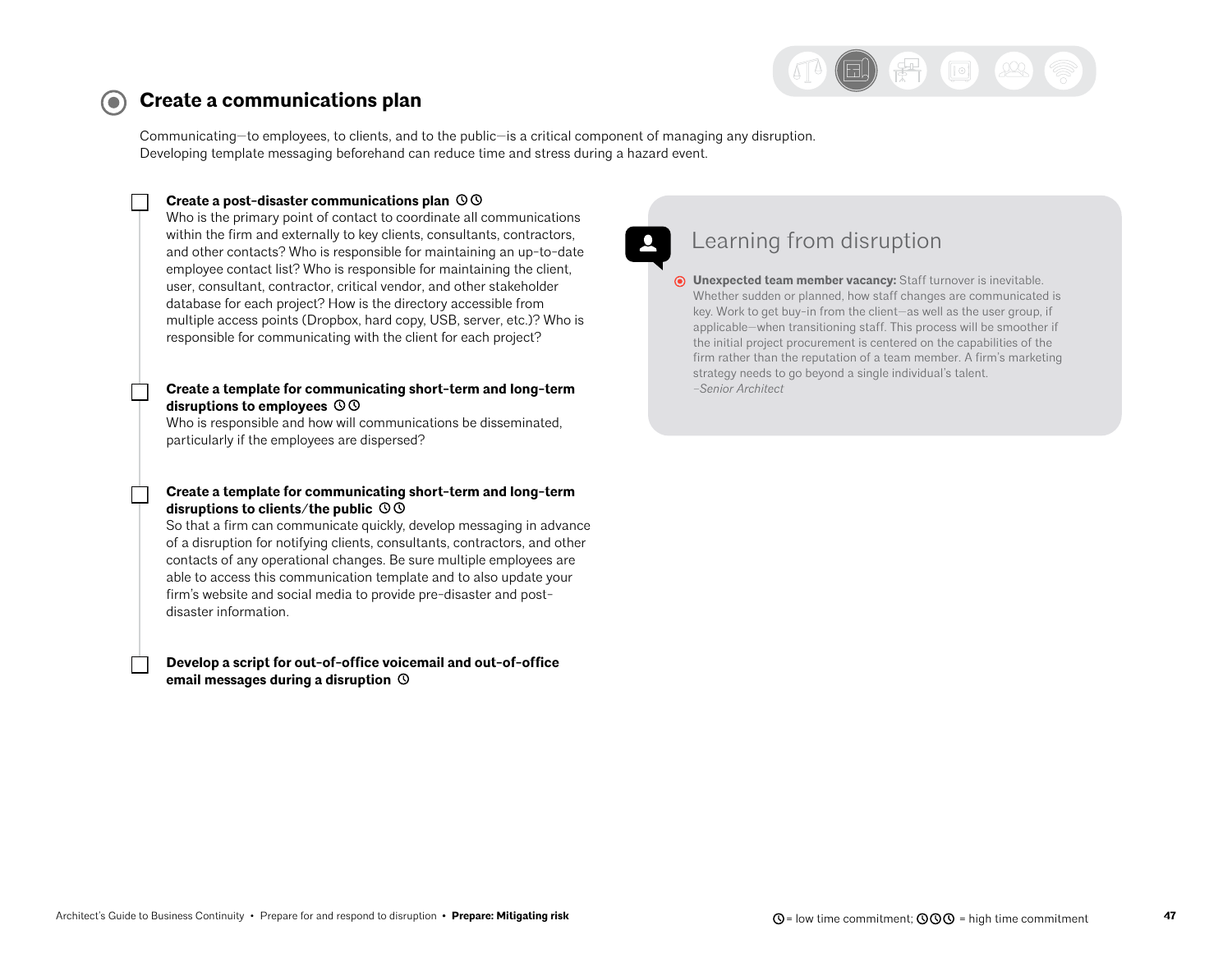

### <span id="page-47-0"></span>**Prepare for remote work**

Working remotely involves more than the information technology infrastructure to do so. Ensure tools, resources, and policies align for optimum remote productivity.

**Coordinate remote work arrangements with each employee**  Host regular network and software training sessions, share procedures for accessing "work remotely" systems, and ensure employees can connect. Remote work is most successful when employees are familiar with virtual communication and collaboration tools, and have the space, broadband internet connection, and equipment to support them. Consider alignment of policies, tools, training, practice, and performance reviews to effectively integrate remote work.

**Identify a "sister-firm" and/or "sister-office" for large firms**  A "sister-firm" or "sister-office" is a firm/office of similar size and practice type that can temporarily provide assistance (space, printers, contract labor, etc.) to your firm to enable continuity of services until you can return to your place of business. Document the sister-firm/ office name, primary and alternative point of contact and contact info (phone/email), and location. Share the relevant sister-firm information with key employees. Depending on your firm size, you may need to plan for employees to be placed within a network of collaborators as your sister-office(s) may not have room to absorb all staff members.

#### **Establish work-at-home policies and logistics as part of your normal work procedures**

The more employees at all levels that have established work-at-home routines, the more seamless the transition will be. Consider the use of cloud file storage and laptops instead of desktops as standard practice, to facilitate mobility and adaptability

#### **Understand the legal regulations of remote practice**

Nearly every practicing architect engages in some form of "virtual practice" because the pace and practicalities of life demand it employees travel or relocate, have flexible schedules for family responsibilities, or want to take on other enterprises as consultants. The virtual architectural practice model is far more flexible than traditional practice—and may be all but recession-proof since it can grow and shrink with market fluctuations. While the benefits of virtual practice are many, there are important regulations that must be followed. [Learn more with AIA Trust.](https://www.theaiatrust.com/an-architects-guide-to-virtual-practice/)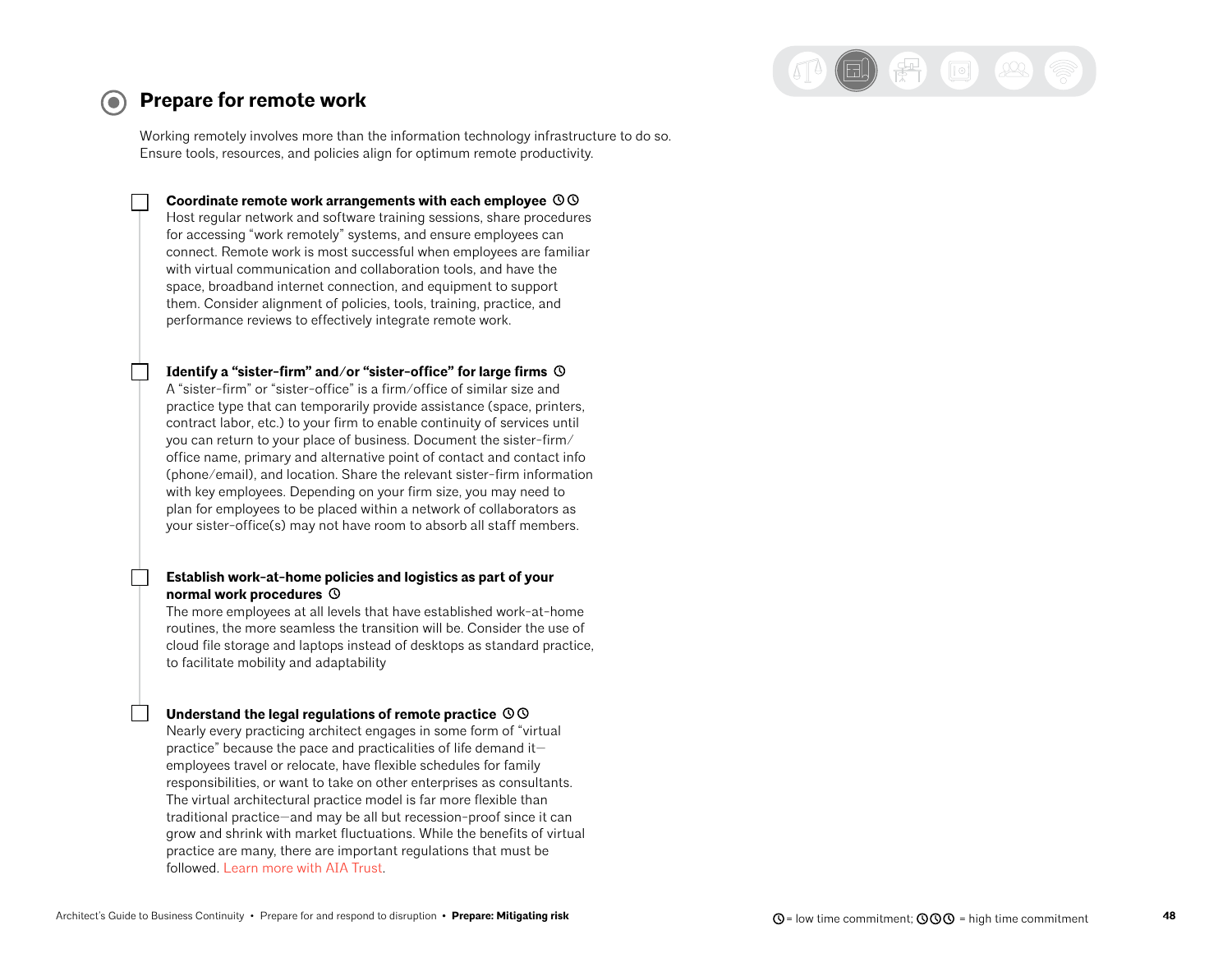

## <span id="page-48-0"></span>**Catalog facility documents, contacts, & equipment**

Having important documents and contacts at your fingertips will make navigating a potential disruption easier and more efficient.

#### **Collect facility documents**

This includes the premises deed, mortgage, or lease. It is recommended to store this information in multiple locations: the cloud, server, on USB, paper copy at the office, and/or at a key employee's home.

#### **Collect facility contacts**

This may include contact information for the building, security, power utility, water utility, internet utility, fire, police, and/or municipal emergency department. It is recommended to store this information in multiple locations: the cloud, server, on USB, paper copy at the office, and/or at a key employee's home. Listing this information in step 1 of the Business Continuity Planning Process is one method of collection.

#### **Establish expectations with providers and service vendors**

Touch base with your providers and service vendors for items such as HVAC, electrical, fire, and plumbing to ensure they understand what is expected of them during a hazard event.

**Photograph spaces and equipment, catalog, send to insurance company, and upload to the cloud, server, and/or USB**  Photograph office/equipment for potential insurance claims and update photos annually or after a remodel or significant purchase. Include date and time stamp. Send photos to your insurance company, upload to cloud-based secure storage, and keep at least one hard copy in a safe place.

#### **Enable remote access to critical documents**

Be prepared for a hazard event where the engineering/facilities team may not be able to have access to their file cabinet for operation manuals, blueprints, and schematics—convert these into a digital format that is remotely accessible. This includes provisions for master keys, alarm codes, etc.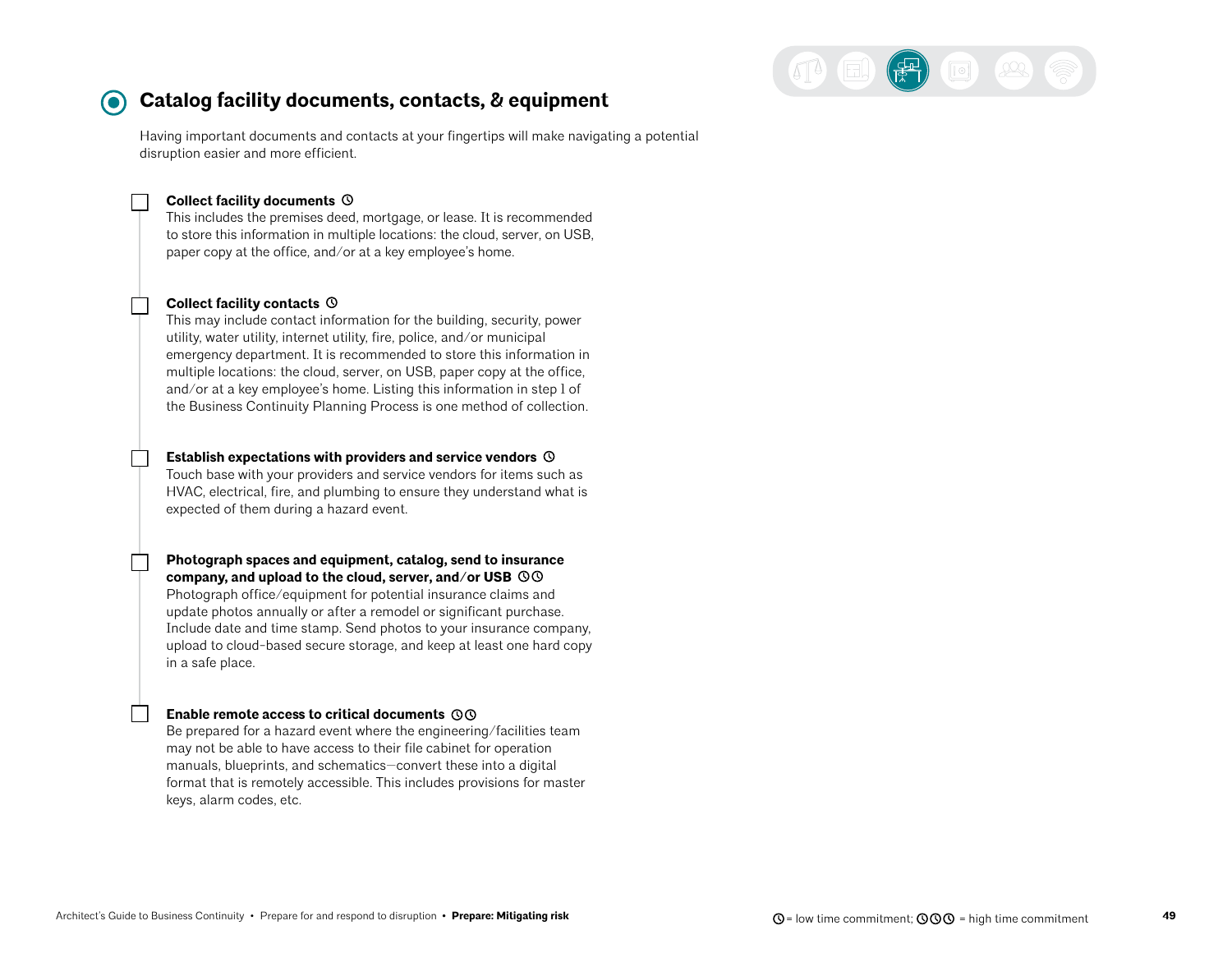

#### <span id="page-49-0"></span>**Prepare office space**  $\left( \bullet \right)$

The average worker spends more than one-third of their time at work. Designing or retrofitting—and maintaining—your physical office space with these tips in mind can enhance your business continuity during extreme weather, an attack, a pandemic, or other hazard event.

#### **Preparations if you own or lease your facility**

If you own, prepare a list of service and repair providers to contact in case of a hazard event. If you lease, prepare a contact list (landlord or management company) of who to reach out to that will take care of services and repairs. If your firm depends on leased space, then reviewing the lease terms related to the aftermath of a disaster is extremely important. Most lease agreements give the landlord an extended period of time to make a decision on what to do and how to proceed to deal with the damage. This may include a waiting period until the insurance company has disbursed funds for the repair of the building. This period may take as long as 60 to 120 days, during which access to the building may be denied and as such create disastrous results for firms that rely on their leased space. These terms can be renegotiated to provide immediate access at the firm's own risk and expense in order to get equipment, files, or other vital information out of the building or, if conditions are right, to make repairs and then negotiate the payments at a later date after insurance determination has been made. Whether your office is owned or leased, learn what insurance you should carry and get a policy.

#### **Appropriately address issues identified in the building vulnerability assessment ① Varies**

Does the design and organization of your physical office space support business continuity? How can the design or retrofit of your office space reduce your vulnerability? Understand your building's anticipated performance level by conducting a building vulnerability assessment. [Learn more with AIAU](https://aiau.aia.org/courses/conducting-vulnerability-assessments-course-5-aia-resilience-and-adaptation-online-series).

#### **Locate office in a building near public transit, amenities, and emergency service facilities, or know where these are in an existing building**

Where are the nearest hospitals/clinics and public transit stations? Where are secondary locations? What will employees do if there is no public transit available within reasonable walking distance after a hazard event?

#### **Know the intended performance level of your facility**

What is the performance level of your building (construction type, age and building code edition, and capacity of mechanical, electrical, fire protection, and plumbing systems)? Is there system redundancy? Upgrade systems to achieve desired performance and service levels, and consider future conditions when making investments.

#### **Clearly label safe exit routes**

Does the design and organization of your physical office space support business continuity and safety? Straightforward design and/ or clear signage as well as employee training and testing support swift and safe evacuation.

#### **Require landlord documentation of systems testing and performance**

Include this requirement in your lease to ensure systems are running properly and deficiencies are addressed.

#### **Plan for shelter in place**

Document location, amount, and expiration date of emergency supplies. FEMA recommends enough non-perishable food, utensils, blankets, communication equipment (such as flashlights, radios, and batteries), alternate power sources, first-aid supplies, necessary medications, and durable medical equipment (e.g., hearing aid batteries, catheters) to allow self-sustainment in that location for a minimum of 72 hours. For a detailed list, see Ready.gov. Keep in mind, not all facilities will be suitable for shelter in place. If shelter in place is not appropriate, it is recommended to have a comprehensive evacuation plan in place. Identify staff member(s) responsible for monitoring severe weather. Severe winter weather and hurricanes can sometimes be forecast days in advance and a work-from-home order can be initiated. Severe thunderstorms, earthquakes, volcanic eruptions, flooding, or hazardous material release may necessitate sheltering in place.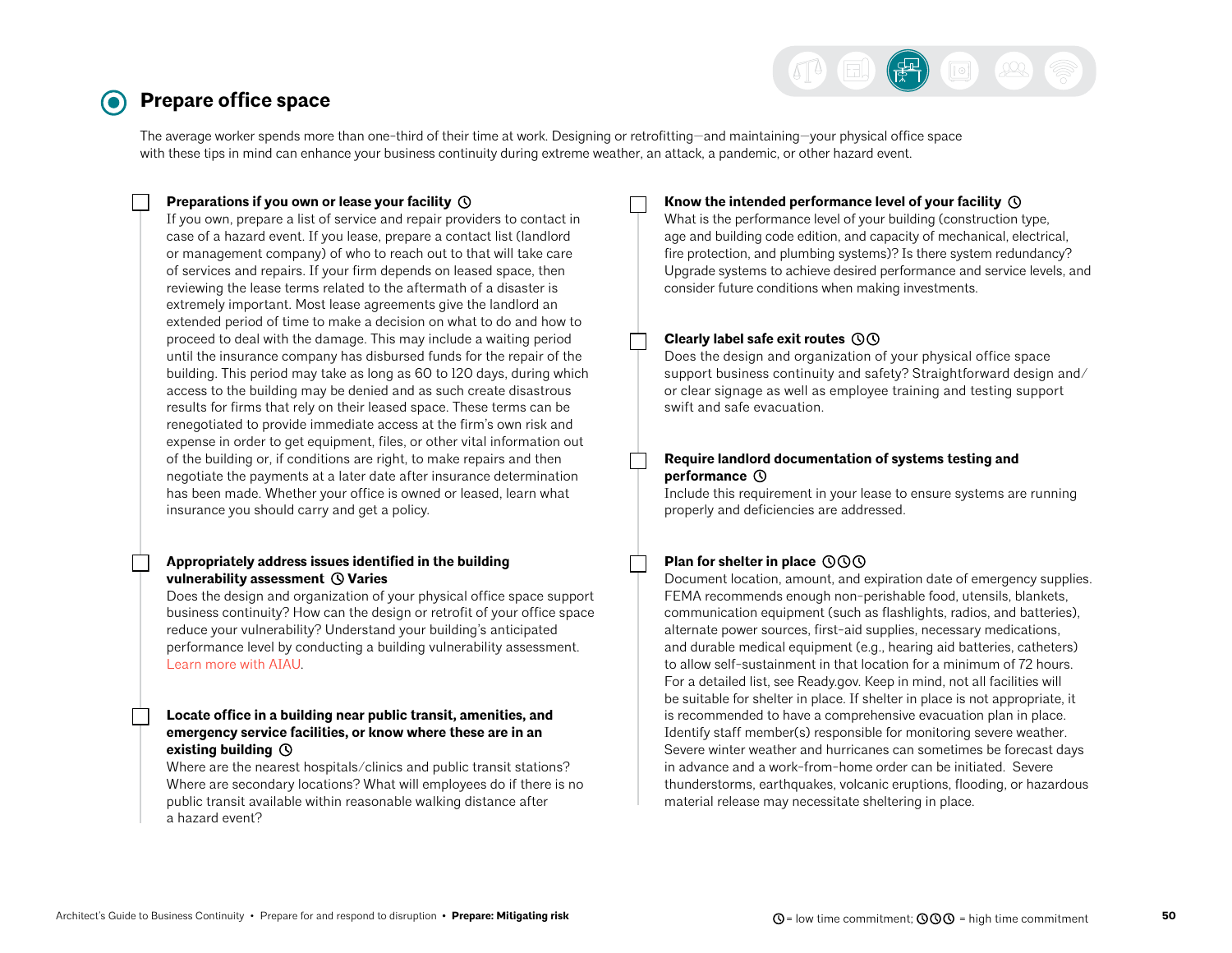#### **Prepare office space (cont.)** 0

#### **Provide fire and medical equipment and communicate storage location to staff**

The safety/protection of human life is a critical component to business continuity planning. Provide fire extinguishers and first-aid kits as needed to accommodate the size of your office and if feasible evacuation chairs and stretchers. Test, plan, and perform drills regularly.

#### **Perform routine environmental cleaning**

Routinely clean all frequently touched surfaces in the workplace, such as workstations, countertops, and doorknobs, and provide disinfection supplies so that commonly used surfaces (such as keyboards, remote controls, desks) can be wiped down by employees before each use.

#### **Know how a biological or contagion event impacts your HVAC equipment and the office environment**

HVAC systems that require a large quantity of fresh air are vulnerable to these types of hazard events. Understanding how to shut down or circumvent an HVAC system that needs a delivery of fresh air is important.

#### **Understand the run times for generators**

Have plans in place for refuels and service. If generators do not self-test, periodically check automatic transfer switches for backup generators prior to a hazard event.

#### **Understand the minimum your property would need to keep running and how that impacts your manpower**

What services are essential to the function of your building and what resources are needed to ensure those essential services continue? For example, do you need more than one person to check boiler operations?  $\left(\frac{1}{R}\right)$  (a)  $\left(2\right)$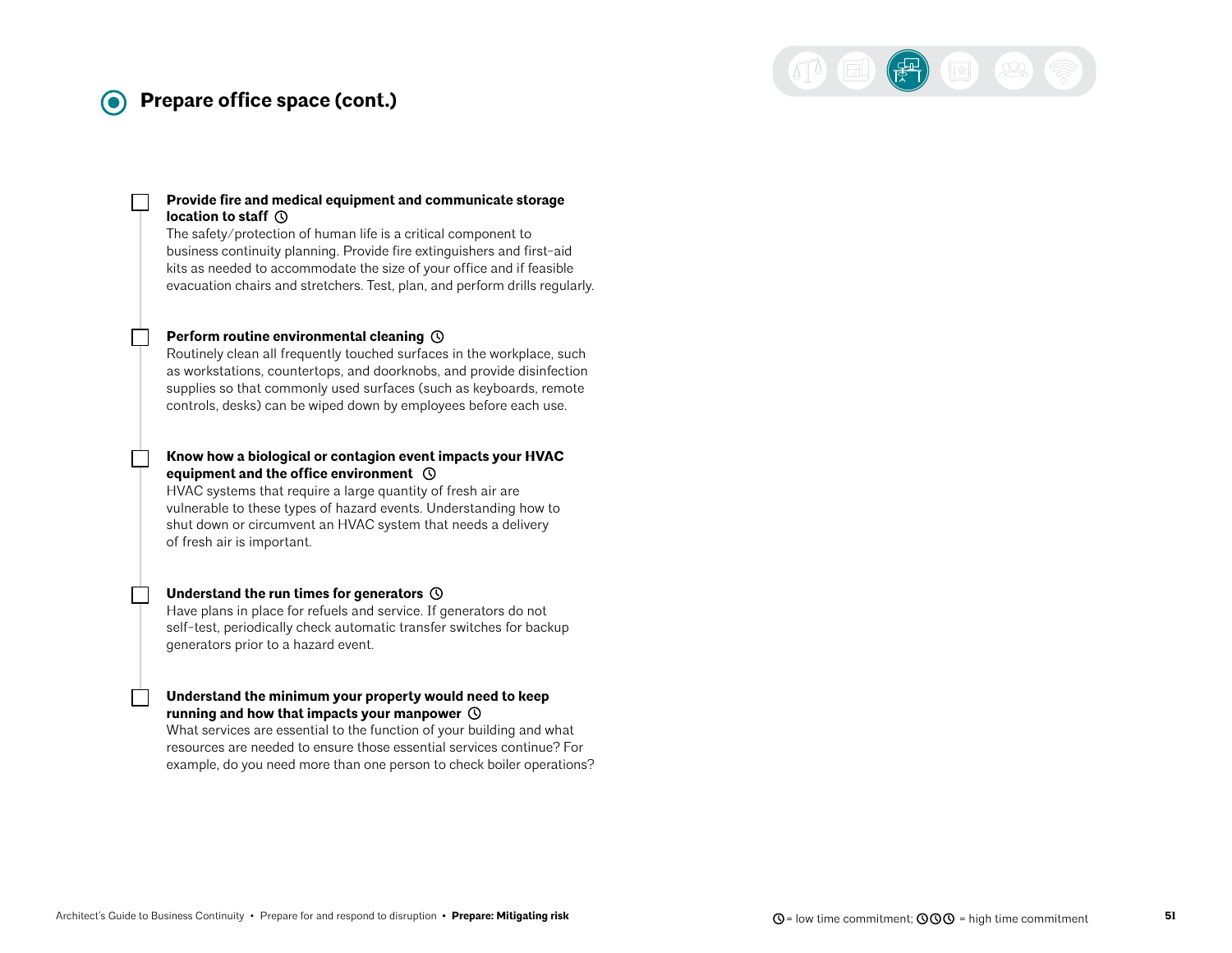## $\Xi$ )  $\left(\frac{\pi}{K}\right)$  (0)  $\Omega$

## <span id="page-51-0"></span>**Prepare financials**

Whether riding out an economic downturn or ensuring access to capital during a disruption, financial management is a critical component to business continuity.

#### **Protect your assets**

In addition to employing best accounting practices, it is recommended to have a regular audit done of the firm's finances. Depending on the firm and work volume, this may be an annual or biannual undertaking.

#### **Make a plan for financial continuity**

Whether writing checks or through a payroll company, consider alternate access to capital; including virtual banking, electronic transfers, and manual backups. Have backup checks available offsite and designate secondary signature in case first signature is incapacitated. Consider establishing a line of credit. Similarly, evaluate if your financial institution has the redundancy needed.

#### **Know your financial obligations and create a plan to meet them**

We trust our financial institutions to store our documents, but are you in compliance with state corporate laws and the IRS on the length of time for storing your own financial files? Check state and bank policy to maintain compliance.

#### **Get paid without getting sued**

Without payment for services, design firms will suffer, stall and may not survive. Importantly, payment issues are also often the single greatest warning sign of a project in trouble. [Learn how to implement](https://www.theaiatrust.com/preserving-cash-flow/)  [billing controls to minimize the professional risk that comes with trying](https://www.theaiatrust.com/preserving-cash-flow/)  [to collect on an unpaid invoice with the AIA Trust.](https://www.theaiatrust.com/preserving-cash-flow/)

#### **Seek projects in new geographies**

Even global downturns usually affect regions at different times. Consequently, when one market is down, others are likely to be recovering (or not yet affected). Firms large and small have diversified their portfolios by exploring new markets at home and abroad.

#### **Create client diversity**

Just as economic downturns rarely affect all regions at once, so too are there industries or market sectors that thrive while others are down. During the Great Recession, firms of all sizes survived (and sometimes grew) with institutional and public clients that were on a different spending cycle than private industry.

#### **Consider contract innovations**

Traditional contractual arrangements have been challenged by evolving delivery methods and the assignment of delivery roles. Whereas firms may once have supplemented their design fees with construction administration, today an owner's representative may perform those services. Rather than cede those responsibilities entirely, some firms are creating opportunities to manage or supervise parts of the construction process that align with their technical specialties. For example, one firm with a strong practice in designing sustainable facades is regularly hired to supervise the construction of only the building envelope on its projects. In this way the firm can ensure that its design work truly delivers the benefits and cost savings that it promises clients.

#### **Consider service diversity**

A wide range of services can protect a firm during times of economic uncertainty.

## Learning from disruption

**Economic downturn:** During the Great Recession even the largest and most prestigious firms suffered. One firm fought back by building up a property management business. Property management allowed the firm to not only survive, but also encouraged the development of new skillsets that lead to the design and operation of higher performing buildings.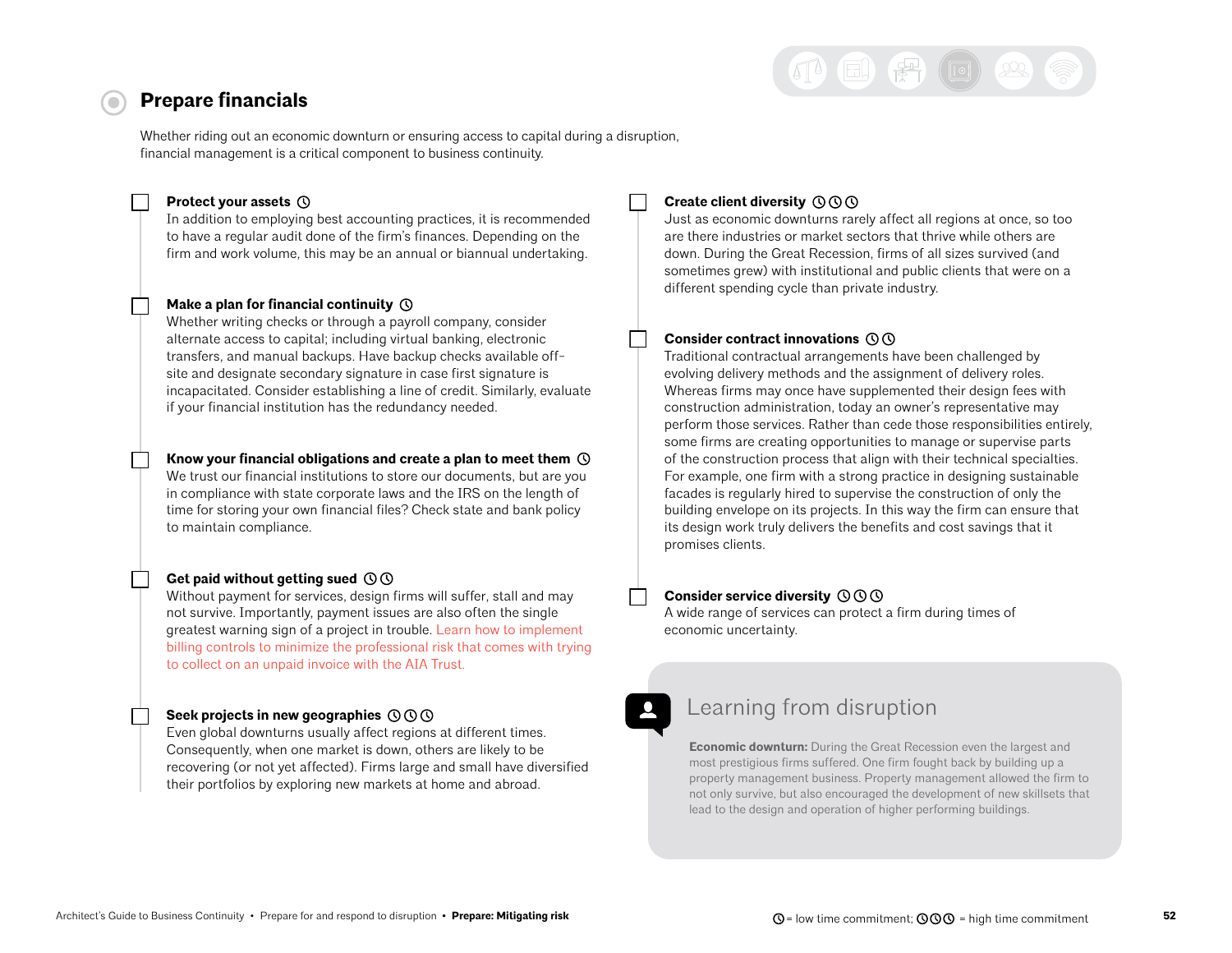# $\text{E}$   $\text{F}$   $\text{E}$   $\text{E}$

## <span id="page-52-0"></span>**Analyze insurance needs**

Insurance is a risk transfer mechanism that can soften the blow of a disruption. Insurance needs vary based on the risks identified by each firm. It is recommended to quantify coverage needs as informed by the Business Impact Analysis (see step 2 of the Business Continuity Planning Process) compared to current coverage.

### **Business interruption (BI) insurance: Evaluate coverage and compile documents**

BI insurance covers insured businesses for losses of income stemming from unavoidable disruptions to their regular operations as a result of damage to property. In addition to coverage resulting from damage to the policyholder's own property, BI coverage also may be triggered by circumstances including utility service interruption, a government evacuation order, or a substantial impairment in access to a business's premises if those result from a covered property loss. When buying BI insurance, it is important to understand how long the firm may be shut down and what workarounds are covered. Policy endorsements are available to extend BI insurance if the firm suspects a prolonged interruption is possible. [Learn more with the AIA Trust.](https://www.theaiatrust.com/architects-guide-flood-insurance/)

#### **Extra expense coverage: Evaluate coverage and compile key documents**

Extra expense coverage applies to additional costs incurred by the policyholder as a result of damage to its property, and to costs incurred to mitigate economic losses. Extra expense is written as an endorsement to a business owner's package policy. It is triggered by a covered property loss and covers items such as the additional cost to rent other space due to a fire or other added expenses necessary to keep your business running. Cyber liability insurance also generally has an extra expense component. [Learn more with the AIA Trust.](https://www.theaiatrust.com/business-owners-insurance/) 

### **Business overhead disability insurance: evaluate coverage and compile documents**

Business overhead disability insurance provides a monthly benefit to cover most business expenses associated with keeping a firm operating if the owner is unable to work due to disability. This can cover employee salaries and benefits, rent, business loans, utilities, professional membership fees, insurance premiums, and other monthly business bills. This plan is especially important for sole practitioners and single professional firms. This type of plan can also be beneficial for those firms set up in a partnership, given that one's portion of ongoing expenses continue whether or not one is working. [Learn more](https://www.theaiatrust.com/disability-insurance-individual-firm/group-business-overhead-disability-insurance-plan-2/)  [with the AIA Trust.](https://www.theaiatrust.com/disability-insurance-individual-firm/group-business-overhead-disability-insurance-plan-2/) 

### **Key person/essential employee insurance: Evaluate coverage and compile documents**

Key person insurance is life insurance coverage usually owned by the business on the key individuals within that business. In a small firm, this individual is normally the owner/co-founder of the business, managing partner, and/or person responsible for the majority of profits. The aim of key person insurance is to compensate the firm with a specific monetary amount for the losses incurred when a key income generator is lost, in order to continue the business. The firm purchases life insurance coverage on this key person, pays the premiums, and is named the owner and beneficiary of the coverage. In the event of the key person's death, the firm receives the death benefit, which can be used to help keep the business afloat. [Learn more with the AIA Trust.](https://www.theaiatrust.com/term-life-insurance/key-person-term-life-insurance/)

### **Facility-related insurance policies: evaluate coverage and compile documents**

Property coverage protects you against loss of or damage to essential pieces of your business such as valuable documents, laptops, or your place of business—because it only takes one disaster to wipe them out. Casualty coverage protects your business from personal injury and property damage claims that could seriously and detrimentally impact your firm or component office. Every claim can cost you money, either in paying the legitimate ones or defending yourself against fraudulent ones. General liability coverage protects you from these lawsuits and provides you the peace of mind to be effective. Learn more about [business owners insurance](https://www.theaiatrust.com/business-owners-insurance/) and [flood insurance](https://www.theaiatrust.com/architects-guide-flood-insurance/) with the AIA Trust.

#### **Cyber liability insurance: evaluate coverage and compile documents**

The unique exposures and liabilities associated with privacy breaches and cyberattacks are not properly addressed in traditional general liability and professional liability coverages. To help transfer the cyber risks identified above, evaluate the cyber liability policy options to limit your exposure to both first-party and third-party cyber risks. Understanding scope of coverage and insurer services is vital. There is no standardized policy form, but many insurers offer a checklist of coverage items to compare against their competitors. [Learn more](https://www.theaiatrust.com/cyber-liability-insurance/)  [with the AIA Trust.](https://www.theaiatrust.com/cyber-liability-insurance/)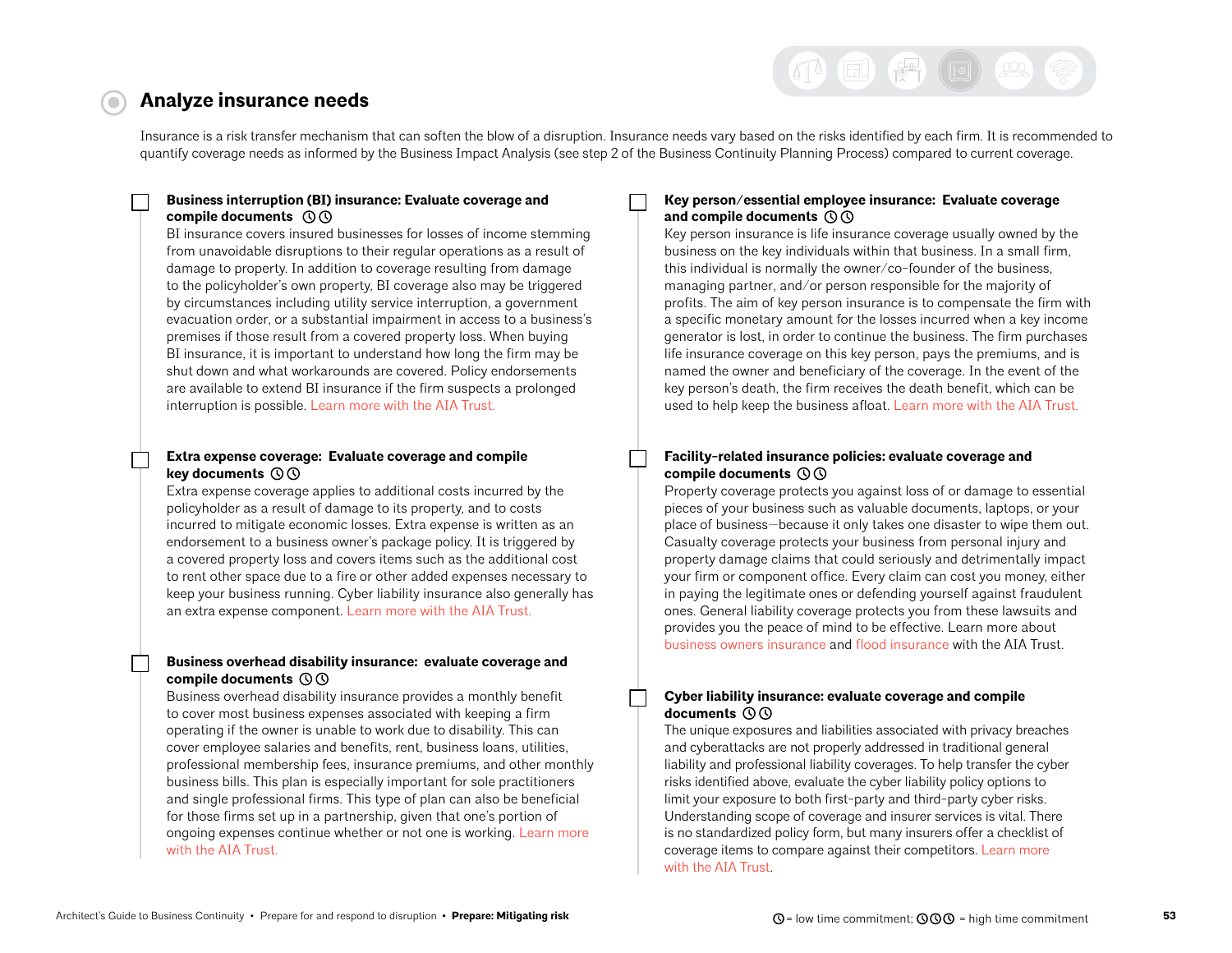### **Analyze insurance needs (cont.)**

 $\overline{\text{O}}$ 

# 14日第回 22

#### **Professional liability insurance: evaluate coverage and compile documents**

A professional liability insurance policy (sometimes called errors and omissions or E&O insurance) agrees to pay on behalf of the architect for claims related to an error or negligence in the performance of professional duties, in exchange for the premiums paid to the insurance company. There are many reasons why an architect might consider the purchase of professional liability insurance: 1. Business survival: Be aware of the potential liability of possible delays due to hazard events beyond the control of the architect. 2. Contract requirements: Many projects include a requirement for professional liability insurance subject to a certain predetermined limit. Certain projects require separate project professional liability insurance for the project work alone, independent of any other work done by the architect. It is important to note that even with professional liability coverage, a firm continues to retain some risk such as expenses within their deductible, any self-insurance retention, costs exceeding their policy limits, or costs for claims that are excluded from the scope of coverage. [Learn more with the AIA Trust](https://www.theaiatrust.com/pli-database/tips-for-buying-insurance/).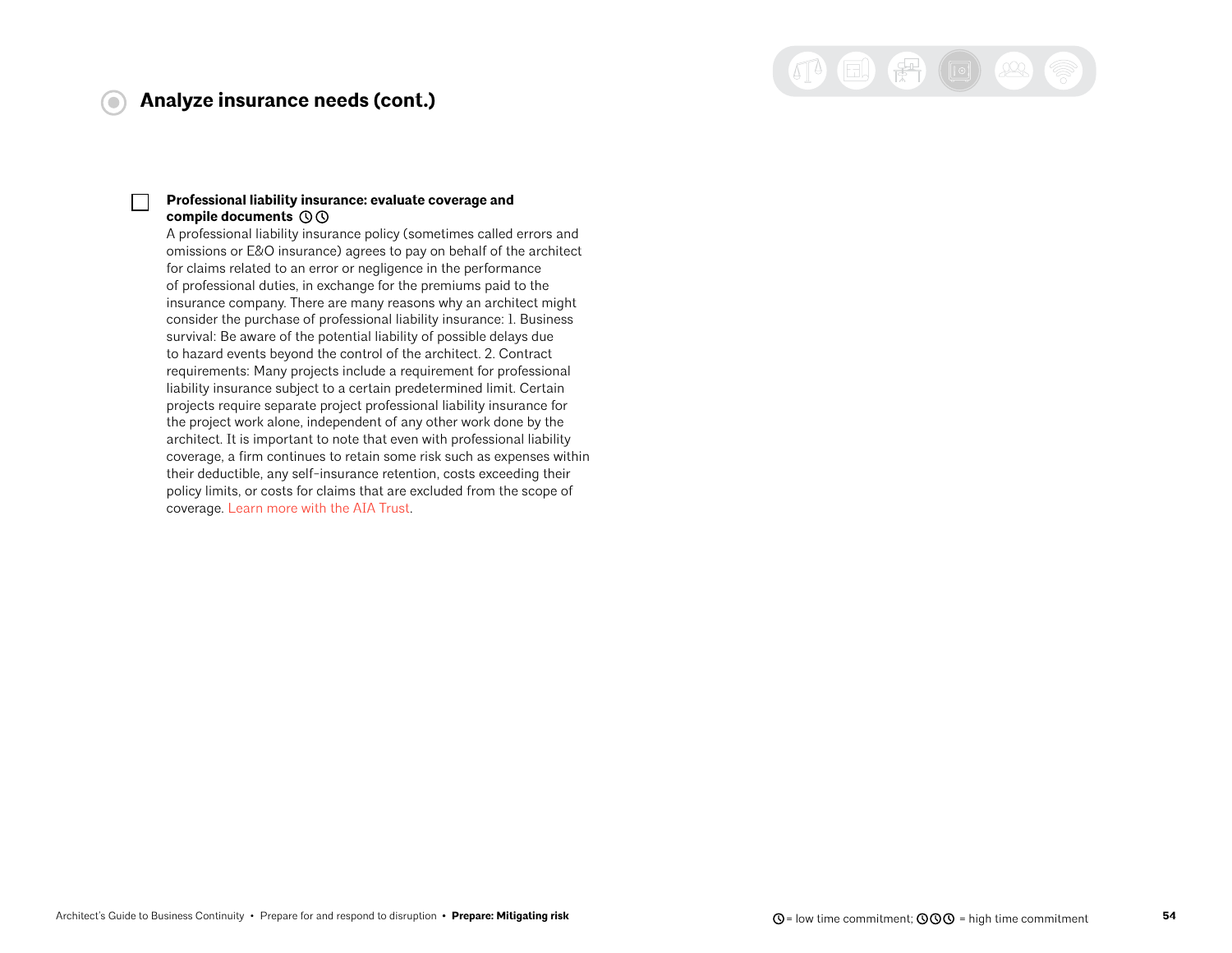

#### <span id="page-54-0"></span>**Collect key documents**  0)

Compiling—and ensuring easy access to—key documents can help facilitate efficient communication across the team and filing of insurance claims should disruption occur.

#### **Collect business license(s)**

Many jurisdictions require these be placed on a wall. But what happens if your office is damaged? Having a secured file with a copy of your license on a cloud-based platform allows access from any location. Backup copies could also be stored on the server or on a USB. In some states, you may also be able to reprint your license through their online system.

#### **Store client and consultant contracts**

Because contracts are signed in ink, quite often they are placed into a paper file. But how are they accessed if your office is damaged or inaccessible? Scan and save them to a secure cloud-based platform to allow additional access to contracts. Backup copies could also be stored on the server or on a USB. It is recommended to include cybersecurity within client contracts to protect the firm. Make sure consultants follow the same cybersecurity rules prior to signing contracts. Remember to add more than one individual with permission to access the cloud-based files. This is necessary in case someone is unable to perform due to injuries or is nonresponsive to requests.

#### **Collect contact lists for employees, vendors, consultants, insurance, etc.**

On a regular basis, update a master list of employees, vendors, consultants, insurance reps, and others that you may need to correspond with should a disruption occur. Keep up-to-date employee rosters by periodically requesting staff for revisions. Addresses, secondary contact info, and cell phone numbers are common items that require updates. Keep a copy on a cloud-based platform with security access to protect employee information. Even a sole proprietor working from home needs to consider how they access information if their home is inaccessible. It is still acceptable to have paper files and office servers, but off-site and cloud-based storage can also be used to better protect important documents. Backup copies could also be stored on the server or on a USB. Restrict and protect paper copies for security purposes. Listing this information in step 1 of the Business Continuity Planning Process is one method of collection.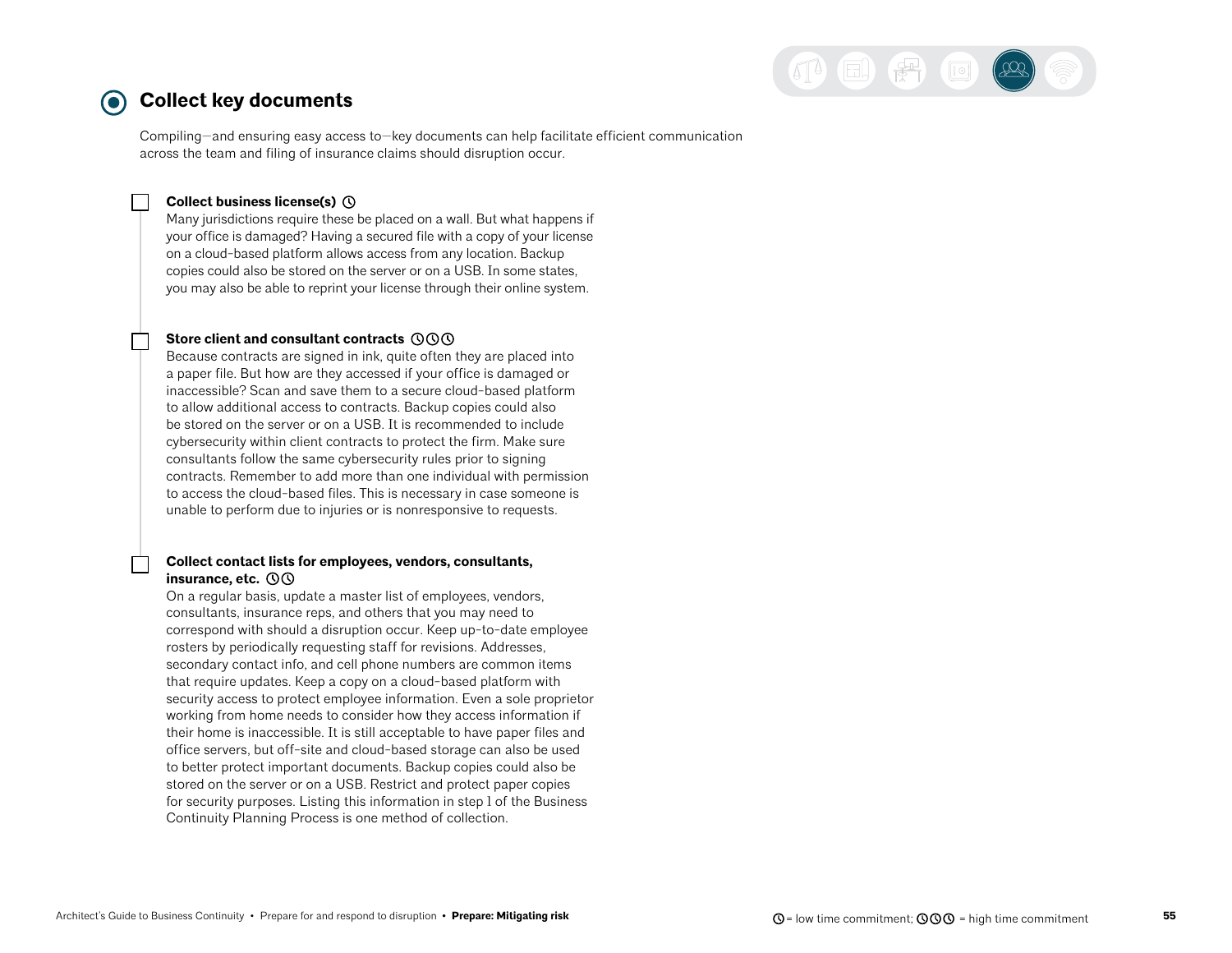

## <span id="page-55-0"></span>**Prepare employees**

Employees can be an asset during a variety of disruptions. Adequate training and communication will help enhance safety and response during a disaster, attack, pandemic, or other hazard event.

#### **Institute safety captains**

Depending on the size of the firm, designate a safety captain for the firm or safety captains for each floor or department. Typically, a safety captain will take attendance during fire drills and assist with emergency preparedness tasks. A firm-wide safety captain may lead preparedness efforts and direct implementation of the firm's emergency preparedness plan. It is recommended to have a backup/ assistant "marshal" if only one safety captain is designated for the firm in case the captain is absent.

**Identify or train first-aid and** [mental health first-aid](https://www.mentalhealthfirstaid.org/) **employees**  Collect name, phone number, and training type/specialty. Test, plan, and do drills regularly. Ensure supplies are assessed and restocked regularly.

**Train personnel on immediate steps to take in an emergency**  Train employees on communication procedures (who to call for help), operation of fire suppression and medical equipment, and where to find and shut off gas, electricity and water. Document frequency of training, names of trained individuals, phone numbers of trained individuals, and the training type/specialty completed. You might also recommend employees complete their local [CERT \(Community](https://www.ready.gov/cert)  [Emergency Response Team\) training](https://www.ready.gov/cert).

#### **Encourage employees to complete AIA Post-Disaster Safety Assessment Program (SAP) training**

SAP training provides architects, engineers, building officials, and inspectors with the knowledge and protocol to evaluate buildings and infrastructure in the aftermath of a disaster. This knowledge can be used to evaluate your own office facility in case of disaster. Learn more with [AIA's Disaster Assistance Program](https://www.aia.org/resources/69766-disaster-assistance-program).

#### **Maintain an emergency response plan**

An emergency plan seeks to maintain safety during an emergency, while the goal of a business continuity plan is to minimize disruption to business functions. An emergency response plan contributes significantly to the success of a business continuity plan. Additionally, encourage employees to create their own personal preparedness and response emergency plans for the health and safety of their own families and to be able to return to work more quickly. Learn more about emergency planning at [ready.gov.](http://ready.gov)

#### **Host an info session to advise employees on safest places to be/go during each disaster type**

Document the Best Available Refuge Area (BARA) for each hazard type and include in office policy or employee manuals. When sheltering in place, BARA should be located in areas away from exterior walls, in rooms with solid walls on all sides and adequate ceiling coverage, and with a direct egress route. Schedule regular sessions to refresh employees and test the plan. It is recommended to host a session once a month for new employees and anytime there are changes to the plan. It is recommended to send reminders to all employees every six months.

#### Have a lockdown procedure  $\odot$

Domestic violence, upset clients, or similar hazard events may result in workplace violence. Creating a plan, training employees, and testing the plan for such a hazard event is recommended. Learn more at [Ready.](http://Ready.gov/active-shooter) [gov/active-shooter](http://Ready.gov/active-shooter).

#### **Familiarize employees with the lockdown procedure**

Schedule regular sessions to refresh employees awareness of appropriate procedures and test the plan. It is recommended to host a session once a month for new employees and any time there are changes to the plan. It is recommended to send reminders to all employees every six months.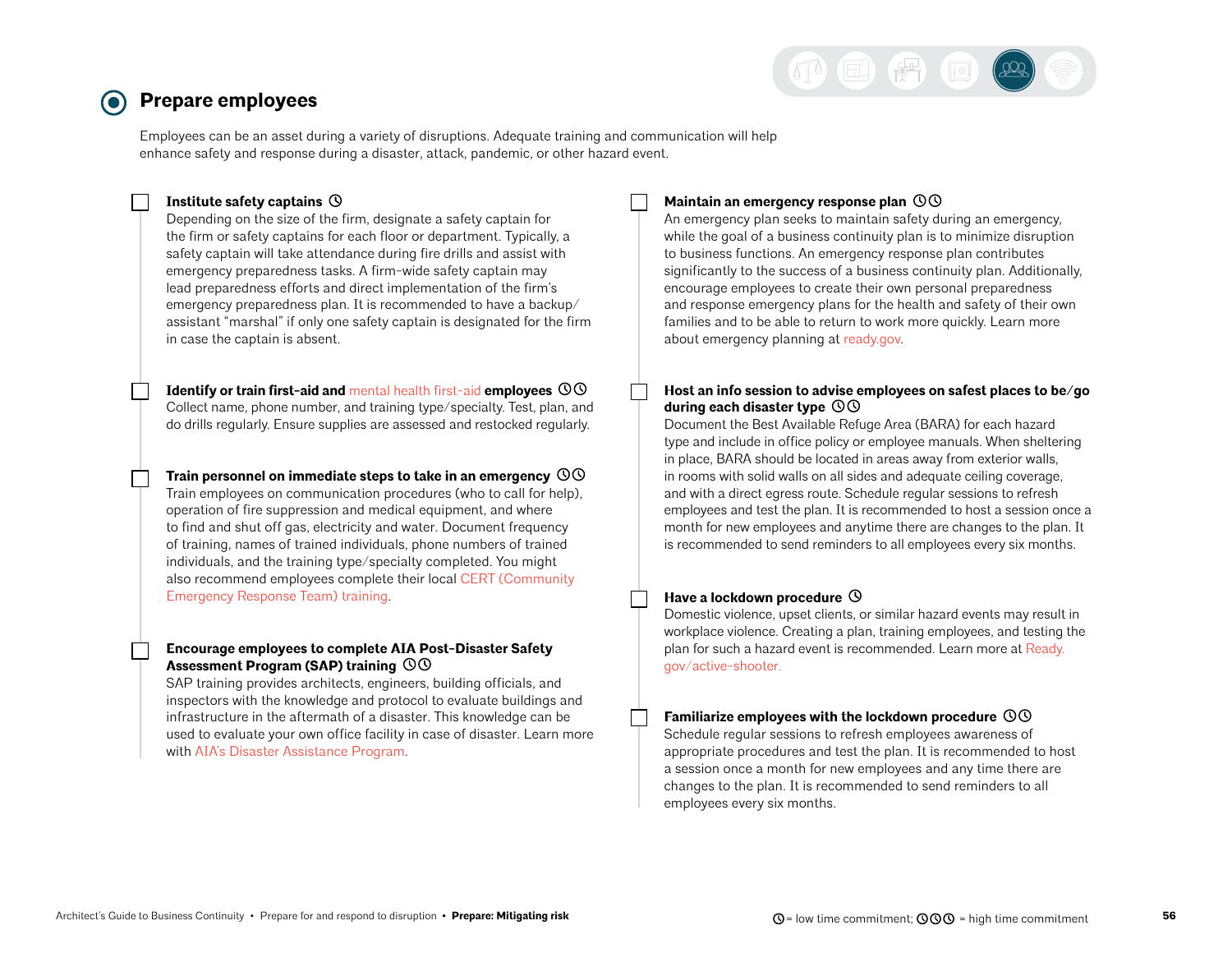## **Prepare employees (cont.)**



#### **Train employees on exiting procedures**

Train personnel on exits and a primary and secondary safe zone meeting point for an evacuation.

#### **Create graphics depicting emergency exits and associated meeting points for intranet/break room(s)**

Infographics like these provide an on-site 24/7 reminder of recommended procedures.

#### **Encourage sick employees to stay home**

Ensure that your sick leave policies are flexible and consistent with public health guidance and that employees are aware of these policies. By minimizing the spread of colds and viruses, you can enhance the health of your firm and your community.

#### **Encourage healthy habits**

Instruct employees to clean their hands often with an alcohol-based hand sanitizer that contains at least 60–95% alcohol, or wash their hands with soap and water for at least 20 seconds. Soap and water is recommended if hands are visibly dirty.

#### **Travel smart**

Prohibit firm leaders or key employees from traveling together. Limit nonessential travel when the risk of contracting and spreading disease is high. Advise employees before traveling to take certain steps: Check the CDC's Traveler's Health Notices for the latest guidance and recommendations for each country to which they will travel. Advise employees to check themselves for symptoms of illness before starting travel, and notify their supervisor and stay home if they are sick. Ensure employees who become sick while traveling or on temporary assignment understand that they should notify their supervisor and should promptly call a health care provider for advice if needed. If outside the U.S., sick employees should follow your firm's policy for obtaining medical care or contact a health care provider or overseas medical assistance company to assist them with finding an appropriate health care provider in that country. A U.S. consular officer can help locate health care services. However, U.S. embassies, consulates, and military facilities do not have the legal authority, capability, and resources to evacuate or give medicines, vaccines, or medical care to private U.S. citizens overseas.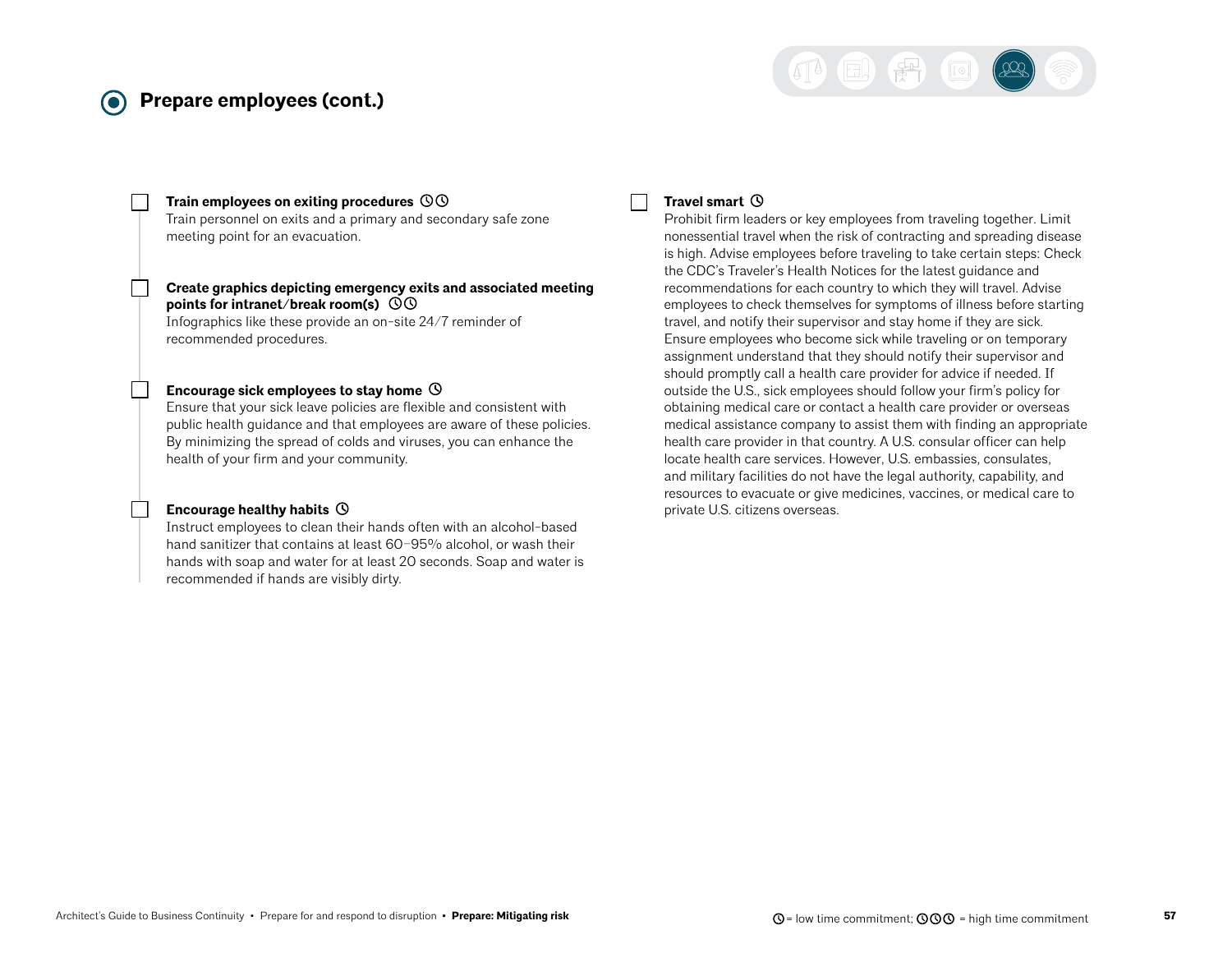

### <span id="page-57-0"></span>**Document hardware & software**

Documenting IT equipment, software, and processes can make insurance claims easier and provides a record should a key team member loss occur.

### **Photograph/document IT hardware for potential**

#### **insurance claims**

Photograph IT equipment for potential insurance claims and update photos annually or after a significant purchase. Include date and time stamp. Send photos to insurance company, upload to cloud-based secure storage, server, USB, and keep a hard copy in a safe place. If possible include identifying information such as make, model, and serial numbers, and link images to a sales receipt or invoice.

**Review the technology rider in your insurance coverage** 

#### **Catalogue major software licenses**

Have a checklist (printed or stored off-site) of each application. Include in-case-of-emergency phone numbers and points of contact as well as customer-specific information such as the vendor customer number, license keys, and administrative user IDs. Listing this information in step 1 of the Business Continuity Planning Process is one method of collection.

#### **Maintain a secure a list of passwords**

Leverage a password management system, preferably hosted on a system not dependent on internal IT resources. During disaster recovery, passwords and access keys will be critical for service restoration.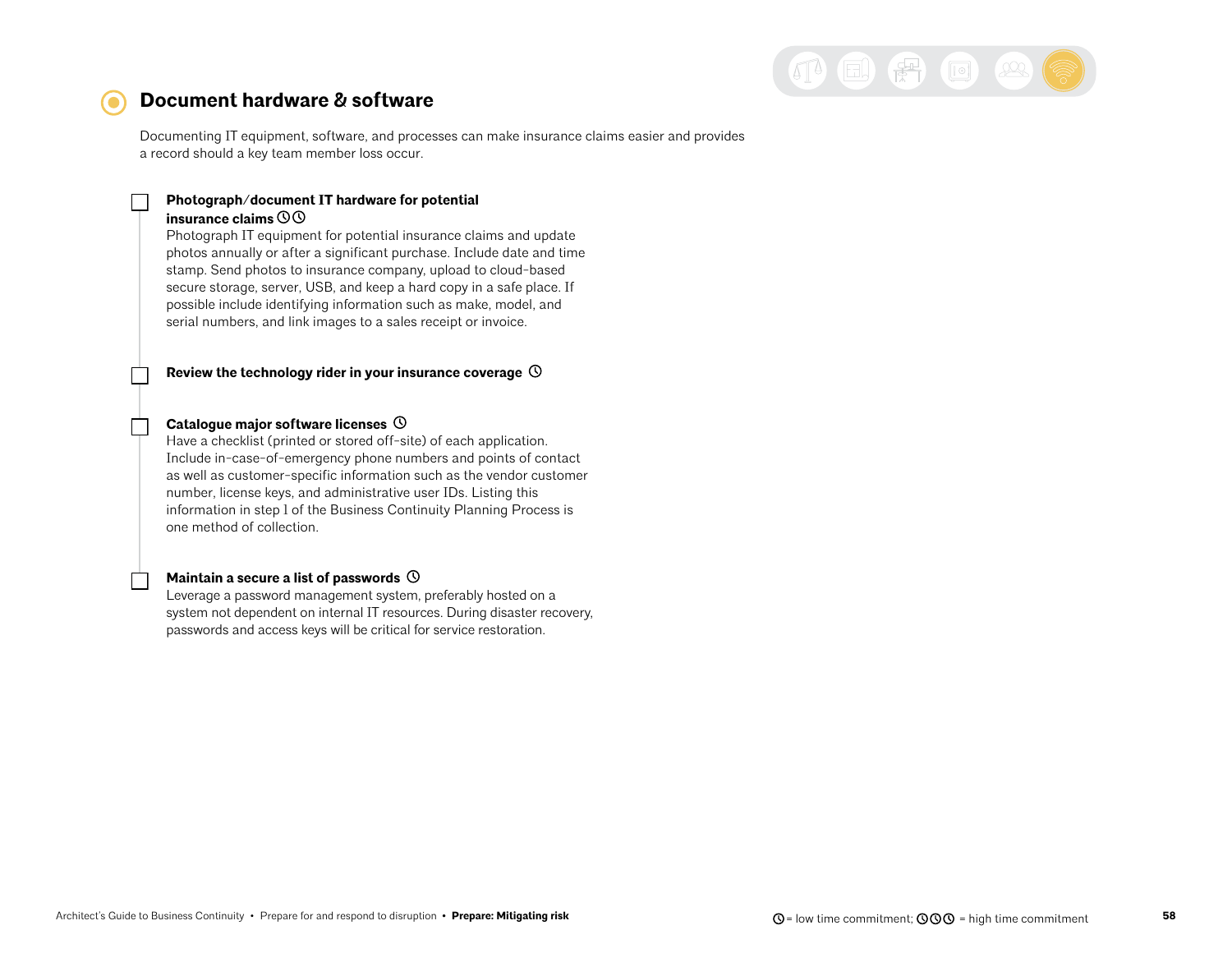

### <span id="page-58-0"></span>**Provide remote access**

If schools are temporarily closed, for instance, can your employees work remotely? Do your employees rely on public transportation to get to the office? What if the power is out at the office? Providing remote access enables projects to continue in the face of many disruptions.

#### **Establish a redundant off-site location to host office data to allow employees to work remotely at home, a common space, or other community offices**

To ensure minimal dependency on the server room within a specific office, leverage systems to replicate office data to an off-site location (alternate office, data center, or cloud) with sufficient infrastructure to support remote work.

#### **Provide for portability of key equipment**

Laptop computers with docking stations, for example, provide more mobility than desktop computers.

#### **Institute multifactor authentication**

Where possible, leverage an identity provider for IT systems, which adds a second component to employee log-ons to remote systems, cloud-hosted resources, and internal sensitive systems. A second factor can be a mobile app, a hardware USB key, or a text message, which helps validate the user access as authentic and reduces the impact of password theft.

#### **Define service level agreements**

Determine with firm leadership what type and length of outages are acceptable and how much data loss is acceptable. Then design systems, redundancy, and protections around those requirements while taking into consideration systems costs related to reduced downtime.

#### **Review vendor service level agreements**

Do vendor service level agreements match firm expectations and tolerance for outages? Ensure service level agreements are defined in contractual agreements.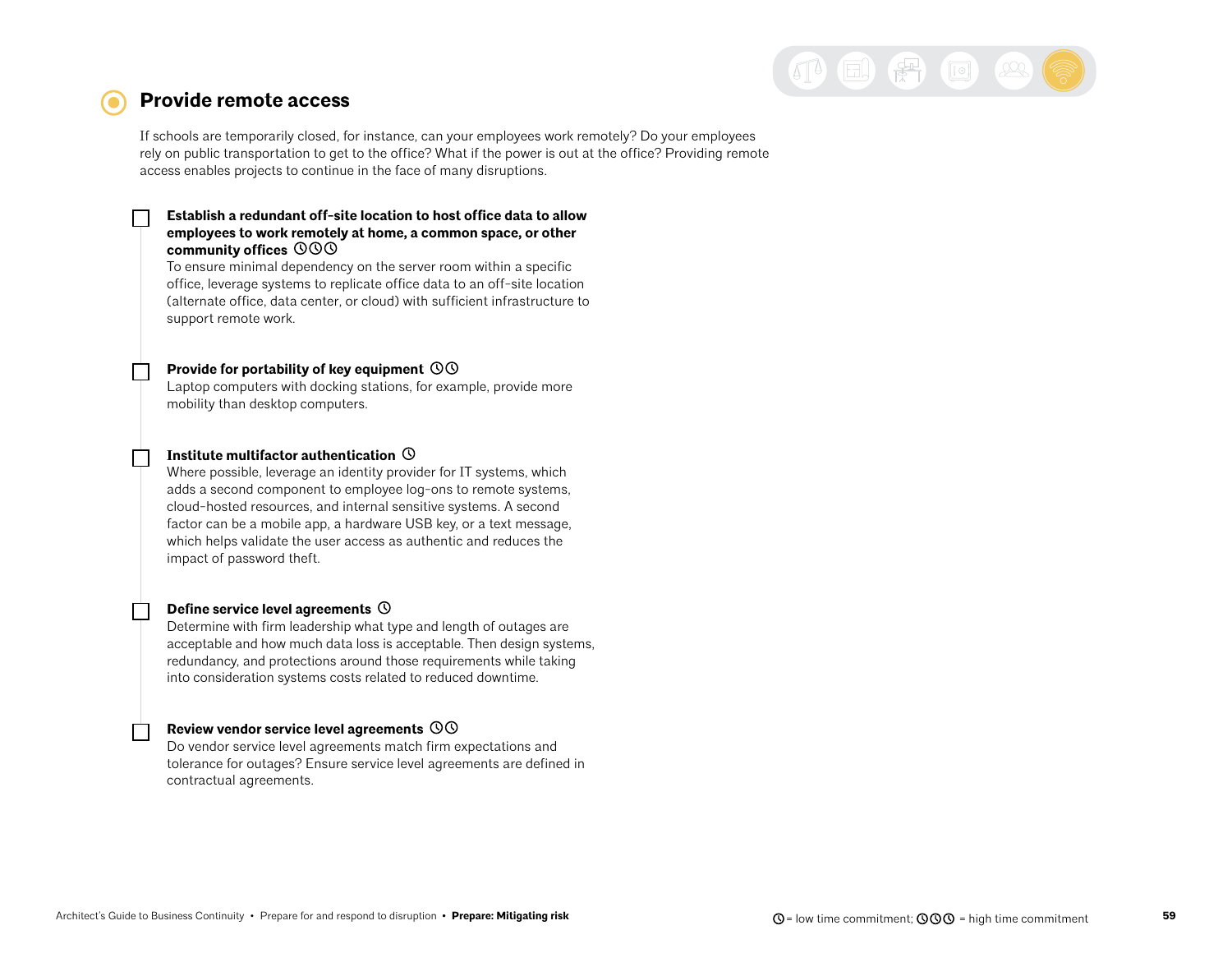

## <span id="page-59-0"></span>**Protect yourself from cyberattacks**

Defending against cyberattacks and data loss begins long before a potential attack.

#### **Conduct periodic IT/cybersecurity training**

#### **Set up backup servers**

Backing up critical data is the best defense against cyberattacks. Ensure data backups are conducted on an appropriate schedule/frequency and retained for a sufficient period. If backup servers are located on-site, who will be responsible for evacuating this equipment should the need arise? Or better yet, obtain secure cloud storage for backups.

#### **Set up cloud-based backup**

Replicate backup data to an off-site location such as a cloud provider. Most importantly, know what you are backing up. Verify that important data is saved and can be restored to a new server in an acceptable amount of time.

#### **Educate staff on cybersecurity risks, including malware, hacking, and passwords**

Malware commonly occurs when downloading free software packages, sharing internet files, utilizing removable media, clicking on suspicious email links, and when an internet security software program is not in place. To minimize attacks, educate employees on what is unacceptable use and have them sign a document of acceptance. Hacking typically occurs through sharing of credentials and passwords and can be facilitated through too-good-to-be-true email offers. Always verify the sender via phone call or separate email. Placing restrictions on sharing will help to minimize hacking. Simple passwords that are easy to remember and are updated infrequently are targets for intruders. Put in place passwords that are multifactor, and periodically change them to help minimize risk.

#### **Implement cybersecurity backup measures**

Cloud-based services are becoming more prevalent as a way to minimize a cyberattack. Research companies before signing an agreement to understand what security measures they take to protect data. Additionally, implement a strong spam filter to minimize many types of cyber risks.

#### **Implement a process to change passwords and delete accounts upon an employee's termination**

Are passwords changed once employees leave? If not, the firm is open to outside risk. Firms can also monitor internet use to help minimize cyberattacks.

#### **Institute privileged access management**

Isolate privileged IT tasks within the firm to dedicated privileged accounts. Do not grant administrative privileges to "everyday" accounts used to check email and browse the internet. Incorporate two-part passwords for sensitive accounts, where each half is maintained by a pair of employees who each only has one-half of the password, and both persons (or a pair from column A and column B of a pre-established list of approved employees) must come together to access the highly privileged account. As with all accounts, change administrative account passwords regularly, and always after an employee leaves.

#### **Engage an IT specialist before a cyberattack**

IT is more than fixing a computer. IT specialists can help educate the firm on how best to protect data internally and externally to minimize cyber risk. Initiate strong spam filters, monitor risk, and assist with cloud services that best fit the firm's needs. If the expertise is not on staff, IT consultants offer these services.

#### **Perform routine security audits and testing**

Hire a third-party security vendor to scan public internet-facing systems as well as internal systems for weaknesses and known vulnerabilities on a routine basis, and take the necessary steps to remediate the threat.

#### **Perform system updates**

Ensure all systems, both internal and public, receive regular security and functionality updates, and all systems in use are supported by its vendor. Subscribe to vendor email lists to receive notifications when vulnerabilities are discovered and patch; follow vendor update release cadences.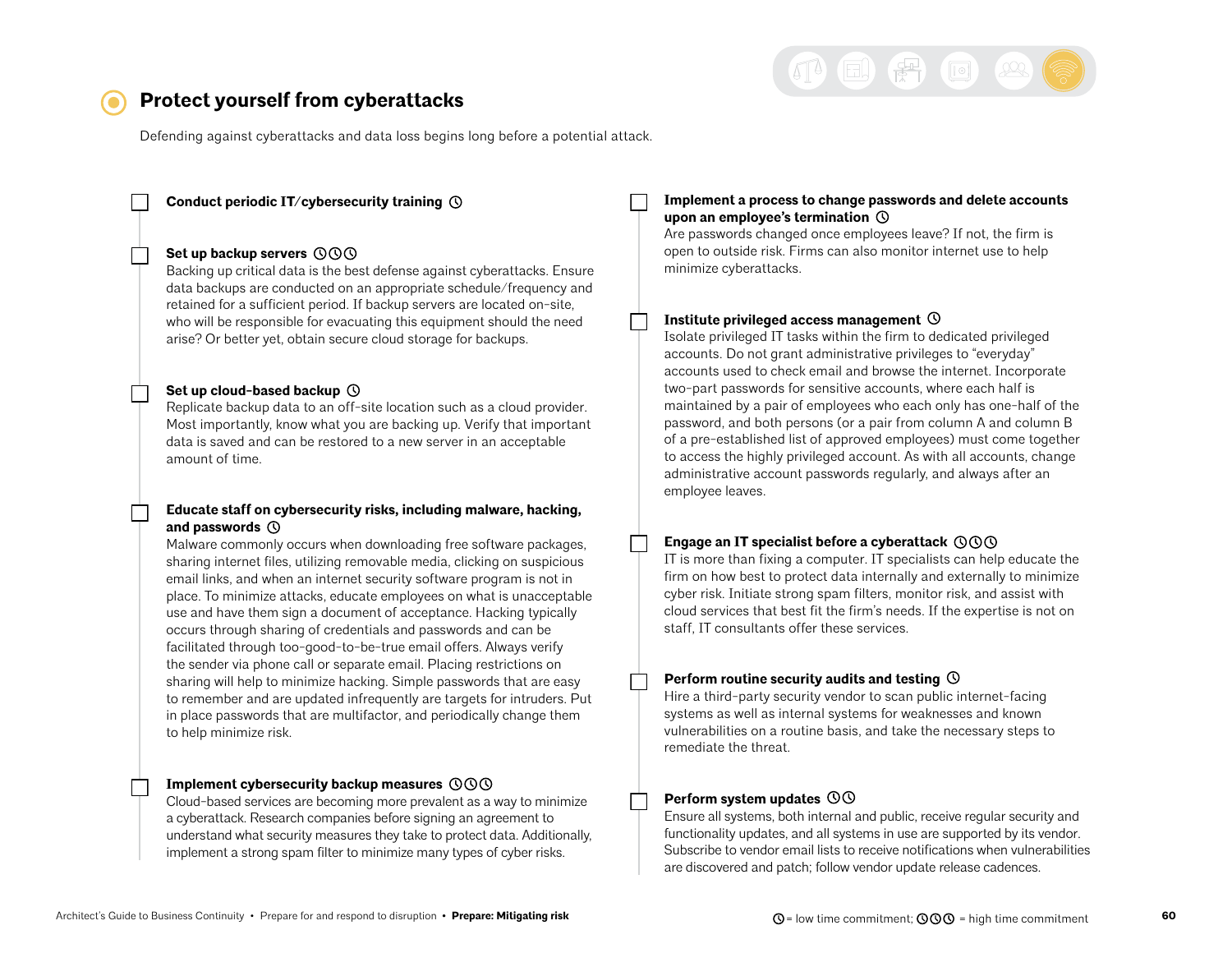## **Protect yourself from cyberattacks (cont.)**



#### **Develop a technology recovery plan**

Develop plans for technology failure including data loss, telecommunications outage, cyberattacks, and security incidents. The plan defines common risk scenarios and provides guidance on mitigation opportunities and procedures to follow, including which systems to verify for health and data availability and notification procedures. Once developed, it is recommended to conduct annual exercises to evaluate the firm's preparedness in handling technology outages and to inform required participants of their roles in the response.

#### **Consider continuous security monitoring**

Implement email security software to reduce suspicious email. Where possible, deploy a security monitoring system (audit logging as well as an intrusion detection system) and retain dedicated employees to observe for anomalous user activity, unexpected network activity, and system events.

#### **Consider need for cyber liability insurance.**

See "Analyze Insurance Needs" section for more information on cyber liability insurance.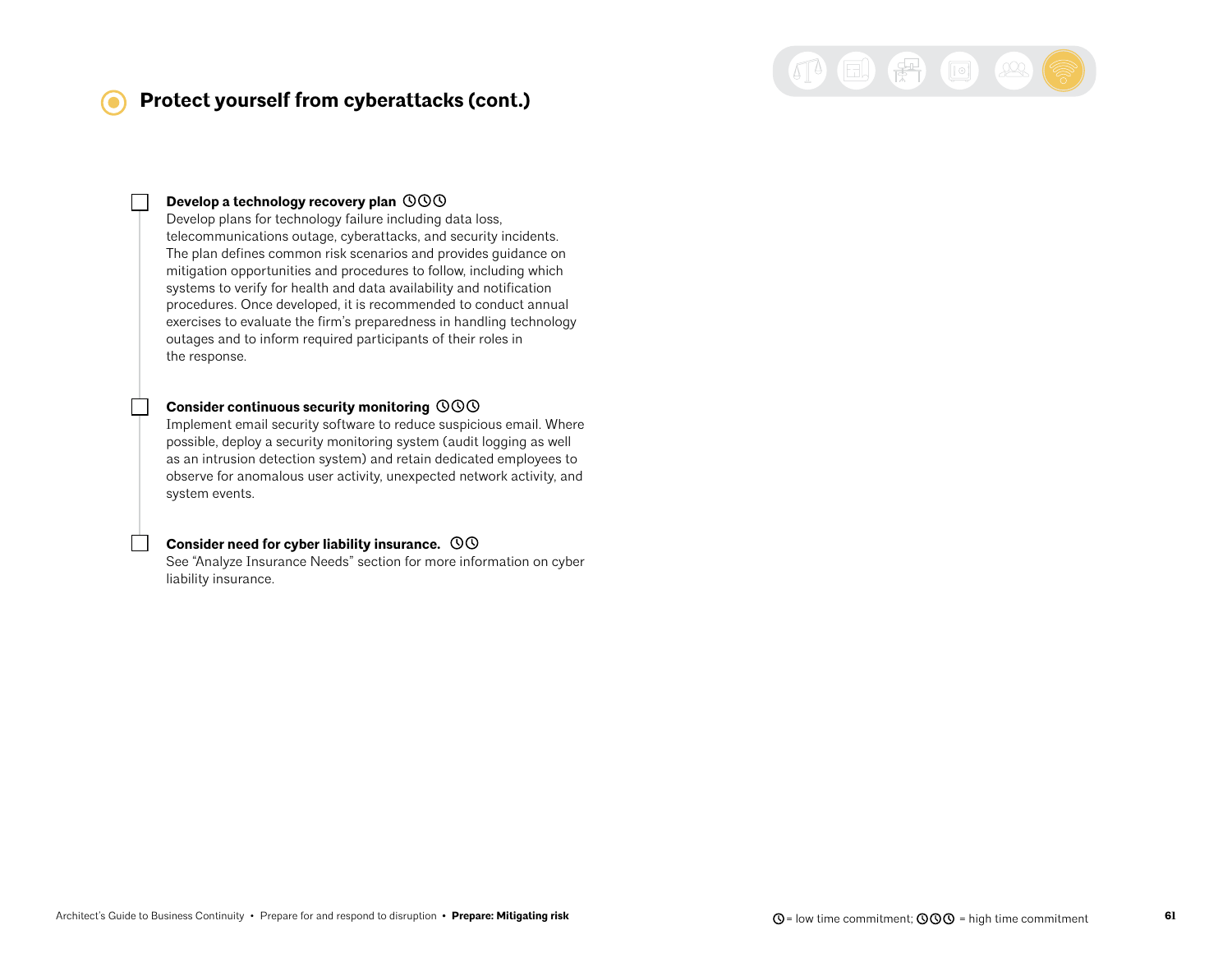## **Triage: Responding to a disruption**

Sometimes a disruption occurs before embarking on a business continuity plan or the hazard event exceeds the anticipated impacts. When unexpected disruptions occur, the shock can be paralyzing. Extreme weather, cyberattacks, and the sudden loss of a team member are three common disruptions a firm might experience. If you've experienced an extreme weather event, cyberattack, or sudden loss of a team member, the checklists linked within the "In the event of:" graphic can help guide the firm through recovery. Informed by firms that have experienced

such disruptions, these checklists are intended to ease the burden of unforeseen impacts and get the firm back up and running as soon as possible. Alternatively, this section may be a helpful reference when developing employee responsibilities for times of disruption (see step 1 of the Business Continuity Planning Process).

When a disruption occurs, it's important to reflect on the experience and update your business continuity planning documentation accordingly. Reflecting on your experience and understanding what to do (or not do) when a disruption occurs can help the firm navigate the unexpected as well as better plan for future hazard events.

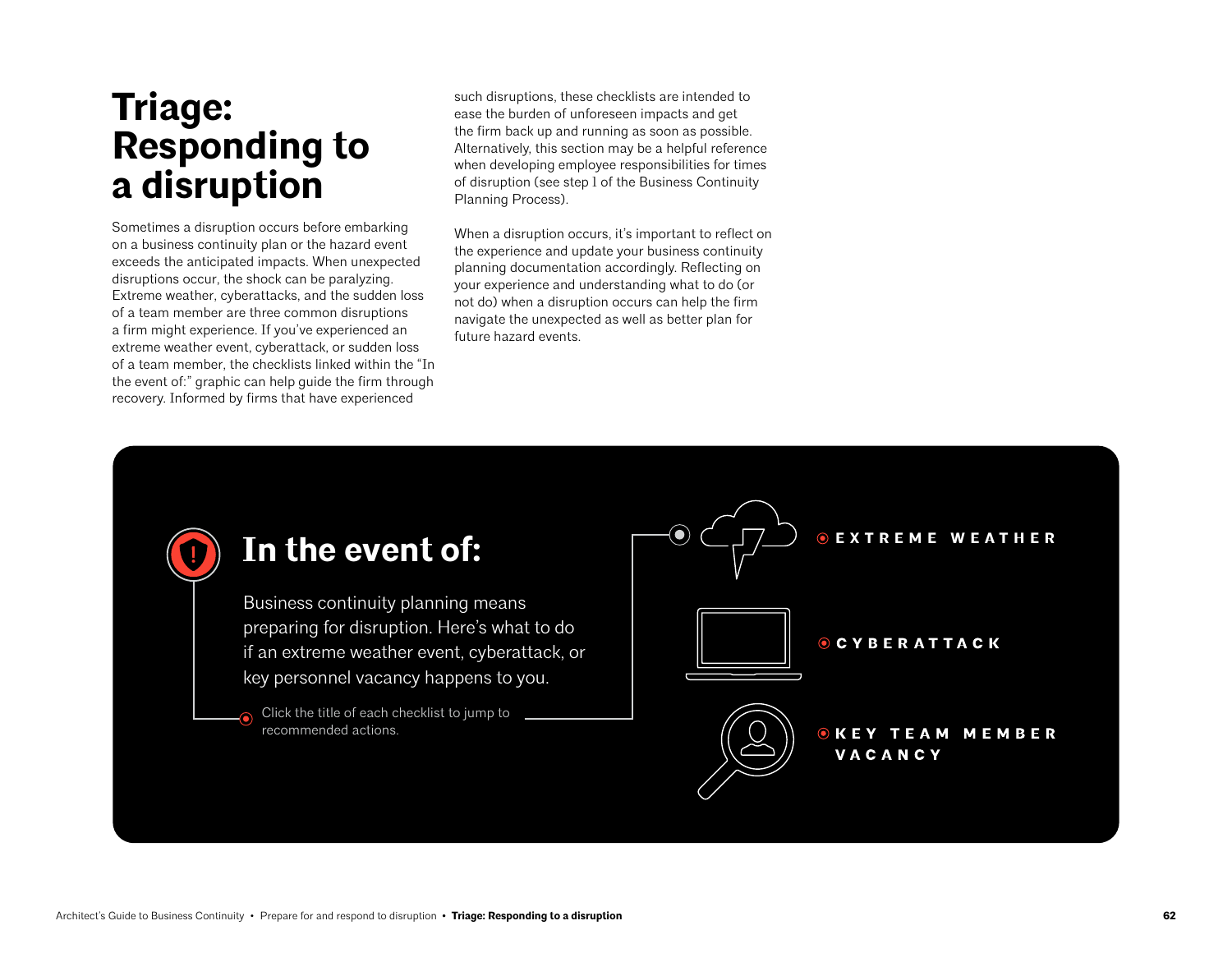## <span id="page-62-0"></span>**In the event of: Extreme weather**

Extreme weather can keep a firm from reopening its office doors, delay projects, and turn your personal life upside down. Below are a few recommendations to help you should extreme weather strike. Keep in mind, when an extreme weather event occurs, your firm, as well as your broader community, may be affected. If employees have lost their home or had family members hurt due to an environmental hazard event, they may not be available to assist the firm.

## **If a hazard event is forecasted**

Hazard events such as heavy precipitation events, storms, and extreme heat events are more likely to be forecasted while hazard events such as earthquakes or tornadoes will have significantly less notice.

**Sign up for local emergency alerts.** 

 $\Theta$ 

**Monitor emergency operations center's notices and evacuation status.**

**Communicate with internal team.** Team assignments may change to focus on preparing for a forecasted hazard event. Confirm with employees as to whom they will report to during evacuation. Additionally, employees will need to know if or when the office will close in order to plan for their own preparations and safe evacuation.

**Ensure physical facilities are secured to the extent possible.** Preparations will vary based on the hazard event forecasted. Ensure recent photographs of the office/equipment are available for potential insurance claims.

**Create a go box for each project.** Archive projects in the design phase in a common, accessible location and make all information available electronically and accessible for remote work. Employees can assist with preparing a go box for each project, including critical information for remote work and project continuity: drawings, project manuals, contracts, notebooks, etc. Assemble these materials in a banker's box or weatherproof box, and remove the box from the threat area should evacuation be required.

**Ensure files and contacts are backed up and current login info to the remote server is available.**

**Ensure engineering/facilities employees are scheduled in a manner that provides maximum coverage.** Consider staggering work schedules and having on-call employees available.

**Photograph projects under construction:** If there is time, it is good practice to photograph projects under construction with a date stamp, including completed sections and materials stored on the job site—if there is a loss, the architect may be part of the claim team for the builder's risk insurance.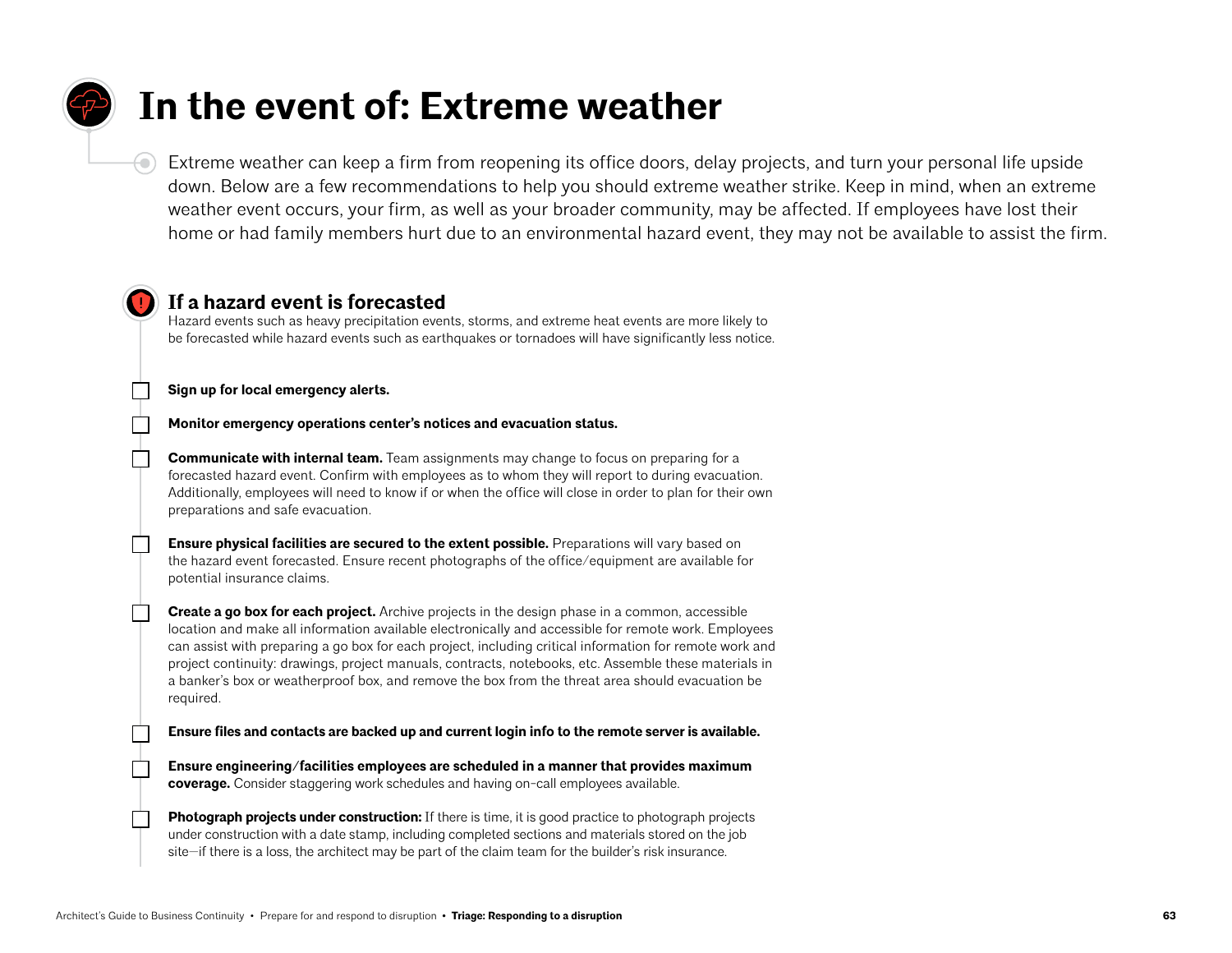**Obtain flash drives, chargers, and other supplies for potential evacuation.** Depending on the hazard event forecast and your office setup, this may include removal of critical in-house computer hardware, original software files, cameras, projector, license stamps, laptops, rolodexes, password log, checkbooks, tax files, bank records, insurance records, etc.

**Conduct external outreach.** Prior to a forecast hazard event, when feasible send email communications to clients, consultants, contractors, and other contacts describing the office status. Project managers can share any updated contact information as the primary person in charge of a project and identify an alternate contact if they are unavailable.

**Set out-of-office messages.** Electronic messages with alternative contact information can be posted to regular communication channels including phone, email, and shared information sites and indicate a potential delay for replies. Prepare social media posts for interruption and recovery procedures.

**Support past clients.** When a hazard event approaches or a reminder of hazard risk occurs, past clients may scramble for information; as time permits, you may remind them about owners and maintenance information previously provided for operation systems, warranties, and other potentially useful features. Remind your current clients of emergency notices from authorities. Never promise that a building will withstand a threat; maintenance and construction defects may result in performance that is less than the designed condition.

## **Initial disaster response**

**Emphasize life safety.** Prioritize human life and safety over property in all actions during a hazard event (i.e., leave the building rather than stay to fight a fire or collect valuables; break a window or door to get out if necessary).

**Identify available communication resources.** Check channels of communication such as office phones, fax lines that don't go through a phone system, office internet, cell phone service, etc.

**Ensure everyone at the site is safe.** Take roll of all employees in the office and triage for physical or emotional injuries. If safe to do so, encourage employees to stay at home or return home. If shelter is needed and the office is stable, welcome employees to shelter in place.

**Determine if employees not present at the office are safe after the hazard event.** Contact employees and follow up if there is no response.

**Communicate the type of hazard event underway and action(s) to be taken.** For example, lockdown procedures, exits that are no longer viable, etc.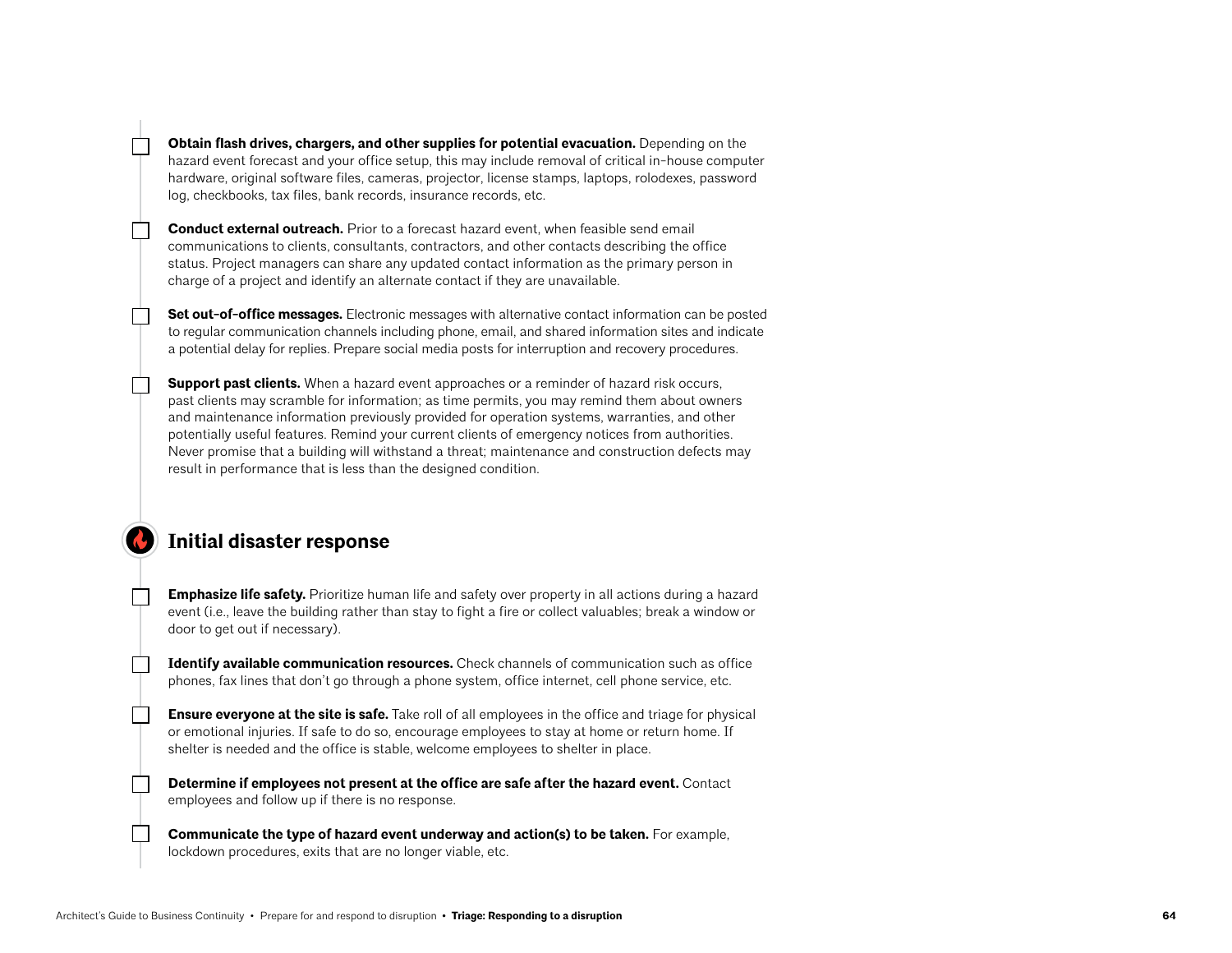**Activate shelter in place procedures as necessary and reasonable.** If a prolonged stay is necessary (i.e., overnight because no transit is accessible), rearrange common areas if necessary and assign employees who are there to coordinate food and sleeping areas.

**If the power is out, unplug appliances.** Desktop computers, monitors, TVs, plotters, printers and other equipment should be unplugged to protect them against power-surge damage when power returns.

**Allow individuals to work remotely if circumstances permit.** 

## **Business is operational**

**Re-evaluate project schedules.** For projects in design, identify the schedule impacts from the closure and advise the client. One or more projects may have to be put on hold if employees are unable to work, the contractor cannot access the site, or a number of other challenges are encountered. Contact the authority having jurisdiction to determine emergency procedures or ordinances available for obtaining permits and resuming work. Coordinate with the clients, contractors, and other parties to determine an acceptable solution; it may require teaming up with an unaffected colleague or alternate contractor. If the client terminates a project due to the changed conditions, work with them to identify an alternative lot, size, scope, schedule, or delivery method, if possible. If there is no opportunity for a modified contract, AIA contracts provide for termination expenses to be paid to the architect. Government and other client's contracts often include force majeure clauses allowing for contract termination in case of extended force majeure events.

**Conduct outreach to clients, community groups or government agencies, and design partners to determine new project opportunities (repairs, retrofits).** Make your skills available to former clients for technical assistance. Become an active part of any relevant recovery efforts. Help the community analyze reconstruction principles and priorities by joining committees, providing assistance in visioning, writing grants, and fundraising.

**Be a resource.** If a client or essential consultant is displaced, consider the availability of space in your office to provide temporary workspace for them. Consider allowing colleagues or community groups to use your office conference space for community meetings; this is an opportunity to become a hub for information and idea-sharing. If sharing office space is disrupting operations or too costly, get creative. How could a garage, warehouse, file room, conference room, café, or other less-used space be utilized for community support? Also contact your local AIA component. They can help you provide resources to your peers.

## Learning from disruption

**Extreme weather event:** Few people had the resources to rebuild immediately after the hurricane, so we organized community meetings about rebuilding, participated in the charrettes, and volunteered where we could to help with disaster assessments and planning for future improvements. *–Firm owner*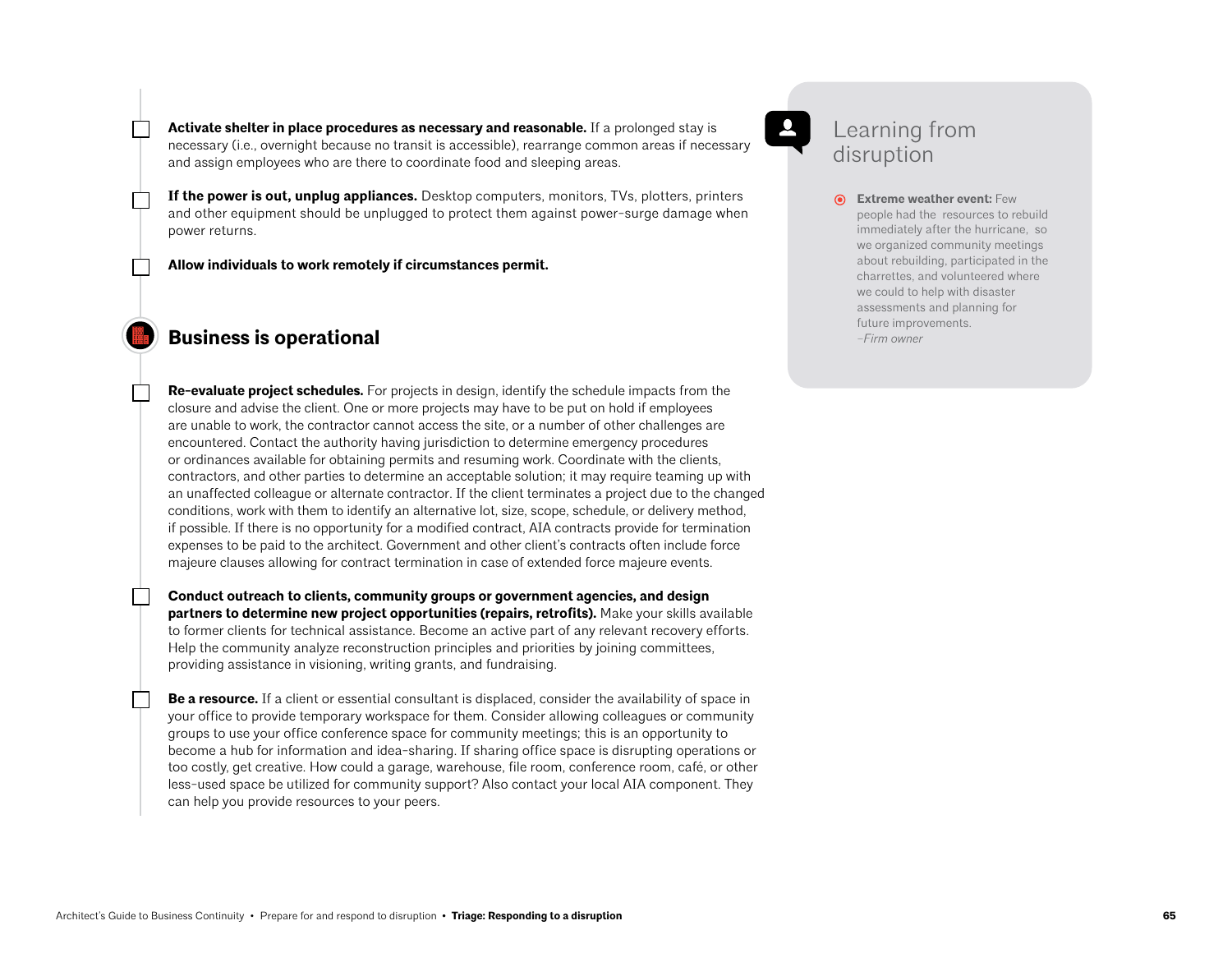**Conduct outreach to clients, community groups or government agencies, and design partners to determine new project opportunities (repairs, retrofits):** Make your skills available to former clients for technical assistance. Become an active part of the recovery efforts. Help the community analyze reconstruction principles and priorities by joining committees, providing assistance in visioning, writing grants, and fundraising.

**Assess and update plan:** Reflect on the experience. What went wrong? What went right? How can you use these findings to enhance your business continuity plan?

## **Business is disrupted**

**Check on impact to employees and provide office status update.** Within a certain time frame, the primary contact should reach out to the team. If the designated time frame is reached without communication from the primary contact, the secondary contact needs to reach out to employees. Employees will provide a status update, location, and availability. If they have been affected by the hazard event, they should contact a designated person to find out how to receive assistance during the recovery period. Communicate if the office is safe for reoccupation (or an estimated time when that might be known and communicate to them) and any alternate provisions. If the scope of the hazard event warrants a change in the office reopening date, communicate this to your team as soon as possible so they can plan ahead. Communicate any pay impacts that may occur.

**Update office website with status information.** If the scope of the hazard event warrants a change in the office reopening date, update the office website with new information.

**Determine ability to access the site following a disaster.** Confirm with the authority having jurisdiction (AHJ) that it is safe to enter the facility. If you have AIA SAP-trained employees, this determination can be made by those trained staff members. The evaluation conducted only informs your own actions and is not a means of tagging the building, which is the responsibility of the AHJ.

**When it is safe to do so, designate firm leaders or employees to enter the disaster area and review the status of the building and/or projects under construction.** If the damage is significant or access to the building is otherwise restricted, coordination with landlord, building management, and/or local authorities will be needed.

**Retrieve key documents.** Collect copies of all key documents and meet with building/fire officials, landlord, building management to advise status of building; schedule next steps/actions needed.

#### **Contact insurance agent(s) about coverage and claims.**

**Determine who can return to work.** Coordinate with employees to determine who is able to return to work in person and who needs to work remotely. Adjust project assignments as necessary.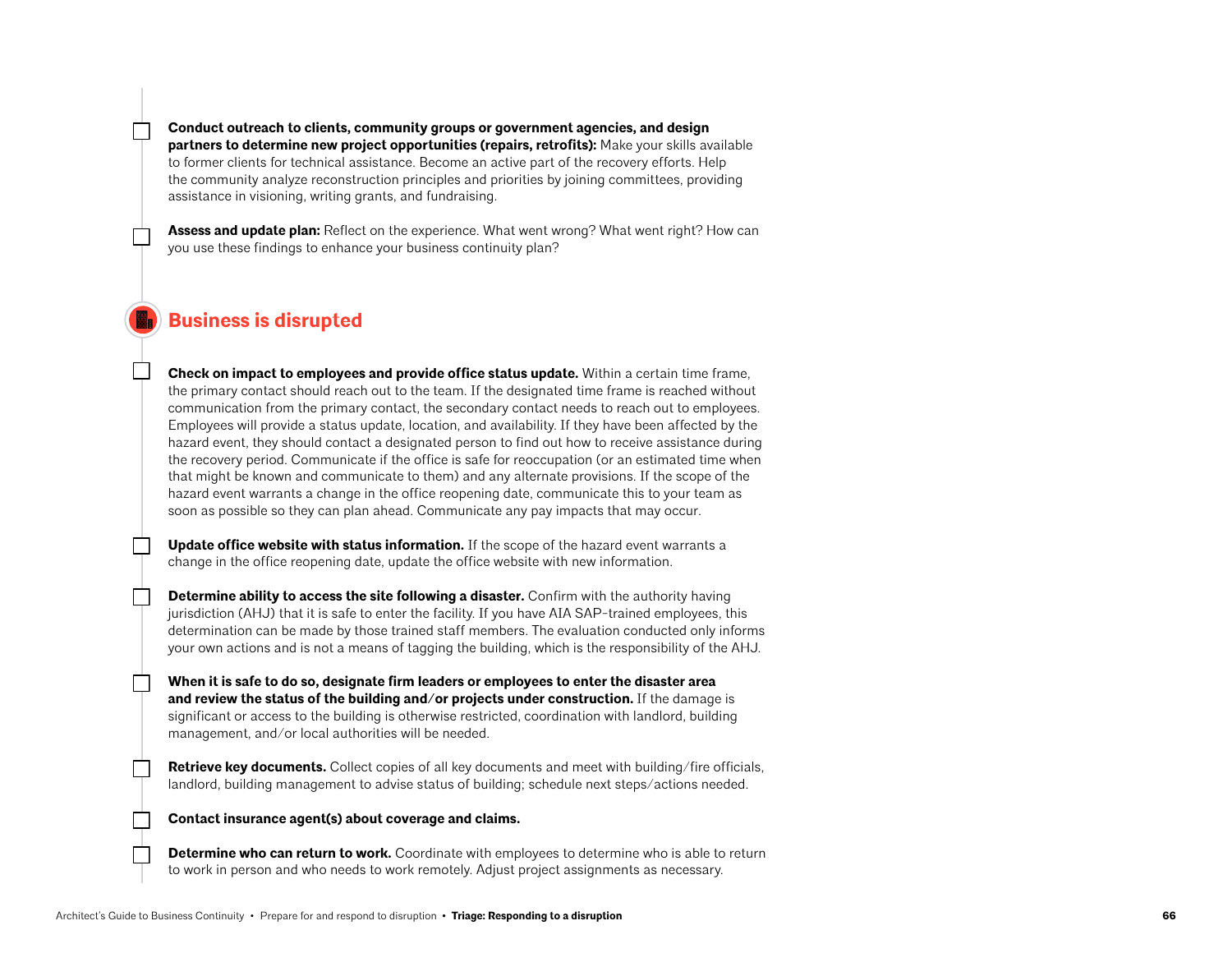**Confirm which staff have access to safe remote work options:** If employees cannot return immediately to work or need personal time off, try to be as flexible as possible.

**Restore office space.** Contact the insurance claim adjuster to schedule the insurance assessment. Alternatively, photograph (with date and time stamp) the office "as is" and share documentation to advise status. If damage is sustained beyond the ability of employees to clean up/repair, schedule cleanup/repair. If it is not possible to use the office again ever, arrange for lease of a new location. If seeking a temporary or permanent new location, consider the availability of housing in the area, access challenges, and the mental health impacts of returning to an impacted area.

**Contact your local AIA component.** After a hazard event, state and local components may be reached via email, phone, or social media depending on the impacts. Reach out when you are able; they can be a resource to you.

### **After event**

**Examine/evaluate projects under construction.** If projects under construction experience damage, use the hazard event to learn more and share across the firm.

**Examine/document damaged projects and determine the cause of failures.** Architects need to continually educate themselves about the causes of building failures in order to prevent them from happening in the future.

**Assess and update plan. Reflect on the experience.** What went wrong? What went right? How can you use these findings to enhance your business continuity plan? Document findings and capture requirements for business continuity planning documentation (or apply updates if documentation already exists).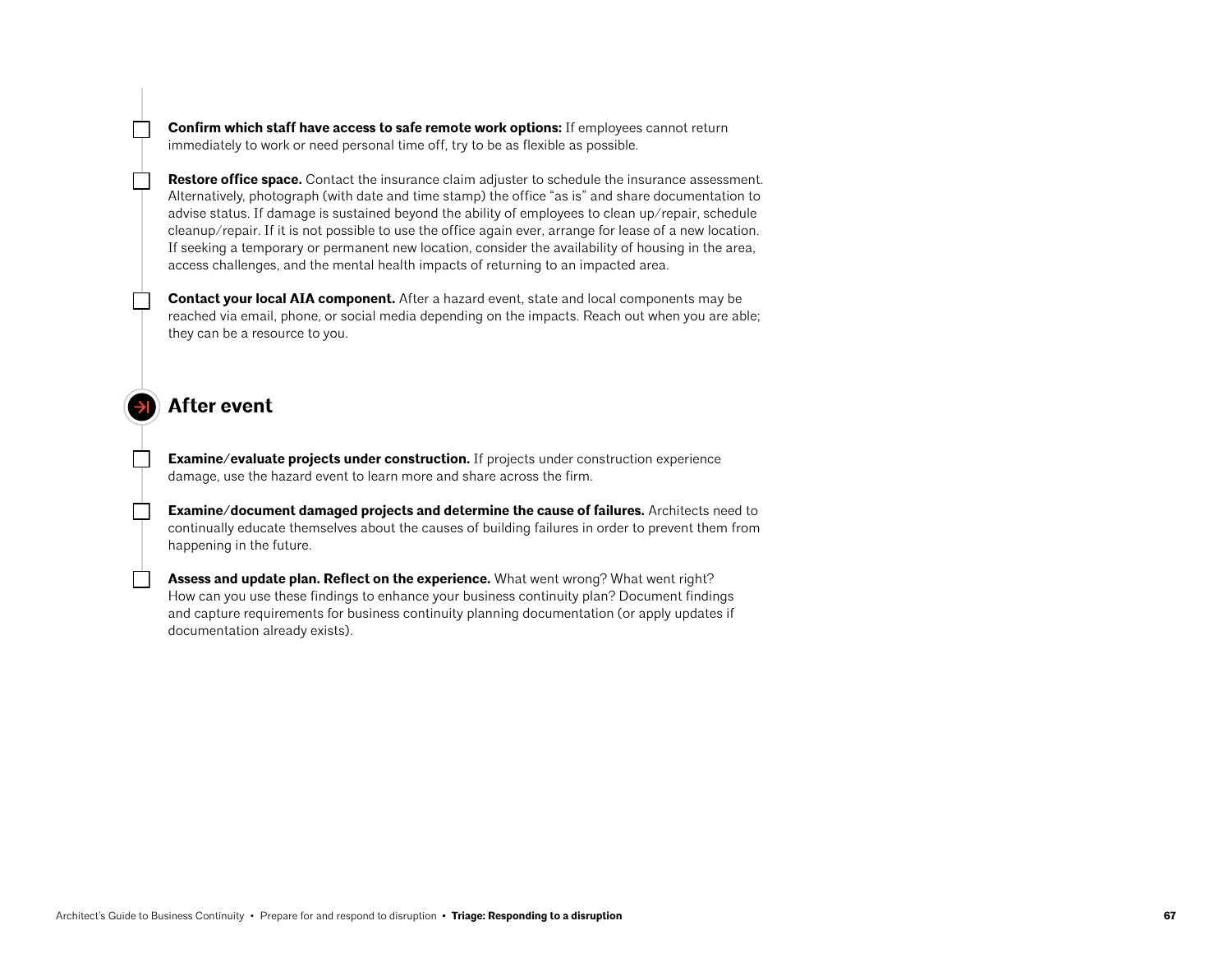## From disaster to resilience dividends

#### **How a small Iowa firm managed disruption**

Courtesy of Kyle Martin, AIA | Martin Gardner Architecture

#### **THE EVENT: Iowa derecho**

It was just a regular Monday in August 2020. The local news broadcast warnings about a strong storm coming through, and sure enough, tornado sirens went off right at noon. From our office building's second-story windows, we watched the storm roll in like we always do, but we quickly realized the storm was unusually fierce. Of our seven employees in our Marion, Iowa, office, only three were in the office that day. If we'd known the true strength of the storm, we would've sought shelter in the basement. But escaping to the basement requires us to go outside to a separate entrance—a path that quickly became unsafe as the storm roared on. Instead, we watched as pieces of neighboring buildings flew by, listening for creaks, and wondering if our roof would hold. The power went out and nearly all of the 150-year-old trees in the park next door fell victim to the 100+ mph winds. A small handful of buildings in the area caught fire due to broken gas lines. After the storm, we filed out of the building along with our neighbors, taking inventory of what was broken and in awe of the strength of what we would soon learn was a derecho.

#### **POST-DISRUPTION:**

Our first task was to check on our employees. Due to the COVID-19 pandemic—as well as the weather forecast—our staff was dispersed between the office and their own homes. We didn't know what communication networks were operational, so we tried them all: text message, cell phone, landline, email. In one way or another, we eventually heard from everyone. Many were dealing with storm damage at their own homes, but everyone was safe. It quickly became clear that power and communications were down across the entire region; cell service was spotty at best, and there was no internet. Travel through the metro area was also heavily impacted as trees and debris blocked streets block after block in every part of the county. The day after the storm we put out a message on social media that our Marion office—located just outside Cedar Rapids—was impacted, but our Strawberry Point office—located an hour north of Marion—was still fully operational and that we would reach out to our clients and friends as soon as we were able to begin recovery efforts.

Because of how the power grid is networked through Marion, the local authorities prioritized returning power to the central business district, where our Marion office is located. Therefore, our office was one of the first buildings to regain power—a

mere three days after the storm. If it had been any longer, employees who had managed to stabilize their own properties first would have begun working out of our Strawberry Point office. For many, the internet came back on with the power, and some semblance of normal communications was available.

After our Marion office regained power, we invited our employees and their families to utilize the office as a resource. It was August and unbearably hot. Our employees appreciated the opportunity to charge their phones and cool off while maintaining COVID-19 social distancing precautions.

As they were able, the assigned project managers began reaching out to our clients. In the main disaster area, it took about 30 days before normal construction activities resumed. Some of our projects shut down because clients and contractors had to deal with their own post-disaster problems.

Our early power restoration also allowed us to be a resource to our community. Trying not to sit idly by, we transformed our services to help our clients and the general community navigate the post-disaster reconstruction process: developing an "intake" process to efficiently process phone calls that came in, giving preliminary advice for people who just needed a little guidance, speaking with insurance representatives, taking part in building evaluations with insurance adjusters, providing contact information for other specialized consultants like structural engineers, and referring people to the appropriate contractors. We developed a standardized form to document damage with space for photos and calculating our fees.

In some ways, this community support became a type of guerilla marketing, leading to new work for our firm. We prioritized the people and entities already in our network. We took to social media, alerting our clients, government officials, and community members that we were available to help. We canvassed community social media pages to see who posted about damage in their area so we could potentially respond to their needs. We developed a script of questions and recommendations.

We had just completed a project with local county government, which made it natural for us to reach out to them again. We then contracted with Linn County to assess 80-some buildings and develop project scopes for derecho repairs. In some cases, we referred the repairs to the original architect or engineer. Now, we're developing project bid packages to repair the remainder of the county's building stock.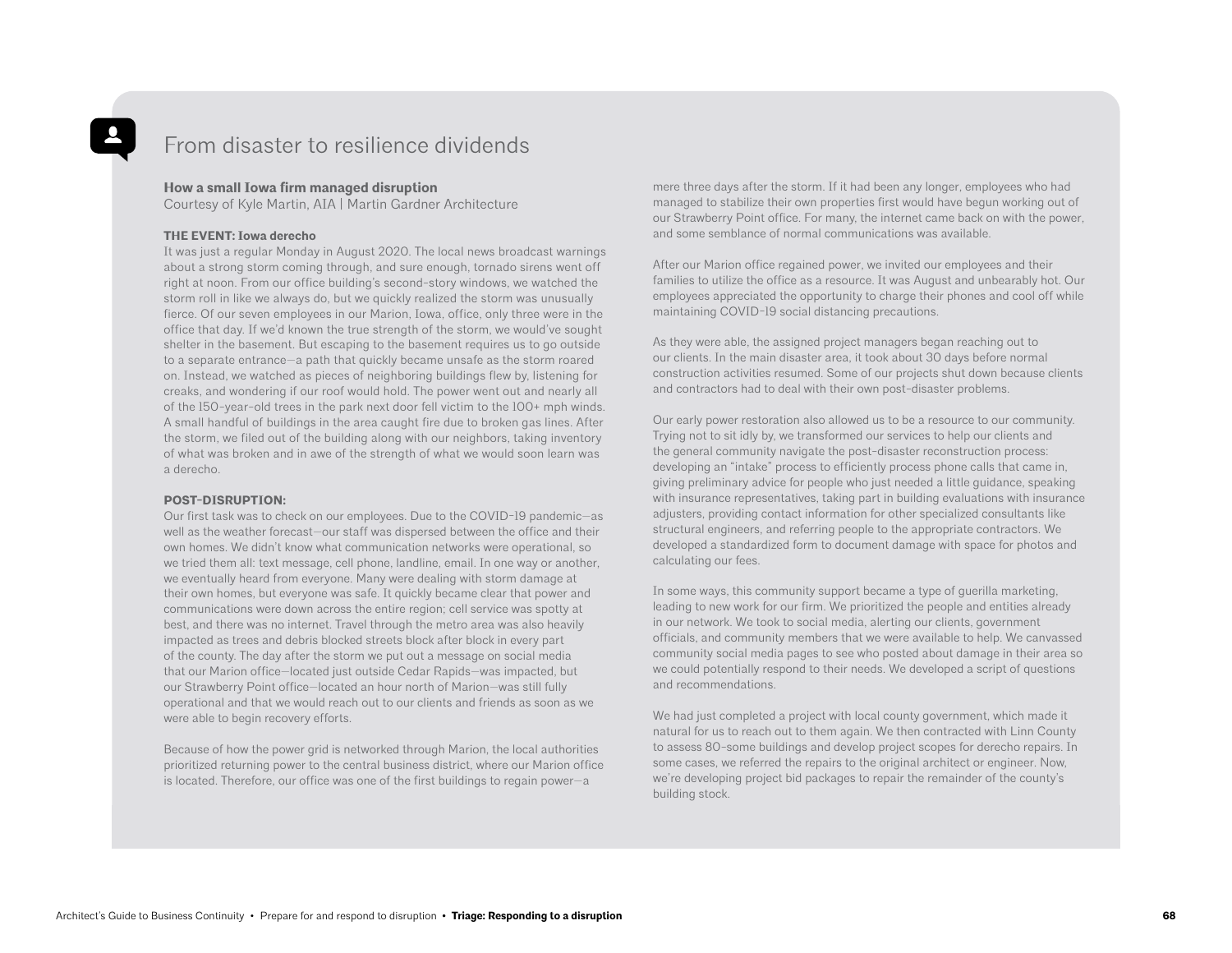#### **LESSONS LEARNED**

- **Know your dependencies:** Understand the vulnerability of your firm's office by finding out the priority level for utility service to your office's neighborhood. Think through backups for each of the services you use.
- **Be flexible:** The COVID-19 pandemic had positioned us to be able to work from home; however, residential neighborhoods didn't regain power nearly as quickly as our office. Having two small regional offices—plus the ability to work from home—gave us multiple options to continue our work.
- **Reach out proactively:** In every disaster there are ways for architects to be a resource. Don't assume clients and community members know to contact you for help. Be proactive. Let people know what your resources, skills, and abilities are. Identify the social networks that the community finds useful and be on them. Being part of an active chamber of commerce can be powerful in times of need.
- **Trust but verify:** After a disaster, the community is inevitably flooded with "storm chasers." Most of the contractors and tradesmen that arrive post-disaster genuinely want to help, and many, but not all, are qualified to perform the work. However, fraud is common post-disaster, so review contracts carefully.

#### **REFLECTING ON RISK**

*Table 36: Marion Hazard Prioritization* in the *[2019-2024 Linn County Multi](http://www.ecicog.org/uploads/2/6/9/0/26907680/linn_county_hazmit_2019_-_amendment_1_-_web.pdf)[jurisdictional Hazard Mitigation Plan](http://www.ecicog.org/uploads/2/6/9/0/26907680/linn_county_hazmit_2019_-_amendment_1_-_web.pdf)* categorizes tornadoes and windstorms, as well as thunderstorms, lighting, and hail as "priority 1" hazards. While not explicitly named in the plan, a derecho<sup>18</sup> is a large, fast-moving complex of thunderstorms with powerful straight-line winds.

<sup>18 &</sup>quot;Derecho," *Merriam-Webster.com Dictionary, Merriam-Webster*, [https://www.merriam-webster.com/dictionary/derecho.](https://www.merriam-webster.com/dictionary/derecho) Accessed 2021.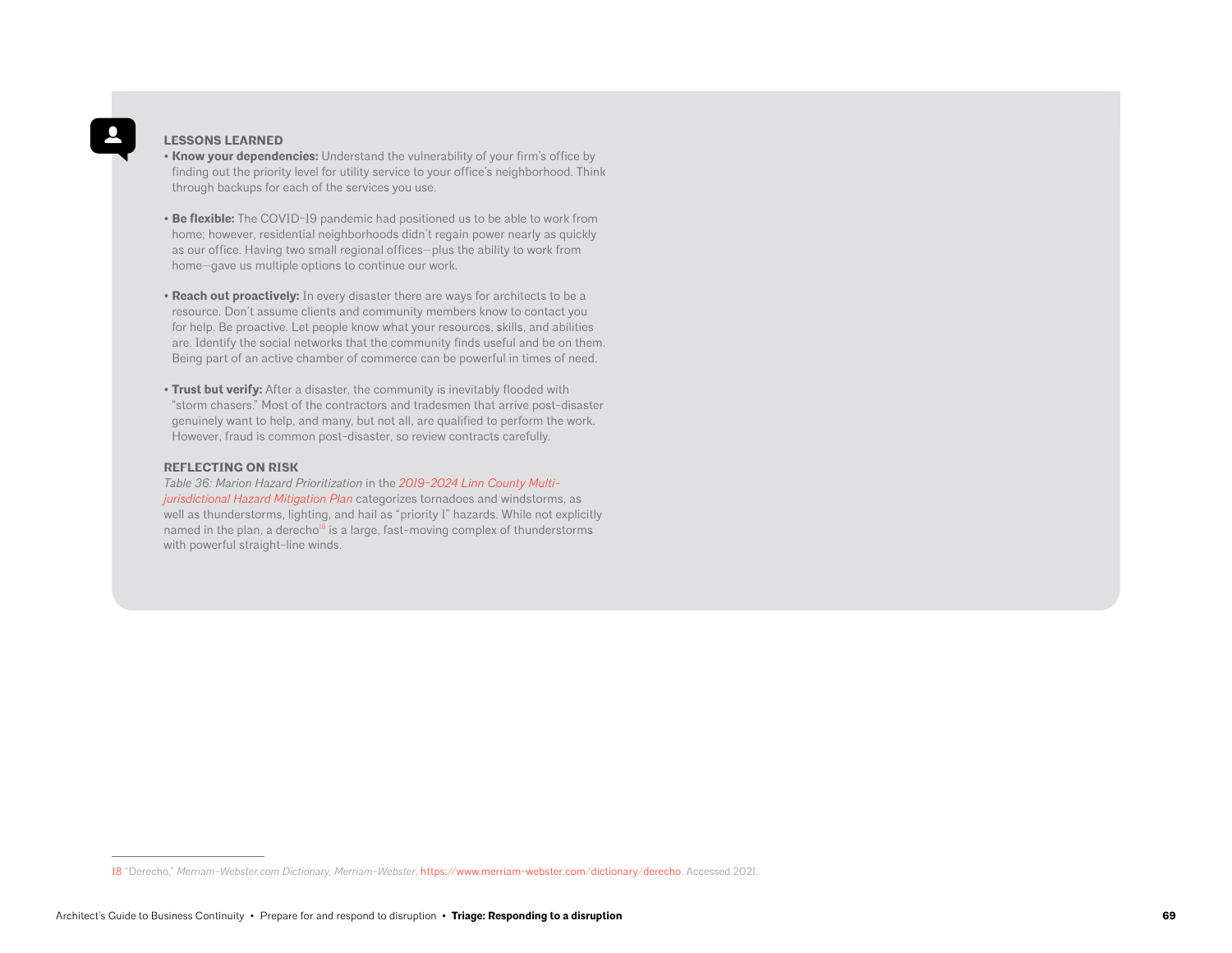## **In the event of: Cyberattack**

Cybersecurity and digital information loss are growing concerns across all industries. Should your firm be held hostage by ransomware or experience the loss of sensitive data, below are recommended next steps.

## **During event:**

€

**Identify disruption type.** Contact IT upon initial suspicion of a cyberattack or abnormality to minimize continued risk. Take notice of the scope of the disruption. Is it impacting only a single computer, just your office, or firm-wide? Quickly analyzing the problem can assist in reducing spread and damage. If in place, follow the technology recovery plan to identify and address the disruption as planned (where possible) and adapt as the situation warrants.

**Identify cybersecurity breach type.** Understand the cyberattack. Is it easily resolved, or does it involve significant damage? Analyzing the loss and its impact will help determine if the information lost or pirated is worth recovering. Backup systems, when correctly designed, deployed, and appropriately isolated, can nullify piracy events as damaged data can simply be recovered. In certain situations, if internal IT expertise is not available, contacting a security incident management company as soon as possible may be the best approach to understanding the scale and scope of the disruption.

**Contact cyber liability insurance carrier.** Many policies offer assistance to help mitigate the risk during the attack.

**Contact legal counsel.** The firm will need to understand the contractual and legal implications of the cyberattack to help identify and prioritize next steps.

**Mitigate or nullify attack when possible.** If the source of malicious/unwanted activity can be located through IT forensics, disable accounts, change passwords, shut down internet connectivity, isolate office network, or take other appropriate actions.

**Analyze data loss and recovery methods.** Firms are technology-based. Analyzing loss needs to quickly happen once an cyberattack occurs to understand what is impacted by a cyberattack, and to minimize additional cyberattacks. An IT specialist can analyze and discuss recovery.

**Prioritize restoration.** Identify each application criticality as a basis for prioritizing the recovery process. For example, CAD or BIM systems and associated files may be more critical than office productivity software. The ease with which an application can be restored as well as the business cycle will impact criticality. For example, a down payroll system the day before payday will have a higher criticality than the day after payday.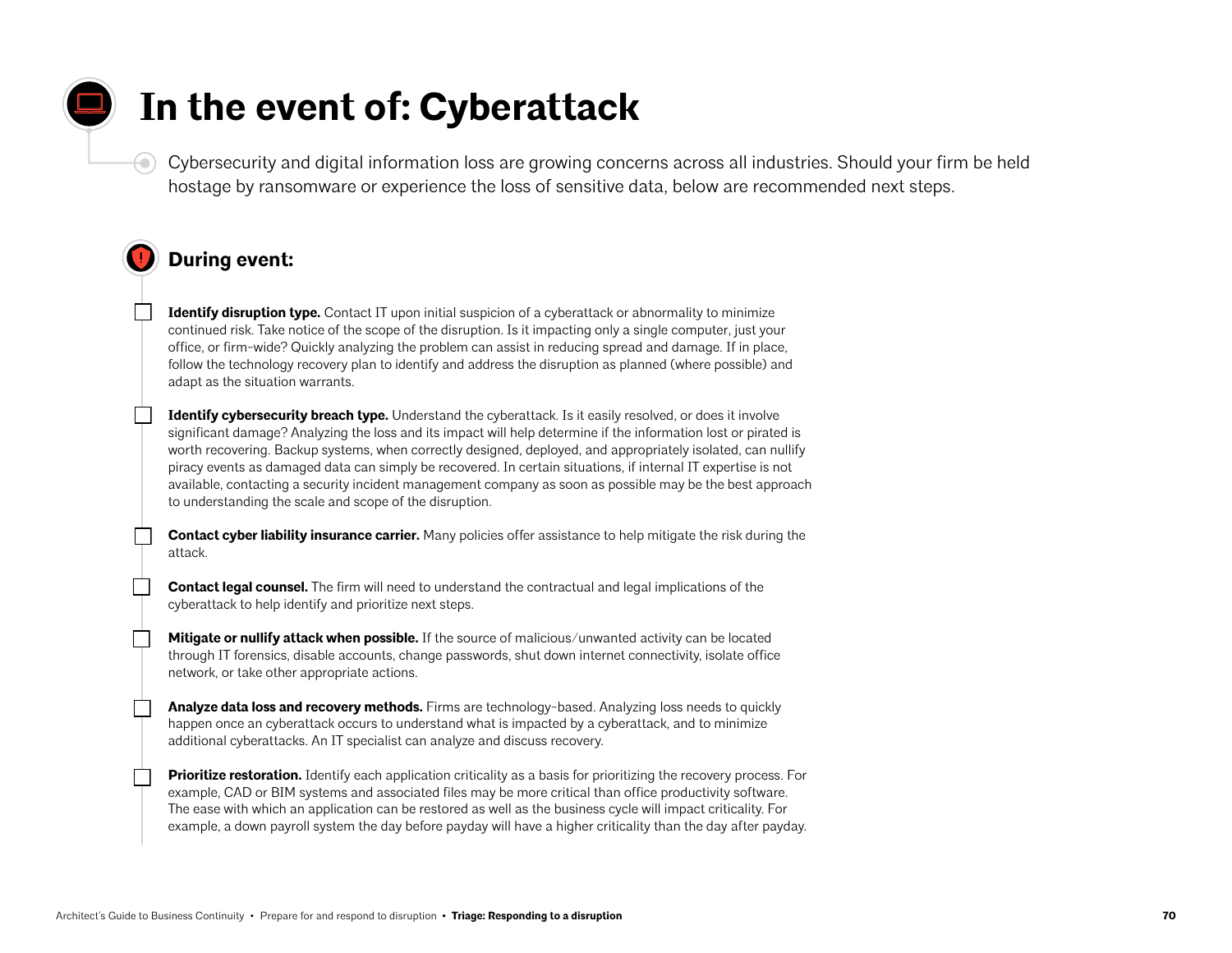**Engage internal team leaders on extent of loss if documents are unrecoverable.** Cyberattacks impact the entire firm and can quickly spiral out of control. Make everyone aware of the attack, what is impacted, how it is resolved, and how they should proceed in notifying outside sources.

**Notify clients, consultants, and other deadline-related sources of the breach.** Cyberattacks can occur without an employee even knowing they have allowed access. They can be passed on from reliable sources, such as consultants, accountants, professionals, or what appear to be secure websites (banks, government). It is important to notify a project team so they understand the reason for possible delays and so they understand how it is being resolved.

## **After event**

**Review documentation and interview stakeholders.** Review documentation recorded during the cyber event and interview stakeholders to understand their perspectives and insights. If a technology recovery plan was used, discern where the technology recovery plan was insufficient, and make corrections and additions based on lessons learned. Update the incident response plan as needed.

**Implement more robust backup, disaster recovery, and monitoring systems.** Depending on the disruption source, impact, and perceived future risk, implement improved backup systems to reduce impact and time-to-recovery during a future data loss or cybersecurity attack.

**Educate employees on cyber risks/vulnerabilities.** Understand why the attack occurred and educate employees on how to minimize future risk. Was it from a source deemed reliable? Asking the source through a separate process before responding or opening links often will greatly diminish attacks.

**Implement changes based on broader lessons learned.** Execute changes to routine testing, drills, procedural reviews, and user training to mitigate future risks. Ensure lessons learned are embodied to prevent future reoccurrence.

**Assess.** Reflect on the experience. What went wrong? What went right? How can you use these findings to enhance your business continuity plan? Document findings and capture requirements for business continuity planning documentation (or apply updates if documentation already exists).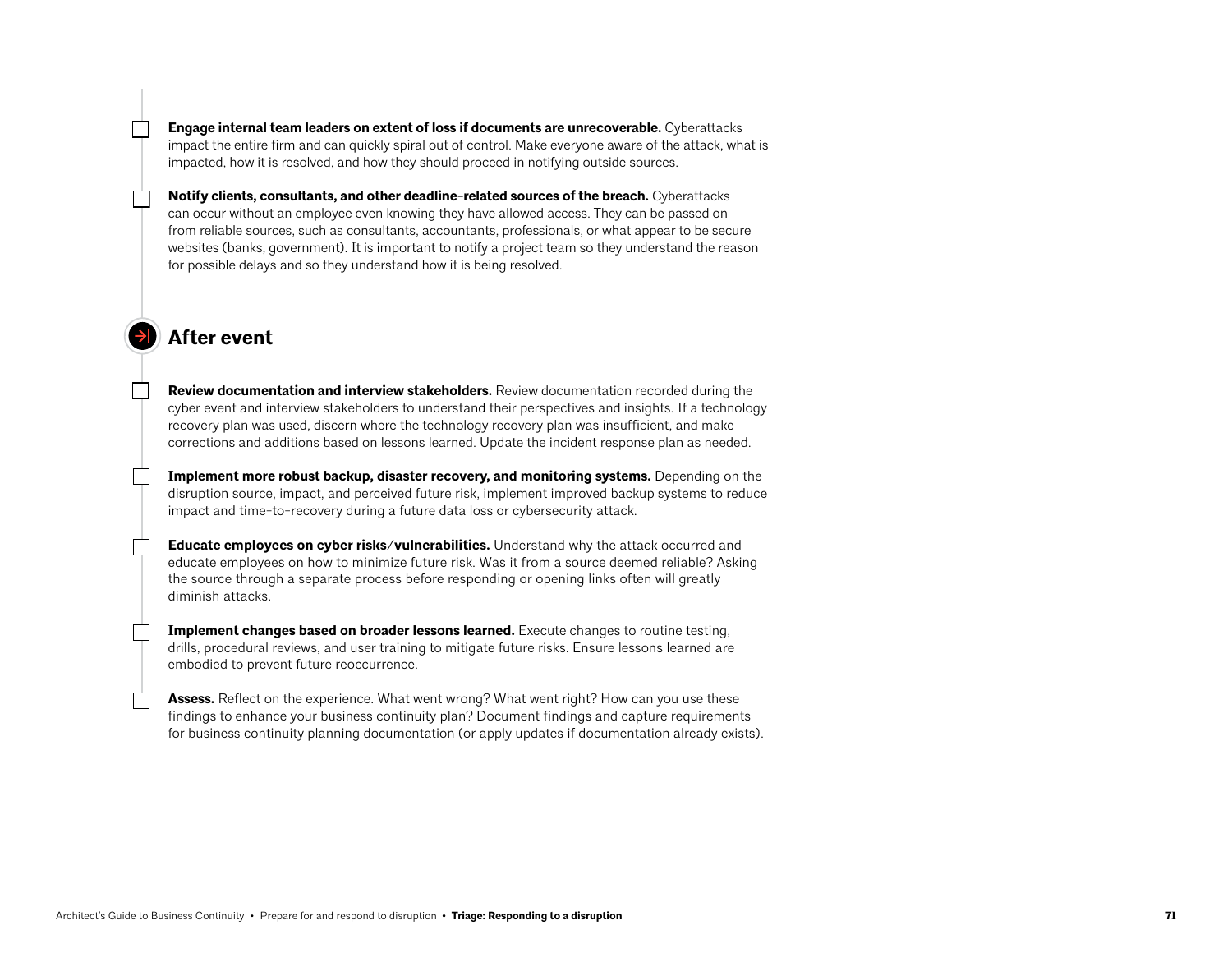## **In the event of: Key team member vacancy**

Whether unexpected death, sudden departure, or temporary inability to work, a key team member vacancy can be detrimental to the daily needs of a firm. Below are a few tips should this happen to you.

## **After event:**

 $\left( \bullet \right)$ 

**Assess team impact.** Determine the essential activities of the key team member and find the right team member to fill the gaps. Recognize that tasks may need to be re-prioritized. Even in a large firm, it may not be reasonable for remaining team members to take on substantial new responsibilities on top of existing assignments.

**Communicate employee changes to the entire staff with transparency.** Anticipate when temporary circumstances will resolve or change, and communicate both unknowns and expectations.

**Notify clients.** Communicate relevant aspects of the succession plan to clients with care, individually, and with clear assignment of new team members. Recognize that some clients will be disappointed—take steps to address their concerns.

**Revise website and marketing materials as needed.** Remove the individual from firm literature, website, social media, etc., to avoid clients/vendors asking for a team member who is no longer available.

**Provide training and mentorship for team members with new responsibilities: Reassess other** work expectations and reprioritize. Employees experiencing new duties may feel quickly overwhelmed. Try to provide time and flexibility to accommodate onboarding to new duties and projects.

**Communicate the ongoing strength of the firm through the media, community partners, pro bono service, etc**

**If a death is experienced, celebrate the life of the team member (as appropriate) and allow the office time to grieve.** This will be unique to the situation. Examples of celebrating the life of the team member include establishing a scholarship to recognize the loss and contributions of the team member, hosting a memorial with a firm-wide and external message (particularly when the individual has an industry-level presence), providing an internally focused message, and offering a very local office message with clear support for the remaining family. Where appropriate, the office may also consider offering support to the team member's family.

**Assess.** Reflect on the experience. What went wrong? What went right? How can you use these findings to enhance your business continuity plan? How might the firm perform more detailed succession planning and/or cross-training to minimize the impact of unexpected vacancies in the future?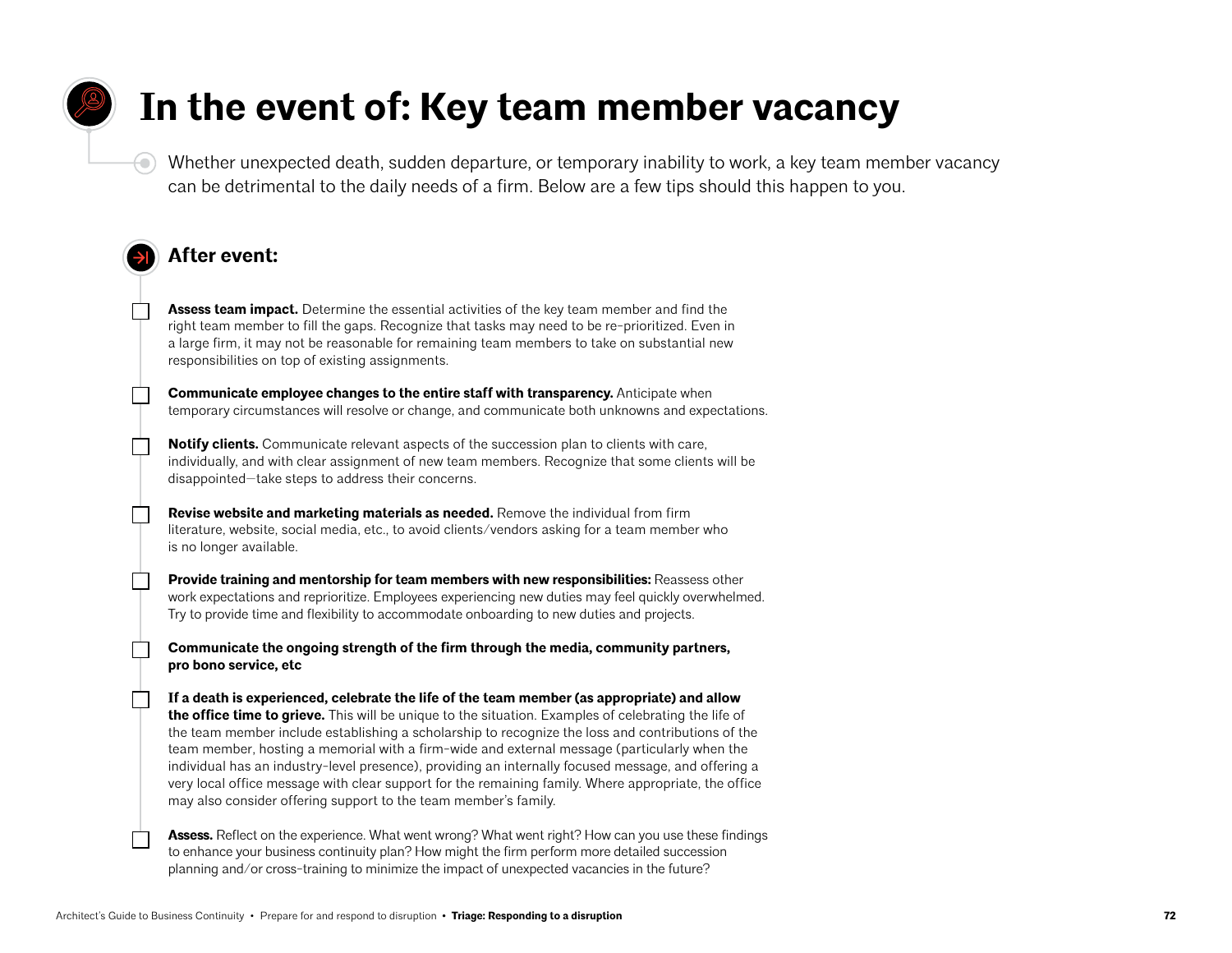## **Reference material** $\overline{\bullet}$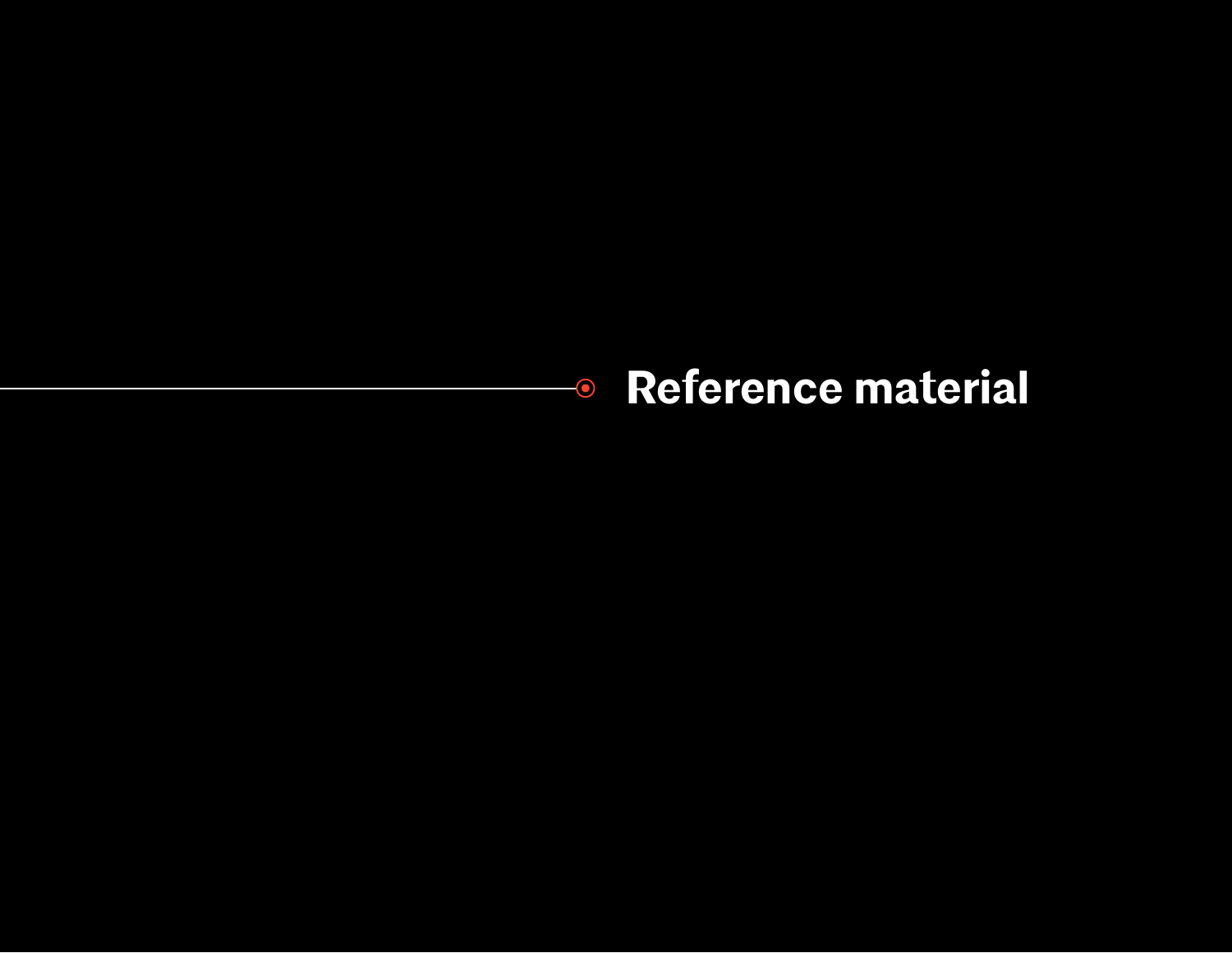# **Definitions & concepts**

**Best available area of refuge (BARA):** A location within a facility best suited for sheltering in place, which provides some protection against building damage. Usually, an interior space with solid walls without windows and a solid lid or ceiling, and with adequate egress route.

**Business continuity**<sup>19</sup>**:** The capability of the organization to continue delivery of products or services within acceptable, predefined capacity following a disruption.

**Business continuity plan<sup>20</sup>:** Documented information that guides an organization to respond to a disruption and resume, recover, and restore the delivery of products and services consistent with its business continuity objectives.

**Business impact analysis<sup>21</sup>:** Process of analyzing the impact over time of a disruption on the organization. The outcome is a statement and justification of business continuity requirements.

**Building performance objectives<sup>22</sup>: How much** damage is acceptable?

- Immediate occupancy (IO): Following a significant environmental hazard event, buildings maintain occupancy and functionality with minimal repairs. The ability to safely reoccupy a building after the hazard event, in order to take shelter or begin making repairs.
- Life safety (LS): Structure is damaged but retains a margin against the onset of collapse.
- Collapse prevention (CP): Structure is damaged and maintains gravity support but retains no margin against collapse.

**Climate adaptation**<sup>23</sup>**:** The adjustment in natural or human systems in response to actual or expected climatic stimuli or their effects, which moderates harm or exploits beneficial opportunities.

**Consequence:** A measure of the severity of a hazard event.

**Direct impact:** Impacts that are specific to the firm's ability to operate, such as employees, building, server, hardware, etc.

**Disaster<sup>24</sup>:** A serious disruption of the functioning of a community or a society causing widespread human, material, economic, or environmental losses that exceed the ability of the affected community or society to cope using its own resources.

**Disruption**<sup>25</sup>**:** Incident, whether anticipated or unanticipated, that causes an unplanned, negative deviation from the expected delivery of products and services according to an organization's objectives.

**Functional recovery:** Post-event structural and nonstructural capacity are maintained or can be restored to support the basic intended functions of the building's pre-event use and occupancy within a maximum acceptable time, which might differ for various uses or occupancies.

**Hazard<sup>26</sup>:** A potential source of danger caused by a naturally occurring or human-induced process or event with the potential to create loss.

**Hazard event**<sup>27</sup>: The occurrence of a hazard.

**Impact:** Impact of a disruption affecting [business] objectives.

**Incident<sup>28</sup>:** Event that can be, or could lead to, a disruption, loss, emergency, or crisis.

**Indirect impact:** Impacts specific to a firm's clients and future work.

**Likelihood:** A measure of the probability that the undesirable event will occur.

<sup>19</sup> Business continuity ISO 22300, International Organization for Standardization, 2019.

<sup>20</sup> Ibid.

<sup>21</sup> Ibid.

<sup>22</sup> FEMA P-2006 Example Application Guide for ASCE/SEI 41-13 Seismic Evaluation and Retrofit of Existing Buildings with Additional Commentary for ASCE/SEI 41-17, FEMA, 2018. [https://store.atcouncil.org/index.php?dispatch=products.view&product\\_id=318](https://store.atcouncil.org/index.php?dispatch=products.view&product_id=318)

<sup>23</sup> Glossary of Terms, IPCC, 2012. [https://archive.ipcc.ch/pdf/special-reports/srex/SREX-Annex\\_Glossary.pdf](https://archive.ipcc.ch/pdf/special-reports/srex/SREX-Annex_Glossary.pdf)

<sup>24</sup> National Science and Technology Council, 2005

<sup>25</sup> Business continuity ISO 22300, International Organization for Standardization, 2019.

<sup>26</sup> AIA Resilience and Adaptation online series glossary. AIA, 2018*.* <https://aiau.aia.org/aia-resilience-and-adaptation-online-certificate-program>

<sup>27</sup> NIST Special Publication 1190: Community Resilience planning Guide for Buildings and Infrastructure Systems - Volume 1, NIST, 2015.

<sup>28</sup> Business continuity ISO 22300, International Organization for Standardization, 2019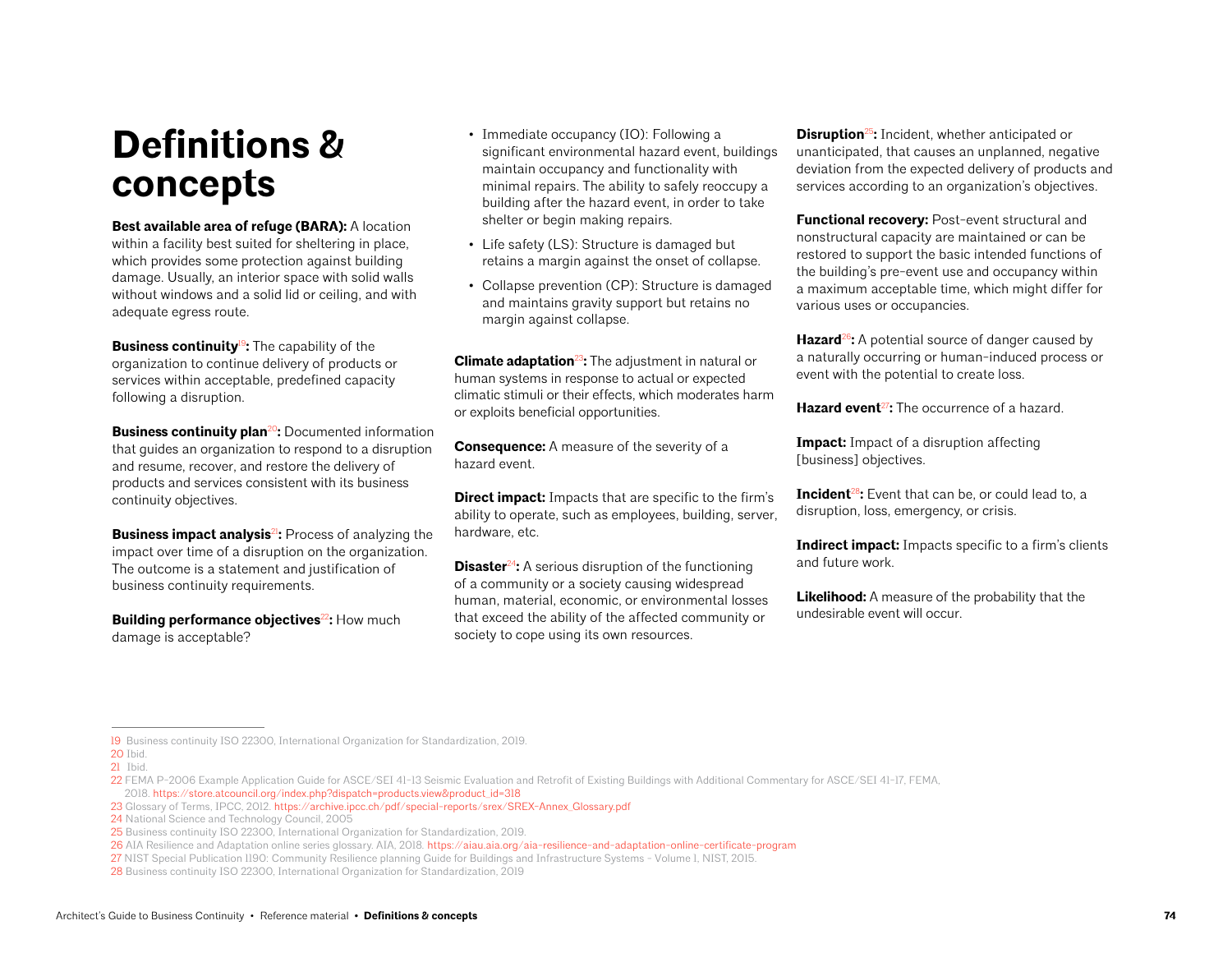#### **Maximum tolerable period of disruption (MTPD)**<sup>29</sup>**:**

Timeframe within which the impacts of not resuming activities would become unacceptable to the organization.

**Risk**<sup>30</sup>**:** The potential for an unwanted outcome resulting from an incident, event, or occurrence, as determined by its likelihood and the associated consequences.

**Secondary hazard:** A threat that's potential would be realized as the result of a triggering event that in itself would constitute an emergency. For example, dam failure might be a secondary hazard associated with earthquakes.

**Shelter in place<sup>31</sup>:** Safely remaining in a building (e.g., a residence) during or after a hazard event.

**Vulnerability**<sup>32</sup>**:** The degree to which a system is susceptible to, and unable to cope with, adverse effects.

<sup>29</sup> Business continuity ISO 22300, International Organization for Standardization, 2019

<sup>30</sup> AIA Resilience and Adaptation online series glossary. AIA, 2018. <https://aiau.aia.org/aia-resilience-and-adaptation-online-certificate-program>

<sup>31</sup> NIST Special Publication 1190: Community Resilience planning Guide for Buildings and Infrastructure Systems - Volume 1, NIST, 2015.

<sup>32</sup> Glossary of Terms, IPCC, 2012. [https://archive.ipcc.ch/pdf/special-reports/srex/SREX-Annex\\_Glossary.pdf](https://archive.ipcc.ch/pdf/special-reports/srex/SREX-Annex_Glossary.pdf)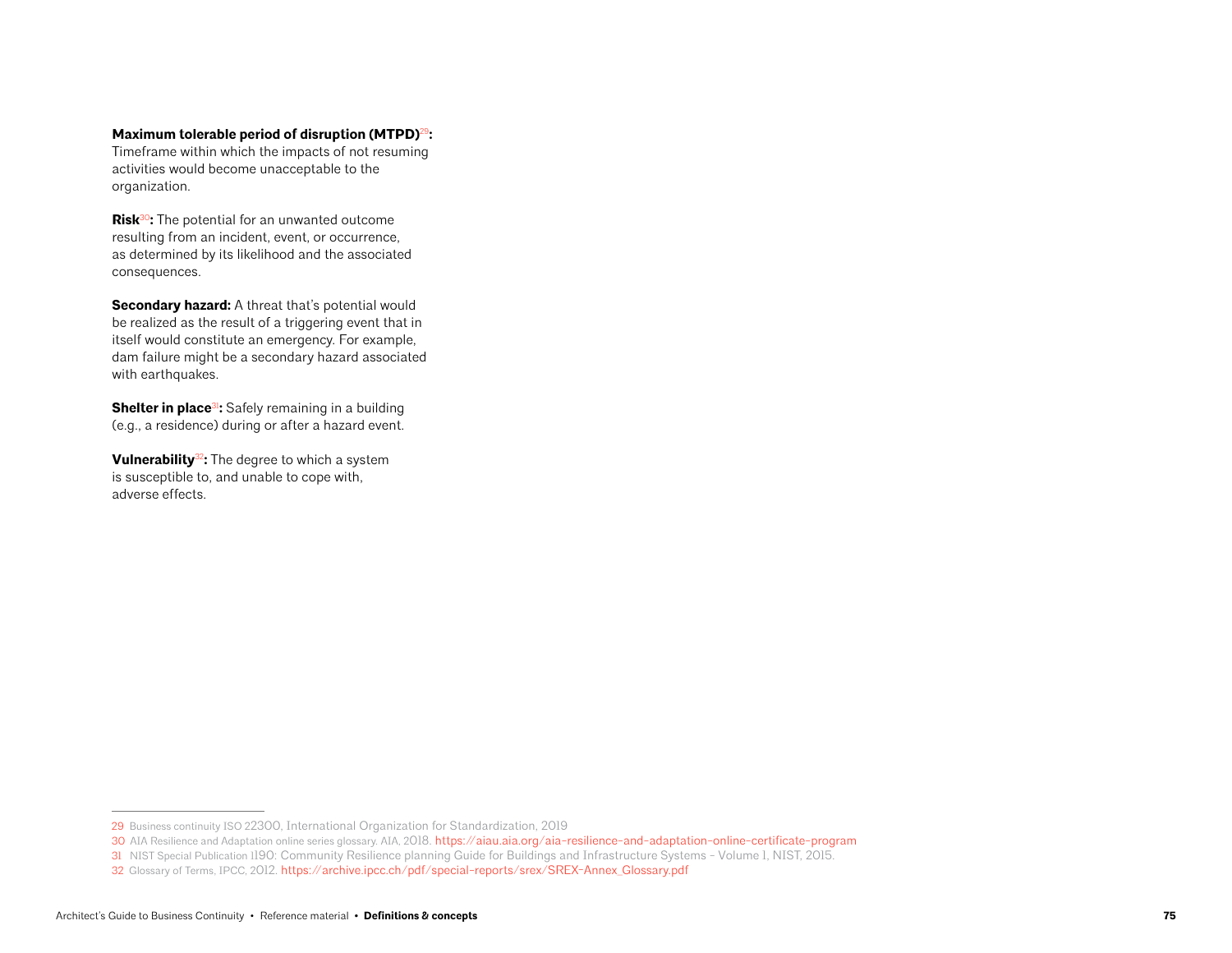# **Resources**

### **Business continuity planning**

- [IBHS Open for Business \(2013\).](https://disastersafety.org/business-protection/ofb-ez/) Customizable worksheets for documenting employee, consultant, client, and vendor contact information as well as IT equipment.
- [Ready.gov/business.](https://www.ready.gov/business) Recommendations for business continuity development, implementation, and training.
- [Leadership in Times of Crisis. A toolkit for economic recovery and resiliency](https://restoreyoureconomy.org/clientuploads/2015/03/IEDC-Leadership-in-Times-of-Crisis-Toolkit.pdf)  [\(2015\).](https://restoreyoureconomy.org/clientuploads/2015/03/IEDC-Leadership-in-Times-of-Crisis-Toolkit.pdf) Resources Appendix, Resource 2: Critical Business Functions, pp. 287–288, assists in the identification of core business functions.
- [National Fire Protection Association \(NFPA\) 1600.](https://www.nfpa.org/codes-and-standards/all-codes-and-standards/list-of-codes-and-standards/detail?code=1600) Standard on disaster/ emergency management and business continuity programs. Covers cyberthreats, terrorist attacks, and natural disasters. Details the process of risk assessment, business impact analysis, and planning.
- [International Standards Organization \(ISO\) 22301](https://www.iso.org/standard/75106.html). This publication covers security and resilience, business continuity management systems, and requirements. Specifies "requirements to implement, maintain and improve a management system to protect against, reduce the likelihood of occurrence, prepare for, respond to, and recover from disruptions when they arise."
- [International Standards Organization \(ISO\) 31000.](https://www.iso.org/iso-31000-risk-management.html) This publication provides principles, a framework and a process for managing risk; including risk assessment techniques.
- [Supply Chain Climate Risk Management Framework](https://sftool.gov/plan/556/supply-chain-climate-risk-management-framework). This tool from the U.S. General Services Administration can help firms evaluate the products or services they rely on and the impact disruption of those supply chains may have on their business. The Self-Assessment Questionnaire and Companion Workbook are especially recommended.
- *Weathering the Next Storm: A Closer Look at Business Resilience*. This report provides an in-depth look at the ways a wide range of multinational companies are preparing for climate change.
- [IBHS EZ-PREP](https://disastersafety.org/business-protection/ez-prep/). Customizable worksheet with actions and tasks organized chronologically for use when advanced warning of an extreme weather event such as a hurricane or a severe storm front is expected. This tool walks users through what should be done in the off-season, five days before, 72 hours before, 24–48 hours before, during and immediately after the hazard event, and during the recovery process.

### **Financial and professional risk management**

- [AIA Trust.](https://www.theaiatrust.com/) Insurance products and information.
- Risk Management. Free practice resources for AIA members.
- [Task Force on Climate-Related Financial Disclosure](https://www.fsb-tcfd.org/). This is designed for large business that have to or want to understand financial risk, but the concepts and categories are useful for all businesses.

### **Hazard risk analysis**

- [FEMA Hazard Mitigation Plan Status.](https://fema.maps.arcgis.com/apps/webappviewer/index.html?id=ec2fb023df744cf480da89539338c386) An interactive portal that catalogs State Hazard Mitigation Plans.
- [FEMA State Hazard Mitigation Officers](https://www.fema.gov/grants/mitigation/state-contacts). Contact the State Hazard Mitigation Officer with questions about the State's Hazard Mitigation Plan.
- [Fourth National Climate Assessment.](https://nca2018.globalchange.gov/) Includes regional climate risks.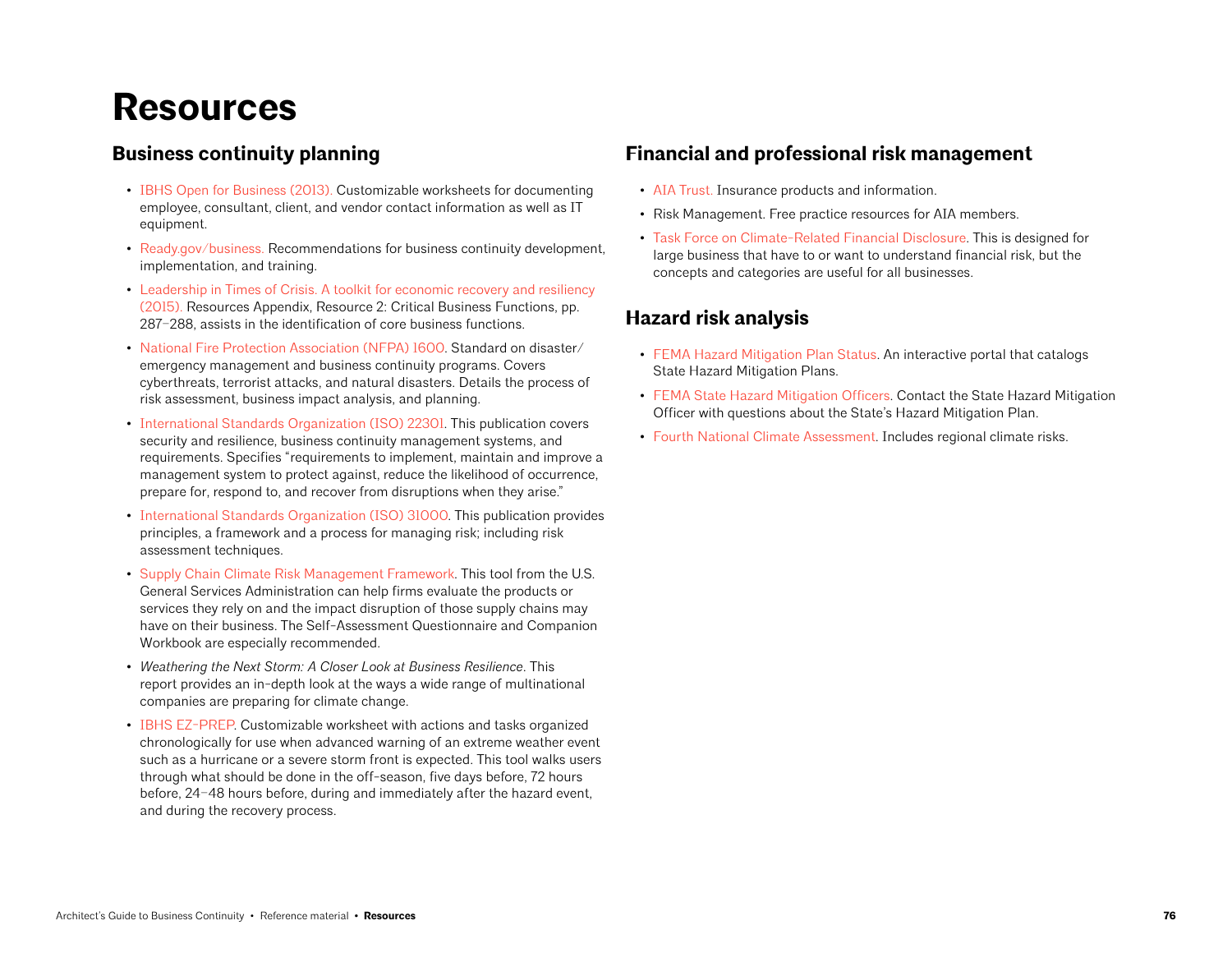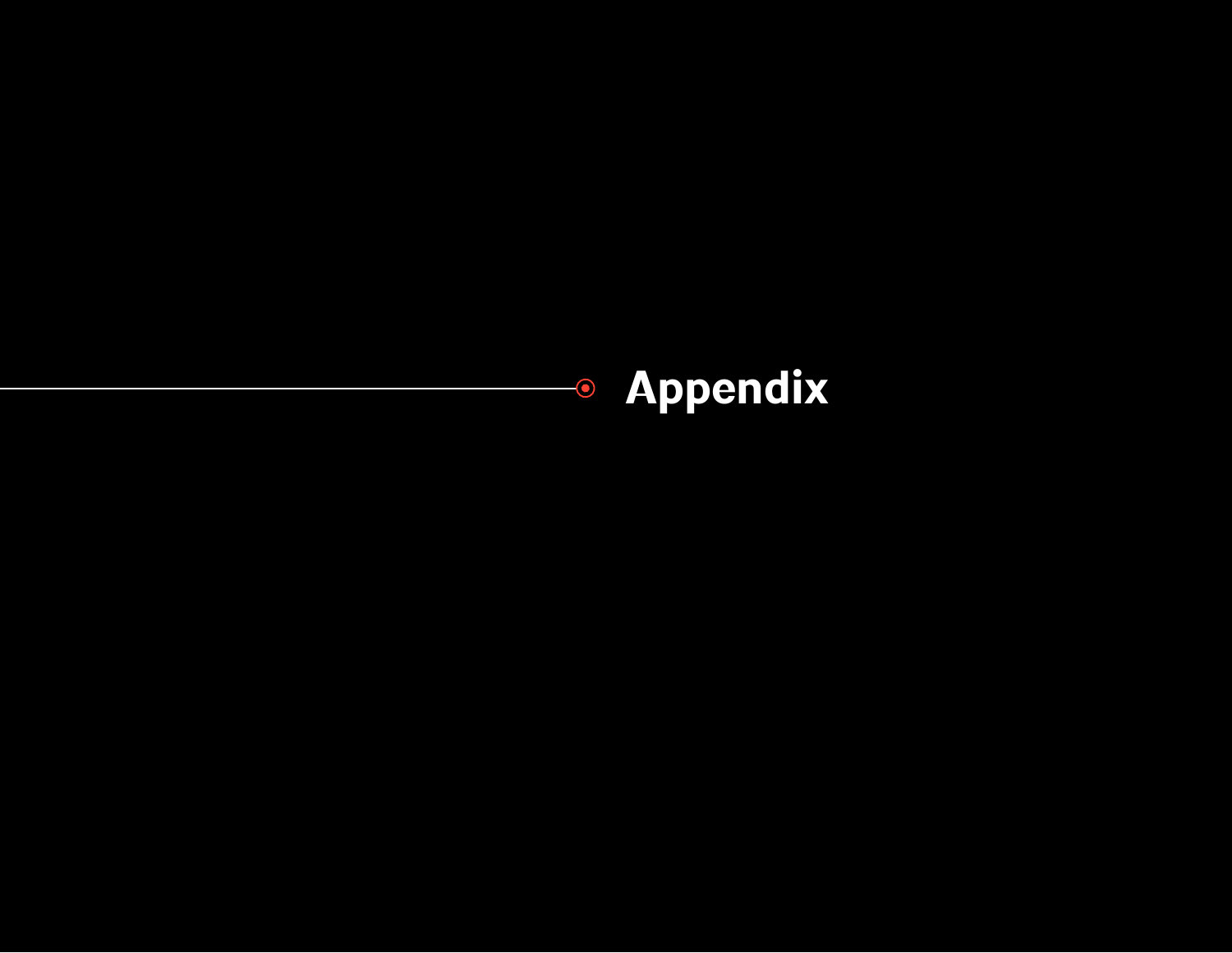## Worksheet 1a: Staff inventory

| Role | Name | Phone $#$ | Email | <b>Key responsibilities</b> | Additional<br>competencies | Responsibilities during a disruption |
|------|------|-----------|-------|-----------------------------|----------------------------|--------------------------------------|
|      |      |           |       |                             |                            |                                      |
|      |      |           |       |                             |                            |                                      |
|      |      |           |       |                             |                            |                                      |
|      |      |           |       |                             |                            |                                      |
|      |      |           |       |                             |                            |                                      |
|      |      |           |       |                             |                            |                                      |

# Worksheet 1b: Workplace inventory

| Location | <b>Frequency of use</b> | Infrastructure |
|----------|-------------------------|----------------|
|          |                         |                |
|          |                         |                |
|          |                         |                |
|          |                         |                |
|          |                         |                |
|          |                         |                |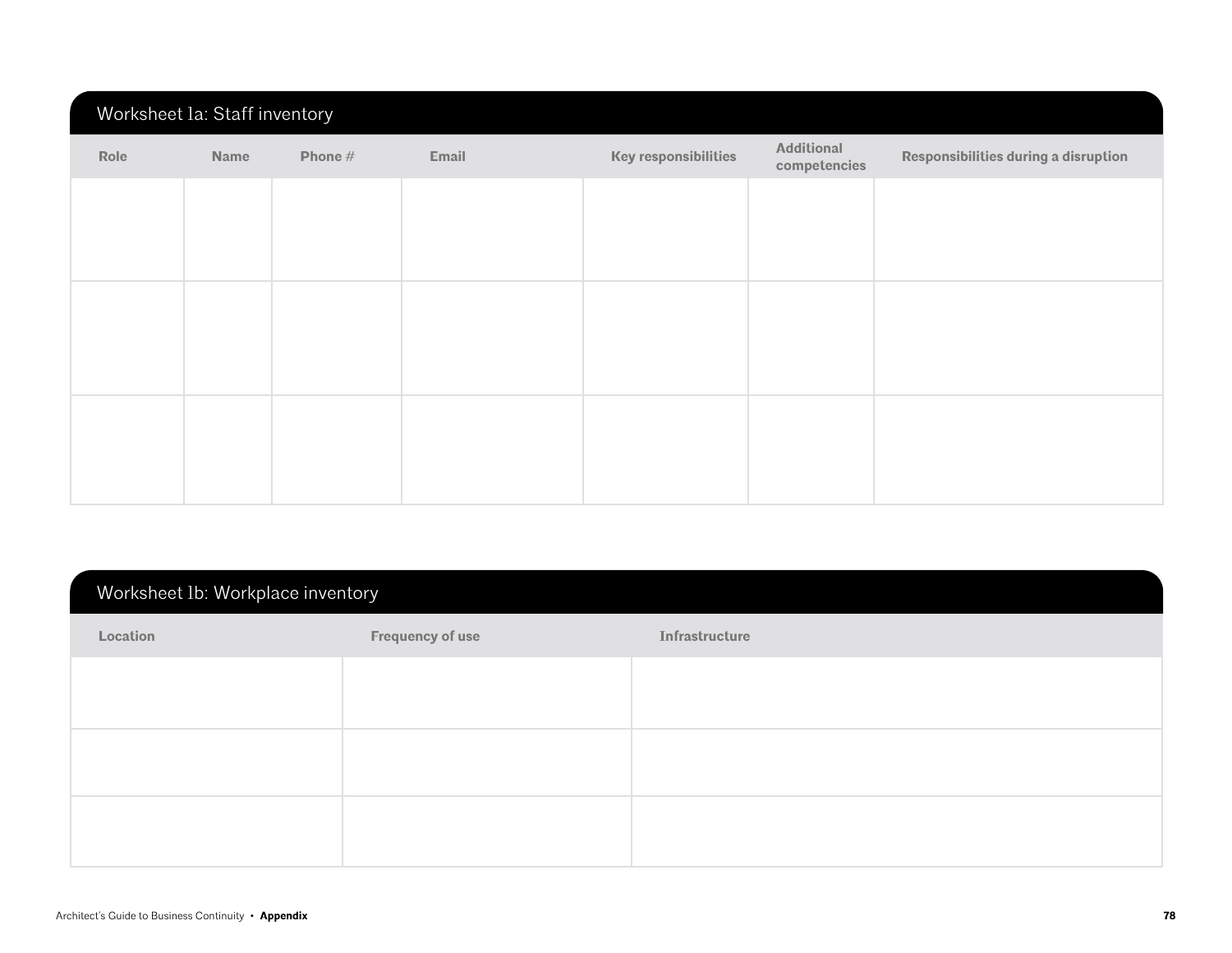# Worksheet 1c: Technology (hardware) inventory

| Location | Desc. | Qty | Lease or<br>purchased | If leased,<br>renewal<br>terms | Capacity<br>(storeage/speed) | Year<br>purchased | Anticipated<br>replacement<br>month/year | Loaded<br>software | Importance | Redundancy |
|----------|-------|-----|-----------------------|--------------------------------|------------------------------|-------------------|------------------------------------------|--------------------|------------|------------|
|          |       |     |                       |                                |                              |                   |                                          |                    |            |            |
|          |       |     |                       |                                |                              |                   |                                          |                    |            |            |
|          |       |     |                       |                                |                              |                   |                                          |                    |            |            |
|          |       |     |                       |                                |                              |                   |                                          |                    |            |            |
|          |       |     |                       |                                |                              |                   |                                          |                    |            |            |
|          |       |     |                       |                                |                              |                   |                                          |                    |            |            |
|          |       |     |                       |                                |                              |                   |                                          |                    |            |            |
|          |       |     |                       |                                |                              |                   |                                          |                    |            |            |
|          |       |     |                       |                                |                              |                   |                                          |                    |            |            |
|          |       |     |                       |                                |                              |                   |                                          |                    |            |            |
|          |       |     |                       |                                |                              |                   |                                          |                    |            |            |
|          |       |     |                       |                                |                              |                   |                                          |                    |            |            |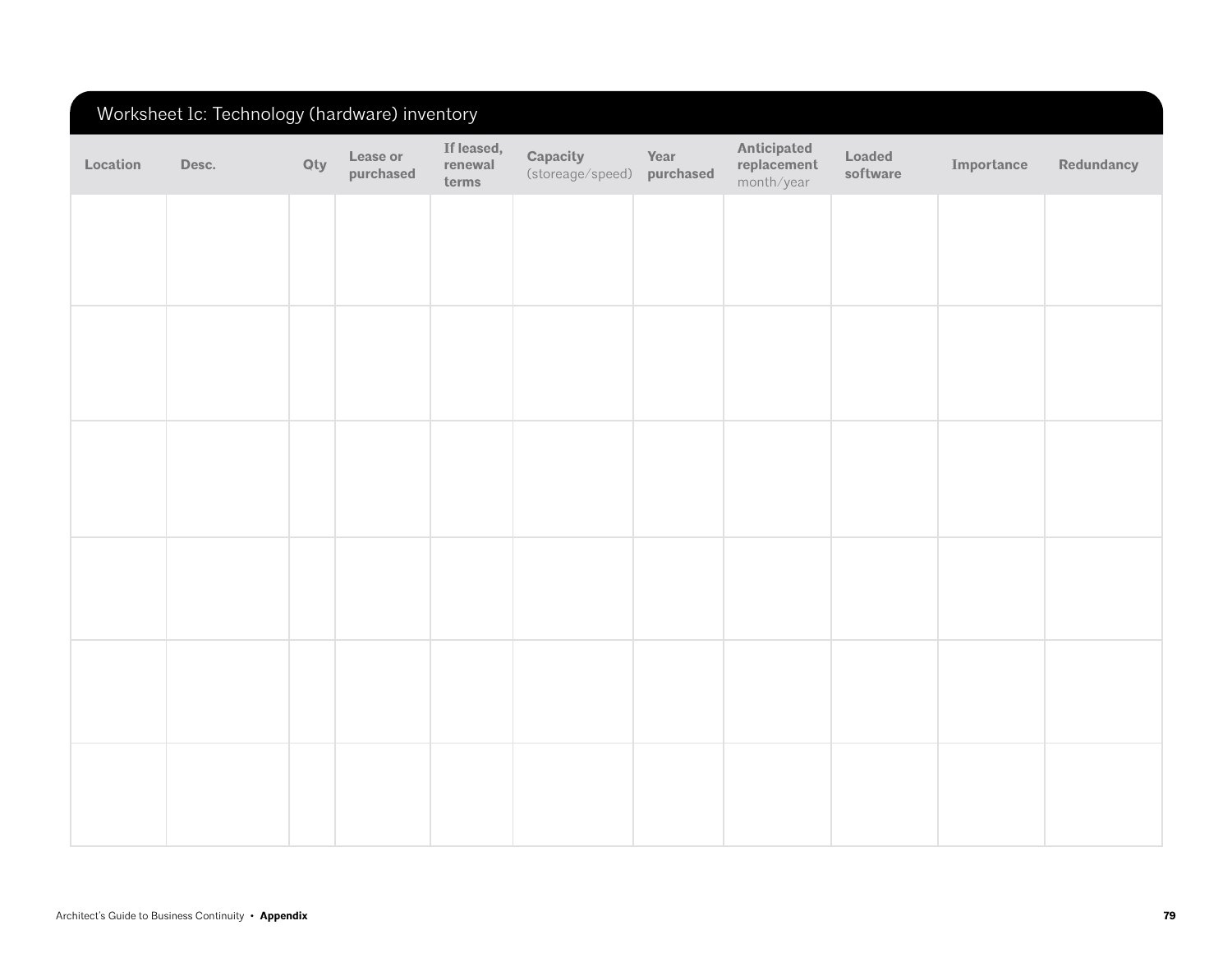|             | Worksheet Id: Technology (software) inventory |                                              |                                        |                                 |            |            |  |  |  |  |
|-------------|-----------------------------------------------|----------------------------------------------|----------------------------------------|---------------------------------|------------|------------|--|--|--|--|
| <b>Name</b> | Subscription or<br>purchased                  | $#$ of subscriptions<br>used $/\#$ available | Firm function or activity<br>supported | <b>Hardware</b><br>requirements | Importance | Redundancy |  |  |  |  |
|             |                                               |                                              |                                        |                                 |            |            |  |  |  |  |
|             |                                               |                                              |                                        |                                 |            |            |  |  |  |  |
|             |                                               |                                              |                                        |                                 |            |            |  |  |  |  |
|             |                                               |                                              |                                        |                                 |            |            |  |  |  |  |

| Worksheet le: Vendor inventory |         |                 |                        |          |                                |                 |          |  |  |
|--------------------------------|---------|-----------------|------------------------|----------|--------------------------------|-----------------|----------|--|--|
| <b>Service</b>                 | Company | <b>POC Name</b> | <b>Phone number(s)</b> | Email(s) | <b>Alternate</b><br><b>POC</b> | Phone number(s) | Email(s) |  |  |
|                                |         |                 |                        |          |                                |                 |          |  |  |
|                                |         |                 |                        |          |                                |                 |          |  |  |
|                                |         |                 |                        |          |                                |                 |          |  |  |

|                | Worksheet If: Project team inventory |                 |                 |          |                         |                 |          |  |
|----------------|--------------------------------------|-----------------|-----------------|----------|-------------------------|-----------------|----------|--|
| <b>Service</b> | Company                              | <b>POC Name</b> | Phone number(s) | Email(s) | Alternate<br><b>POC</b> | Phone number(s) | Email(s) |  |
| Project name:  |                                      |                 |                 |          |                         |                 |          |  |
|                |                                      |                 |                 |          |                         |                 |          |  |
|                |                                      |                 |                 |          |                         |                 |          |  |
|                |                                      |                 |                 |          |                         |                 |          |  |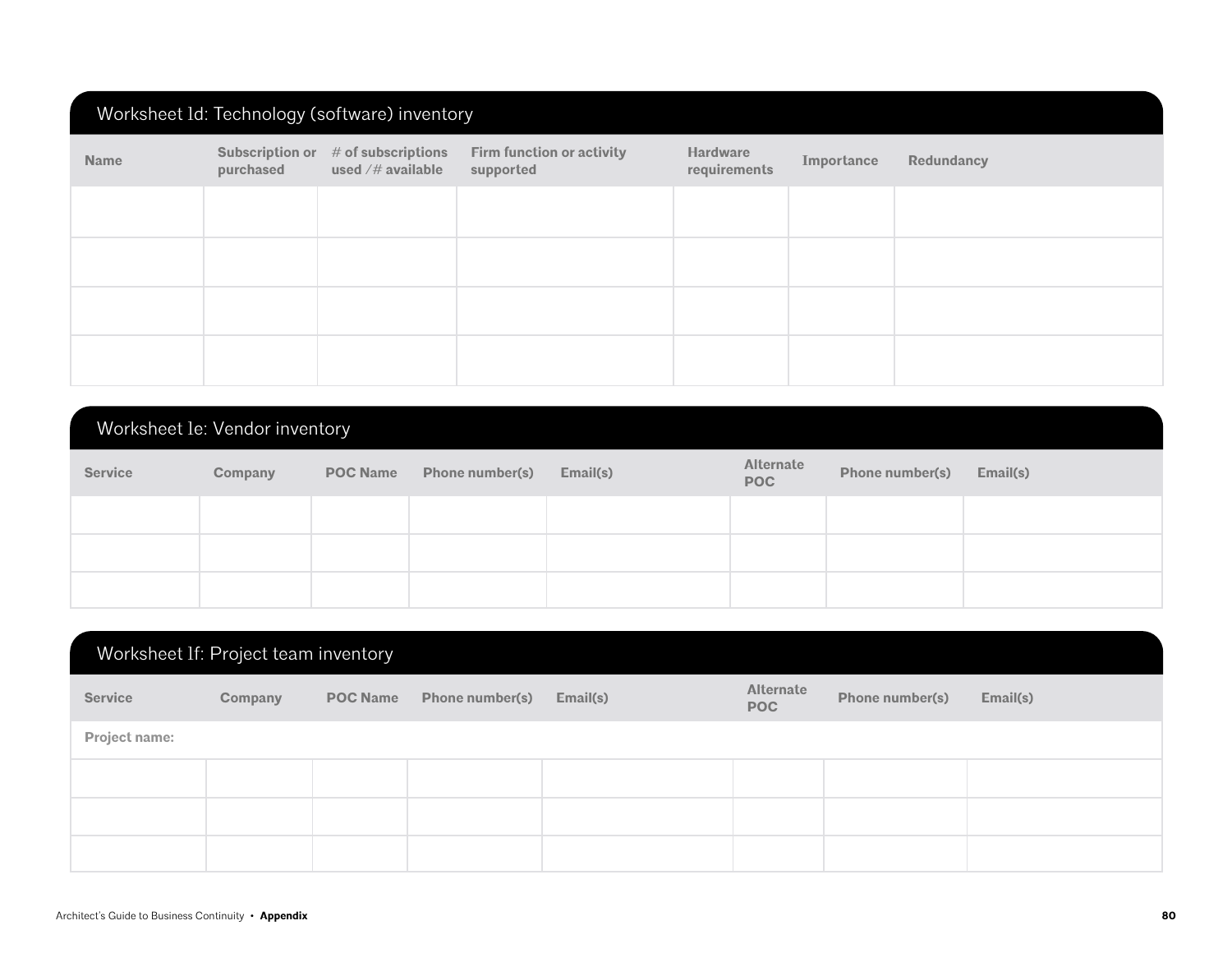# **Worksheet 2:** Business impact analysis

| <b>FIRM FUNCTION</b>                                                                                                                   | <b>ACTIVITY INVENTORY</b>                                                                                                                                                                                                                                                                                                                                                                                         | <b>ANALYSIS</b>                                                                                                                                                             |                                                                                                                                                                                                                     |
|----------------------------------------------------------------------------------------------------------------------------------------|-------------------------------------------------------------------------------------------------------------------------------------------------------------------------------------------------------------------------------------------------------------------------------------------------------------------------------------------------------------------------------------------------------------------|-----------------------------------------------------------------------------------------------------------------------------------------------------------------------------|---------------------------------------------------------------------------------------------------------------------------------------------------------------------------------------------------------------------|
| Identify the firm function. There will<br>be one Worksheet 2: Business Impact<br>Analysis per firm functional area.                    | Identify key activities that the firm<br>must perform. What are the associated<br>regular tasks? There may be multiple<br>activities per firm function. Include<br>the activity name as well as a brief<br>description of the activity, including<br>its confines and overlaps with other<br>activities. The description will help<br>avoid confusion when these worksheets<br>are referenced after a disruption. | <b>1.</b> Identify direct and indirect<br>impacts of not being able to<br>perform a business activity: What<br>are the financial, legal, brand, and<br>operational impacts? | 2. Determine the Recovery Time<br>Objective (RTO) and associated<br>drivers. The RTO should be less<br>than the maximum tolerable period<br>of disruption (MTPD). For drivers,<br>describe the influencing factors. |
| $\Box$ Contracts & agreements                                                                                                          | Design project management<br>□                                                                                                                                                                                                                                                                                                                                                                                    | $\Box$<br>Facilities management                                                                                                                                             | □<br>Financial management                                                                                                                                                                                           |
| $\Box$ Human resources                                                                                                                 | $\Box$<br>Marketing & business development                                                                                                                                                                                                                                                                                                                                                                        | Technology<br>$\Box$                                                                                                                                                        | □<br>Other <sub>____________________</sub>                                                                                                                                                                          |
| <b>ACTIVITY NAME:</b><br>Short title to identify the activity                                                                          |                                                                                                                                                                                                                                                                                                                                                                                                                   | <b>ACTIVITY DESCRIPTION:</b><br>Short description to identify the activity                                                                                                  |                                                                                                                                                                                                                     |
| <b>FINANCIAL IMPACT</b>                                                                                                                | <b>LEGAL IMPACT</b>                                                                                                                                                                                                                                                                                                                                                                                               | <b>BRAND IMPACT</b>                                                                                                                                                         | <b>OPERATIONAL IMPACT</b>                                                                                                                                                                                           |
| High: Disruption could<br>bankrupt the firm                                                                                            | $\Box$ High: Disruption could cause a<br>claim against the firm or result in                                                                                                                                                                                                                                                                                                                                      | $\Box$ High: Firm loses current and<br>future clients                                                                                                                       | $\Box$ High: Disruption could<br>significantly impact the majority                                                                                                                                                  |
| $\Box$ Medium: Disruption may                                                                                                          | penalties due to violation of law                                                                                                                                                                                                                                                                                                                                                                                 | $\Box$ Medium: Firm's trust and capability                                                                                                                                  | of required firm operations                                                                                                                                                                                         |
| require firm to rely on reserves<br>in order to meet goals                                                                             | $\Box$ Medium: Disruption is less likely<br>to result in a claim or lawsuit                                                                                                                                                                                                                                                                                                                                       | could be seriously questioned by<br>current and future clients                                                                                                              | $\Box$ Medium: Disruption could limit many,<br>but not all, required firm operations                                                                                                                                |
| $\Box$ Low: Disruption may reduce<br>amount of on-hand capital                                                                         | $\Box$ Low: Disruption is unlikely to<br>result in a claim or lawsuit                                                                                                                                                                                                                                                                                                                                             | $\Box$ Low: Firm's services are<br>perceived to be normal                                                                                                                   | $\Box$ Low: Required operations are<br>minimally disrupted                                                                                                                                                          |
| <b>RECOVERY TIME OBJECTIVE:</b><br>When must critical work be resumed<br>for this activity after a disruption (and<br>before the MTPD) | <b>RECOVERY TIME DRIVERS:</b><br>What is driving the recovery time objective?                                                                                                                                                                                                                                                                                                                                     |                                                                                                                                                                             |                                                                                                                                                                                                                     |
| $\Box$ Same day<br>$\Box$ Next Day                                                                                                     |                                                                                                                                                                                                                                                                                                                                                                                                                   |                                                                                                                                                                             |                                                                                                                                                                                                                     |
| $\Box$ Next week<br>$\Box$ This week                                                                                                   |                                                                                                                                                                                                                                                                                                                                                                                                                   |                                                                                                                                                                             |                                                                                                                                                                                                                     |
| $\Box$ 2+ weeks                                                                                                                        |                                                                                                                                                                                                                                                                                                                                                                                                                   |                                                                                                                                                                             |                                                                                                                                                                                                                     |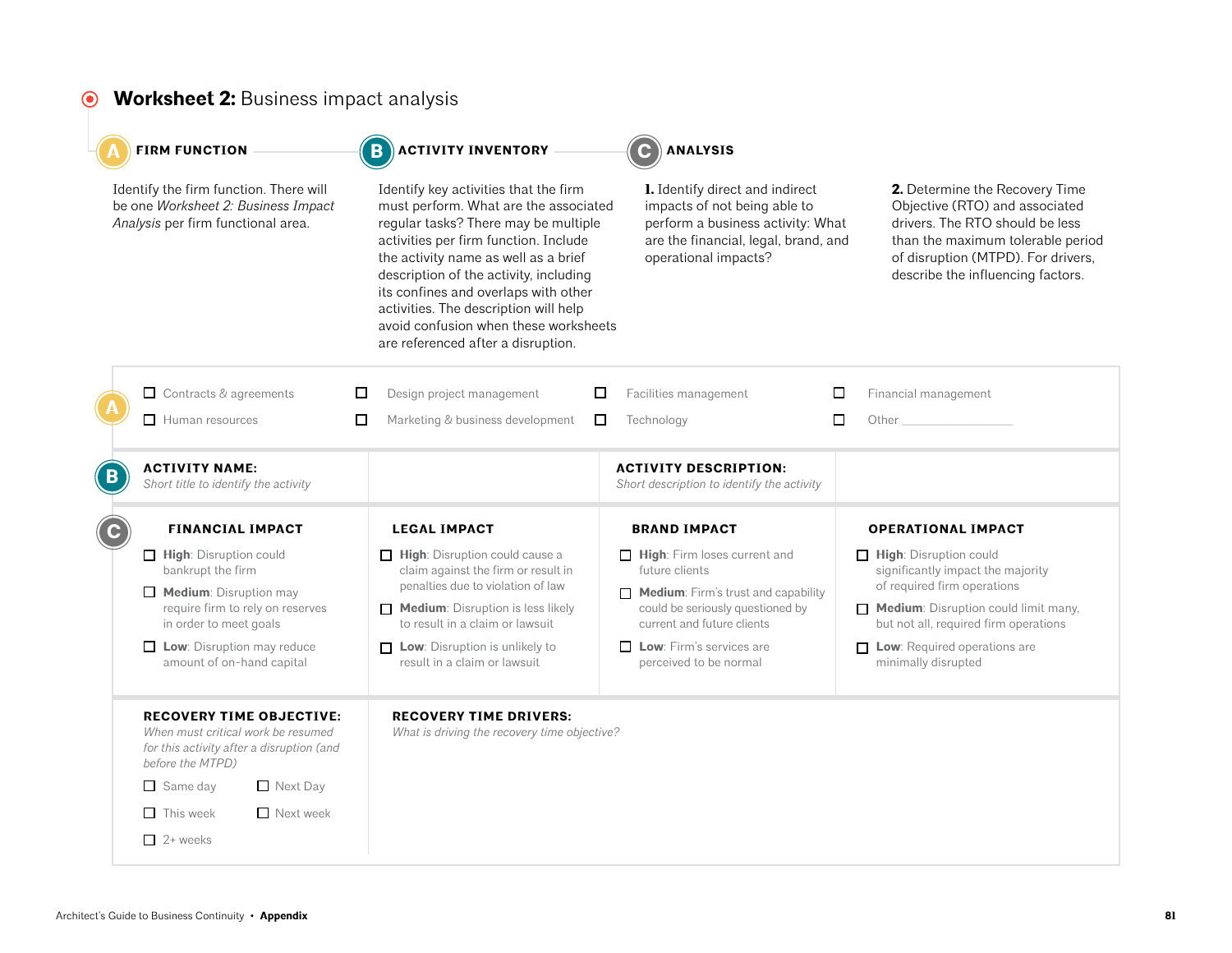### **Worksheet 3a:** Recovery time objective = Same day

Start with all activities that have SAME DAY RECOVERY TIME OBJECTIVE (RTO), from step 2. For each activity select the most viable strategies for the resumption of each required resource (staff, workplace, technology, collaborator) within the RTO.

**B**

How long is each strategy viable? Can you suspend the activity for a number of days, weeks or months? Provide the estimated duration that a selected strategy can be sustained. Is it able to be sustained for days (D), weeks (W), or for months (M)?

#### **A A A A A C C STRATEGIES C C SOLUTIONS CONTIONAL PLANNING**

|             | <b>FIRM FUNCTION:</b>                                                                                                                                                                                                                                                                                                                                                                                                            |                                                                                                                                                                                                                                                                                                                                                                                                       | <b>PROCESS:</b>                                                                                                                                                                                                                                                                                                     |                                                                                                                                                                                                                                                                                                       |  |  |
|-------------|----------------------------------------------------------------------------------------------------------------------------------------------------------------------------------------------------------------------------------------------------------------------------------------------------------------------------------------------------------------------------------------------------------------------------------|-------------------------------------------------------------------------------------------------------------------------------------------------------------------------------------------------------------------------------------------------------------------------------------------------------------------------------------------------------------------------------------------------------|---------------------------------------------------------------------------------------------------------------------------------------------------------------------------------------------------------------------------------------------------------------------------------------------------------------------|-------------------------------------------------------------------------------------------------------------------------------------------------------------------------------------------------------------------------------------------------------------------------------------------------------|--|--|
|             | <b>STAFF</b><br>Strategies to accommodate this<br>activity should the current staff who<br>normally perform the activity become<br>unavailable.                                                                                                                                                                                                                                                                                  | <b>WORKPLACE</b><br>Strategies that accommodate<br>this activity should the current<br>workplace(s) become unavailable.                                                                                                                                                                                                                                                                               | <b>TECHNOLOGY</b><br>Strategies to accommodate this<br>activity should the current technology<br>become unavailable.                                                                                                                                                                                                | <b>COLLABORATOR</b><br>Strategies that accommodate this<br>activity should the current vendor/<br>partner/consultant service providers<br>become unavailable.                                                                                                                                         |  |  |
| $\mathbf B$ | (D) days, (W) weeks, (M) months<br>D W M                                                                                                                                                                                                                                                                                                                                                                                         | D W M                                                                                                                                                                                                                                                                                                                                                                                                 | D W M                                                                                                                                                                                                                                                                                                               | D W M                                                                                                                                                                                                                                                                                                 |  |  |
|             | $\Box$ Transfer work internally                                                                                                                                                                                                                                                                                                                                                                                                  | $\Box$ Work from home                                                                                                                                                                                                                                                                                                                                                                                 | Manual workaround                                                                                                                                                                                                                                                                                                   | $\Box$ Alternate supplier/partner                                                                                                                                                                                                                                                                     |  |  |
|             | Transfer work externally<br>П                                                                                                                                                                                                                                                                                                                                                                                                    | $\Box$ Alternate facility                                                                                                                                                                                                                                                                                                                                                                             | Leverage alternate system<br>П                                                                                                                                                                                                                                                                                      | $\Box$ Perform internally                                                                                                                                                                                                                                                                             |  |  |
|             | Suspend activity<br>$\Box$                                                                                                                                                                                                                                                                                                                                                                                                       | $\Box$ Suspend activity                                                                                                                                                                                                                                                                                                                                                                               | Suspend activity<br>П                                                                                                                                                                                                                                                                                               | $\Box$ Suspend activity                                                                                                                                                                                                                                                                               |  |  |
|             | $\Box$ Other:                                                                                                                                                                                                                                                                                                                                                                                                                    | $\Box$ Other:                                                                                                                                                                                                                                                                                                                                                                                         | Other:<br>$\Box$                                                                                                                                                                                                                                                                                                    | $\Box$ Other:                                                                                                                                                                                                                                                                                         |  |  |
| ( C         | Use the following to help define your solution:                                                                                                                                                                                                                                                                                                                                                                                  |                                                                                                                                                                                                                                                                                                                                                                                                       |                                                                                                                                                                                                                                                                                                                     |                                                                                                                                                                                                                                                                                                       |  |  |
|             | Who will the work be transferred to (internal and<br>external), and what is their contact information?<br>How do they know what work they are to perform<br>and when? Who will be directing and monitoring the<br>work? Under what conditions will it be necessary<br>to suspend this activity, and who makes this<br>determination? Would this activity be forced to stop<br>if any individual staff member became unavailable? | Are staff adequately equipped to work from home<br>for months? Under what conditions will it be<br>necessary to work from home and who makes this<br>determination? What preparations are required<br>for this transition? Is there anything that must be<br>picked up from the office or offsite storage location<br>to transition to work from home? How will work be<br>coordinated if co-located? | What hardware, systems, and applications are used<br>to perform this activity? Who has the authority to<br>institute a manual process for this activity? Under<br>what conditions will it be necessary to obtain an<br>alternate system or resource? Are the procedures<br>documented and well understood by staff? | Who performs this activity normally? Under what<br>conditions will it be necessary to suspend this<br>activity and who makes this determination? Is<br>there a list of potential alternate partners and<br>their capabilities? What is the process to make the<br>necessary supplier/partner changes? |  |  |
|             |                                                                                                                                                                                                                                                                                                                                                                                                                                  |                                                                                                                                                                                                                                                                                                                                                                                                       |                                                                                                                                                                                                                                                                                                                     |                                                                                                                                                                                                                                                                                                       |  |  |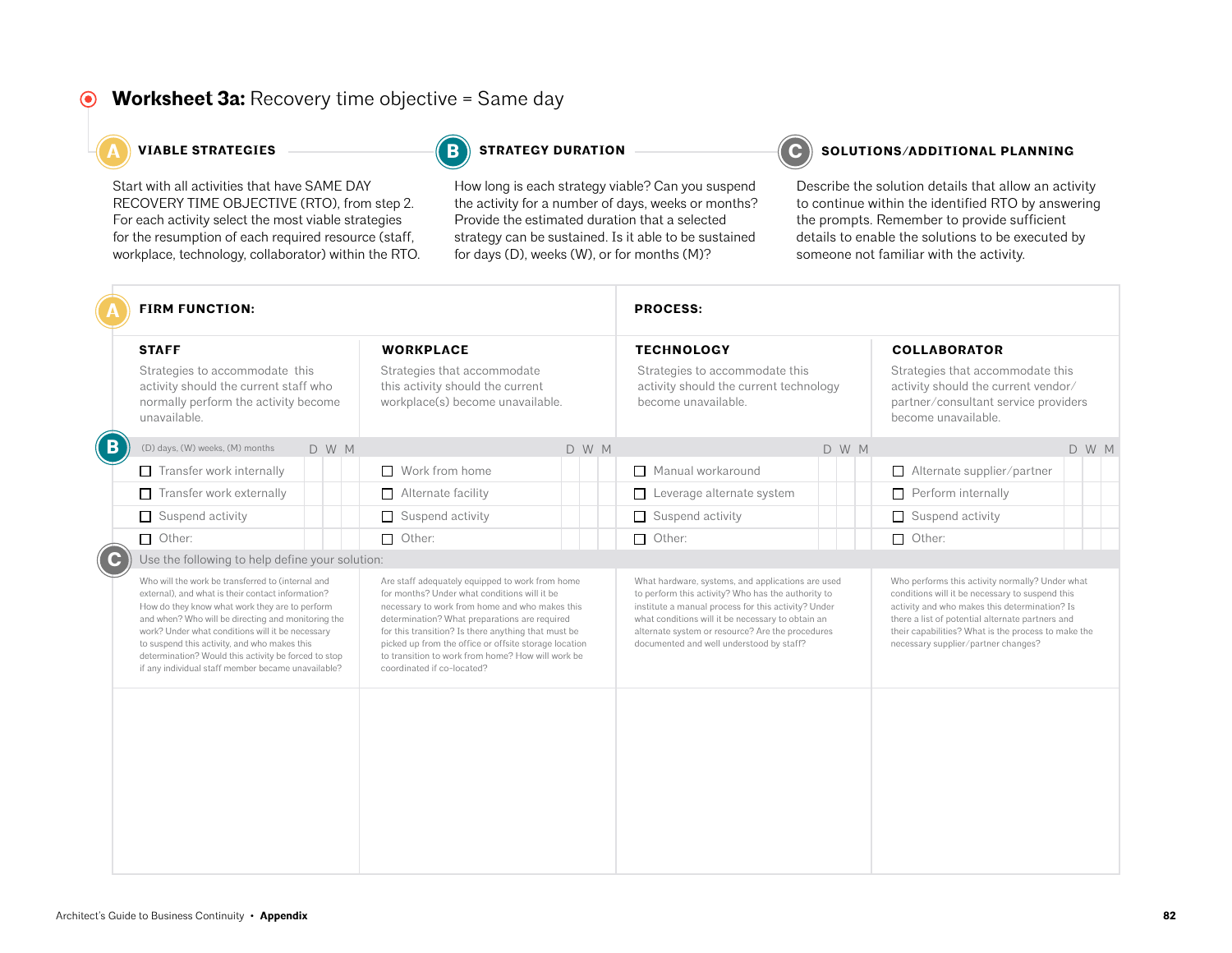### **Worksheet 3b:** Recovery time objective = Next day

Start with all activities that have NEXT DAY RECOVERY TIME OBJECTIVE (RTO), from step 2. For each activity select the most viable strategies for the resumption of each required resource (staff, workplace, technology, collaborator) within the RTO.

**B**

How long is each strategy viable? Can you suspend the activity for a number of days, weeks or months? Provide the estimated duration that a selected strategy can be sustained. Is it able to be sustained for days (D), weeks (W), or for months (M)?

#### **A A A A A C C STRATEGIES C C SOLUTIONS/ADDITIONAL PLANNING**

|                | <b>FIRM FUNCTION:</b>                                                                                                                                                                                                                                                                                                                                                                                                            |                                                                                                                                                                                                                                                                                                                                                                                                       | <b>PROCESS:</b>                                                                                                                                                                                                                                                                                                     |                                                                                                                                                                                                                                                                                                       |
|----------------|----------------------------------------------------------------------------------------------------------------------------------------------------------------------------------------------------------------------------------------------------------------------------------------------------------------------------------------------------------------------------------------------------------------------------------|-------------------------------------------------------------------------------------------------------------------------------------------------------------------------------------------------------------------------------------------------------------------------------------------------------------------------------------------------------------------------------------------------------|---------------------------------------------------------------------------------------------------------------------------------------------------------------------------------------------------------------------------------------------------------------------------------------------------------------------|-------------------------------------------------------------------------------------------------------------------------------------------------------------------------------------------------------------------------------------------------------------------------------------------------------|
|                | <b>STAFF</b><br>Strategies to accommodate this<br>activity should the current staff who<br>normally perform the activity become<br>unavailable.                                                                                                                                                                                                                                                                                  | <b>WORKPLACE</b><br>Strategies that accommodate<br>this activity should the current<br>workplace(s) become unavailable.                                                                                                                                                                                                                                                                               | <b>TECHNOLOGY</b><br>Strategies to accommodate this<br>activity should the current technology<br>become unavailable.                                                                                                                                                                                                | <b>COLLABORATOR</b><br>Strategies that accommodate this<br>activity should the current vendor/<br>partner/consultant service providers<br>become unavailable.                                                                                                                                         |
| $\overline{B}$ | (D) days, (W) weeks, (M) months<br>D W M                                                                                                                                                                                                                                                                                                                                                                                         | D W M                                                                                                                                                                                                                                                                                                                                                                                                 | D W M                                                                                                                                                                                                                                                                                                               | D W M                                                                                                                                                                                                                                                                                                 |
|                | $\Box$ Transfer work internally                                                                                                                                                                                                                                                                                                                                                                                                  | $\Box$ Work from home                                                                                                                                                                                                                                                                                                                                                                                 | Manual workaround                                                                                                                                                                                                                                                                                                   | $\Box$ Alternate supplier/partner                                                                                                                                                                                                                                                                     |
|                | Transfer work externally<br>$\Box$                                                                                                                                                                                                                                                                                                                                                                                               | $\Box$ Alternate facility                                                                                                                                                                                                                                                                                                                                                                             | Leverage alternate system<br>$\Box$                                                                                                                                                                                                                                                                                 | $\Box$ Perform internally                                                                                                                                                                                                                                                                             |
|                | Suspend activity<br>$\Box$                                                                                                                                                                                                                                                                                                                                                                                                       | $\Box$ Suspend activity                                                                                                                                                                                                                                                                                                                                                                               | $\Box$ Suspend activity                                                                                                                                                                                                                                                                                             | $\Box$ Suspend activity                                                                                                                                                                                                                                                                               |
|                | $\Box$ Other:                                                                                                                                                                                                                                                                                                                                                                                                                    | $\Box$ Other:                                                                                                                                                                                                                                                                                                                                                                                         | $\Box$ Other:                                                                                                                                                                                                                                                                                                       | $\Box$ Other:                                                                                                                                                                                                                                                                                         |
| ( C            | Use the following to help define your solution:                                                                                                                                                                                                                                                                                                                                                                                  |                                                                                                                                                                                                                                                                                                                                                                                                       |                                                                                                                                                                                                                                                                                                                     |                                                                                                                                                                                                                                                                                                       |
|                | Who will the work be transferred to (internal and<br>external), and what is their contact information?<br>How do they know what work they are to perform<br>and when? Who will be directing and monitoring the<br>work? Under what conditions will it be necessary<br>to suspend this activity, and who makes this<br>determination? Would this activity be forced to stop<br>if any individual staff member became unavailable? | Are staff adequately equipped to work from home<br>for months? Under what conditions will it be<br>necessary to work from home and who makes this<br>determination? What preparations are required<br>for this transition? Is there anything that must be<br>picked up from the office or offsite storage location<br>to transition to work from home? How will work be<br>coordinated if co-located? | What hardware, systems, and applications are used<br>to perform this activity? Who has the authority to<br>institute a manual process for this activity? Under<br>what conditions will it be necessary to obtain an<br>alternate system or resource? Are the procedures<br>documented and well understood by staff? | Who performs this activity normally? Under what<br>conditions will it be necessary to suspend this<br>activity and who makes this determination? Is<br>there a list of potential alternate partners and<br>their capabilities? What is the process to make the<br>necessary supplier/partner changes? |
|                |                                                                                                                                                                                                                                                                                                                                                                                                                                  |                                                                                                                                                                                                                                                                                                                                                                                                       |                                                                                                                                                                                                                                                                                                                     |                                                                                                                                                                                                                                                                                                       |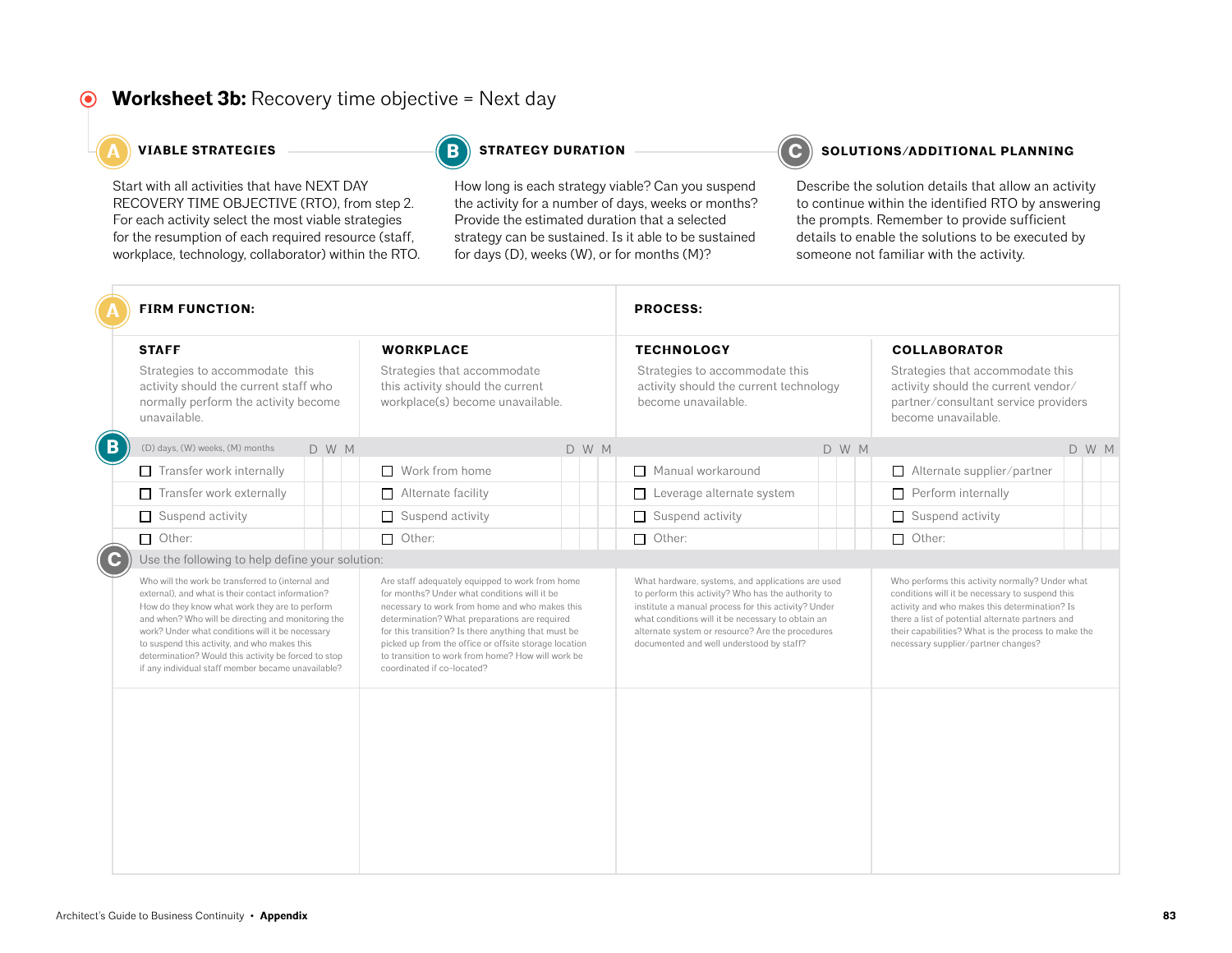### **Worksheet 3c:** Recovery time objective = This week

Identify all activities that have THIS WEEK RECOVERY TIME OBJECTIVE (RTO), from step 2. For each activity select the most viable strategies for the resumption of each required resource (staff, workplace, technology, collaborator) within the RTO.

**B**

How long is each strategy viable? Can you suspend the activity for a number of days, weeks or months? Provide the estimated duration that a selected strategy can be sustained. Is it able to be sustained for days (D), weeks (W), or for months (M)?

#### **A A A A C C STRATEGIES STRATEGY DURATION C C SOLUTIONS/ADDITIONAL PLANNING**

|                | <b>FIRM FUNCTION:</b>                                                                                                                                                                                                                                                                                                                                                                                                            |                                                                                                                                                                                                                                                                                                                                                                                                       | <b>PROCESS:</b>                                                                                                                                                                                                                                                                                                     |                                                                                                                                                                                                                                                                                                       |
|----------------|----------------------------------------------------------------------------------------------------------------------------------------------------------------------------------------------------------------------------------------------------------------------------------------------------------------------------------------------------------------------------------------------------------------------------------|-------------------------------------------------------------------------------------------------------------------------------------------------------------------------------------------------------------------------------------------------------------------------------------------------------------------------------------------------------------------------------------------------------|---------------------------------------------------------------------------------------------------------------------------------------------------------------------------------------------------------------------------------------------------------------------------------------------------------------------|-------------------------------------------------------------------------------------------------------------------------------------------------------------------------------------------------------------------------------------------------------------------------------------------------------|
|                | <b>STAFF</b><br>Strategies to accommodate this<br>activity should the current staff who<br>normally perform the activity become<br>unavailable.                                                                                                                                                                                                                                                                                  | <b>WORKPLACE</b><br>Strategies that accommodate<br>this activity should the current<br>workplace(s) become unavailable.                                                                                                                                                                                                                                                                               | <b>TECHNOLOGY</b><br>Strategies to accommodate this<br>activity should the current technology<br>become unavailable.                                                                                                                                                                                                | <b>COLLABORATOR</b><br>Strategies that accommodate this<br>activity should the current vendor/<br>partner/consultant service providers<br>become unavailable.                                                                                                                                         |
| $\overline{B}$ | (D) days, (W) weeks, (M) months<br>D W M                                                                                                                                                                                                                                                                                                                                                                                         | D W M                                                                                                                                                                                                                                                                                                                                                                                                 | D W M                                                                                                                                                                                                                                                                                                               | D W M                                                                                                                                                                                                                                                                                                 |
|                | $\Box$ Transfer work internally                                                                                                                                                                                                                                                                                                                                                                                                  | $\Box$ Work from home                                                                                                                                                                                                                                                                                                                                                                                 | Manual workaround                                                                                                                                                                                                                                                                                                   | $\Box$ Alternate supplier/partner                                                                                                                                                                                                                                                                     |
|                | Transfer work externally<br>$\Box$                                                                                                                                                                                                                                                                                                                                                                                               | $\Box$ Alternate facility                                                                                                                                                                                                                                                                                                                                                                             | Leverage alternate system<br>$\Box$                                                                                                                                                                                                                                                                                 | $\Box$ Perform internally                                                                                                                                                                                                                                                                             |
|                | Suspend activity<br>$\Box$                                                                                                                                                                                                                                                                                                                                                                                                       | $\Box$ Suspend activity                                                                                                                                                                                                                                                                                                                                                                               | $\Box$ Suspend activity                                                                                                                                                                                                                                                                                             | $\Box$ Suspend activity                                                                                                                                                                                                                                                                               |
|                | $\Box$ Other:                                                                                                                                                                                                                                                                                                                                                                                                                    | $\Box$ Other:                                                                                                                                                                                                                                                                                                                                                                                         | $\Box$ Other:                                                                                                                                                                                                                                                                                                       | $\Box$ Other:                                                                                                                                                                                                                                                                                         |
| ( C            | Use the following to help define your solution:                                                                                                                                                                                                                                                                                                                                                                                  |                                                                                                                                                                                                                                                                                                                                                                                                       |                                                                                                                                                                                                                                                                                                                     |                                                                                                                                                                                                                                                                                                       |
|                | Who will the work be transferred to (internal and<br>external), and what is their contact information?<br>How do they know what work they are to perform<br>and when? Who will be directing and monitoring the<br>work? Under what conditions will it be necessary<br>to suspend this activity, and who makes this<br>determination? Would this activity be forced to stop<br>if any individual staff member became unavailable? | Are staff adequately equipped to work from home<br>for months? Under what conditions will it be<br>necessary to work from home and who makes this<br>determination? What preparations are required<br>for this transition? Is there anything that must be<br>picked up from the office or offsite storage location<br>to transition to work from home? How will work be<br>coordinated if co-located? | What hardware, systems, and applications are used<br>to perform this activity? Who has the authority to<br>institute a manual process for this activity? Under<br>what conditions will it be necessary to obtain an<br>alternate system or resource? Are the procedures<br>documented and well understood by staff? | Who performs this activity normally? Under what<br>conditions will it be necessary to suspend this<br>activity and who makes this determination? Is<br>there a list of potential alternate partners and<br>their capabilities? What is the process to make the<br>necessary supplier/partner changes? |
|                |                                                                                                                                                                                                                                                                                                                                                                                                                                  |                                                                                                                                                                                                                                                                                                                                                                                                       |                                                                                                                                                                                                                                                                                                                     |                                                                                                                                                                                                                                                                                                       |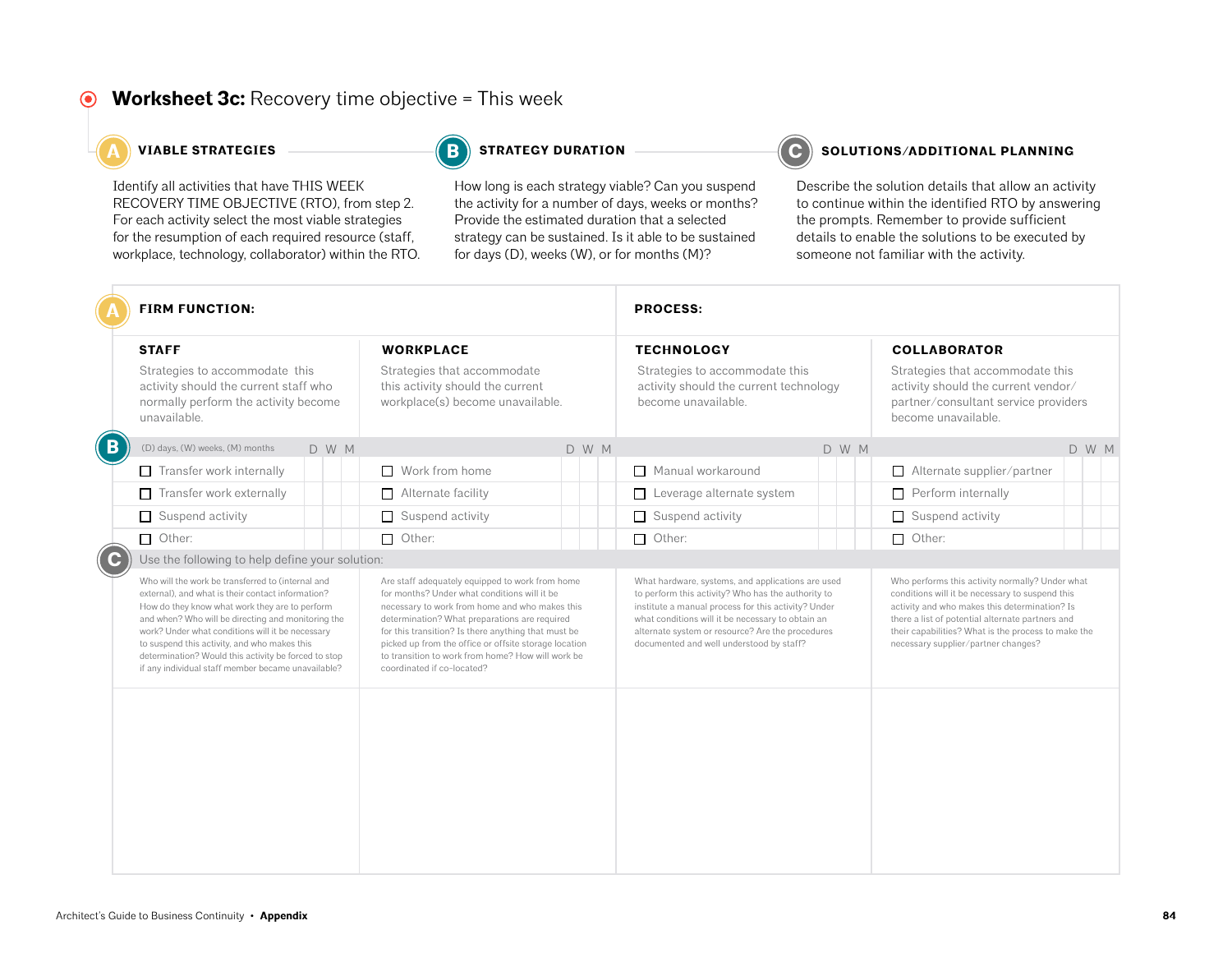### **Worksheet 3d:** Recovery time objective = Next week

Identify all activities that have NEXT WEEK RECOVERY TIME OBJECTIVE (RTO), from step 2. For each activity select the most viable strategies for the resumption of each required resource (staff, workplace, technology, collaborator) within the RTO.

**B**

How long is each strategy viable? Can you suspend the activity for a number of days, weeks or months? Provide the estimated duration that a selected strategy can be sustained. Is it able to be sustained for days (D), weeks (W), or for months (M)?

#### **A A A A C C STRATEGIES STRATEGY DURATION C C SOLUTIONS/ADDITIONAL PLANNING**

|              | <b>FIRM FUNCTION:</b>                                                                                                                                                                                                                                                                                                                                                                                                            |                                                                                                                                                                                                                                                                                                                                                                                                       | <b>PROCESS:</b>                                                                                                                                                                                                                                                                                                     |                                                                                                                                                                                                                                                                                                       |  |  |  |
|--------------|----------------------------------------------------------------------------------------------------------------------------------------------------------------------------------------------------------------------------------------------------------------------------------------------------------------------------------------------------------------------------------------------------------------------------------|-------------------------------------------------------------------------------------------------------------------------------------------------------------------------------------------------------------------------------------------------------------------------------------------------------------------------------------------------------------------------------------------------------|---------------------------------------------------------------------------------------------------------------------------------------------------------------------------------------------------------------------------------------------------------------------------------------------------------------------|-------------------------------------------------------------------------------------------------------------------------------------------------------------------------------------------------------------------------------------------------------------------------------------------------------|--|--|--|
|              | <b>STAFF</b><br>Strategies to accommodate this<br>activity should the current staff who<br>normally perform the activity become<br>unavailable.                                                                                                                                                                                                                                                                                  | <b>WORKPLACE</b><br>Strategies that accommodate<br>this activity should the current<br>workplace(s) become unavailable.                                                                                                                                                                                                                                                                               | <b>TECHNOLOGY</b><br>Strategies to accommodate this<br>activity should the current technology<br>become unavailable.                                                                                                                                                                                                | <b>COLLABORATOR</b><br>Strategies that accommodate this<br>activity should the current vendor/<br>partner/consultant service providers<br>become unavailable.                                                                                                                                         |  |  |  |
| $\mathbf{B}$ | (D) days, (W) weeks, (M) months<br>D W M                                                                                                                                                                                                                                                                                                                                                                                         | D W M                                                                                                                                                                                                                                                                                                                                                                                                 | D W M                                                                                                                                                                                                                                                                                                               | D W M                                                                                                                                                                                                                                                                                                 |  |  |  |
|              | $\Box$ Transfer work internally                                                                                                                                                                                                                                                                                                                                                                                                  | $\Box$ Work from home                                                                                                                                                                                                                                                                                                                                                                                 | Manual workaround                                                                                                                                                                                                                                                                                                   | $\Box$ Alternate supplier/partner                                                                                                                                                                                                                                                                     |  |  |  |
|              | Transfer work externally<br>П                                                                                                                                                                                                                                                                                                                                                                                                    | $\Box$ Alternate facility                                                                                                                                                                                                                                                                                                                                                                             | Leverage alternate system<br>$\Box$                                                                                                                                                                                                                                                                                 | $\Box$ Perform internally                                                                                                                                                                                                                                                                             |  |  |  |
|              | Suspend activity<br>$\Box$                                                                                                                                                                                                                                                                                                                                                                                                       | $\Box$ Suspend activity                                                                                                                                                                                                                                                                                                                                                                               | $\Box$ Suspend activity                                                                                                                                                                                                                                                                                             | $\Box$ Suspend activity                                                                                                                                                                                                                                                                               |  |  |  |
|              | $\Box$ Other:                                                                                                                                                                                                                                                                                                                                                                                                                    | $\Box$ Other:                                                                                                                                                                                                                                                                                                                                                                                         | Other:                                                                                                                                                                                                                                                                                                              | $\Box$ Other:                                                                                                                                                                                                                                                                                         |  |  |  |
| ( C          | Use the following to help define your solution:                                                                                                                                                                                                                                                                                                                                                                                  |                                                                                                                                                                                                                                                                                                                                                                                                       |                                                                                                                                                                                                                                                                                                                     |                                                                                                                                                                                                                                                                                                       |  |  |  |
|              | Who will the work be transferred to (internal and<br>external), and what is their contact information?<br>How do they know what work they are to perform<br>and when? Who will be directing and monitoring the<br>work? Under what conditions will it be necessary<br>to suspend this activity, and who makes this<br>determination? Would this activity be forced to stop<br>if any individual staff member became unavailable? | Are staff adequately equipped to work from home<br>for months? Under what conditions will it be<br>necessary to work from home and who makes this<br>determination? What preparations are required<br>for this transition? Is there anything that must be<br>picked up from the office or offsite storage location<br>to transition to work from home? How will work be<br>coordinated if co-located? | What hardware, systems, and applications are used<br>to perform this activity? Who has the authority to<br>institute a manual process for this activity? Under<br>what conditions will it be necessary to obtain an<br>alternate system or resource? Are the procedures<br>documented and well understood by staff? | Who performs this activity normally? Under what<br>conditions will it be necessary to suspend this<br>activity and who makes this determination? Is<br>there a list of potential alternate partners and<br>their capabilities? What is the process to make the<br>necessary supplier/partner changes? |  |  |  |
|              |                                                                                                                                                                                                                                                                                                                                                                                                                                  |                                                                                                                                                                                                                                                                                                                                                                                                       |                                                                                                                                                                                                                                                                                                                     |                                                                                                                                                                                                                                                                                                       |  |  |  |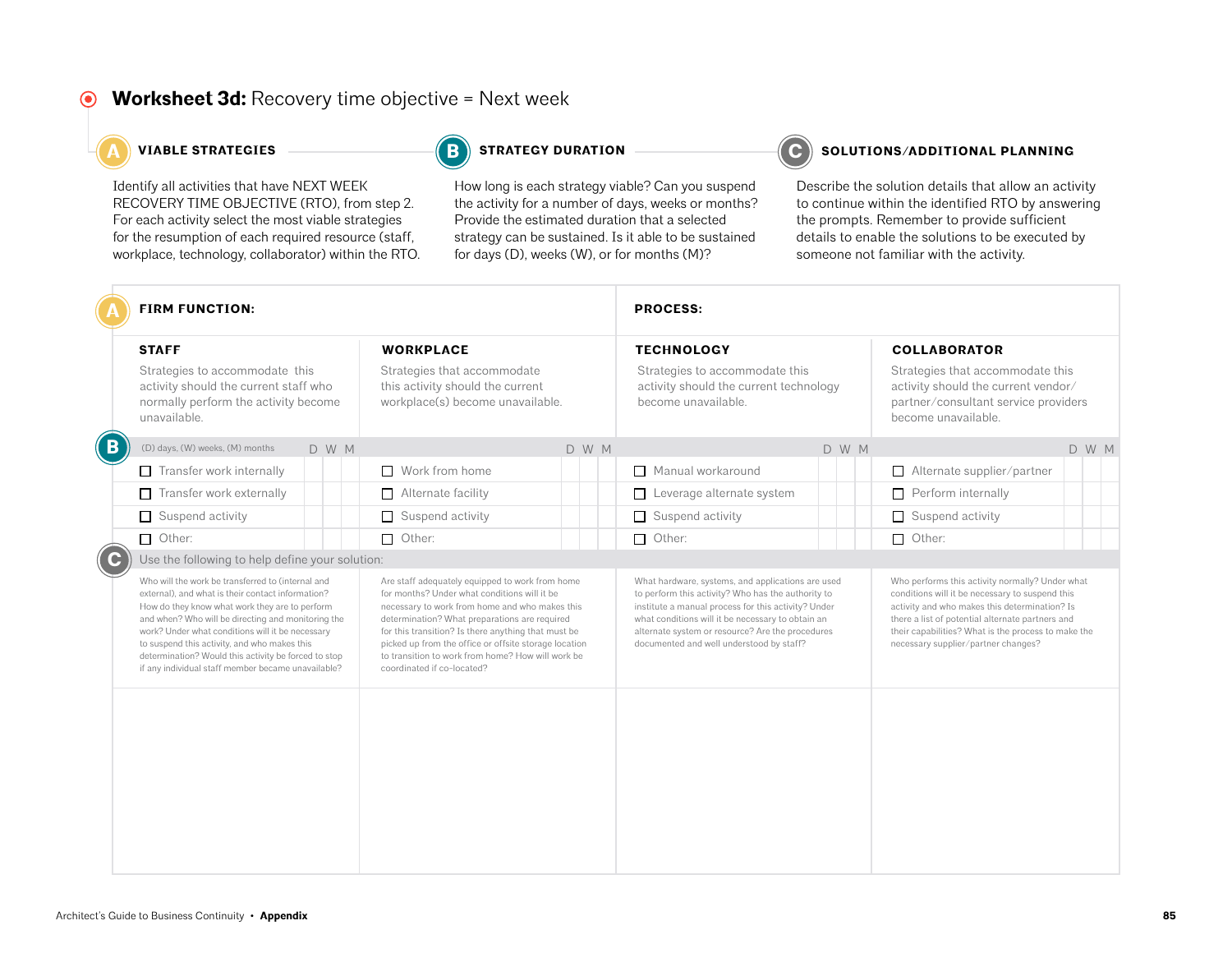### **Worksheet 3e:** Recovery time objective = 2+ weeks

Identify all activities that have 2+ WEEKS RECOVERY TIME OBJECTIVE (RTO), from step 2. For each activity select the most viable strategies for the resumption of each required resource (staff, workplace, technology, collaborator) within the RTO.

**B**

How long is each strategy viable? Can you suspend the activity for a number of days, weeks or months? Provide the estimated duration that a selected strategy can be sustained. Is it able to be sustained for days (D), weeks (W), or for months (M)?

#### **A A A A C C STRATEGIES STRATEGY DURATION C C SOLUTIONS/ADDITIONAL PLANNING**

|                | <b>FIRM FUNCTION:</b>                                                                                                                                                                                                                                                                                                                                                                                                            |                                                                                                                                                                                                                                                                                                                                                                                                       | <b>PROCESS:</b>                                                                                                                                                                                                                                                                                                     |                                                                                                                                                                                                                                                                                                       |
|----------------|----------------------------------------------------------------------------------------------------------------------------------------------------------------------------------------------------------------------------------------------------------------------------------------------------------------------------------------------------------------------------------------------------------------------------------|-------------------------------------------------------------------------------------------------------------------------------------------------------------------------------------------------------------------------------------------------------------------------------------------------------------------------------------------------------------------------------------------------------|---------------------------------------------------------------------------------------------------------------------------------------------------------------------------------------------------------------------------------------------------------------------------------------------------------------------|-------------------------------------------------------------------------------------------------------------------------------------------------------------------------------------------------------------------------------------------------------------------------------------------------------|
|                | <b>STAFF</b><br>Strategies to accommodate this<br>activity should the current staff who<br>normally perform the activity become<br>unavailable.                                                                                                                                                                                                                                                                                  | <b>WORKPLACE</b><br>Strategies that accommodate<br>this activity should the current<br>workplace(s) become unavailable.                                                                                                                                                                                                                                                                               | <b>TECHNOLOGY</b><br>Strategies to accommodate this<br>activity should the current technology<br>become unavailable.                                                                                                                                                                                                | <b>COLLABORATOR</b><br>Strategies that accommodate this<br>activity should the current vendor/<br>partner/consultant service providers<br>become unavailable.                                                                                                                                         |
| $\overline{B}$ | (D) days, (W) weeks, (M) months<br>D W M                                                                                                                                                                                                                                                                                                                                                                                         | D W M                                                                                                                                                                                                                                                                                                                                                                                                 | D W M                                                                                                                                                                                                                                                                                                               | D W M                                                                                                                                                                                                                                                                                                 |
|                | $\Box$ Transfer work internally                                                                                                                                                                                                                                                                                                                                                                                                  | $\Box$ Work from home                                                                                                                                                                                                                                                                                                                                                                                 | Manual workaround                                                                                                                                                                                                                                                                                                   | $\Box$ Alternate supplier/partner                                                                                                                                                                                                                                                                     |
|                | Transfer work externally<br>$\Box$                                                                                                                                                                                                                                                                                                                                                                                               | $\Box$ Alternate facility                                                                                                                                                                                                                                                                                                                                                                             | Leverage alternate system<br>$\Box$                                                                                                                                                                                                                                                                                 | $\Box$ Perform internally                                                                                                                                                                                                                                                                             |
|                | Suspend activity<br>$\Box$                                                                                                                                                                                                                                                                                                                                                                                                       | $\Box$ Suspend activity                                                                                                                                                                                                                                                                                                                                                                               | $\Box$ Suspend activity                                                                                                                                                                                                                                                                                             | $\Box$ Suspend activity                                                                                                                                                                                                                                                                               |
|                | $\Box$ Other:                                                                                                                                                                                                                                                                                                                                                                                                                    | $\Box$ Other:                                                                                                                                                                                                                                                                                                                                                                                         | $\Box$ Other:                                                                                                                                                                                                                                                                                                       | $\Box$ Other:                                                                                                                                                                                                                                                                                         |
| ( C            | Use the following to help define your solution:                                                                                                                                                                                                                                                                                                                                                                                  |                                                                                                                                                                                                                                                                                                                                                                                                       |                                                                                                                                                                                                                                                                                                                     |                                                                                                                                                                                                                                                                                                       |
|                | Who will the work be transferred to (internal and<br>external), and what is their contact information?<br>How do they know what work they are to perform<br>and when? Who will be directing and monitoring the<br>work? Under what conditions will it be necessary<br>to suspend this activity, and who makes this<br>determination? Would this activity be forced to stop<br>if any individual staff member became unavailable? | Are staff adequately equipped to work from home<br>for months? Under what conditions will it be<br>necessary to work from home and who makes this<br>determination? What preparations are required<br>for this transition? Is there anything that must be<br>picked up from the office or offsite storage location<br>to transition to work from home? How will work be<br>coordinated if co-located? | What hardware, systems, and applications are used<br>to perform this activity? Who has the authority to<br>institute a manual process for this activity? Under<br>what conditions will it be necessary to obtain an<br>alternate system or resource? Are the procedures<br>documented and well understood by staff? | Who performs this activity normally? Under what<br>conditions will it be necessary to suspend this<br>activity and who makes this determination? Is<br>there a list of potential alternate partners and<br>their capabilities? What is the process to make the<br>necessary supplier/partner changes? |
|                |                                                                                                                                                                                                                                                                                                                                                                                                                                  |                                                                                                                                                                                                                                                                                                                                                                                                       |                                                                                                                                                                                                                                                                                                                     |                                                                                                                                                                                                                                                                                                       |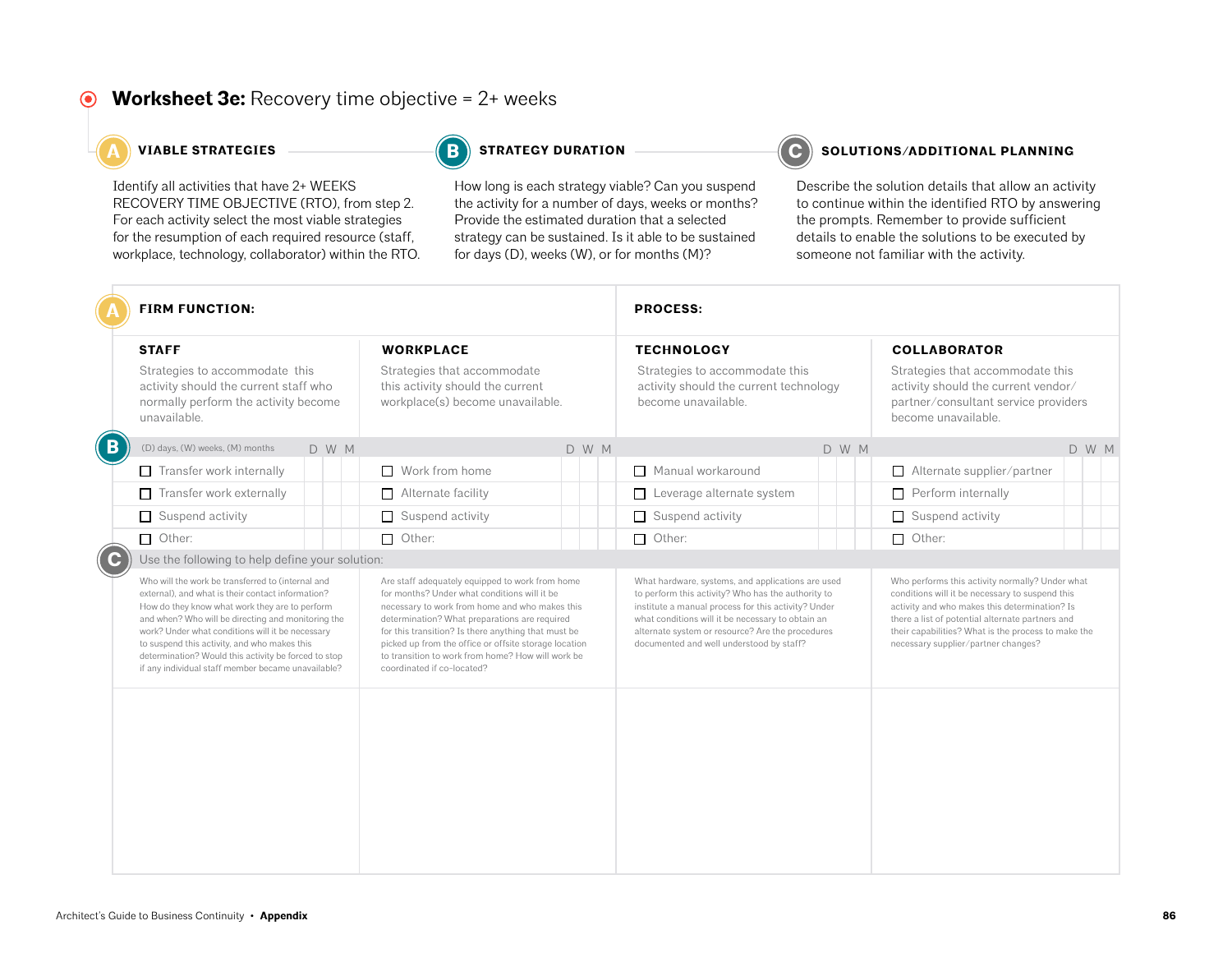### **Worksheet 4:** Risk assessment

 $\bullet$  **C A EXECUTE <b>ASSESS IMPACT C ASSESS ASSESS** 



Which hazards could affect your office or project locations?

**Likelihood:** Based on your reference material, consider how likely it is that each hazard will impact your firm. Is the hazard a probable occurrence (highly likely), greater than 50% chance of annual occurrence (likely), less than 50% chance of annual occurrence (possible), or an improbable occurrence (unlikely)? Draw from the State Hazard Mitigation Plan or local hazard mitigation, resilience, or vulnerability assessments for likelihood (also called "probability"). This is not for you to determine, but for you to reference.

**Risk:** Which hazards pose the highest risk? Risk is based on the likelihood and consequence of the hazard. High-likelihood, low-consequence events may not be a high risk, though low-likelihood, high-consequence events might be a medium or high risk. Here you'll need to determine, in consult with your insurers and local experts, the extent to which the hazard might impact you.

**Consequence:** Would the hazard event have a major, moderate, minor, or negligible impact on your firm?

**Resources:** What critical resources could become unavailable during the hazard event? Here you'll need to consider the resources that you'll lose, or lose access to, that will impact your business.

**Hazard mitigation:** What mitigation measures have you implemented for your firm? Perhaps you selected an office outside of the flood plain or instituted regular technology backups. These answers provide an indication of how prepared you might be to withstand the impacts of the hazard event.



Consider that any mitigation measures already in place could minimize the residual risk.

| $\Lambda$ | <b>HAZARD</b><br>Potential source<br>of danger | $\mathbf{B}$ | <b>LIKELIHOOD</b><br>Probability of hazard<br>event on an annual<br>occurrence | <b>RISK</b><br>Before any<br>mitigation<br>measures                   | <b>CONSEQUENCE</b><br>Severity of<br>hazard event                    | <b>RESOURCES</b><br>Unavailable<br>during the hazard<br>event                | <b>MITIGATION</b><br>Measures currently<br>in place |  | $\mathbf{C}$ | <b>RESIDUAL RISK</b><br>Remaining risk<br>considering<br>mitigation measures |
|-----------|------------------------------------------------|--------------|--------------------------------------------------------------------------------|-----------------------------------------------------------------------|----------------------------------------------------------------------|------------------------------------------------------------------------------|-----------------------------------------------------|--|--------------|------------------------------------------------------------------------------|
|           |                                                |              | $\Box$ Highly likely<br>$\Box$ Likely<br>$\Box$ Possible<br>$\Box$ Unlikely    | $\Box$ 5 – high<br>$\Box$ 4<br>$\Box$ 3<br>$\Box$ 2<br>$\Box$ 1 – low | $\Box$ Major<br>$\Box$ Moderate<br>$\Box$ Minor<br>$\Box$ Negligible | $\Box$ Staff<br>$\Box$ Workplace<br>$\Box$ Technology<br>$\Box$ Collaborator | $\Box$ None<br>$\Box$ Some<br>$\Box$ A lot          |  |              | $\Box$ 5 – high<br>$\Box$ 4<br>$\Box$ 3<br>$\Box$ 2<br>$\Box$ 1 - low        |
|           |                                                |              | $\Box$ Highly likely<br>$\Box$ Likely<br>$\Box$ Possible<br>$\Box$ Unlikely    | $\Box$ 5 – high<br>$\Box$ 4<br>$\Box$ 3<br>$\Box$ 2<br>$\Box$ 1 – low | $\Box$ Major<br>$\Box$ Moderate<br>$\Box$ Minor<br>$\Box$ Negligible | $\Box$ Staff<br>$\Box$ Workplace<br>$\Box$ Technology<br>$\Box$ Collaborator | $\Box$ None<br>$\Box$ Some<br>$\Box$ A lot          |  |              | $\Box$ 5 - high<br>$\Box$ 4<br>$\Box$ 3<br>$\Box$ 2<br>$\Box$ 1 – low        |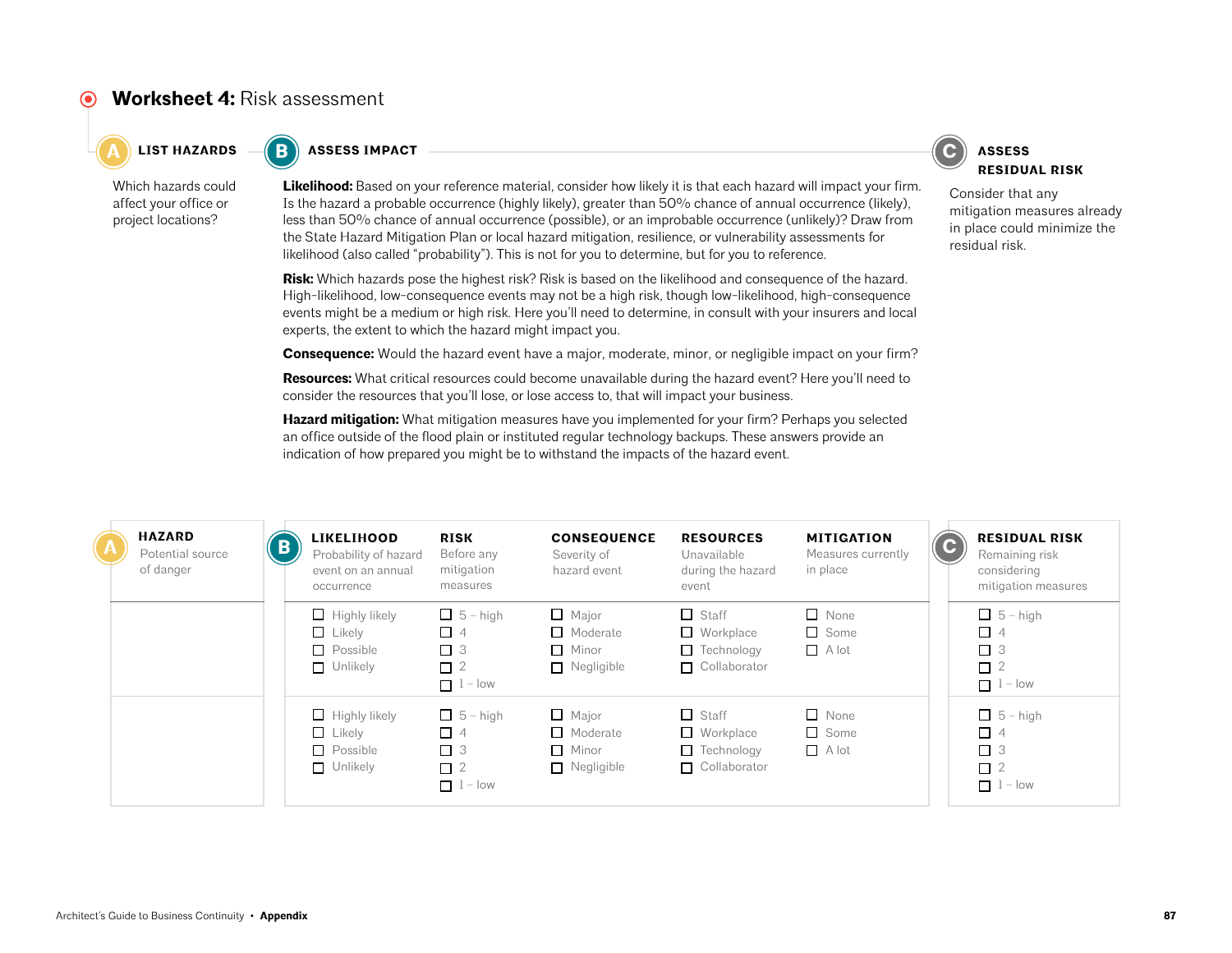| <b>HAZARD</b><br>Potential source<br>of danger | $\mathbf B$ | <b>LIKELIHOOD</b><br>Probability of hazard<br>event on an annual<br>occurrence | <b>RISK</b><br>Before any<br>mitigation<br>measures                   | <b>CONSEQUENCE</b><br>Severity of<br>hazard event                    | <b>RESOURCES</b><br>Unavailable<br>during the hazard<br>event                | <b>MITIGATION</b><br>Measures currently<br>in place | $\overline{\mathbf{c}}$ | <b>RESIDUAL RISK</b><br>Remaining risk<br>considering<br>mitigation measures |
|------------------------------------------------|-------------|--------------------------------------------------------------------------------|-----------------------------------------------------------------------|----------------------------------------------------------------------|------------------------------------------------------------------------------|-----------------------------------------------------|-------------------------|------------------------------------------------------------------------------|
|                                                |             | $\Box$ Highly likely<br>$\Box$ Likely<br>$\Box$ Possible<br>$\Box$ Unlikely    | $\Box$ 5 - high<br>$\Box$ 4<br>$\Box$ 3<br>$\Box$ 2<br>$1 - low$      | $\Box$ Major<br>$\Box$ Moderate<br>$\Box$ Minor<br>$\Box$ Negligible | $\Box$ Staff<br>$\Box$ Workplace<br>Technology<br>□ Collaborator             | $\Box$ None<br>Some<br>$A$ lot                      |                         | $\Box$ 5 - high<br>$\Box$ 4<br>$\Box$ 3<br>$\Box$ 2<br>$1 - low$             |
|                                                |             | $\Box$ Highly likely<br>$\Box$ Likely<br>$\Box$ Possible<br>$\Box$ Unlikely    | $\Box$ 5 - high<br>$\Box$ 4<br>$\Box$ 3<br>$\Box$ 2<br>$1 - low$      | $\Box$ Major<br>$\Box$ Moderate<br>Minor<br>$\Box$ Negligible        | $\Box$ Staff<br>$\Box$ Workplace<br>Technology<br>$\Box$ Collaborator        | $\Box$ None<br>$\Box$ Some<br>$A$ lot               |                         | $\Box$ 5 – high<br>$\Box$ 4<br>$\Box$ 3<br>$\square$ 2<br>$1 - low$          |
|                                                |             | $\Box$ Highly likely<br>$\Box$ Likely<br>$\Box$ Possible<br>$\Box$ Unlikely    | $\Box$ 5 – high<br>$\Box$ 4<br>$\Box$ 3<br>$\Box$ 2<br>$1 - low$      | $\Box$ Major<br>$\Box$ Moderate<br>$\Box$ Minor<br>$\Box$ Negligible | $\Box$ Staff<br>$\Box$ Workplace<br>$\Box$ Technology<br>$\Box$ Collaborator | $\Box$ None<br>□ Some<br>$A$ lot                    |                         | $\Box$ 5 - high<br>$\Box$ 4<br>$\Box$ 3<br>$\Box$ 2<br>$\Box$ 1 - low        |
|                                                |             | $\Box$ Highly likely<br>$\Box$ Likely<br>$\Box$ Possible<br>$\Box$ Unlikely    | $\Box$ 5 - high<br>$\Box$ 4<br>$\Box$ 3<br>$\Box$ 2<br>$1 - low$      | $\Box$ Major<br>$\Box$ Moderate<br>$\Box$ Minor<br>$\Box$ Negligible | $\Box$ Staff<br>Workplace<br>$\Box$ Technology<br>$\Box$ Collaborator        | $\Box$ None<br>$\Box$ Some<br>$\Box$ A lot          |                         | $\Box$ 5 - high<br>$\Box$ 4<br>$\Box$ 3<br>$\square$ 2<br>$1 - low$          |
|                                                |             | $\Box$ Highly likely<br>$\Box$ Likely<br>$\Box$ Possible<br>$\Box$ Unlikely    | $\Box$ 5 - high<br>$\Box$ 4<br>$\Box$ 3<br>$\Box$ 2<br>$\Box$ 1 – low | $\Box$ Major<br>$\Box$ Moderate<br>$\Box$ Minor<br>$\Box$ Negligible | $\Box$ Staff<br>$\Box$ Workplace<br>$\Box$ Technology<br>$\Box$ Collaborator | $\Box$ None<br>$\Box$ Some<br>$\Box$ A lot          |                         | $\Box$ 5 - high<br>$\Box$ 4<br>$\Box$ 3<br>$\Box$ 2<br>$\Box$ 1 - low        |
|                                                |             | $\Box$ Highly likely<br>$\Box$ Likely<br>$\Box$ Possible<br>$\Box$ Unlikely    | $\Box$ 5 – high<br>$\Box$ 4<br>$\Box$ 3<br>$\Box$ 2<br>$1 - low$      | $\Box$ Major<br>$\Box$ Moderate<br>$\Box$ Minor<br>$\Box$ Negligible | $\Box$ Staff<br>$\Box$ Workplace<br>$\Box$ Technology<br>$\Box$ Collaborator | $\Box$ None<br>Some<br>$\Box$ A lot                 |                         | $\Box$ 5 - high<br>$\Box$ 4<br>$\Box$ 3<br>$\Box$ 2<br>$1 - low$             |
|                                                |             | $\Box$ Highly likely<br>$\Box$ Likely<br>$\Box$ Possible<br>$\Box$ Unlikely    | $\Box$ 5 – high<br>$\Box$ 4<br>$\Box$ 3<br>$\Box$ 2<br>$1 - low$      | $\Box$ Major<br>Moderate<br>$\Box$ Minor<br>$\Box$ Negligible        | $\Box$ Staff<br>$\Box$ Workplace<br>$\Box$ Technology<br>$\Box$ Collaborator | $\Box$ None<br>Some<br>$A$ lot                      |                         | $\Box$ 5 - high<br>$\Box$ 4<br>$\Box$ 3<br>$\Box$ 2<br>$\Box$ 1 - low        |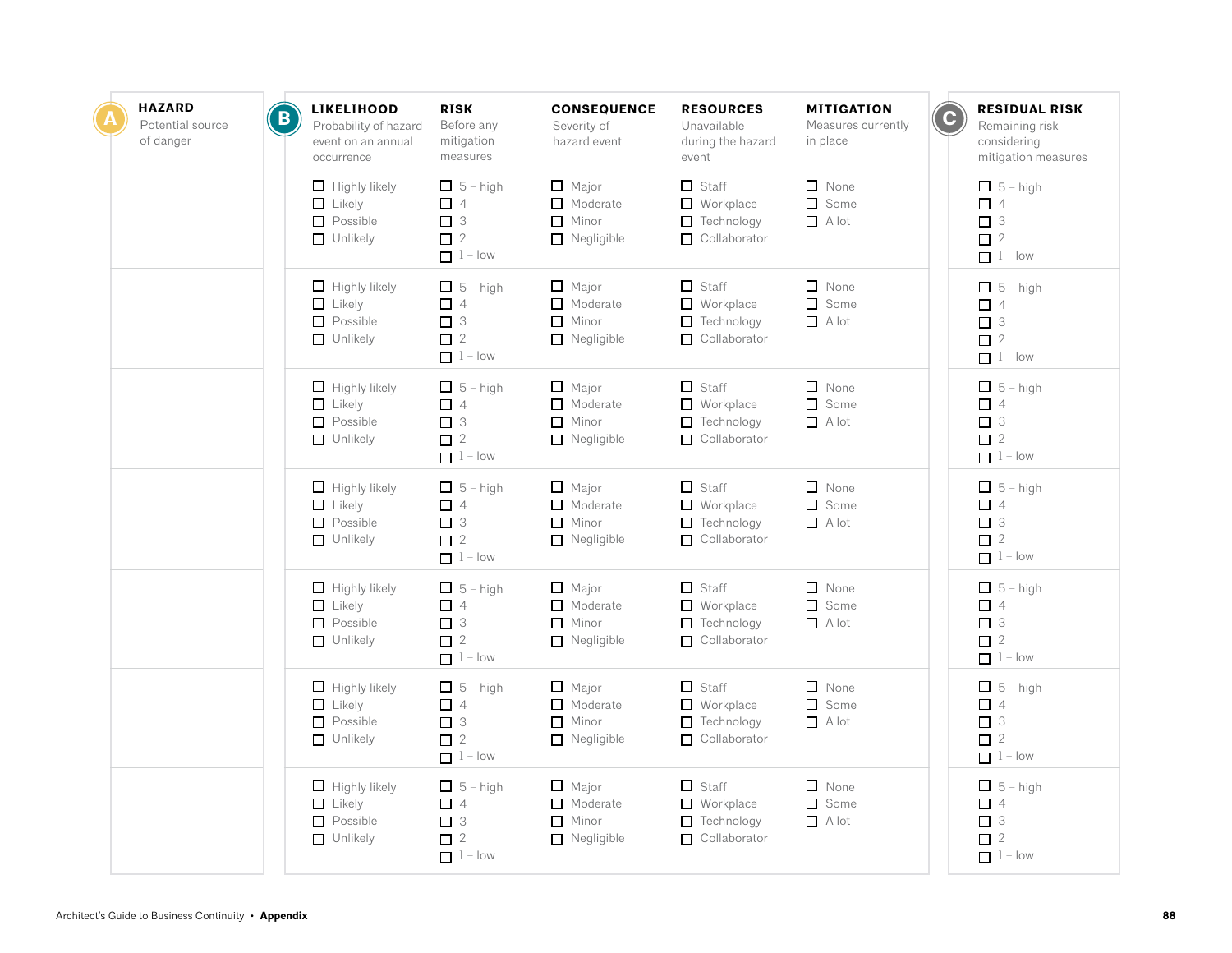### **Worksheet 5:** Risk treatment plan



#### **LIST HAZARDS AND**  $\begin{pmatrix} \textbf{B} \\ \textbf{C} \end{pmatrix}$  **determine risk**  $\begin{pmatrix} \textbf{C} \\ \textbf{C} \end{pmatrix}$ **ASSOCIATED RESIDUAL RISK**

Copy from step 4 worksheet, columns A and C

Will you avoid, mitigate, transfer, or accept the risk? **TREATMENT**

**DETERMINE RISK** 



**Action:** Identify actions needed to implement the risk treatment.

**Priority level:** Prioritize the action from 1 to 5. Which actions address the most critical risks? Is one action necessary to complete before another?

1: near-term need, cost barrier low

- 2: near term need, cost barrier high
- 3: medium-term need, cost barrier low
- 4: medium-term need, cost barrier high

5: long-term need

**Responsible Party, Collaborators, Implementation Timeframe, and Cost:** Identify who will implement the action, when, and at what cost. Cost may range from none to high:

None Low: firm has the needed capital Medium: firm has the needed funds in reserve High: firm will need to seek a loan or alternative financing

**Relationship to ongoing/planned investments:** Are there actions that can be rolled into an ongoing or planned investment?

**Ongoing maintenance:** Once implemented, does the action require regular maintenance? If so, how frequently?

| A<br><b>HAZARD</b> | <b>RESIDUAL</b><br><b>RISK</b> | $\vert \mathbf{B} \vert$<br><b>RISK</b><br><b>TREATMENT</b> | $ {\bf C} $<br><b>ACTION</b> | <b>PRIORITY</b>                                        | <b>RESPONSIBLE</b><br><b>PARTY</b> | <b>COLLABORA-</b><br><b>TORS</b> | <b>TIMEFRAME</b>                                                                            | COST                                        | <b>RELATION-</b><br><b>SHIP</b> | <b>ONGOING</b><br><b>MAINTE-</b><br><b>NANCE</b>                                                                          |  |
|--------------------|--------------------------------|-------------------------------------------------------------|------------------------------|--------------------------------------------------------|------------------------------------|----------------------------------|---------------------------------------------------------------------------------------------|---------------------------------------------|---------------------------------|---------------------------------------------------------------------------------------------------------------------------|--|
|                    |                                | Avoid<br>Mitigate<br>$\Box$ Transfer<br>Accept              |                              | $\Box$<br>$\Box$ 2<br>$\Box$ 3<br>$\Box$ 4<br>$\Box$ 5 |                                    |                                  | $\Box$ This week<br>Next week<br>$\Box$ This month<br>$\Box$ Next month<br>$\Box$ This year | $\Box$ None<br>Low<br>Medium<br>$\Box$ High |                                 | $\Box$ None<br>$\Box$ Daily<br>Weekly<br>$\Box$ Monthly<br>Quarterly<br>$\Box$ Every 6 mo<br>Yearly<br>$\Box$ Every 2 yrs |  |